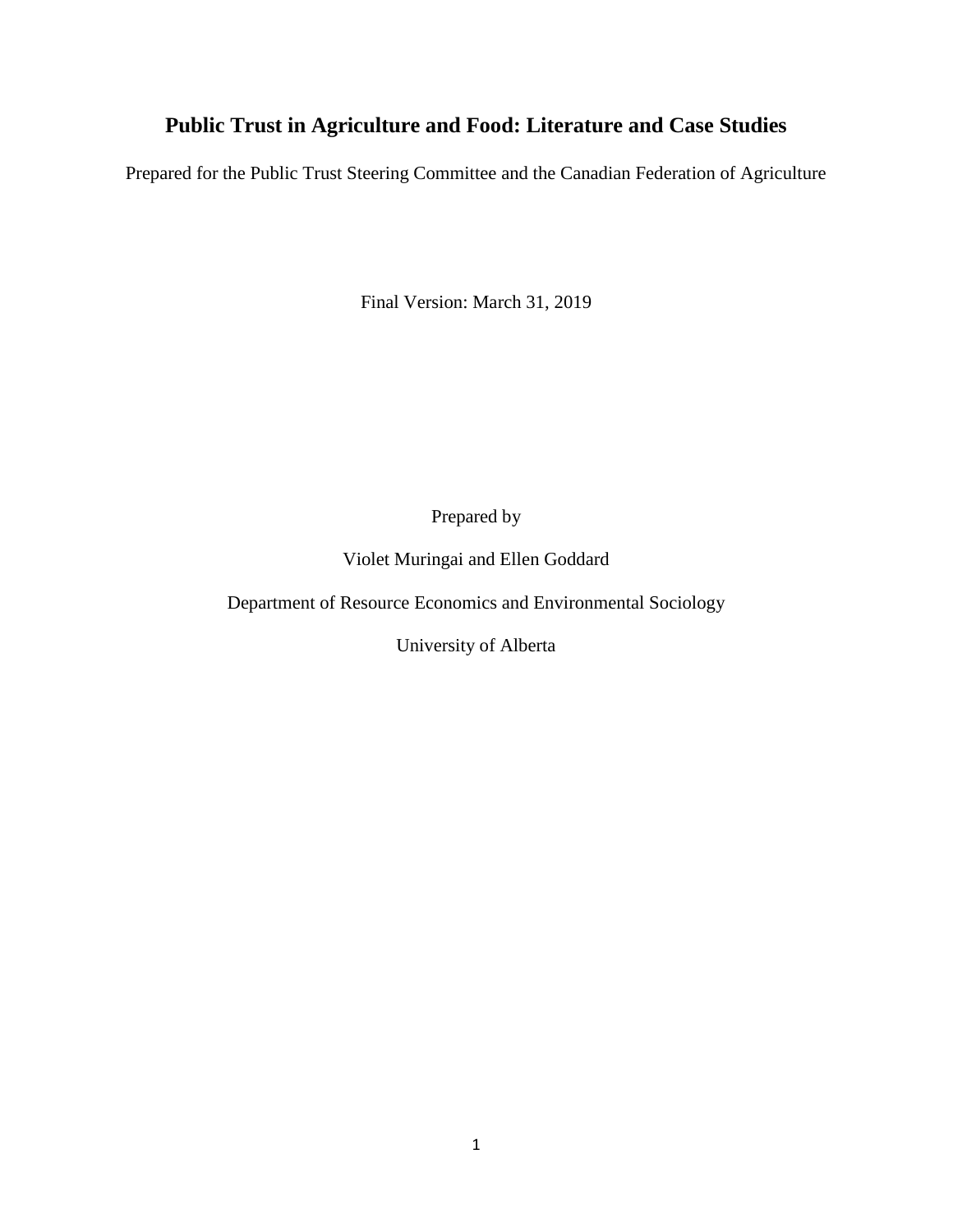#### **Introduction**

Public trust in agriculture or food has been shown to be related to many decisions to buy or not buy certain agricultural products. Public trust or social license in agricultural or food production is considered to be a factor in the length of consumer and market responses to food safety incidents and a factor in public concerns about the use of technology in the food industry. Agriculture is not the only sector where public trust is of concern, forestry and mining also have concerns that public trust in their industries generates problems related to acceptance of production practices. Issues around public trust are providing incentives for industries to change the way they do business and the way they interact with their publics.

There are many definitions for trust in the literature and the most widely used definition of trust is by Rousseau et al. (1998, p. 395) which states that trust is '… a psychological state comprising the intention to accept vulnerability based upon positive expectations of the intentions or behaviour of another'. Most definitions emphasize the vulnerability of one of party (in this case the public) to the actions of the other party (in this case the agriculture and food industry).

In this paper, the objectives are (i) to provide a literature review on the effects of consumer or the general public's trust through perceptions, attitudes, intentions and behaviour on actions taken by individuals, firms and regulators, in the context of food and agriculture. (ii) to provide case studies focused on building, rebuilding or maintaining trust in agriculture and food.

The main criteria for selecting the studies was that they focused on trust in the context of agriculture and food. The studies are from different countries, including Canada. Most of the studies were searched in databases such as GOOGLE Scholar, ScienceDirect and Wiley Online Library. However, the literature on trust from books and studies that did not focus on agriculture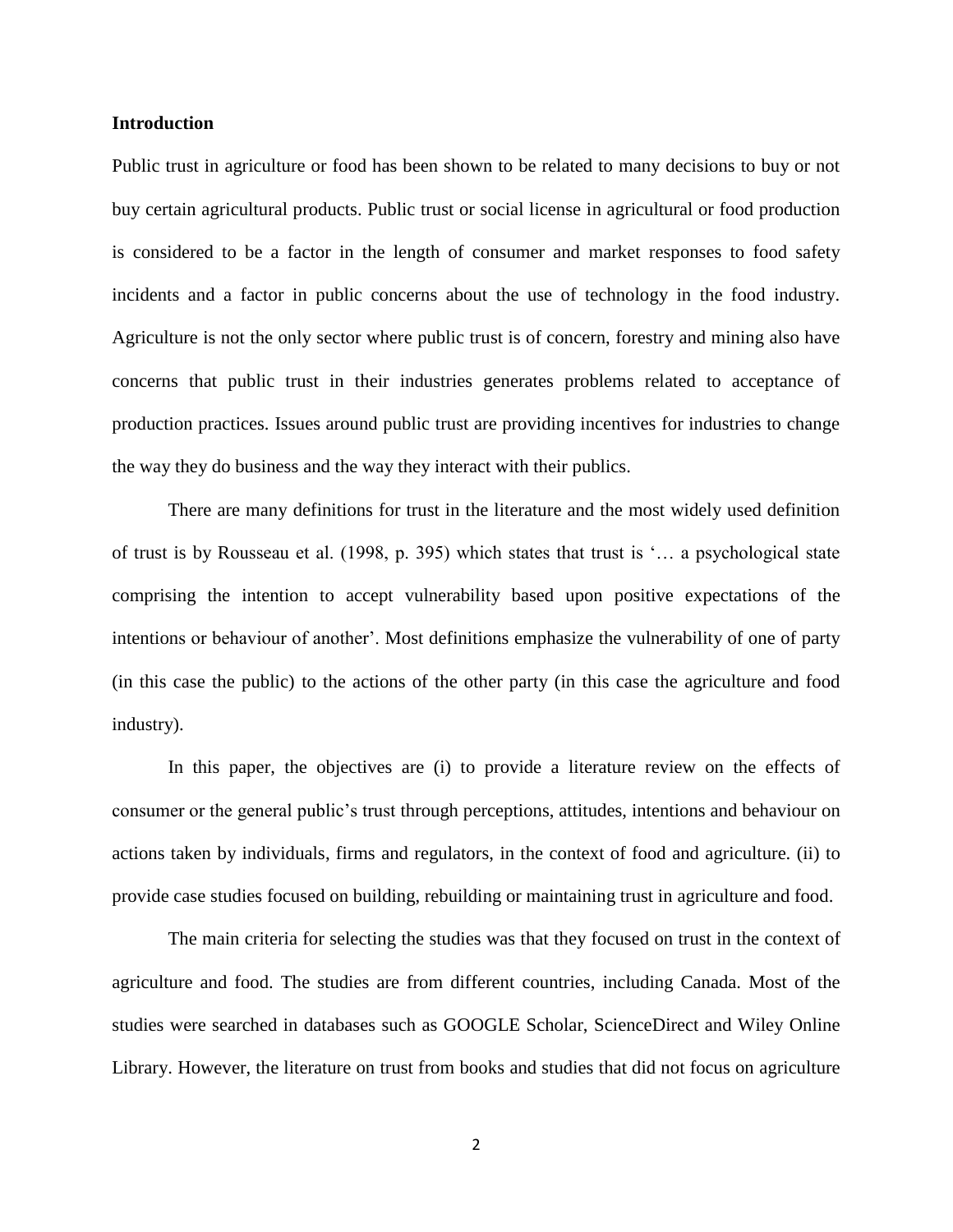and food, but have relevant information, are also included in this paper. In the first section, the importance of trust and multicriteria definitions of trust are provided, followed by a section of theories on trust, then empirical studies related to agriculture and food, case studies on trust and conclusions.

# **Background**

The objective of this section is to provide information on the importance of trust and definitions of different types of trust from the literature. The rationale for a focus on the different definitions of trust is to ensure that the multiple characteristics of trust are completely identified. It is difficult to imagine that anyone could not provide their own definition of trust, in individuals, in groups or in institutions but unless we understand all of the components of trust that have been identified in the literature it will be difficult to identify the best characteristics to focus on in specific instances that require trust rebuilding.

Trust is an element of social capital (Newman and Briggeman, 2016) and it has been found to be important in risk communication and management (Earle et al., 2007), interactions between people, the dynamics of groups, civic engagement and society overall (Robbins, 2016). Trust enables cooperation and interactions or connections between members of a society (Hogg, 2007; Robbins, 2016; Slovic, 1999). According to Bromiley and Harris (2006), trust is important in facilitating business relationships and economics transactions. Trust has been found to be important in relationships within and between organisations including the performance of strategic alliances and supply chains (Bromiley and Harris, 2006; Fearne, 1998). Trust is critical in situations where there is perceived risk and/or lack of knowledge (Wilson et al., 2013). Public trust is thus important in interactions between the public and the agriculture and food industry, in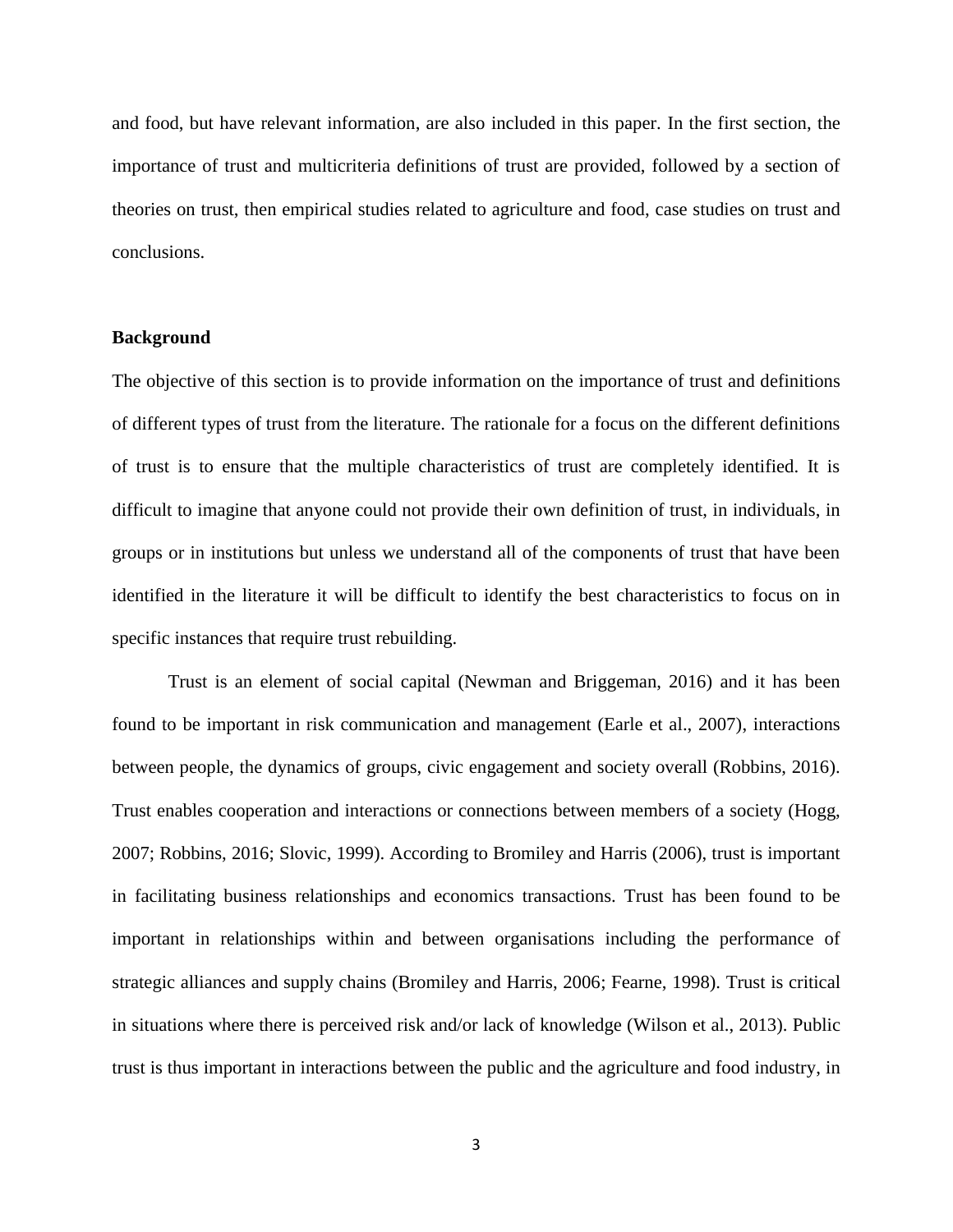areas such as the adoption (and communication about) of unfamiliar technologies, nutritional impacts and food safety events.

Trust is important in the acquisition of information and exchange of knowledge and it facilitates the transformation of available passive information into information that is usable (Fisher 2013) in decision making. Trust is also important in influencing attitudes and purchasing decisions for food products, and in influencing acceptance of technologies used in food production and processing (Hobbs and Goddard, 2015). Institutions in both the private and public sectors find their activities are easier in an environment of public trust especially if breakdowns occur in the smooth operations of markets (Hobbs and Goddard, 2015). Trust was important in accepting science after the BSE (bovine spongiform encephalopathy) events in the UK, in Japan in 2001 and in Canada in 2003. In Japan, policy negotiators stressed the importance of science in enhancing food safety and building trust in the food industry (Tanaka, 2008).

Trust in the food system is important since the distance (social, physical and temporal) between production and consumption have increased (Thorsøe and Kjeldsen, 2016) as a result of developments in transportation, other technologies, refrigeration, internationally coordinated food standards and international trade agreements, for example. According to Thorsøe and Kjeldsen (2016), although food production is increasingly uncertain (for example, in terms of food safety events, weather and climate changes), trust allows people to continue to support the food system. The magnitude of market level impacts of lack of trust can be large, for example, sixty percent of consumers are refusing to purchase products from companies they do not trust and 90% of millennials have a higher probability of purchasing products from companies that help with local issues than from companies they feel do not support local issues (Searle, 2019). Trust is also important for the acceptance of novel products such as functional foods (Meijboom,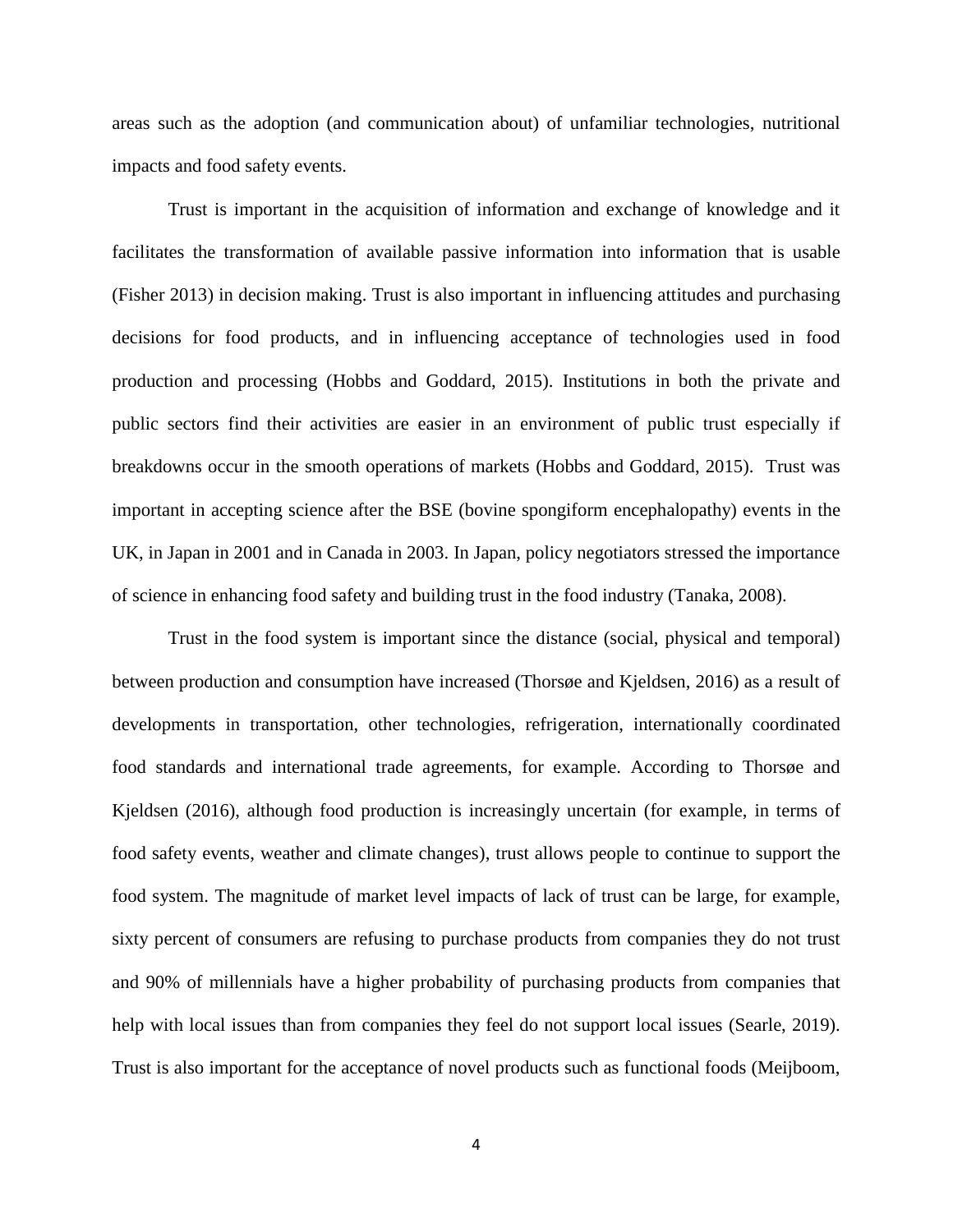2007) and the acceptance of the use of new technologies in production or processing (Poortinga and Pidgeon, 2005; Bieberstein et al, 2013). Companies can face trust issues when they introduce new products, for example, the aggressive marketing of products that are considered unhealthy by the food industry may have led to a negative impact on consumer trust in new initiatives, such as probiotics, by those same companies (Cutler, 2019).

According to Savadori et al. (2007), there are three types of trust including individual trust, system oriented or structural trust (similar to social trust) and relational trust (Savadori et al., 2007). Individual trust focuses on attitudes by an individual towards a product, which leads to the decision to consume the product. In the context of food, system-oriented trust focuses on trust in the overall food industry and government institutions in terms of their ability to provide adequate food safety levels (or other regulatory oversight such as regulation on the use of technologies). Lack of system oriented trust may lead to consumers avoiding a product, political activism or the creation of alternative markets (Savadori et al., 2007). Relational trust relates to trust in other individuals such as other consumers, friends, relatives or sellers and can result from personal interactions, for example, when consumers purchase food products directly from farms or farmers' markets (Savadori et al., 2007). In the same context, Prigent-Simonin and Hérault-Fournier (2005) found relational trust (direct, perhaps social, interactions between producers and consumers) in addition to broader constructs of credibility, integrity and benevolence to be important in the demand for local food.

According to Earle et al. (2007), trust can be characterized into two categories, including within group trust (trust in institutions which depends on limited information and interpersonal trust which depends on repeated interactions between individuals or groups, for example) and across group trust which involves trust in strangers (generalized trust). Uslaner (2007)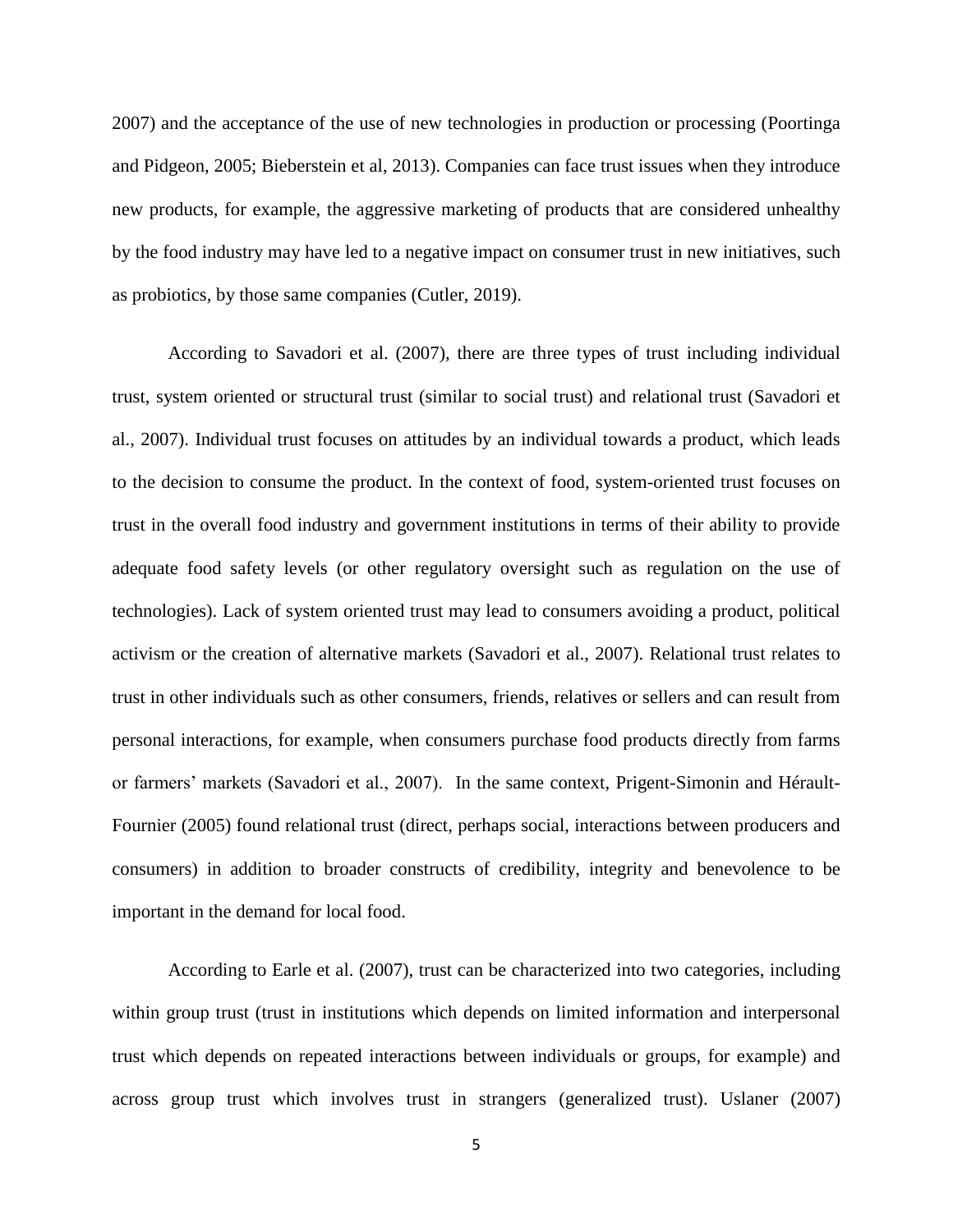distinguishes between two trust categories as (i) moralistic trust (based on values) and strategic trust (based on experience) and (ii) generalized trust (judgments regarding trust in most people) and particularized trust (trusting people who are like yourself).

In summary, trust is defined by relationships – between yourself and others (whether you know the others or not), between yourself and institutions (which can include firms and the government). There are many linkages which can be broken and those breaks will have more or less effect depending on trust. The different types of trust as defined by various authors have common strands. For example, the different studies focus on relationships between individuals (interpersonal or relational) which can include strangers or closer relationships. Trust between individuals can be related to frequency of interactions (or none in the case of strangers) and can be linked through moral characteristics (values) or strategic characteristics (developed through experience). In the case of trust between individuals and institutions (system wide) there can be issues of information asymmetry (lack of knowledge) and lack of clarity about institutional objectives which can impede trust.

A break in trust in a firm due to a food safety outbreak, misleading information, or use of technologies unfamiliar to the consuming public, for example, can have ramifications for how and where people purchase food, affecting sales, revenues, profits and long run sustainability. In addition, breaks in trust can be accompanied by other actions taken by people such as activism or public protests about institutions that have become distrusted or individual and group efforts to create alternative food systems where the objectives and actions are clear to people. Public demands for labeling may arise in situations where individuals feel there is inadequate information and they distrust the objectives of firms or institutions.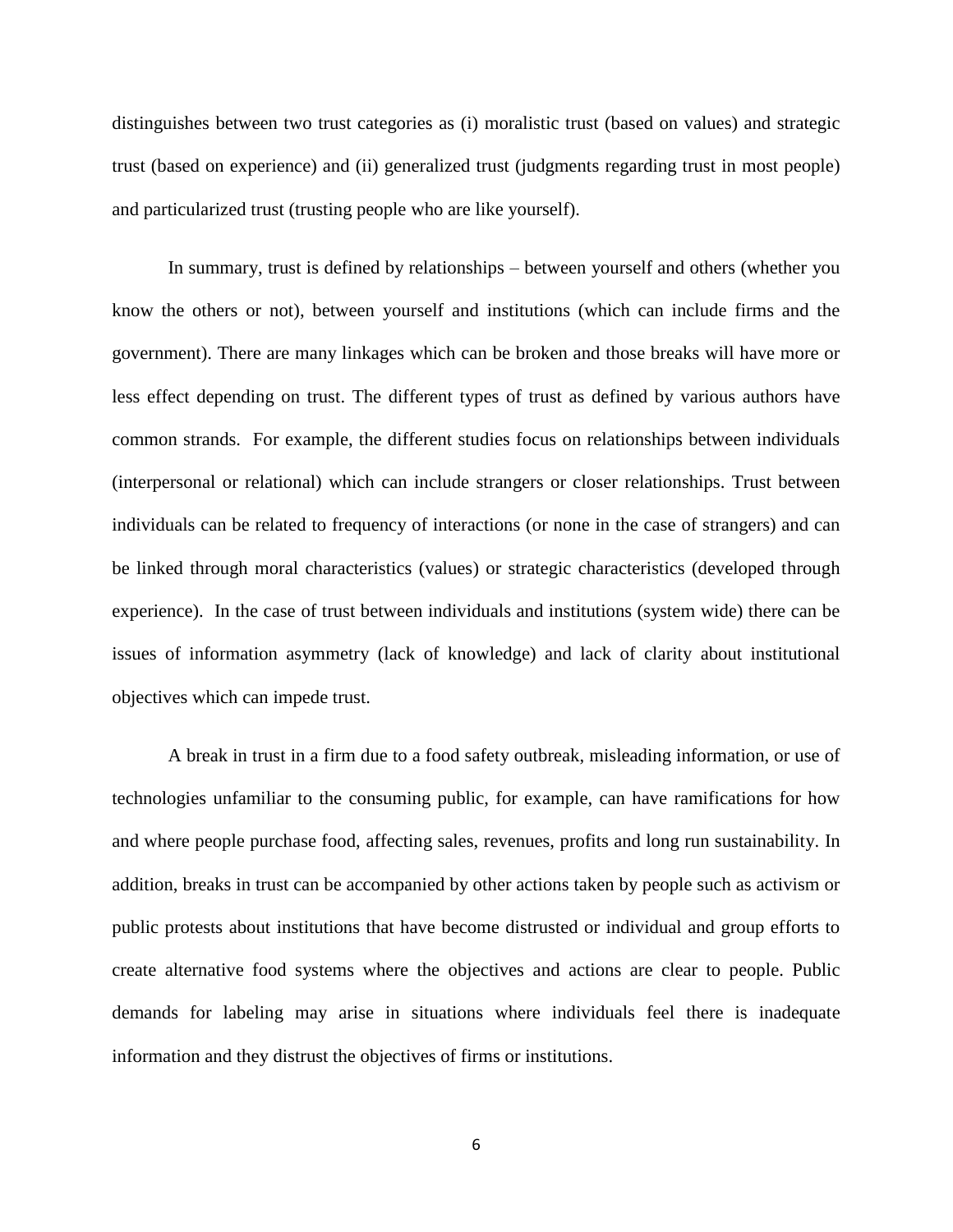# **Dimensions of trust**

In the literature, there are still debates regarding what constitutes trust (the dimensions of trust). For example, Renn and Levine (1991) identify competence, objectivity, fairness, consistency and faith as the five dimensions of trust while Kasperson et al. (1992) identify commitment, competence, caring and predictability as the four dimensions of trust. In the specific context of food safety, de Jonge et al. (2008a) (see also de Jonge, 2008, for example) found that there are two main dimensions of trust (competence and commitment). Two statements for the competence dimension assessed people's perceptions about the competence and knowledge of food agents (the government, the food industry, retailers and farmers) in providing safe food (de Jonge et al., 2008a). The commitment dimension was based on people's perceptions about the care, attentiveness, openness and honesty of the same food agents in providing safe food (de Jonge et al., 2008a). Thus, perceptions of competence, care and honesty were found to be important dimensions of trust (de Jonge, 2008a). McKitterick et al. (2019) identified three dimensions of trust (knowledge, local embeddedness and empathy). In summary, different dimensions of trust are analysed in the literature but the two main dimensions in many studies are competence (knowledge is a key component) and the commitment (empathy, care or fiducial responsibility for example, Sapp et al., 2009; de Jonge et al., 2008a).

| <b>Study</b>      | <b>Renn</b> and<br>Levine<br>(1991)                         | Kasperson et al<br>(1992) | de Jonge et al<br>(2008a)                                 | McKitterick et al<br>(2019) | Sapp et al<br>(2009) |
|-------------------|-------------------------------------------------------------|---------------------------|-----------------------------------------------------------|-----------------------------|----------------------|
| Competence        |                                                             |                           | Competence<br>Knowledge                                   | Knowledge                   |                      |
| <b>Commitment</b> | <i><b>Objectivity</b></i><br><b>Fairness</b><br>Consistency |                           | <b>Attentiveness</b><br><b>Openness</b><br><b>Honesty</b> |                             |                      |

**Table 1: Comparison of dimensions of trust identified in the literature**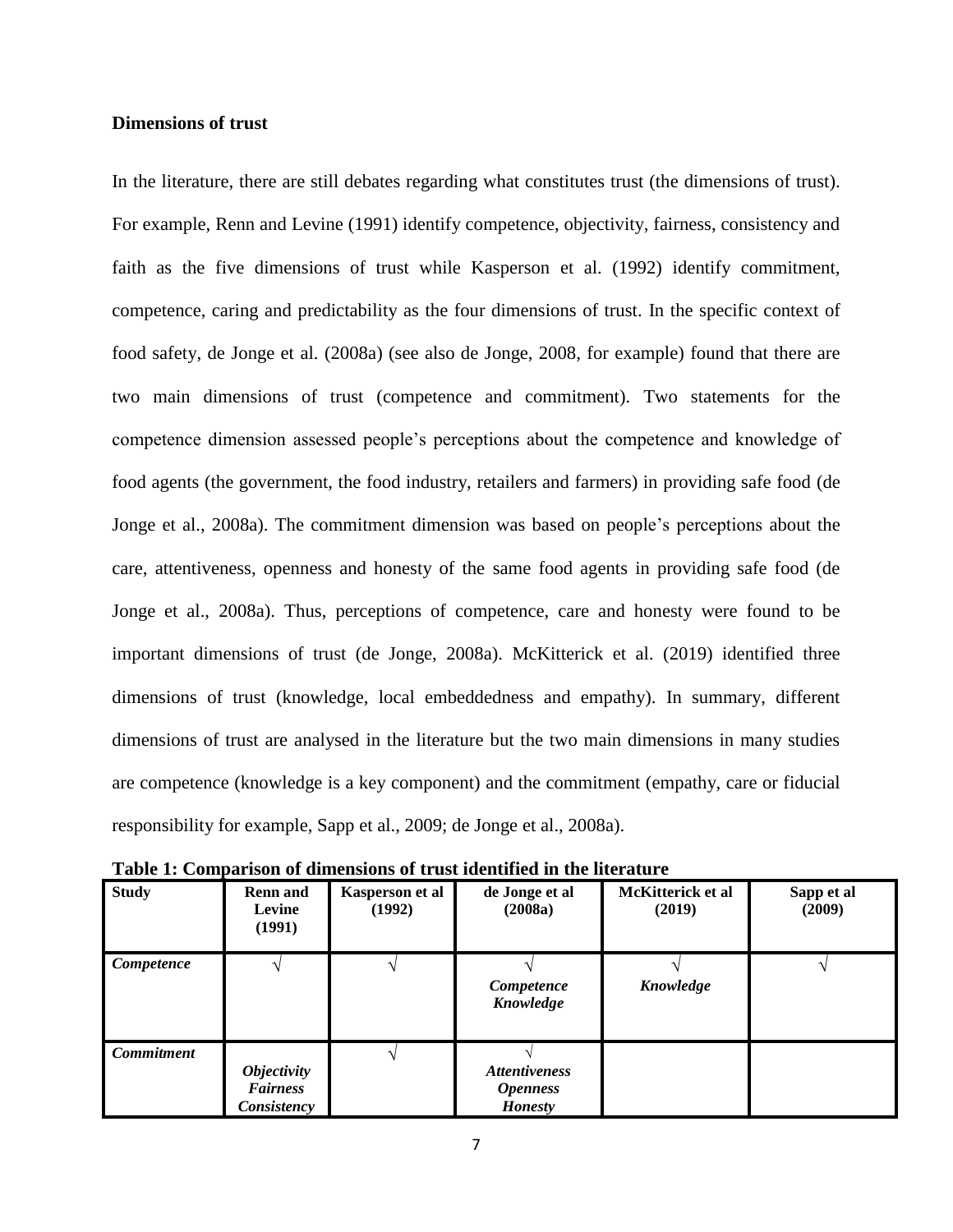| Caring                            |  | Care | <b>Empathy</b> |  |
|-----------------------------------|--|------|----------------|--|
| Faith                             |  |      |                |  |
| Predictability                    |  |      |                |  |
| Local<br><b>Embeddedness</b>      |  |      |                |  |
| Fiducial<br><b>Responsibility</b> |  |      |                |  |

From Table 1, it is clear that although the actual words used in this partial description of the literature differ, the intent behind some of the words is very similar. Over and over again the emphasis is placed on actual 'competence' and on 'commitment' by the trustee. Clearly there are also issues of transparency and of caring (described in different ways) that enhance trust. These dimensions of trust are independent of whether relational trust or institutional trust is being discussed.

#### **Psychological and sociological models of how trust affects decision making or choices**

Different theories have been developed to analyse trust and its effects on decision making in different contexts. Below, these theoretical models on trust from the literature are described. The models provide a basis for the analysis of the effects of trust on attitudes, perceptions, intentions and behavior, in general, but with some discussion of these variables and their links to agriculture and food. The theories have been used in a number of studies that are focused on different types of risky situations and some of those studies are further described in the empirical section that follows.

#### *The Consensus Approach*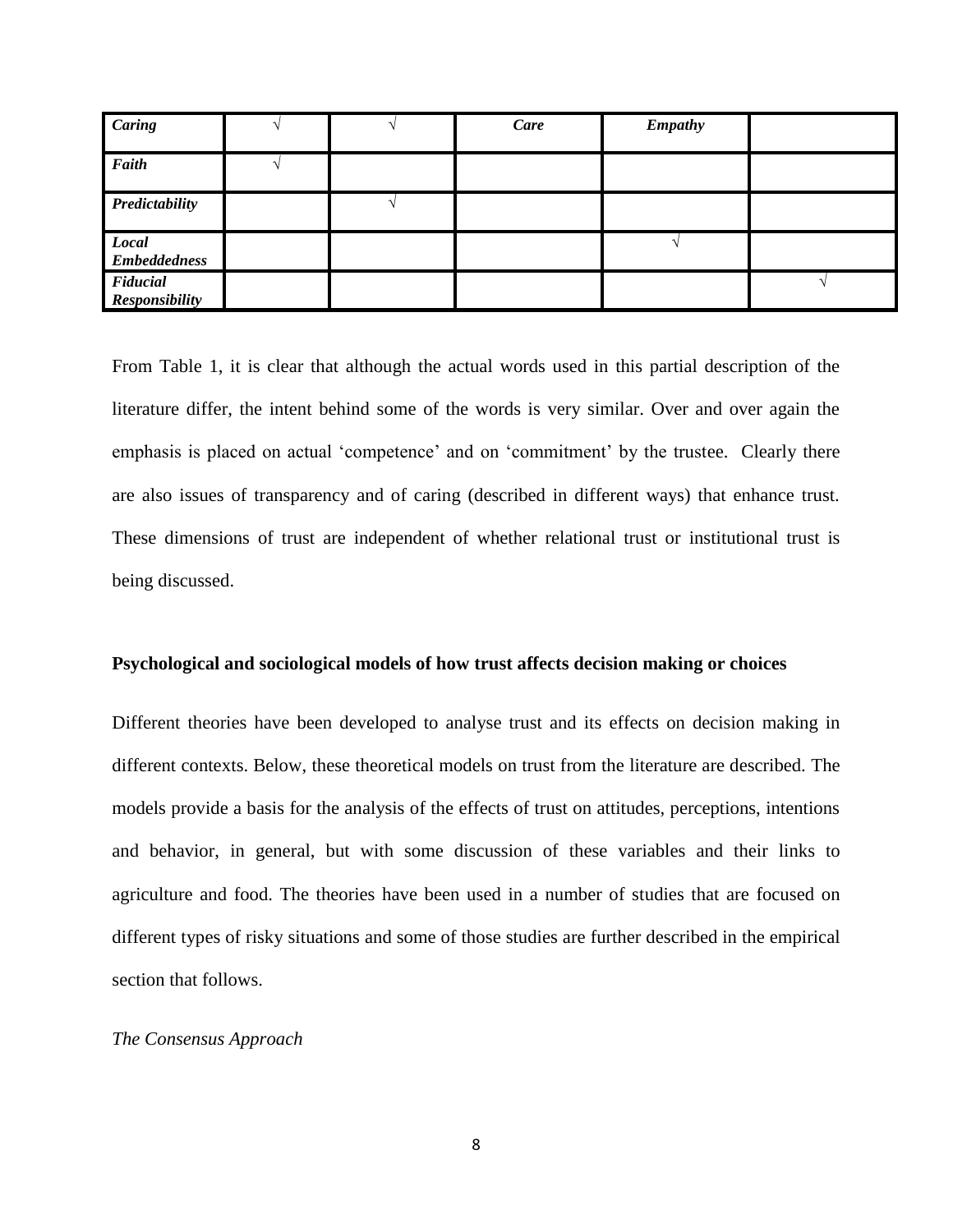The consensus approach within social science is described in Earle (2010) and it has been applied in the context of organisational trust (Earle, 2010). In the consensus approach, there are two forms of trust, that are, relational trust which is concerned with intentions (of trustee) and confidence (in food products for example) which focuses on the abilities of the trustee (for example food agents) (Earle, 2010). When an individual is assessing their relational trust and confidence, they may use heuristics with relational trust being evaluated using choice heuristics such as value similarity and affect (emotions) while confidence can be evaluated using inferential heuristics such as comparing fewer alternatives rather than the complete set of options (Earle, 2010).

# *The Trust, Confidence and Cooperation (TCC) Model*

The TCC model of cooperation which was developed by Earle, Siegrist and Gutscher (2007) describes the differences between trust and confidence and explains how trust and confidence influence cooperation, for example, in the context of risk management. Earle et al. (2007, pp.4) define trust as "the willingness, in expectation of beneficial outcomes, to make oneself vulnerable to another based on a judgement of similarity of intentions or values. On the other hand, confidence is defined as "the belief, based on experience or evidence that certain future events will occur as expected (Earle et al., 2007, pp. 4). According to Earle et al. (2007), confidence is often based on performance (i.e., past performance or institutions that control performance in the future) while trust is based on shared values or social relations (morality) and both trust and confidence lead to cooperation. General trust influences shared values while general confidences influences judgements regarding past performance (Earle et al., 2007). The TCC model is consistent with the consensus model since it focuses on both relational trust and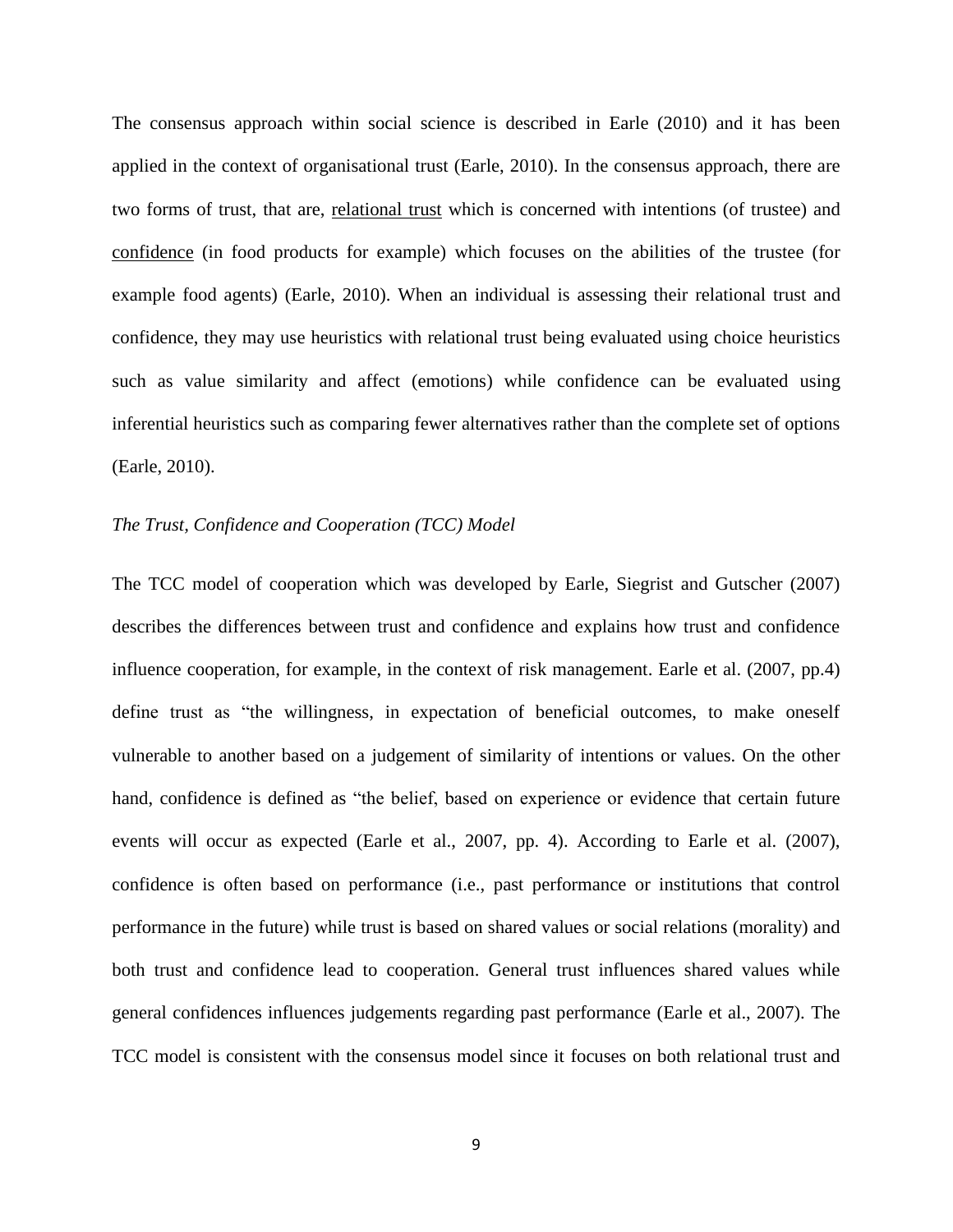confidence but it also includes cooperation which is not included in the consensus model. The TCC model has been applied in the context of food additives (Earle et al., 2007).

#### *Causal Chain Model*

In the causal chain model, trust influences risk perceptions and risk perceptions influence the acceptance of technologies or activities (Eiser et al., 2002; Poortinga and Pidgeon, 2005). According to Poortinga and Pigdeon (2005), the causal chain model is widely used in terms of explaining the strong relationships between trust, risk perceptions and acceptability of GM foods.

# *The Associationist Model*

In the associationist model, technology acceptance is assumed to influence trust and risk perceptions (Earle, 2010; Eiser et al., 2002; Poortinga and Pidgeon, 2005). Therefore, trust is a consequence of acceptability of a technology or activity, or trust is an indicator of a more general attitude regarding the technology or activity (Poortinga and Pidgeon, 2005). Researchers have compared the associationist model to the causal chain model (e.g., Eiser et al., 2002; Poortinga and Pidgeon, 2005). For example, in their study regarding genetically modified (GM) food, Poortinga and Pidgeon (2005) found that controlling for acceptability highly reduced the correlations between trust and perceived risk, controlling for perceived risk minimally decreased the correlations between trust and acceptability of GM foods and controlling for trust also led to minimal reductions in the correlations between perceived risk and acceptability of GM foods. Eiser et al. (2002) also found that their results on the relationships between trust, perceived risk and attitudes towards food technologies supported the associationist view more than the causal chain model of trust. Earle (2010) concluded that the associationist model focuses on confidence specifically not trust, more broadly.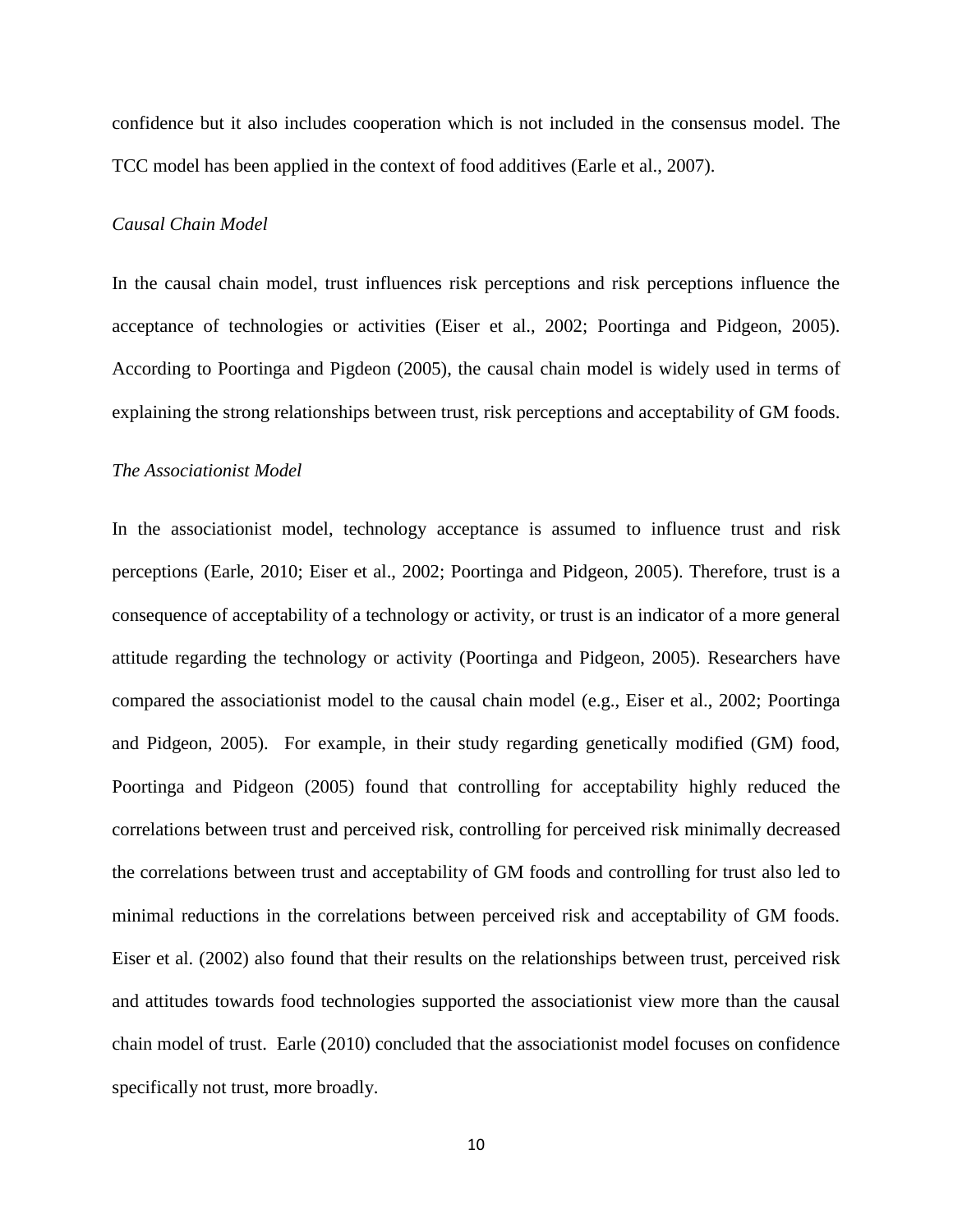#### *The Integrative Model*

The integrative model of trust (Earle, 2010) combines the dimensional approach (where the dimensions of trust are analysed), the salient value similarity approach and the associationist view of trust (Poortinga and Pidgeon, 2006). The salient value similarity approach (Earle and Cvetkovich, 1995) shows that perceived value similarity (whether the individual perceives that the other person/organisation understands the situation in the same way) influences trust (Poortinga and Pidgeon, 2006). In the integrative model, prior attitudes (affect) influence value similarity and value similarity influences general trust and skepticism which in turn influences trust in risk regulation (Earle, 2010; Poortinga and Pidgeon, 2006). Trust in risk regulation influences acceptability of foods, GM foods, for example (Portinga and Pidgeon, 2006). According to Earle (2010), the integrative model is similar to the consensus model in that it includes both relational and calculative trust. The integrative model has been used in the context of food (GM foods (Poorting and Pidgeopn, 2006)).

#### *The Consumer Confidence Model*

The consumer confidence model (Earle, 2010) was developed by de Jonge (2008) and it shows that consumers' trust in the government, the food industry, retailers and farmers (measured using 6 items that are competence, knowledge, openness, honesty, care and attention) influences their confidence in the safety of food. Confidence is related to people's pessimism (worry and suspicions) and optimism (satisfaction) regarding the safety of food (de Jonge, 2008). de Jonge (2008) assessed both trust and confidence separately. The consumer confidence model is consistent with the consensus model and the TCC model since it focuses on both relational and calculative trust with relational trust influencing confidence (Earle, 2010). However, it does not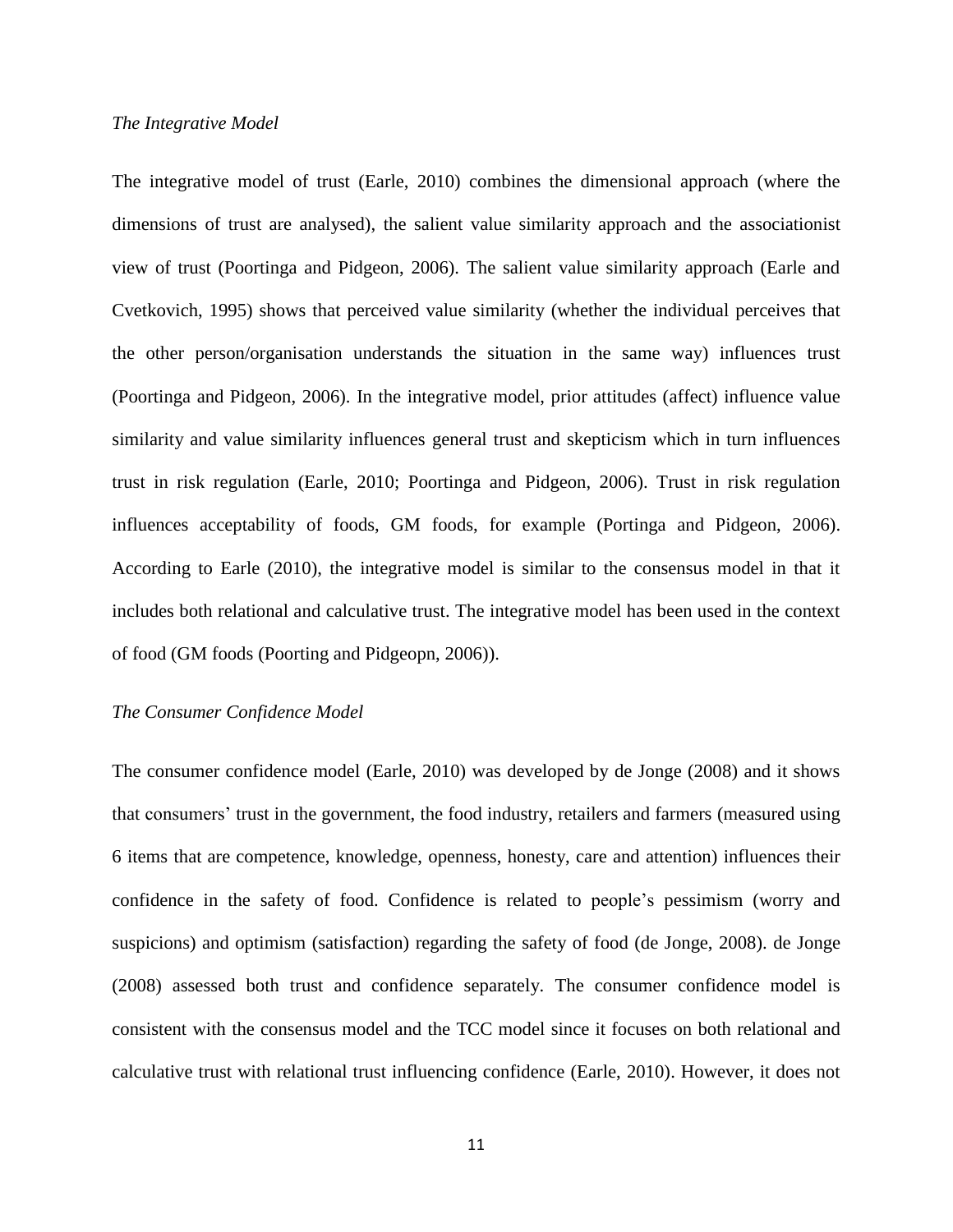link trust and confidence to perceived risk and acceptability of foods as in the associationist and causal chain models. de Jonge et al (2008a) applied the consumer confidence model to examining attitudes towards food safety in the context of BSE and beef consumption in Canada (and the Netherlands).

#### *Social Trust, Epistemic Trust and Antagonism*

Sjöberg and Herber (2008) show the relationship between three trust variables (social trust, epistemic trust and antagonism) and perceived risk (Earle, 2010). Social trust refers to trust in individuals or organisations (Sjöberg and Herber (2008), antagonism refers to value similarity while epistemic trust refers to confidence (Earle, 2010). Sjöberg and Herber (2008) found that epistemic trust and antagonism had a greater effect on perceived risk as compared to social trust in the context of siting a repository for waste from nuclear technology.

# *The Structural Cognitive Model of Trust*

The structural cognitive model of trust which was developed by Robbins (2016) is a synthetic model that analyses the causes and impacts of trust. There are four sources of trust (those relating to the attributes of the truster (preferences, emotions and genetics, for example), those relating to the attributes of the trustee (benevolence, status and reputation, for example), those relating to the attributes of the exchange relationship (social identity, power and dependence, for example) and those that relate to external social attributes (geographic, physical and social constraints, for example) (Robbins, 2016). Trust influences perceived risk and uncertainty which in turn influence the decision to take risk (Robbins, 2016). Lastly, the decision to take risks influences cooperation and exchange.

# *The SPARTA model*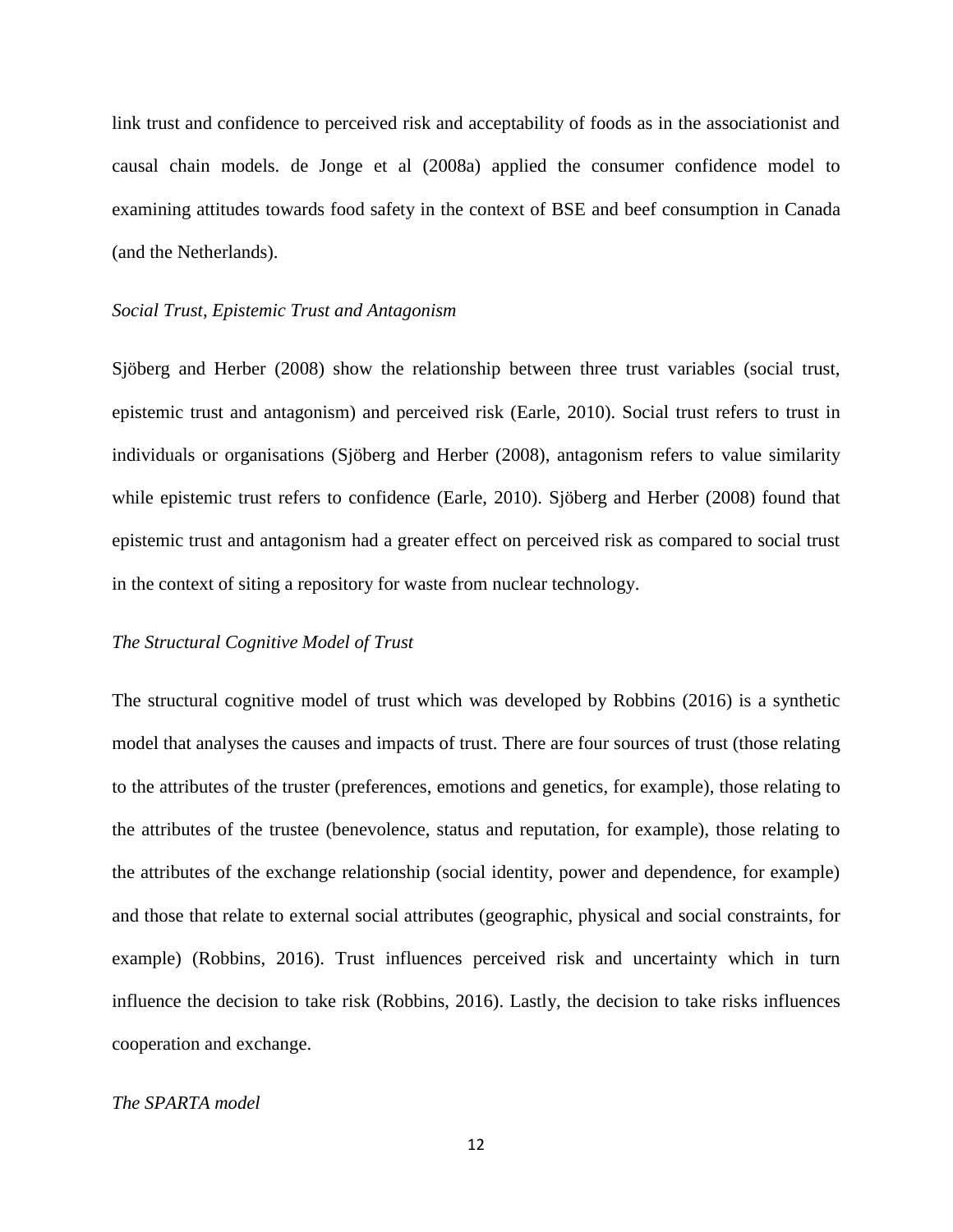The SPARTA model involves the integration of risk perceptions and trust in the theory of planned behaviour and SPARTA stands for "subjective norms (S), perceived behavioral control (P), attitudes (A), risk perception (R), trust and alia (A)" (Mazzocchi et al. (2008, pp. 5). "A" stands for other variables such as demographic variables (Mazzocchi et al., 2008). The SPARTA model has been used in a number of studies including Mazzocchi et al. (2008) where it was used to analyse the effect of trust in different food information sources and other factors on consumers purchasing decisions in the case of a food scare (Salmonella in chicken). In the SPARTA model, trust is linked to risk perceptions which is similar to the causal chain model.

#### *The Recreancy Theorem*

The recreancy theory is based on the sociological view that citizens depend on instead of control technologies, risk is constructed socially and trust is a reflection of competence and fiducial responsibility of institutional actors (Sapp et al., 2009). People's risk perceptions are based on their evaluation of the responsibility of institutions and quantitative evaluations by experts (Sapp et al., 2009). Recreancy implies "a failure to behave according to normative expectations" (Sapp et al., 2009, pp. 530). Sapp et al. (2009) developed a causal model that included the recreancy theorem in their analysis of consumers' trust in the food system in the United States. It is assumed that trust is influenced by competence and fiducial responsibility and trust in turn influences willingness to support. Control variables influence both trust and willingness to support recommendations by institutions (Sapp et al., 2009). The summaries for the models are provided in Table 2. There are some differences and similarities across the models in most cases which are also included in the table.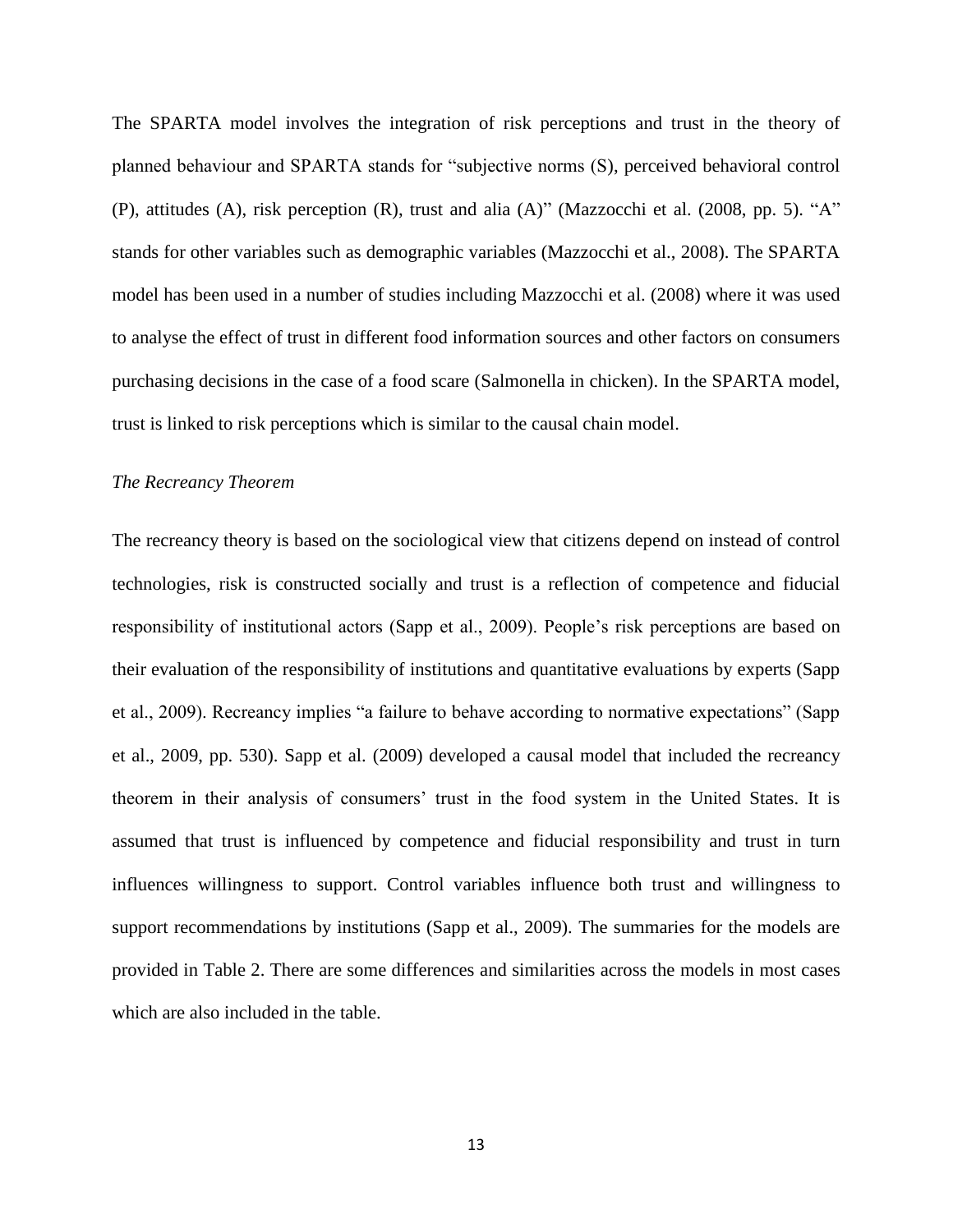| Model                   | Description                        | Similarities and differences with other<br>models |
|-------------------------|------------------------------------|---------------------------------------------------|
| Consensus approach      | There are two forms of trust       | The consensus model does not link                 |
|                         | defined as relational trust and    | relational trust and confidence to any            |
|                         | confidence                         | other variable.                                   |
|                         |                                    |                                                   |
| TCC model               | The TCC model also has trust       | The TCC model is similar to the                   |
|                         | and confidence and these two       | consensus model because it includes               |
|                         | variables are linked to            | relational trust and confidence but an            |
|                         | cooperation                        | outcome of trust, in this case                    |
|                         |                                    | cooperation, is added to the TCC model.           |
| Causal chain model      | Trust influences risk perceptions  | In this original causal chain model trust         |
|                         | and risk perceptions influence     | is not separated into relational trust and        |
|                         | acceptance of technologies         | confidence as in the case of the                  |
|                         |                                    | consensus approach or the TCC model.              |
| Associationist model    | Technology acceptance              | In the original associationist model, trust       |
|                         | influences trust and risk          | is not separated into relational trust and        |
|                         | perceptions.                       | confidence as in the case of the                  |
|                         |                                    | consensus approach or the TCC model.              |
|                         |                                    | The associationist model is different             |
|                         |                                    | from the causal chain model since trust           |
|                         |                                    | is influenced by acceptance.                      |
| Integrative model       | The integrative model combines     | The integrative model is like the                 |
|                         | the dimensional approach, the      | consensus approach and the TCC model              |
|                         | salient value approach and the     | in that relational trust and confidence are       |
|                         | associationist view of trust       | included as dimensions, as is similarity          |
|                         |                                    | of values. It also includes an                    |
|                         |                                    | associationist approach to trust. It is           |
|                         |                                    | different from the causal chain approach          |
|                         |                                    | where trust influences risk perceptions           |
|                         |                                    | and risk perceptions influence                    |
|                         |                                    | technology acceptance                             |
| Consumer confidence     | Consumers trust influences their   | Trust is multidimensional as in the               |
| model                   | confidence                         | consensus, TCC model and the                      |
|                         |                                    | integrative model. The difference from            |
|                         |                                    | other models is that trust is a precursor         |
|                         |                                    | to confidence (pessimism and                      |
|                         |                                    | optimism).                                        |
| Social trust, epistemic | Three trust variables (social      | Trust influences perceived risk which is          |
| trust and antagonism    | trust, epistemic trust and         | consistent with the causal chain model            |
|                         | antagonism) are linked to          | and relational trust and confidence are           |
|                         | perceived risk                     | included (like the consensus approach,            |
|                         |                                    | the TCC model, the integrative model              |
|                         |                                    | and the consumer confidence model)                |
| Structural cognitive    | Trust influences perceived risk    | Relational trust and confidence are not           |
| model of trust          | and uncertainty which in turn      | identified. However, trust is linked to           |
|                         | influence the decision to take     | the decision to take risks which is               |
|                         | risk and the decision to take risk | consistent with the causal chain model            |

**Table 2: Summary of the dimensions of trust from different conceptual models**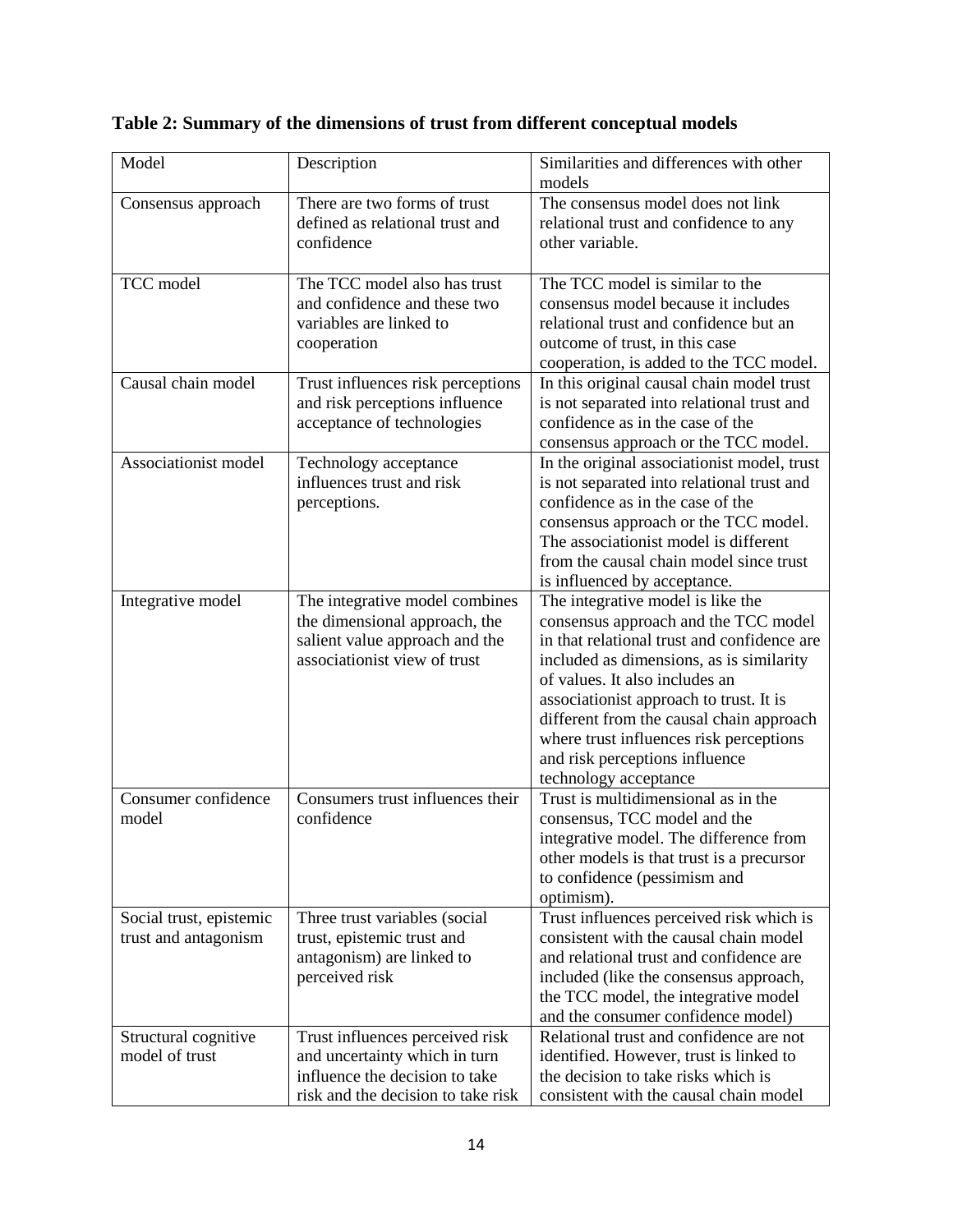|                   | influences cooperation and<br>exchange |                                              |
|-------------------|----------------------------------------|----------------------------------------------|
|                   |                                        |                                              |
| The SPARTA model  | Risk perceptions and trust are         | Forms of trust are not specified as in       |
|                   | integrated in the theory of            | models such as the consensus approach        |
|                   | planned behaviour                      | but trust is linked to risk as in the causal |
|                   |                                        | chain model                                  |
| Recreancy theorem | Competence and fiducial                | Two dimensions of trust are analysed         |
|                   | responsibility influence trust and     | which is consistent with the consensus       |
|                   | trust influences willingness to        | approach. Trust is linked to willingness     |
|                   | support                                | to support which is consistent with the      |
|                   |                                        | TCC model.                                   |

# **Previous studies on the effect of trust on different outcomes in relation to food**

Several empirical studies have been conducted that analyse the effects of trust on perceptions, attitudes and behaviour in the context of food production, distribution and consumption. In this section, major findings from empirical studies that assessed the effects of trust in different countries are reported. Different methods are used in data collection (for example online surveys and interviews) and data analysis (regressions, structural equation modeling, among others). More information on the majority of the studies is provided in the Table A1 in Appendix A.

Allum (2007) used a model similar to the consensus model whereby public trust in scientists working on GM foods is separated into competence and care dimensions. Results show that there is a negative relationship between the trust dimension of competence and risk perceptions about GM food (Allum, 2007). Shared values had a greater effect on risk perceptions than the care and competence dimensions of trust (Allum, 2007).

Knight and Warland found (2005) linked trust to risk perceptions which is consistent to the causal chain model. Results showed that people's trust in the food system was negatively related to risk perceptions about pesticides, *Salmonella* and fat (Knight and Warland, 2005). Chen (2013) assessed the effect of generalized trust and trust in food agents (measured using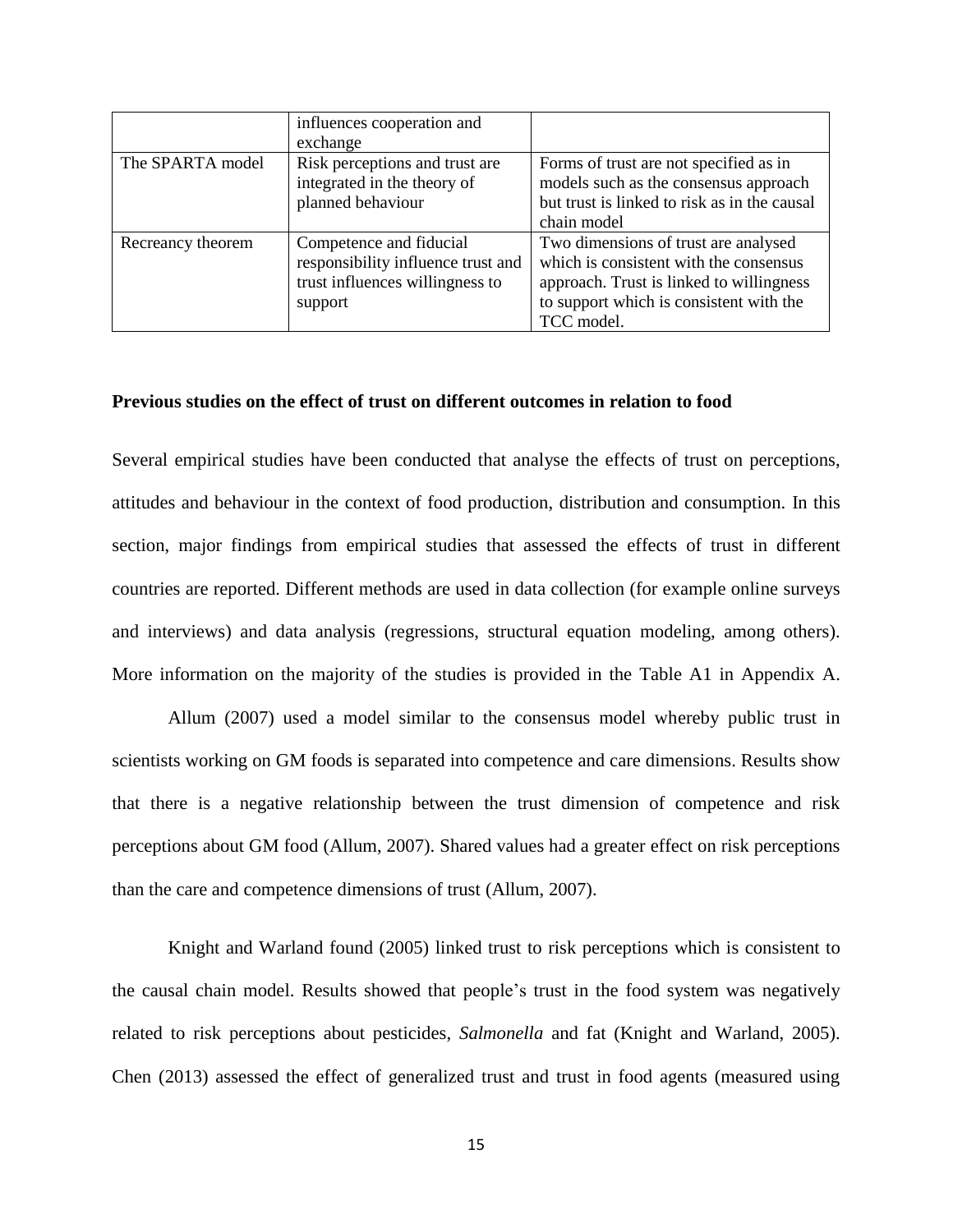trust items similar to the once from the consumer confidence model by de Jonge (2008)) on perceptions of food safety by consumers. Results showed that generalized (relational) trust influenced trust in farmers and food manufacturers but it did not significantly influence trust in the government, retailers and consumers' association (Chen, 2013). Industry-specific trust (i.e., trust in the government and consumer association) significantly positively influenced firm–level trust (trust in retailers, food manufacturers and farmers) and trust in food manufacturers and retailers positively influence food safety perceptions (Chen, 2013). Mazzocchi et al. (2008) used the SPARTA model in their study and results showed that trust in information about food safety from experts and food agents reduced risk perceptions about *Salmonella* in chicken while the opposite was true for alternative sources of information such as consumer, environmental and environmental groups. Runge et al. (2018) analysed the effect of trust on risk perceptions which is consistent with the causal chain model. Results showed that trust in for-profit institutions regarding food safety reduced risk perceptions about food and meat while trust in the media had an opposite effect. Yang and Goddard (2011a) found that the quantity and quality of messages about BSE from the media influenced consumers' and producers' beef risk perceptions in Canada. Given the well-established links between trust in the food system and food safety risk perceptions it is possible to infer that media coverage of BSE also influenced overall trust in the food system (de Jonge et al (2004) found links between media coverage of food safety and consumer confidence in food). Tonsor et al. (2009) also analysed the effect of trust on risk perceptions, an approach which is consistent with the causal chain model of trust. Trust was found to influence beef safety risk perceptions in Canada, Japan and the United States but there were some cross-country differences in the results (Tonsor et al., 2009). Trust in doctors also had a robust negative effect on beef risk perceptions across the three countries (Tonsor et al., 2009).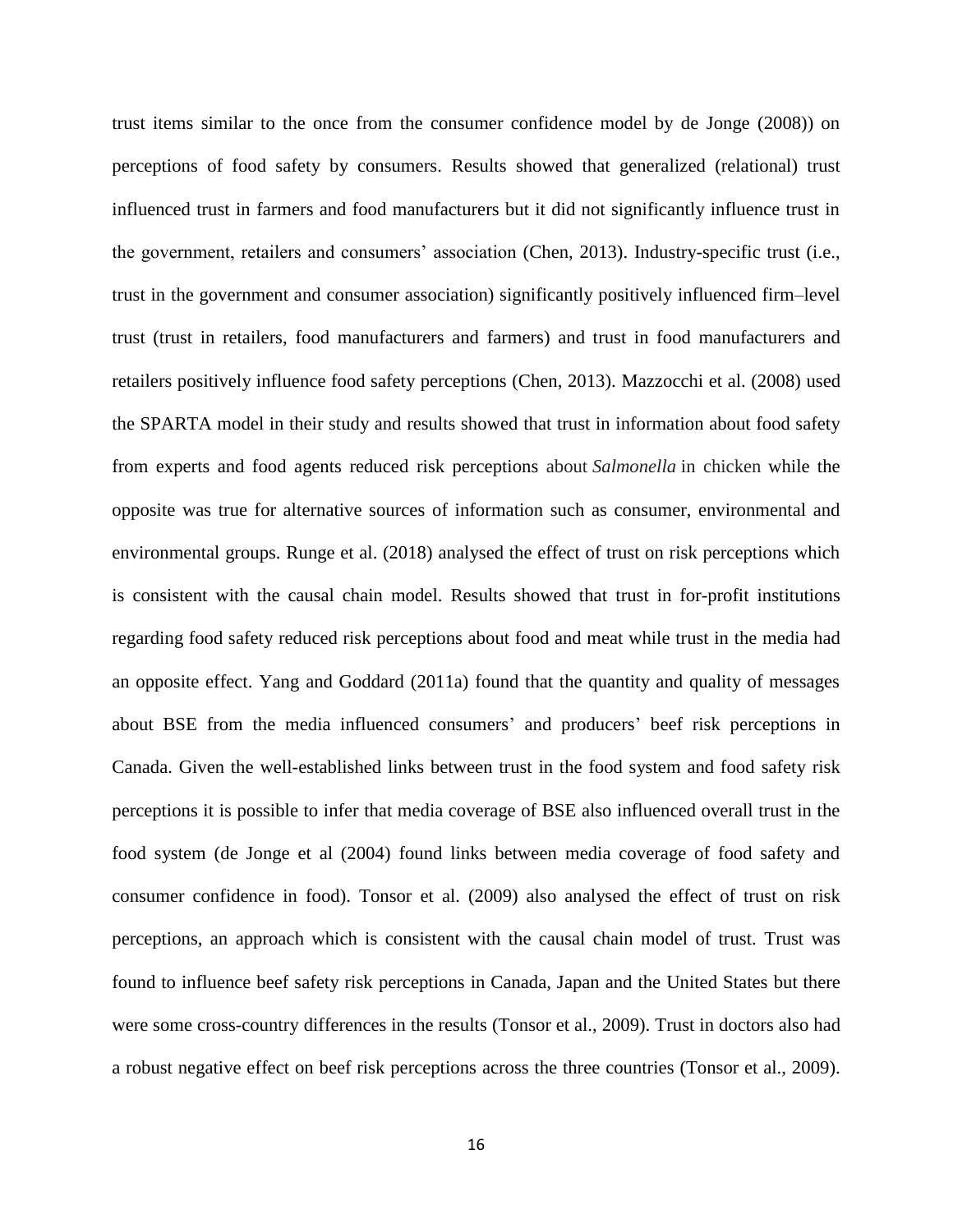In their analysis, Muringai and Goddard (2016) used data for the same households from two surveys conducted in 2008 and 2011 and found that changes in people's trust in the governments had a significant effect on risk perceptions about beef consumption only, while changes in trust in food manufacturers and farmers significantly influenced changes in both risk perceptions and risk attitudes about beef consumption. The items for trust in food agents used by Muringai and Goddard (2016) were adopted from the consumer confidence model by de Jonge et al. (2008) and trust (generalized trust and trust in food agents) is linked to risk perceptions which is consistent with the causal chain model. Risk perceptions and risk attitudes are important because they have been found to influence consumer behaviour. For example, Yang and Goddard (2011b) found that both risk perceptions and risk attitudes regarding the consumption of beef significantly influenced beef purchasing decisions with risk attitudes having a greater effect than risk perceptions (and the inference from Muringai and Goddard (2016) and Yang and Goddard (2011b), who used related datasets, is that trust in different food agents influences risks perceptions/risk attitudes which subsequently influence consumption). General trust (relational trust, trust in most people) was also found to influence behaviour in other contexts (nanotechnology (Matin et al., 2012) and importance of traceability (Myae and Goddard, 2012)). In a study by Cattermole et al. (2011), consumers were willing to pay a premium for a National Trust brand of beef and lamb that was characterized by quality assurance, traceability and sustainability.

Trust in food agents was found to influence consumers' confidence in the safety of food (de Jonge et al., 2008a, b) with trust in food manufacturers having a greater impact as compared to trust in the government, retailers and farmers (de Jonge et al., 2008b). In the study by de Jonge et al. (2008b), the care dimension of trust was found to have a greater effect on consumers'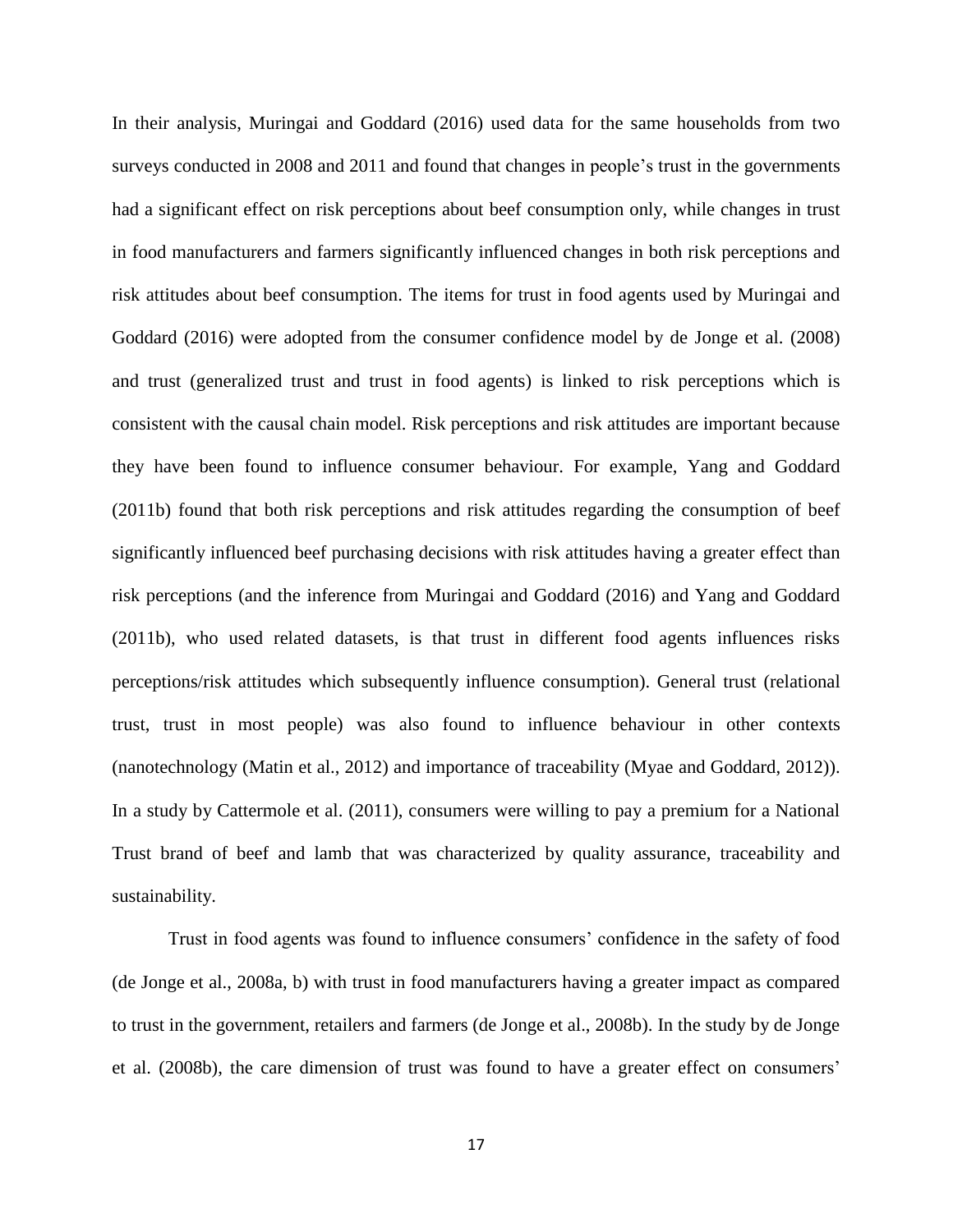confidence in the safety of food as compared to competence and openness. The studies by de Jonge above also fall under the consumer confidence model framework. Trust has been found to influence consumer choices in other contexts (e.g., functional food (Ding et al., 2015; Huang et al., 2019), food production attributes (Muringai et al., 2017; Roosen et al., 2015), confidence in the quality and safety of brands (Lang, 2013), demand for GM labelling (DeLong and Grebitus, 2018), and acceptance of or attitudes towards technologies (e.g., Eiser et al., 2002; Peters et al., 2007; Ricci et al., 2018; Siegrist, 2000; Siegrist et al., 2007)). Muringai et al. (2017) found that both high and low trusting consumers preferred government certification of traditionally raised pork as compared to industry certification for the same trait in Canada. Muringai et al (20017) used the consumer confidence model with trust in food agents items from de Jonge (2008) and also included generalized trust in the analysis. Konuk (2019) found that trust in the fair-trade label (related to agreement with the statements stating that the respondents trusts and relies on the label and they perceive the label to be honest) was positively related to a willingness to purchase and willingness to pay for fair trade food in Turkey. Konuk (2019) also used the dimensional approach and the inclusion of trust is consistent with the TCC model. In the context of food traceability, trust was found to be negatively related to consumers' fears of exploitation by sellers and perceived information asymmetry in Korea (Choe et al., 2009). Myae (2015) found that generalized trust (whether people can be trusted) and trust in the government (statements adopted from the consumer confidence model by de Jonge (2008)) influenced consumers' preference for food safety attributes (traceability and animal testing) in the context of chronic wasting disease (CWD). Aubeeluck (2010) used the consumer confidence model from de Jonge (2008) to analyze the effects of trust in food agents on consumers' confidence (optimism and pessimism about food safety) in food safety in Canada and Japan and trust generally did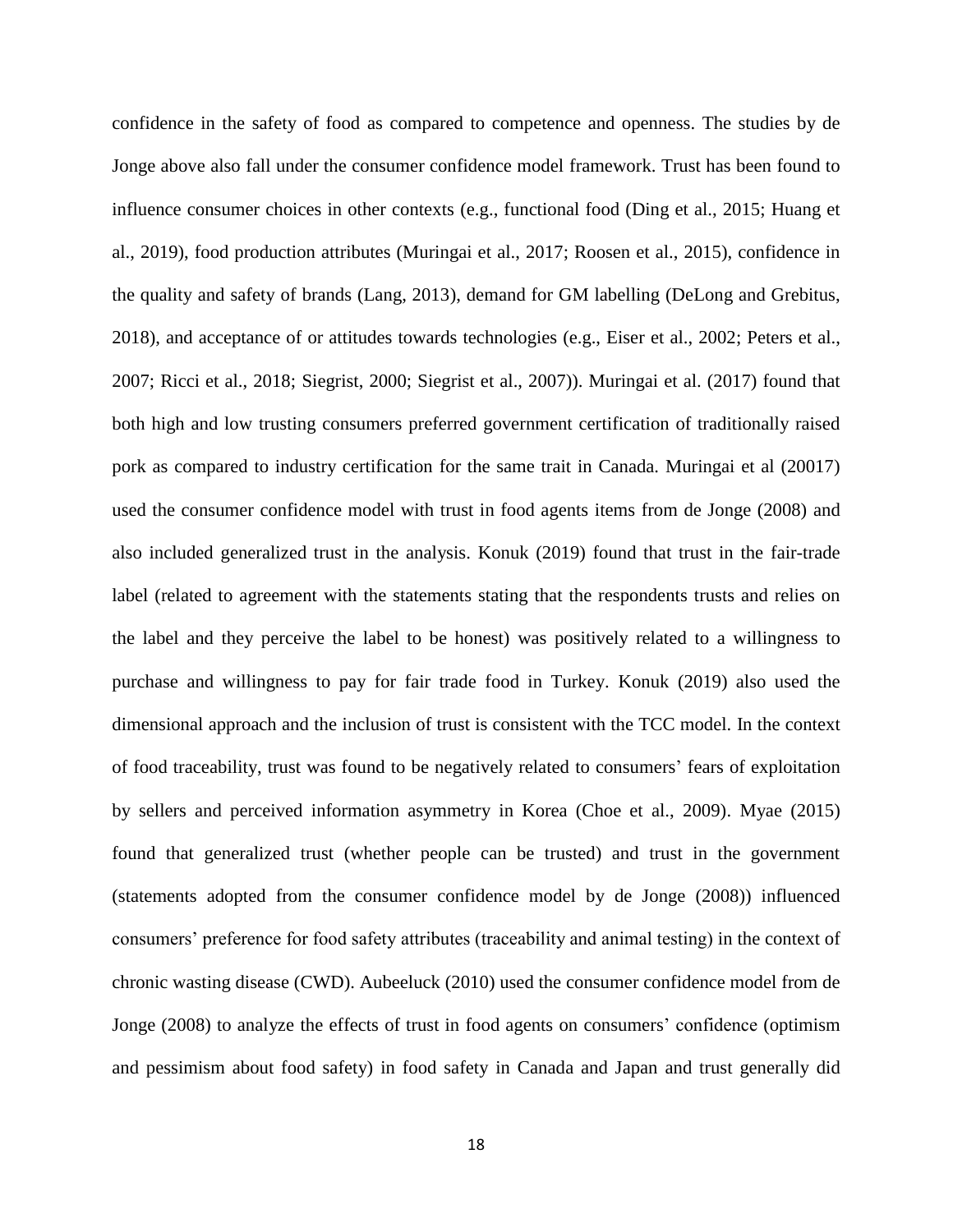influence consumers' confidence in the safety of food. Aubeeluck (2010) also showed that trust influenced the demand for beef traceability and BSE animal testing in Canada and Japan (using generalized trust as an explanatory variable) with more trusting people having a lower demand for traceability and animal testing in Japan and a higher demand for both in Canada.

Although there were some variations in results, trust was also been found to influence risk perceptions about animal diseases such as BSE and CWD (e.g., Muringai and Goddard, 2018; Setbon et al., 2005). In their study in Australia, Tonkin et al. (2016) found that labelling of food is used by consumers as a surrogate for interactions with actors in the food system. Although labelling enhanced consumer perceptions about the competence of food system actors, it undermined their perceptions about the goodwill and the fiducial responsibility of the food system actors. Goddard et al. (2018) found that generalized trust in people and trust in food agents generally negatively influenced food integrity (residues such as antibiotics and pesticides) and technology concerns (in the context of GM technology and nanotechnology) but trust in advocacy groups had an opposite effect in Canada. The approach used by Goddard et al. (2018) is also consistent with causal chain model. Depending upon the specific agent, trust can have different influences on acceptance of technology or technology applications. Trust was also found to influence information seeking behavior regarding GM with trust in organisations having a positive effect and trust in regulators having a negative effect on demand for information (Hanssen et al., 2018).

Some studies have analysed the role of trust in the context of supply chains. For example, Ariyawardana et al. (2017) found that respondents who trusted domestic suppliers were more likely to pay a premium for domestic fresh and processed vegetable products but trust in imports had a negative effect on premiums for domestic produce. Coveney (2007) also found that trust in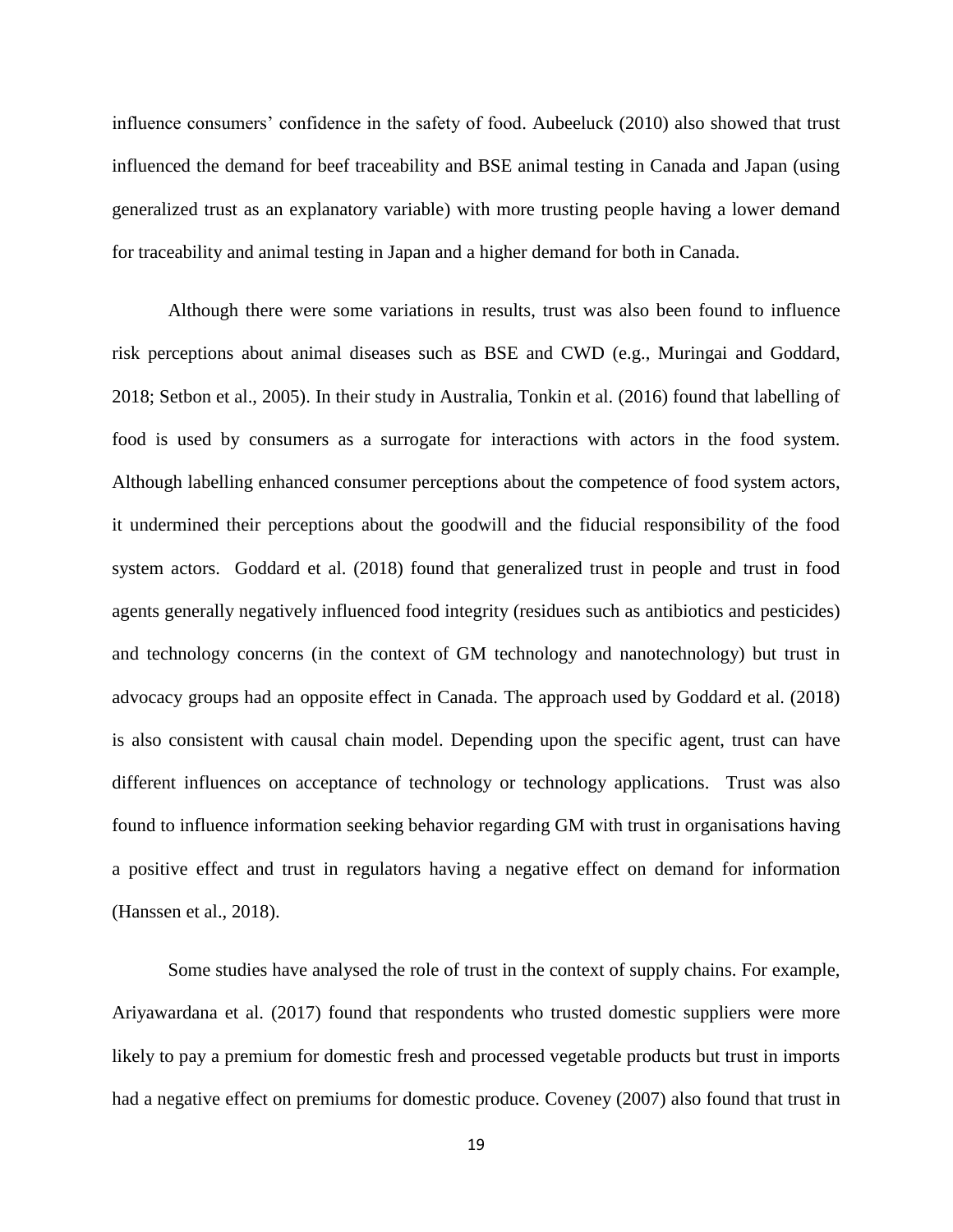food was strengthened if produce was from Australia (domestic). In these cases, being 'local' may be a heuristic for 'safer' or 'higher quality' food. In their study in the United Kingdom, de Krom and Mol (2010) found that consumer disposition, the physical settings in the shop and the relationship between customers and food actors influenced consumers' trust in poultry products with some consumers preferring face to face interactions while other consumers preferred commitments (for example, labeling of free-range products) on labels. Giampietri et al. (2018) found that trust in short food supply chains is important for consumers' decisions about buying food and their approach is also consistent with the TCC model. Hartmann et al. (2015) found that general trust in cause related marketing (CrM) was positively related to trust in a retailers' CrM campaign which in turn positively influenced brand loyalty. Kang and Hustvedt (2014) found that consumer beliefs about the transparency of the corporations and their social responsibility significantly influenced trust in the corporations in the United States. Corporate social responsibility was also found to influence consumers' trust in retailers (Lombart and Louis 2014) and organic food (Pivato et al., 2008). Sen and Battacharya (2001) found that negative information regarding corporate social responsibility influenced evaluations of companies more than positive information. Sapp et al. (2009) used the recreancy theorem in their study and the results showed that fiducial responsibility was found to influence trust in the food system in the United States more than competence (Sapp et al., 2009). Meijboom et al (2006) found that transparency, traceability, corporate social responsibility and corporate social responsiveness were important in building trust in the case of pork safety after swine flu or influenza. In the literature, different types of explanatory variables have been used and although most studies do not explicitly state the theoretical model used, the constructs described in the theoretical models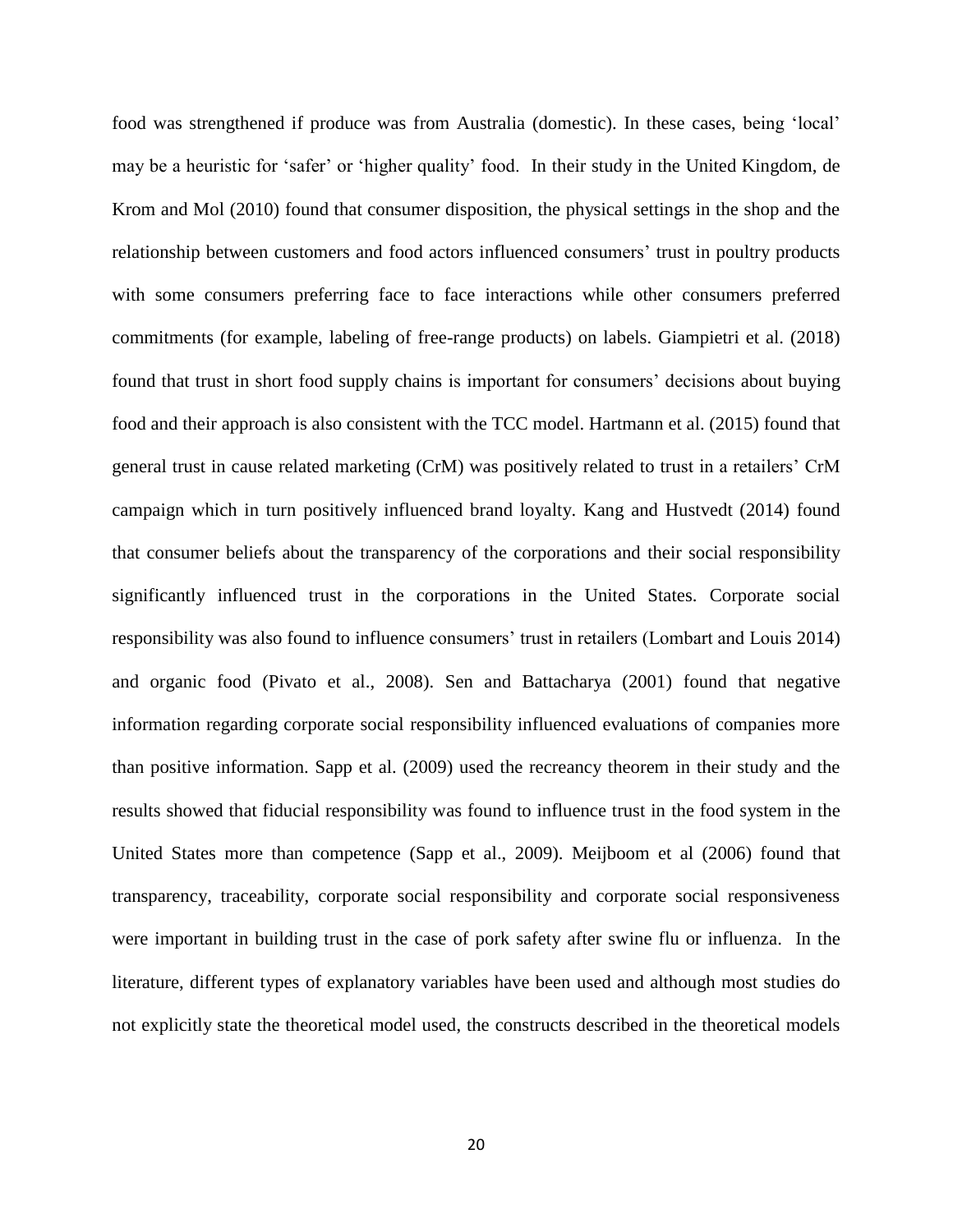are directly being applied. In Table 3, a summary of the trust dimensions used in the empirical

studies are provided.

|  |  | Table 3: Studies using various trust dimensions |
|--|--|-------------------------------------------------|
|  |  |                                                 |

| Dimension               | Study                                                                          |
|-------------------------|--------------------------------------------------------------------------------|
| Competence              | Allum (2007); Aubeeluck (2010); Chen (2013); de Jonge et al. (2008a, b);       |
|                         | DeLong and Grebitus (2017); Ding et al (2015); Muringai and Goddard (2016,     |
|                         | 2018); Muringai et al. (2017); Myae (2015); Peters et al. (2007); Sapp et al.  |
|                         | (2009)                                                                         |
| Knowledge               | Aubeeluck (2010); Chen (2013); de Jonge et al. (2008a, b); DeLong and          |
|                         | Grebitus (2017); Ding et al (2015); Muringai and Goddard (2016, 2018);         |
|                         | Muringai et al. (2017); Myae (2015); Hansen et al. (2018); Lang (2013)         |
| Care                    | Allum (2007); Aubeeluck (2010); Chen (2013); de Jonge et al. (2008a, b);       |
|                         | DeLong and Grebitus (2017); Ding et al (2015); Muringai and Goddard (2016,     |
|                         | 2018); Muringai et al. (2017); Myae (2015)                                     |
| Attention               | Aubeeluck (2010); de Jonge et al. (2008a, b); Chen (2013)DeLong and Grebitus   |
|                         | (2017); Ding et al (2015); Muringai and Goddard (2016, 2018); Muringai et al.  |
|                         | $(2017)$ ; Myae $(2015)$                                                       |
| Honesty                 | Ariyawarda et al. (2017); Aubeeluck (2010); Chen (2013); de Jonge et al.       |
|                         | (2008a, b); DeLong and Grebitus (2017); Ding et al (2015); Muringai and        |
|                         | Goddard (2016, 2018); Muringai et al. (2017); Myae (2015); Lang (2013);        |
|                         | Lombart and Louis (2014)                                                       |
| Openness                | Aubeeluck (2010); Jonge et al. (2008a, b); DeLong and Grebitus (2017); Ding et |
|                         | al (2015); Muringai and Goddard (2016, 2018); Muringai et al. (2017); Myae     |
|                         | (2015)                                                                         |
| Objectivity             | Choe et al. (2005)                                                             |
| Considers interests     | Hansen et al. (2018)                                                           |
| Confidence              | Aubeeluck (2010); Hansen et al. (2018); de Jonge et al. (2004, 2008a, 2008b)   |
| Reliable                | Hartmann (2015); Lassoued and Hobbs (2015); Newmann and Briggeman              |
|                         | (2016); Pivato et al. (2008)                                                   |
| Keeps promises          | Kang and Hustvedt (2014)                                                       |
| Credible                | Newmann and Briggeman (2016)                                                   |
| Self-orientation        | Newmann and Briggeman (2016)                                                   |
| Intimacy                | Newmann and Briggeman (2016)                                                   |
| Fiducial responsibility | Sapp et al. (2009)                                                             |
| Do what is best         | Peters et al. (2007)                                                           |

# **Recommendations for building or maintaining trust from the previous studies**

From the previous literature outlined above, there can be drawn recommendations on building trust in firms or institutions in different contexts. Some of the strategies that have been proposed for building or maintaining trust are informing people about the competence of scientists and risk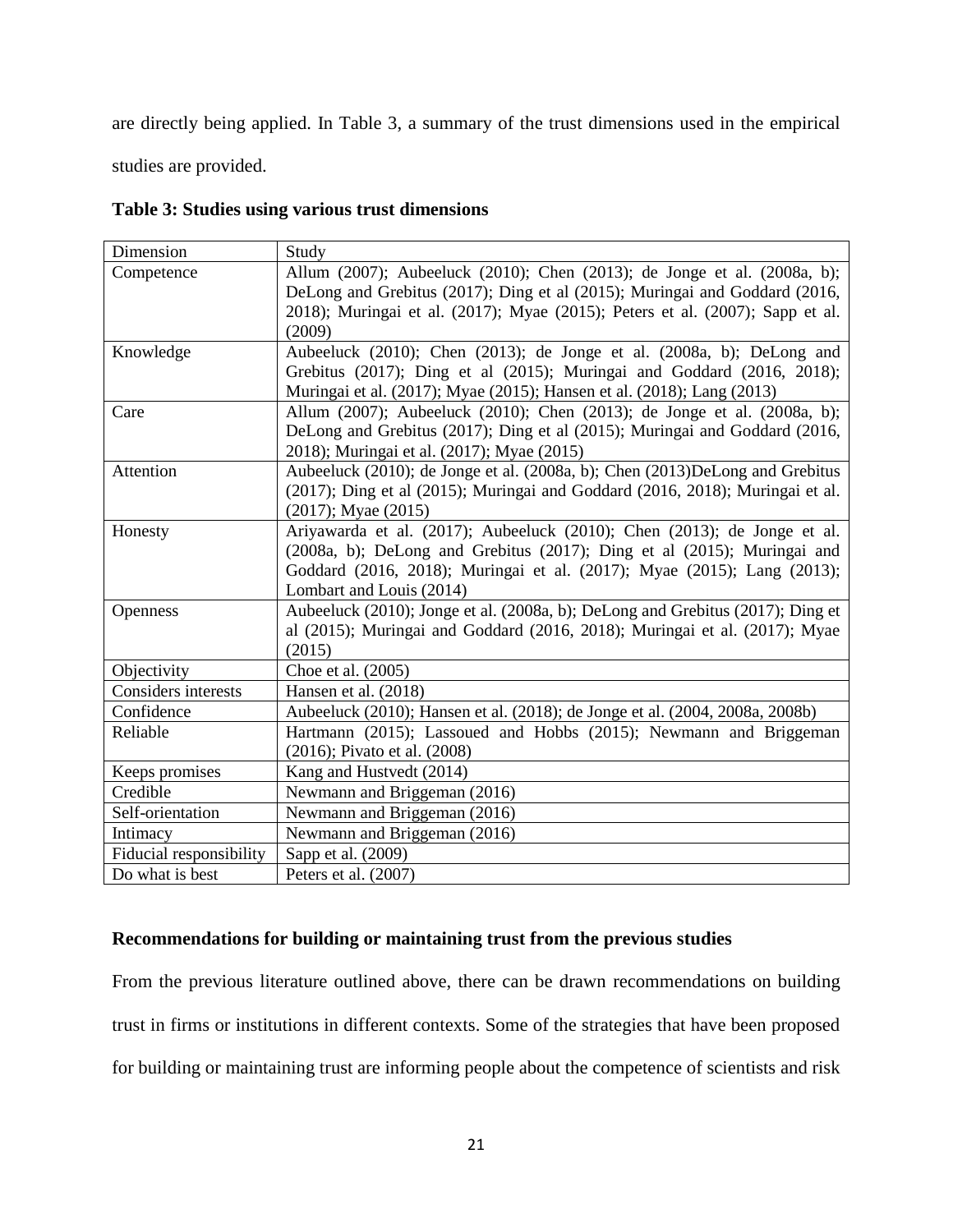managers and their shared values with the public (Allum, 2007), transparency of corporations (for example, of labour or safety conditions ) to consumers (Kang and Hustvedt, 2014; Yue et al., 2017), improving food country-of-origin labelling standards (Ariyawardana et al., 2017), truthful communication by the food industry to consumers (Chen, 2013; Newman and Briggeman, 2016; Walravens, 2017; Arnot et al., 2016), evidence of compliance with food safety regulations (both domestic and international food regulations) (Chen, 2013). Thorsøe and Kjeldsen (2016) found that repeated interaction and open and continuous communication is important for trust in the context of alternative food networks. Quality of communication between retailers and suppliers of organic food was found to be more important than frequency and form of communication while no communication reduced trust in the relationships between buyers and sellers (Kottila and Rönni, 2008). Other strategies for maintaining or building trust include face-to-face interactions with consumers in the context of short food supply chains (Giampietri et al., 2018), third party certification (Bozic, 2017; Hartmann et al., 2015; Muringai et al., 2017), quality assurance schemes (Yee et al., 2005), early involvement of stakeholders such as customers, the local community, regulators and the media (Arnot et al., 2016) and use of social networks in the context of local food (Roy et al., 2017). Bonini et al. (2008) focused on consumer concerns about climate change in different countries and they found that the food and beverage industry had high ratings for trust by consumers, but the study respondents stated there is room for improvement for the food and beverage industry in the areas of health and safety, the environment and sustainability. Light (2019) outlines five principle for creating trust and these are providing tangible evidence of claims such as those for iconic products, participating actively in debates around big issues (for example production technologies, environment), openness, trustworthiness about information and being a good citizen in terms of transparency and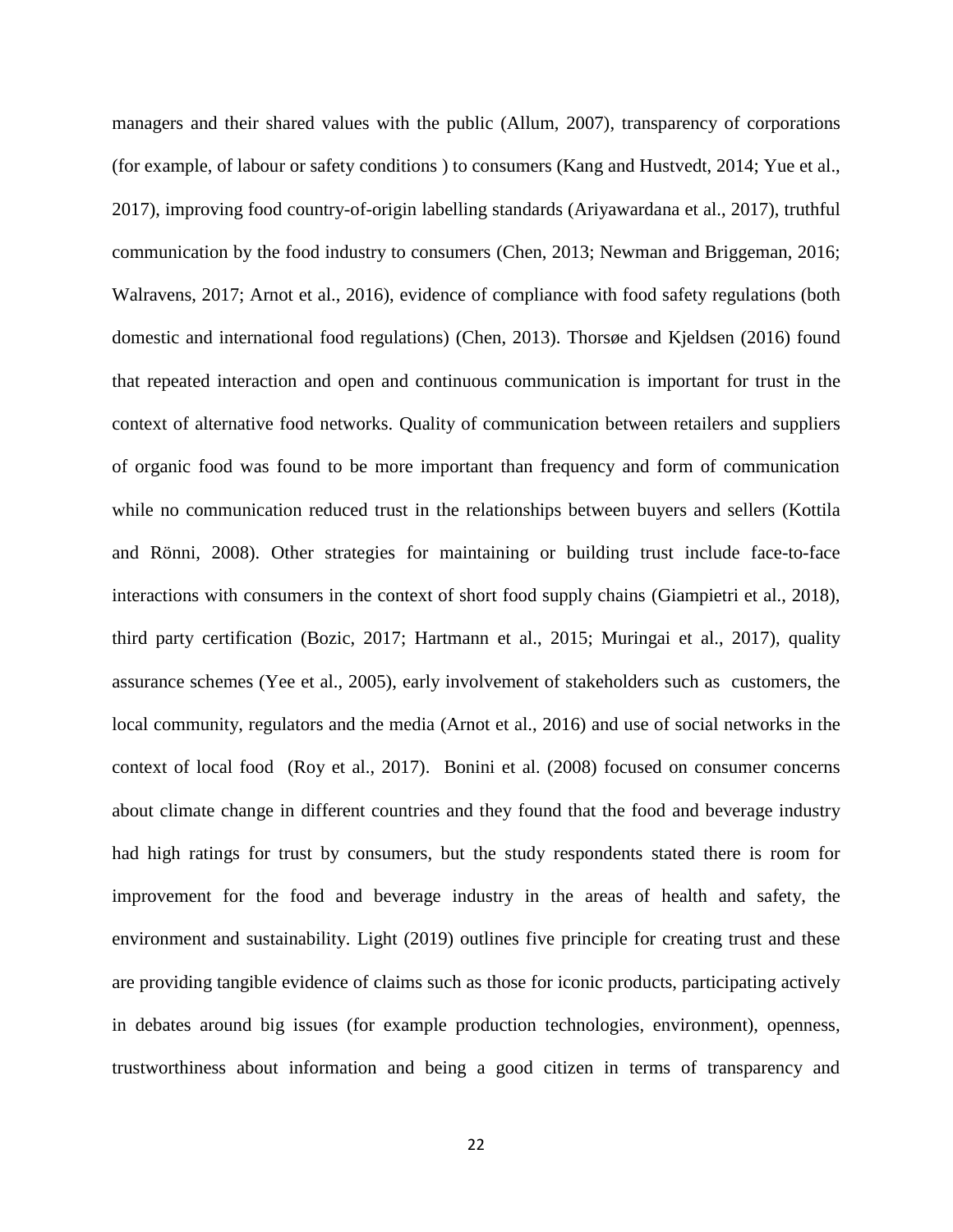sustainability, for example. The distinctiveness of a brand was found to be important in the ratings of restaurant sector with the quality of food and service being some of the important factors (Klein, 2019). Al-Hakim et al. (2014) found that for cross border collaborations between beef organisations in Australia and Singapore to be successful in the context of ICT diffusion, relationships in the exchange of information were more important than technology. Together with competency and honesty, companies could use voluntary self-sanctioning measures (hostage posting) in order to build trust in the case of adverse events (for example, food safety events (Nakayachi and Watabe, 2005)). Trust and confidence in certification procedures positively influence attitudes towards the quality certified products or foods (Botonaki et al., 2006). Perceptions of credibility of information by the public was found to be important in influencing food choices and some consumers ignored some food information because of confusion and being overwhelmed (Ward et al., 2011). Credibility is one of the dimensions of trust identified in the overall trust literature. The UK Consumers Association reported that a science-based approach was sufficient in reaching decisions that are socially acceptable in risk communication, but openness and transparency of the government were also important in the communication of risks (Masood, 1999). According to Hobbs and Goddard (2015), honesty, transparency and communication are important in building trust with the public in the context of food, based on a number of studies. In the context of organic food, Hamzaoui-Essoussi et al. (2013) found that trust is maintained or enhanced by certification labels, traceability, branding and the reputation of the store.

Food companies were challenged by public reaction to farm level use of technology, particularly in the GM space. The challenges related to the fact that the public did not just react in terms of consumer purchases, they looked for mechanisms to exert pressure in a regulatory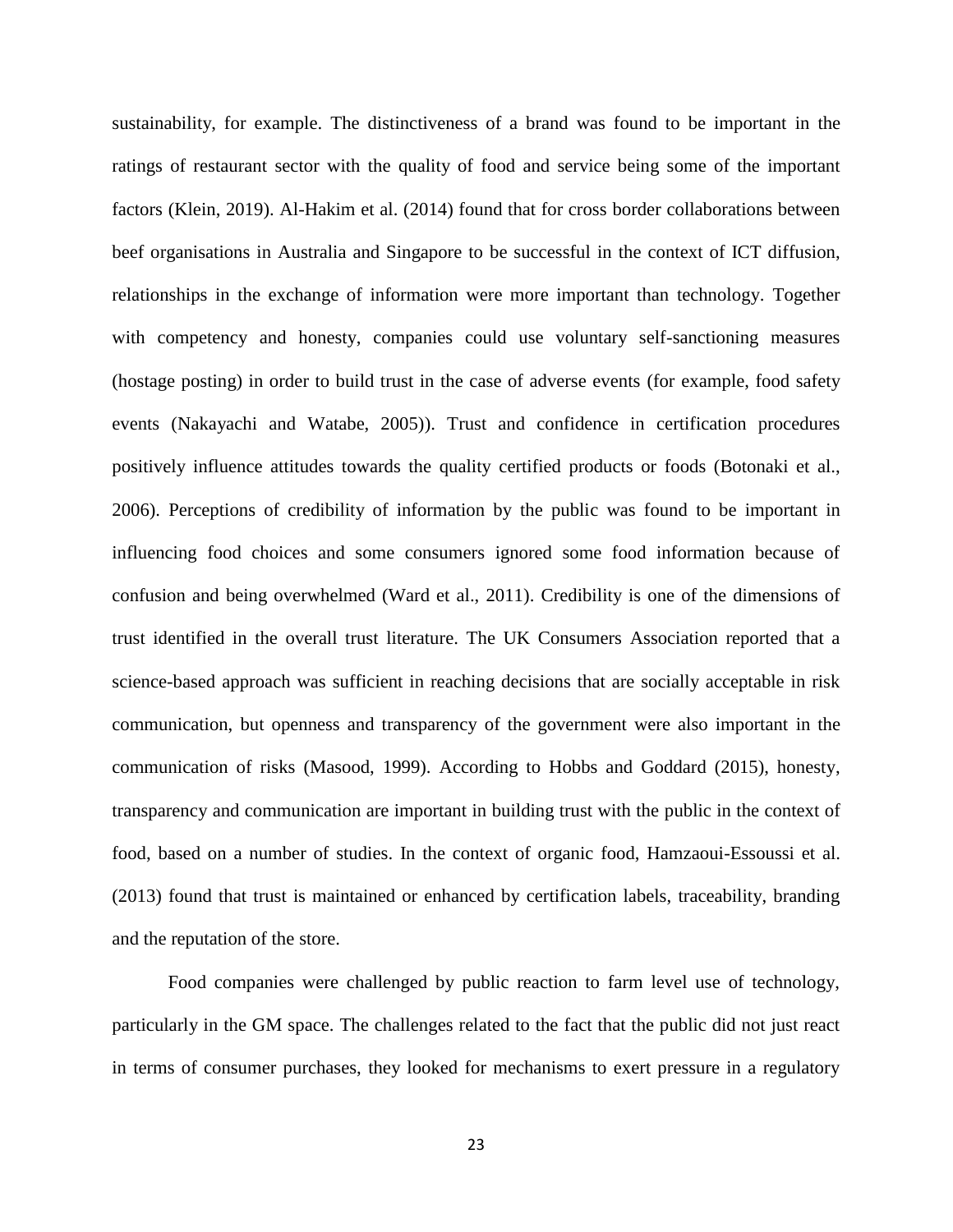space, sometimes with government but sometimes directly with multinational firms they felt might be responsive to their needs as citizens. Unilever attempted to deal with this new model of consumer-citizens through engagement with non-governmental organisations in dialogues regarding the commercialization of GM foods between 1994 and 2001 and supporting research on the evolving consumer interests (Doubleday, 2004). As understanding about the tensions in the acceptance of the GM technologies rested partly in the responsibilities individuals feel about their own purchasing and their responsibility for protecting the environment and the broader food system (citizen role), Unilever tried different strategies for addressing these concerns. They were dealing with a public that distrusted science and regulation due to their inability to influence the processes and by extension had trust issues with the companies wanting to use products of the new technologies. Unilever wanting to deal with the mistrust of their company with openness and transparency and inclusion of the public in the adoption of innovation. However, the results were mixed. Goddard et al. (2019) found that generalized trust and trust in food agents significantly influenced consumers' buying and citizen voting decisions (in the context of pork, milk and yoghurt innovations around disease resilience and environmental sustainability).

In summary, the models have similar elements, the models are often tested with data collected through surveys and trying to link trust (and its causal antecedents) to behavioral intentions and/or acceptability of certain foods, technologies used in food production, interventions to enhance food safety, information to allow consumers more data with respect to their purchases, among others. Transparency, credibility and competence are important ways of enhancing trust. However simple rules, or direct conversation with the public as consumers, are sometimes inadequate for building trust around complex issues and in particular, around issues where the public feels they have multiple roles, with consumers/citizens being one example of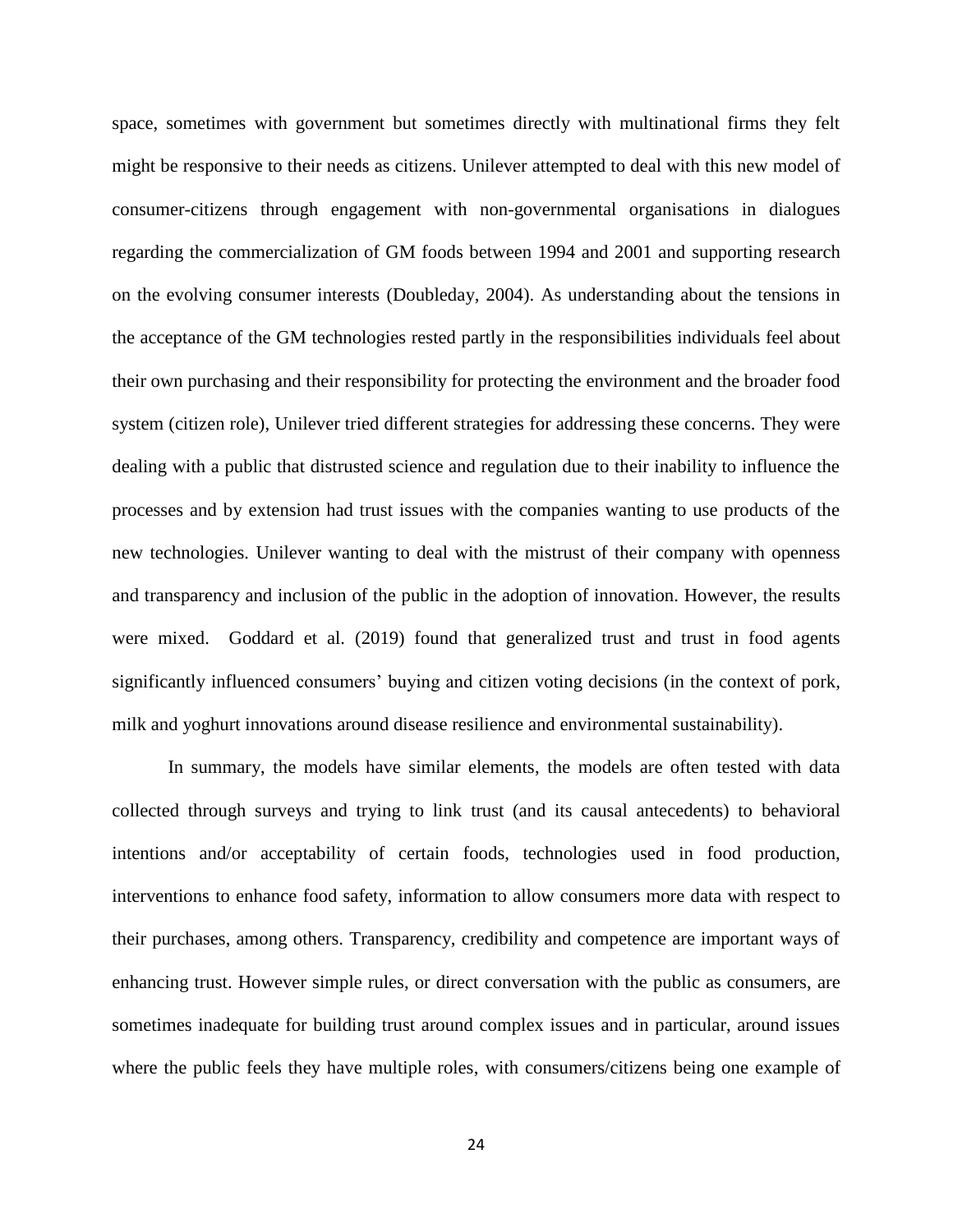multiple roles. Multiple roles on the part of the public necessitate more complex approaches and transparency and openness across a broader range of topics if trust in corporations or institutions is to be retained.

#### **Case studies on building or rebuilding trust in relation to food**

In the literature, there are many case studies on building, rebuilding and creating trust in the context of food. More information about the majority of the case studies in provided in Table A2 in Appendix A. Bozic et al. (2018) focused on how transgressing and blameless organisations repaired trust after the horse meat scandal (2013) in the United Kingdom. It is important to note that even retailers who did not sell any horse meat containing products needed to rebuild trust with their customers since the public may have felt that the example problem implied there might be other problems with other products. The study focuses on two transgressing organisations (Tesco and Asda) that were directly involved in the horsemeat scandal and two blameless companies (Waitrose and Morrisons) that were indirectly involved as a result of spillover effects. A narrative analysis of publicly available information from sources such as newspapers, media sources (BBC news) and reports was conducted. The information collected related to trust repair efforts made by the companies. In general, transgressing companies acknowledged the problem, apologized and got rid of the products, engaged in testing the products, changed their sourcing of products to more local suppliers, got rid of the suppliers who were involved in the scandal and they put in place new contractual requirements for suppliers. On the other hand, blameless organisations distanced themselves from the transgressing companies (through advertising or other information provided) and put more emphasis on their high standards and their locally based supply chains. However, both the transgressing and blameless retailers wrote a joint letter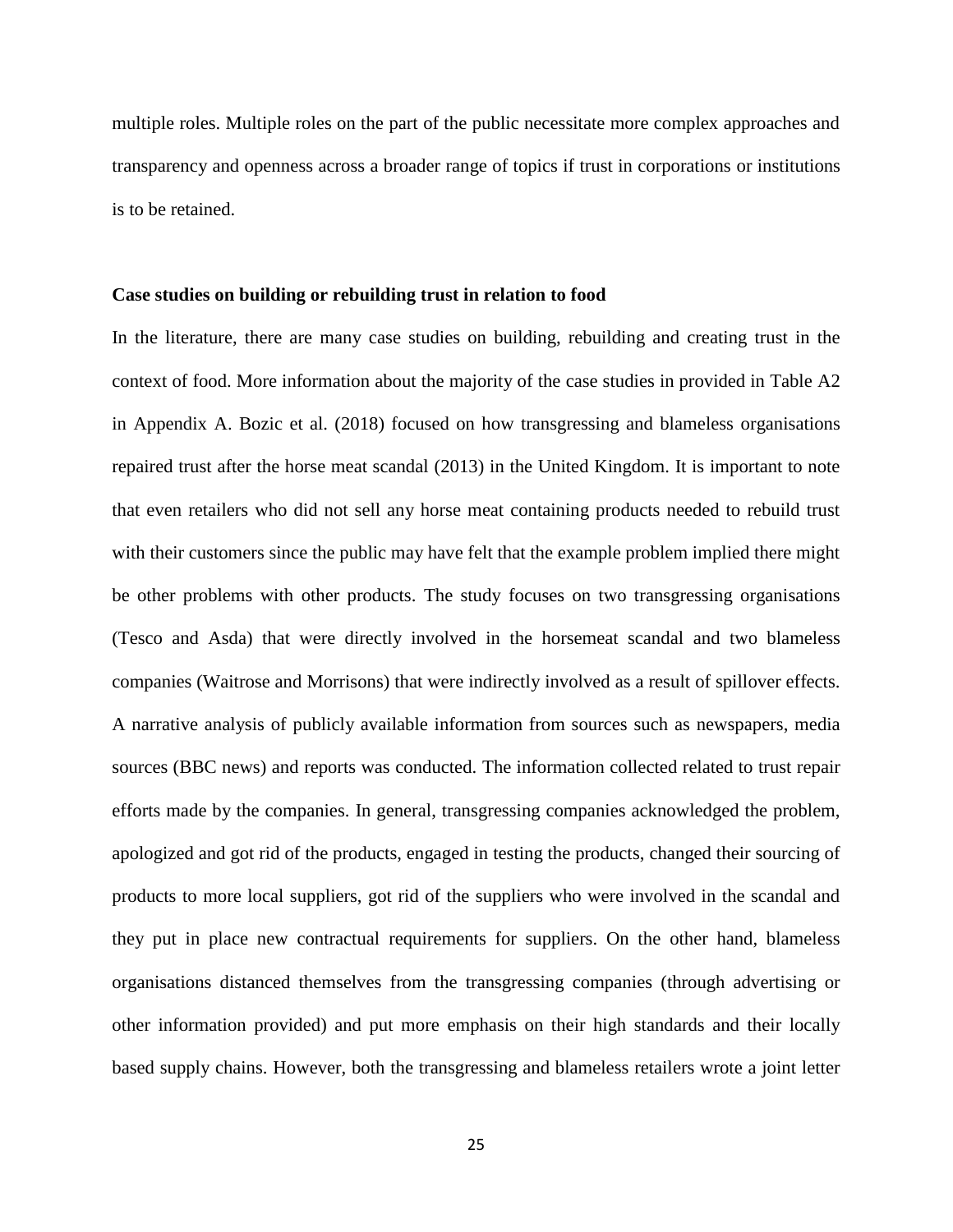explaining their non-acceptance of situations in which consumers' trust is breached and that they were going to take measures to regain consumers' confidence. Some industry wide strategies were also put in place by the government, serving as a new base for all firms to operate from.

Lees and Nuthall (2015) used semi-structured interviews to analyse the case of supplier commitment in the context of beef, lamb and venison value supplier chains in New Zealand. Their results showed that higher levels of trust (as evidenced by willingness to do business) in suppliers resulted from openness, transparency and confidence in company personnel's character. Ezezika et al. (2012a) also found that together with early engagement of farmers and effective technology, openness and transparency were important in building trust with farmers in the context of their use of Bt Maize in South Africa. For the Water Efficient for Africa Project, a social audit model that was aimed at creating transparency, improving accountability and mobilizing the voices of stakeholders and the public, for example, was successful in building trust in the project by stakeholders (Ezezika et al., 2013). In the case of stacked traits (multiple traits, for example herbicide resistance and enhanced nutritional content) in biotech crops, Ezezika et al. (2012b) states that it is important to publicly address concerns of all stakeholders early in order to build trust in the use of technology. Stacked traits are important in meeting the different needs of consumers and producers.

Due to the recurrent food scandals, in order to restore trust in food sources in the context of local food systems in Europe, measures were taken which involved communications about a certain label that emphasized the local nature of the products, the environmental sustainability of production and product quality and use of farmers' markets and direct sale (Facilitating Alternative Agro-food Networks (FAAN), 2010). In that study, in-depth interviews, focus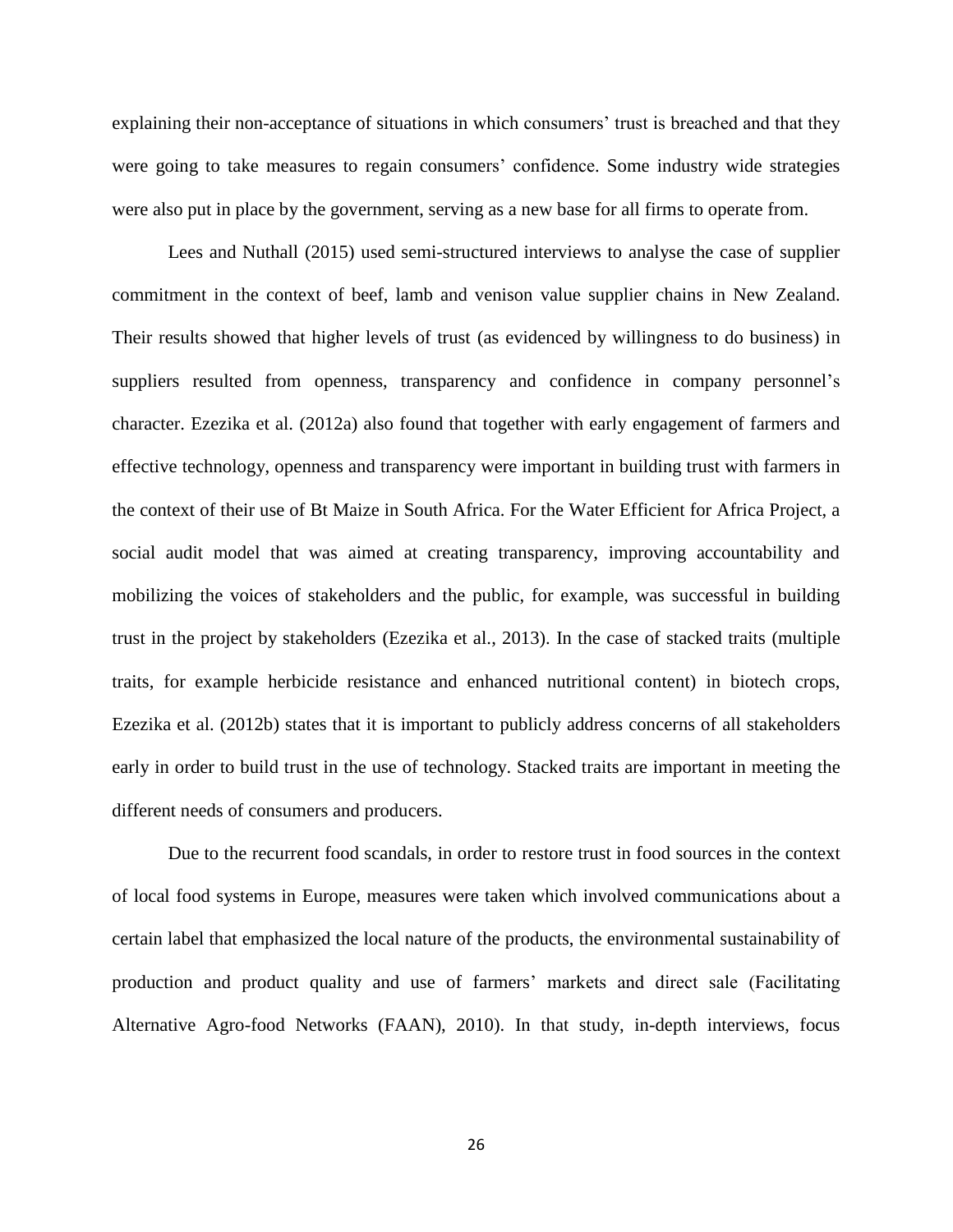groups, workshops and other sources of data were used. Producers were found to have made close and trust-based personal relationships with consumers (FAAN, 2010).

Hart and Johnson (1999) focused their analysis on different businesses including insurance companies and they found that total trust goes beyond customer satisfaction and delight but includes fairness, confidence, reliability, competence and ethical business dealings. Shared values between customers and companies were also found to be important in building trust in business dealings.

Labbrand (2008) state that public trust in milk in China (Mengniu tainted infant milk case) could be restored through the transparency in production and processing of milk. According to Labbrand (2008) the company made mistakes when they adopted export policies that disadvantaged people in China in terms of product quality, prices were cut after the incident which signified reduced quality of the milk for some consumers and the company made a request to Chinese consumers to support national brands. The government enforced new quality standard tests for milk (Labbrand, 2008). Lindgreen (2003) mainly used data from in-depth interviews with suppliers, processors and retailers and qualitative analysis in their study of the ways in which trust was built in the Danish-British bacon supply chain. The strategies used by companies to build trust with their business partners were delivering products in a timely manner, reliability and knowledge of production requirements.

Pang (2017) used a textual analysis of information from the news and press releases to analyse the management of a bacterial contamination in 2013 by Fonterra in New Zealand in the context of restoring reputation across markets. Eventually the contamination was not found to cause botulism, but the company's reputation was already negatively affected in New Zealand and China. Results show that the delays in response by the company were problematic but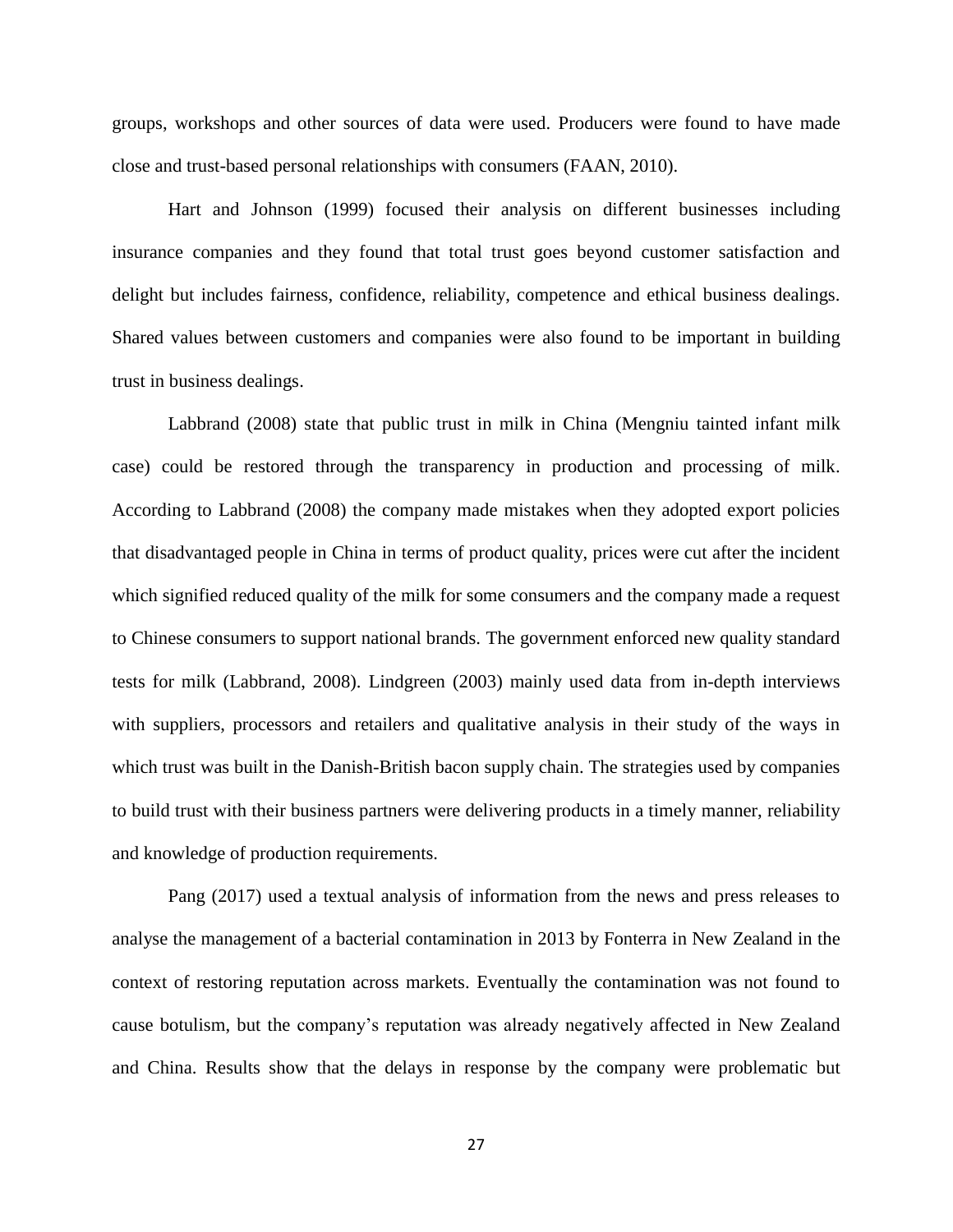corrective action (assuring stakeholders that the crisis will not happen in the future) in China was effective in changing trust. It is recommended that bad news should be communicated early by the company, there is a need to consider cultural differences and it is important to ensure that rhetoric and actions taken by the problem company are consistent. Communication through social media and news releases in addition to the main stream media were also recommended. The company's response in the beginning was regarded as not persuasive but later they improved in their communication efforts regarding the crisis.

Richards et al. (2011) focused their study on supermarkets and agro-industrial foods and they find that trust can be built through enhancement of reputation through private standards between businesses, privately certified quality claims and discursive claims. Savadori et al. (2007) also found that effective communication, drastic measures such as recalls and discontinuation of products and shared values are important in the case of food safety events. Sodano et al. (2008) also found that transparency and confidence increased trust in the context of policies for safety standards (both by private and third parties). Steffen and Doppler (2019) used an organic food retailer as a case study and they found that trust in organic foods can be built through communication of the company's understanding of sustainability.

Wilson et al. (2017) used semi structured interviews with people who work in the media, the food industry and food regulation in their analysis of the strategies for building or rebuilding consumer trust in the food system after or during a food safety event in Australia, New Zealand and the United Kingdom. Ten strategy statements were identified including transparency, protocols and procedures, credibility, proactivity, putting consumers first, collaborating with stakeholders, consistency, educating consumers and stakeholders, building reputation and keeping promises (Wilson et al., 2017). Electronic interviews with consumers were used to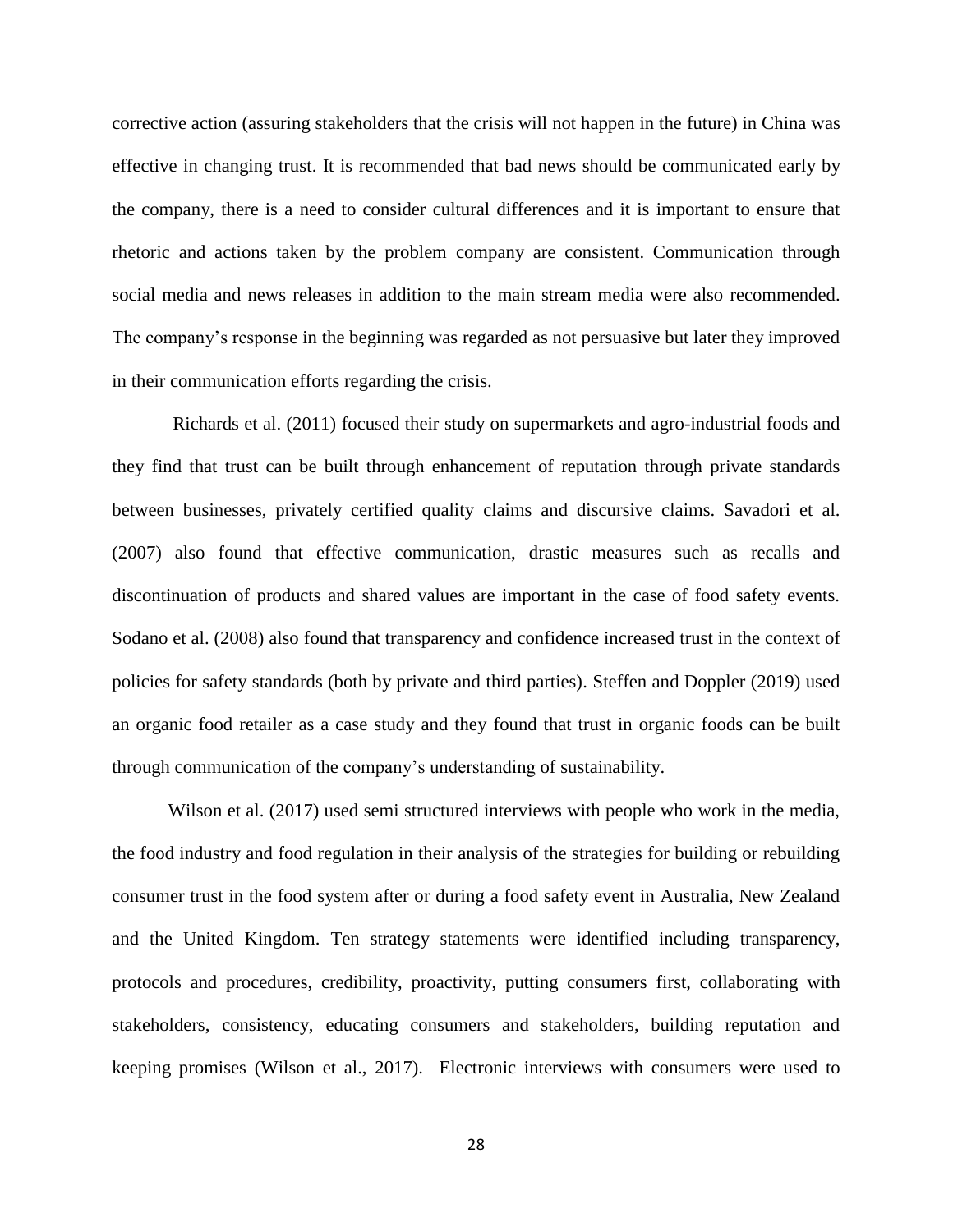evaluate the accuracy of the ten strategy statements and the results were used to develop the theoretical model illustrated in Figure 1. The final strategies for building or rebuilding trust in the food system are transparency, proactivity, protocols and procedures, considering consumers and collaboration with stakeholders (Wilson et al., 2017).



*Figure 1 Proposed model for (re)building consumer trust in the food system after a food incident.* Health Promotion International, Volume 32, Issue 6, December 2017, Pages 988–1000, <https://doi.org/10.1093/heapro/daw024> . This picture may be subject to copyright.

After a food safety incident, transparency (for example, communication with consumers) was found to be the most important strategy for building or rebuilding trust in the food system (Wilson et al., 2017). There were some differences in the meaning of transparency across the actors, for example, transparency involved open and honest responses to queries and good communication for food regulators and people in the food industry while it referred to the citation of information sources for people working within the media (Wilson et al., 2017).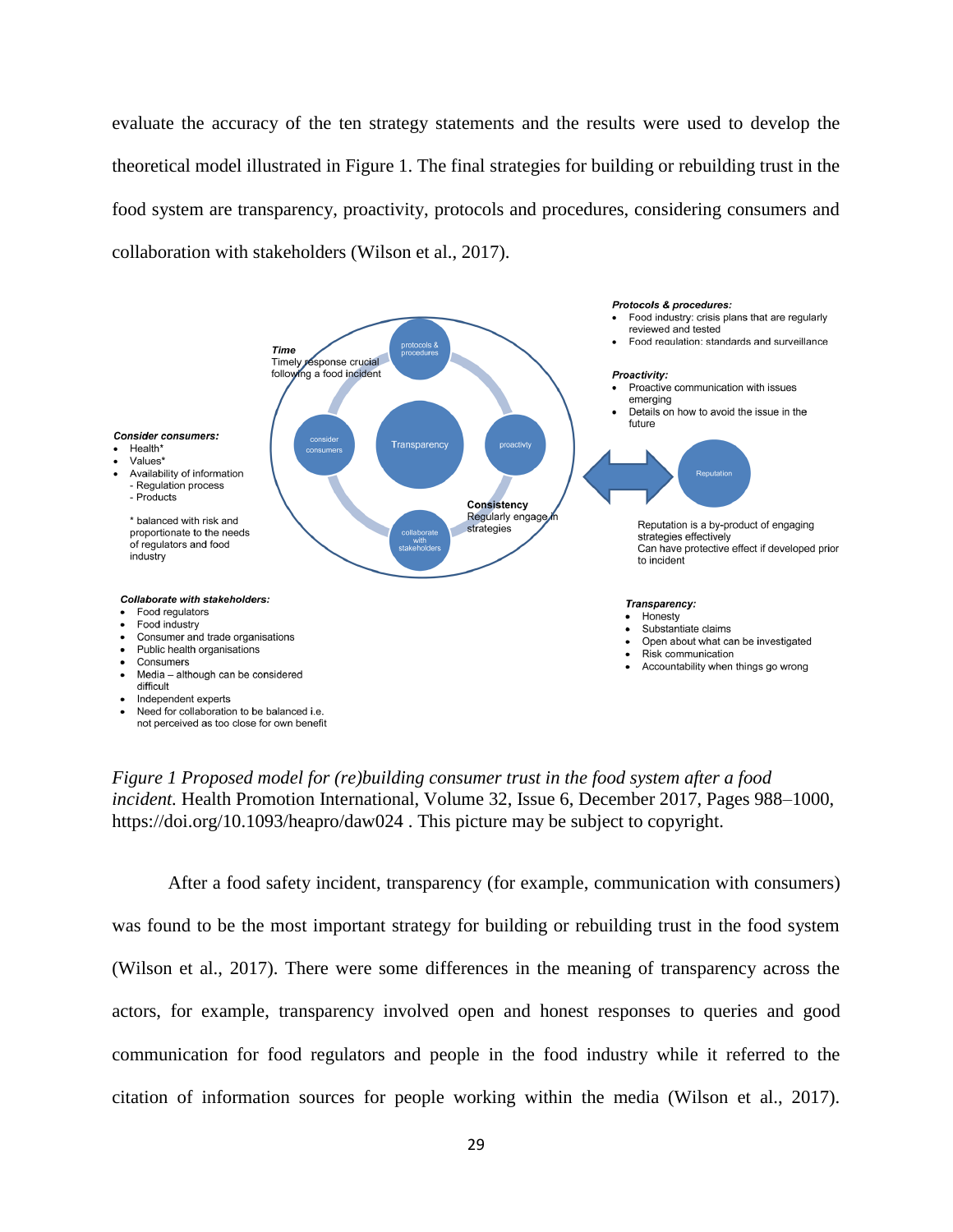Although transparency was found to be most important in building or rebuilding trust, it is important to use multiple strategies to ensure trust enhancement, for example, being proactive and collaborating with stakeholders (Wilson et al., 2017).

Tonkin et al. (2019) tested the model developed by Wilson et al. (2017 described above) with a sample of consumers in South Australia, in order to assess the extent to which the model is in line with consumers' perceptions of the strategies that are important for maintaining trust in the case of a food safety event. A food safety event involving black pepper was used in the study. Vignette (narrative scenario) discussions were conducted in May 2018 and involved two-day sessions with 15 people. Participants were assigned to two groups and they developed a list of strategies that are important for maintaining trust and ranked them. Participants also matched the strategies to the ones in the model developed by Wilson et al. (2017). In summary, the results showed that there was general consistency in the strategies for maintaining trust during an incident where food safety is compromised for the two groups of participants and the model developed by Wilson et al. (2017). Transparency (full disclosure) was rated by the two groups of participants as the most important strategy for maintaining trust and this is consistent with the model.

The European Union wants to build trust through transparency in the European Food Safety Agency's approval process as a result of people's concerns about the handling of the issue of glyphosate whereby people state that regulators caved to pressure from Monsanto (Askew, 2019a). Initiatives (promoting responsible investment in agriculture) are being put in place for building trust between companies and communities in Africa as a result of land disputes between sugar companies and communities (Suliman, 2019).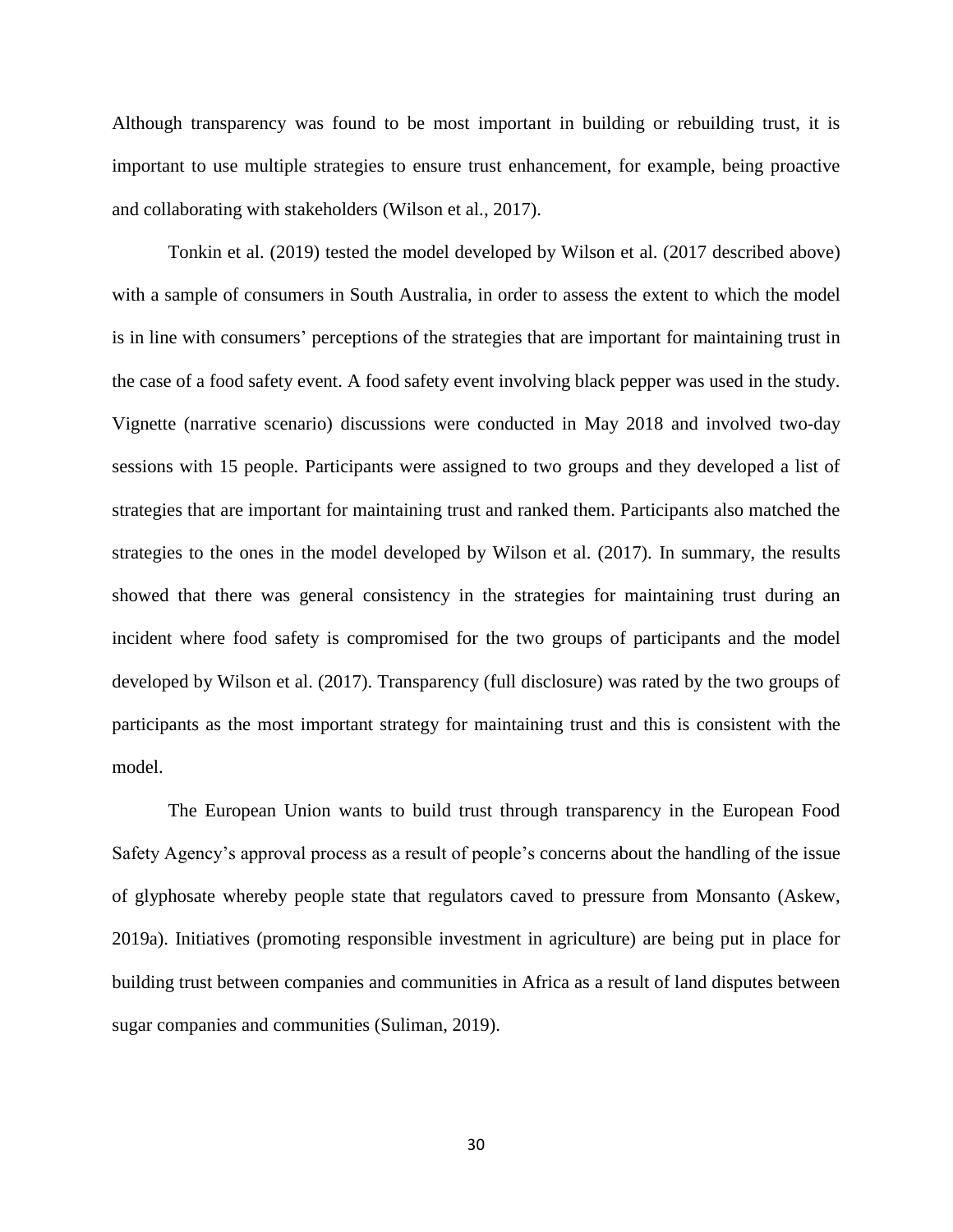Maple Leaf Foods in Canada is one of the case studies where risk communication efforts were successful in maintaining the reputation of the company after a major food safety event, *Listeriosis* that killed 22 people (Greenberg and Elliot, 2009). In 2008, there was a listeria outbreak in cold cut meats from Maple Leaf Foods and the company's CEO publicly apologized in a timely manner, accepted responsibility and promised to do better. The company closed the plant and television news teams visited the plant and they were shown areas where the outbreak happened, and the risk communication efforts were successful in repairing the reputation of the company (Greenberg and Elliot, 2009). Although this case had clear outcomes in terms of public response and relatively fast return to 'normal' purchasing patterns after the serious food safety breach, other studies (Fuoli et al, 2017) have shown the best corporate response may be context specific. In their study of corporate corruption, denial was found to work better than apology, if the 'evidence' against the company is weak, "denial was also found to outperform apology in repairing perceptions of the company's integrity and benevolence even in the face of strong evidence" (Fuoli et al, 2017, pg 645).

McDermont (2012) used in-depth and semi-structured interviews with different stakeholders including the forest industry and First Nations in the assessment of the role of trust in forest certification with the Forest Stewardship Council in British Columbia. In the analysis, the influence of shared values, competence, integrity and benevolence on trust in forest certification was evaluated. Results showed that shared visions had a strong impact on trust in certifiers for environmentalists and all certifiers were regarded as being competent.

Davenport et al. (2007) analyzed ways of building trust in natural resource management using the Midewin National Tallgrass Prairie as a case study. In-depth interviews and qualitative analysis were used in the study. Results showed that the Forest Service was trusted by most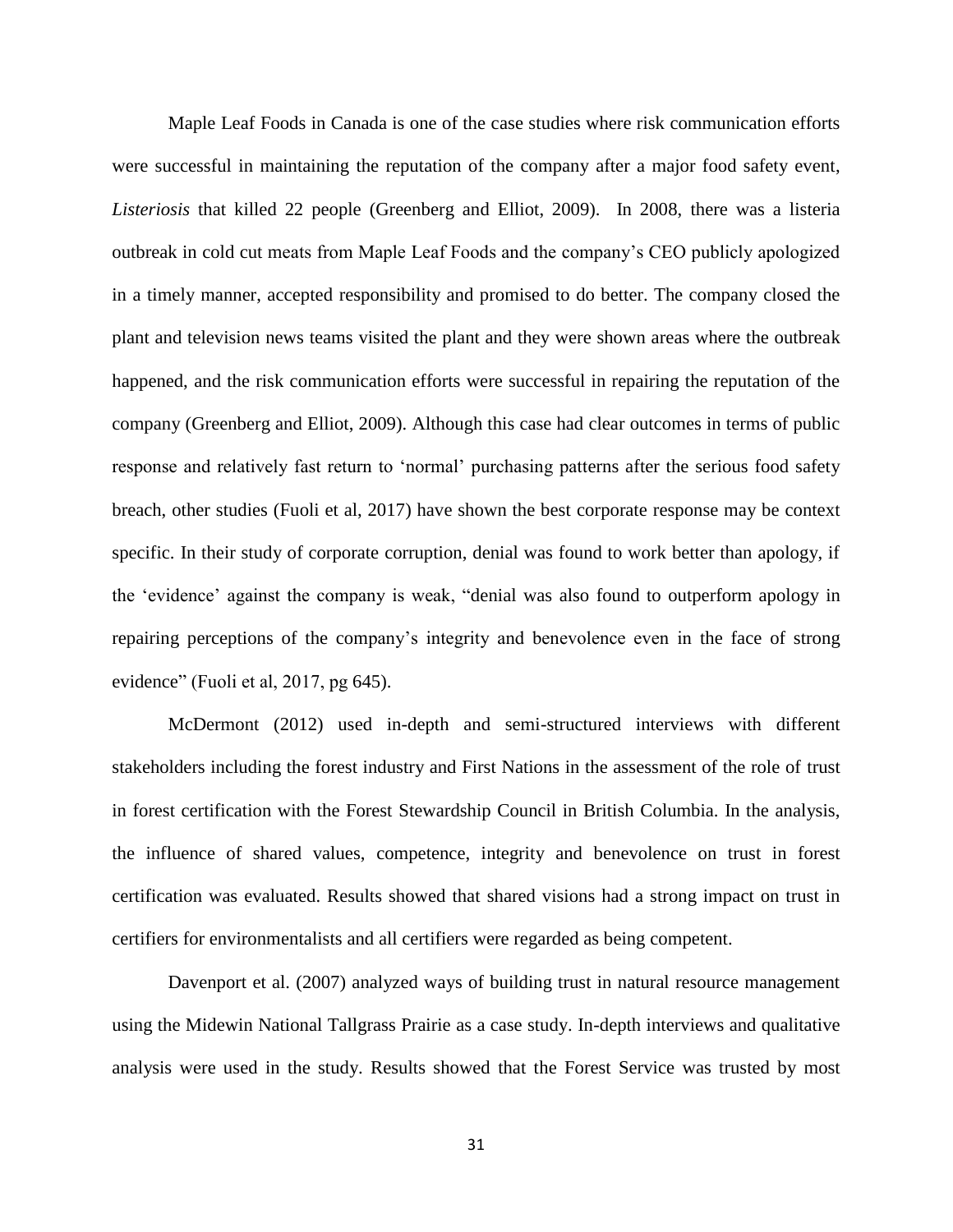community members. The dimensions of trust were institutional trust (in management processes and outcomes) and interpersonal trust in the personnel of the agency. The constraints to trust were communication that is not clear, limited engagement of the community, limited community power, historical resentment, conflicting values, slow progress, lack of community awareness and staff turnover. In summary, it is recommended that there is need for the agency to promote repeated interactions with the community and honest and consistent communication is important for building trust.

In other contexts that do not include food, Post (2019) outlines six case studies on building consumer trust. The first one is Lexus where trust in built by conversation whereby reviews are important for credibility and promoting engagement of customers. The second one is the use of value in retargeting in order to bring back customers (for example One King's Lane company). The third one is Burberry's Art of the Trench a clothing company whereby the company wants to know the interests of the audience (also engagement) through their website People share pictures of themselves wearing clothes made by the company and people can also provide comments. The fourth one is Target's (retailer) pledge to support education which is important given that young people want companies to support social issues. The fifth one is the Coffee For less Company's improvements in its reviews and comments section for its products given that research found that majority of customers trust peer reviews. The sixth one is the case of McDonald's who revitalized their brand (for example changing the menu and communication) in the United Kingdom when consumers' trust in their products declined. Macdonald's also developed a "trust" campaign using consumers' feedback in Ireland when their trust score declined in Ireland (their scores were lowest in 2011) (Cawley NeaTBWA & MediaWorks (2014)). For example, consumers wanted to know more about the source of beef and its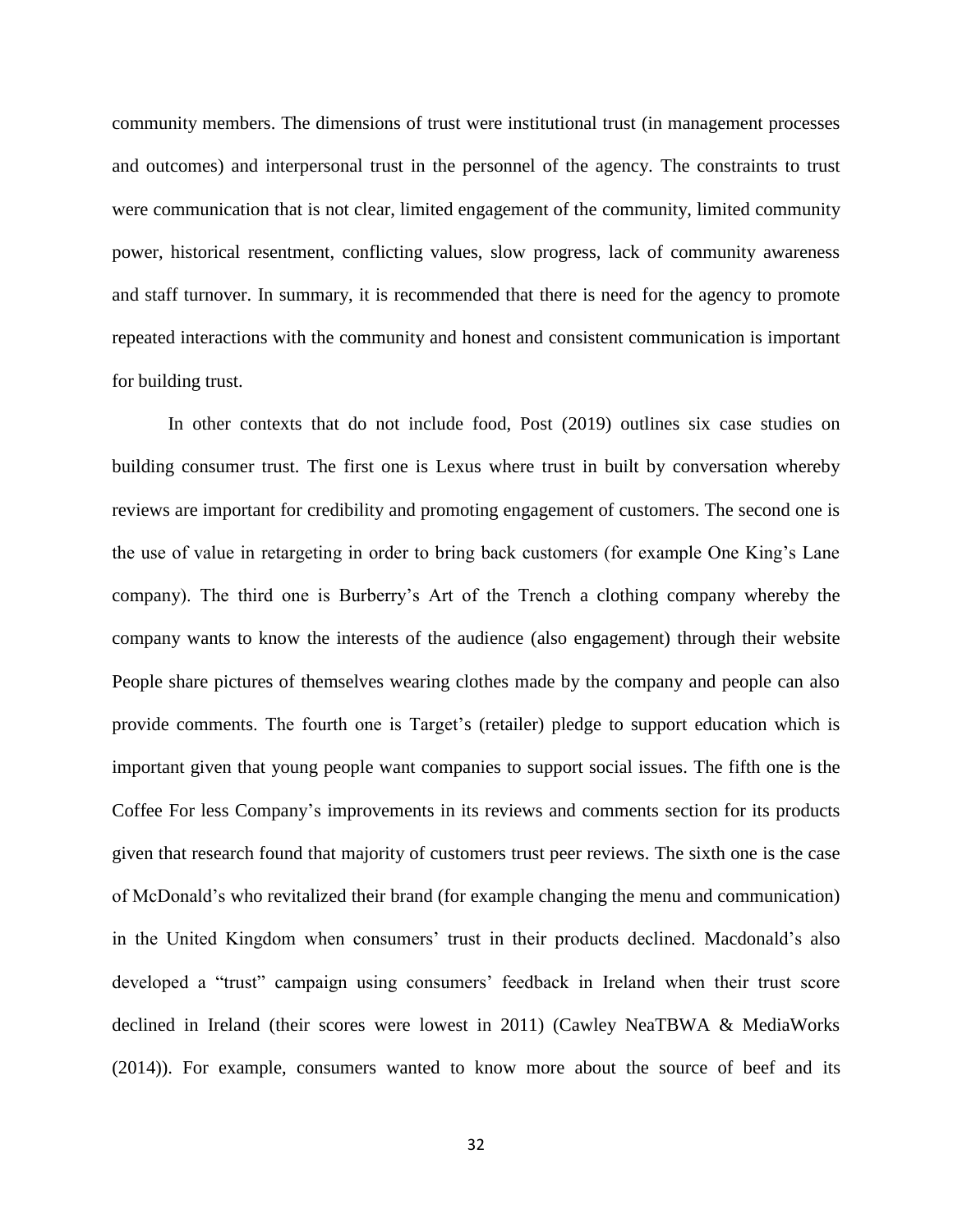production (Cawley NeaTBWA & MediaWorks (2014)). Dietz and Gillespie (2012) outline case studies on organisational failures and how trust was repaired outside the context of agriculture and food (with examples including Siemens, Mattel, Toyota, BAE Systems, the BBC and Seven Trent). For example, Siemens changed their structures, leadership, processes and culture in 2006 after the company was accused of bribery.

There is always an interaction between regulators, companies (institutions) and the public for any food issue whether the issue relates to food safety or to acceptance of technology or regulations such as labeling. In recognizing this, it is worth remembering that serious breaches of trust (for example BSE in the UK) have often been accompanied by restructuring in the regulatory space, for example creation of the Food Standards Agency in the UK post BSE. This was seen (Wales et al, 2004) as an integration and centralization of responsibility for food safety (away from ministries of agriculture and health) but also as an attempt to adhere to "principles of independence from government, include consumer representation, and enhance openness and transparency as significant institutional innovations" (Wales et al, 2004, pg 191). Although the original creation (1997) of the Canadian Food Inspection Agency was likely the result of a need to create costs savings and efficiencies (Prince, 2000) it is possible that the recent housing of the Canadian Food Inspection Agency fully within Health Canada rather than the jointly within Agriculture and Agri-food Canada and Health Canada may have resulted from a similar (to the UK) desire to distance the food safety regulator from agriculture (in many cases the industry being regulated). As referred to above, the European Union recently revised the European Food Safety legislation to "try and increase transparency in the food safety risk assessment processes" (Askew, 2019b, pg 1) in response to demands by consumer-citizens.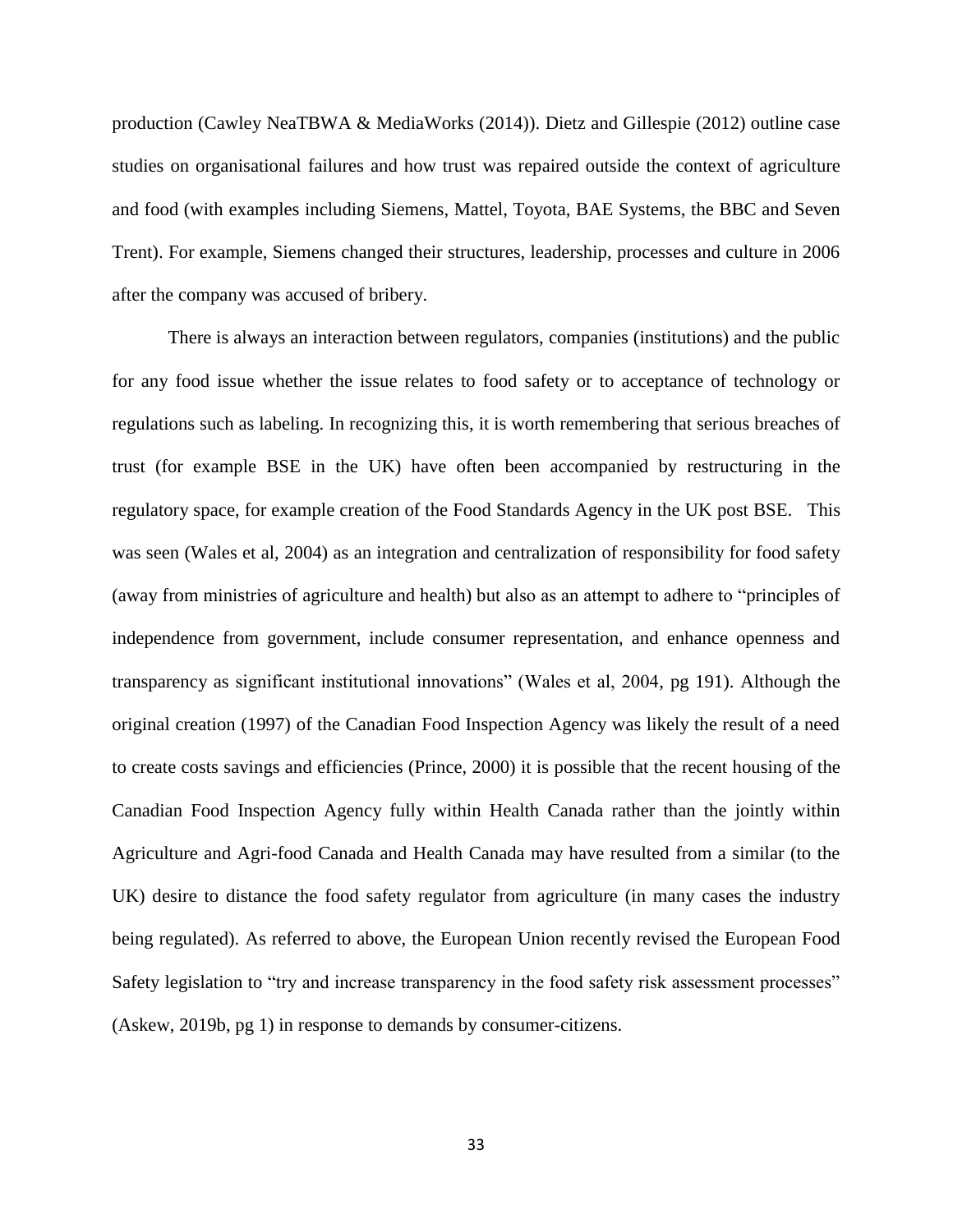In summary, case studies for ways to build trust have been conducted in different contexts including food and agriculture. Most studies identify transparency and communication as important in building or maintaining trust but other interactions (eg. perceptions of care) are also important. In the case of food safety events, timely response is important. Communication of shared values with consumers and positive relationships with regulators were also found to be important in building trust. There are some inconsistencies within the empirical literature related to trust and food (while circumstances can clearly threaten trust, are publics with higher and lower levels of trust in the food system responding as, a priori, they might be expected to?). Frequently serious breaches of trust result in changes in the regulatory structure as well as in responses by corporations and institutions dealing with their own business outlooks. Coordinated efforts (rather than public debate) have also been found to be important to building trust. The BSE crisis in Canada (from 2003) is often seen as an example of an incident that did not shake public trust in beef or food. However it is important to recognize that there was a public demand for more rules (farm to fork traceability and BSE animal testing) even from the trusting public (traceability initiatives through to final consumer have still not been satisfied throughout the Canadian food system although efforts like the Verified Beef Production Plus program are working to provide detailed information to final consumers).

#### **Conclusions**

Trust is, as is well known, easy to lose and somewhat difficult to rebuild. There is something of a consensus in the literature reviewed on the core elements of trust – confidence and commitment – which seem to apply broadly regardless of the two major types of context – food safety and/ or adoption of unfamiliar technologies in food. The components that lead to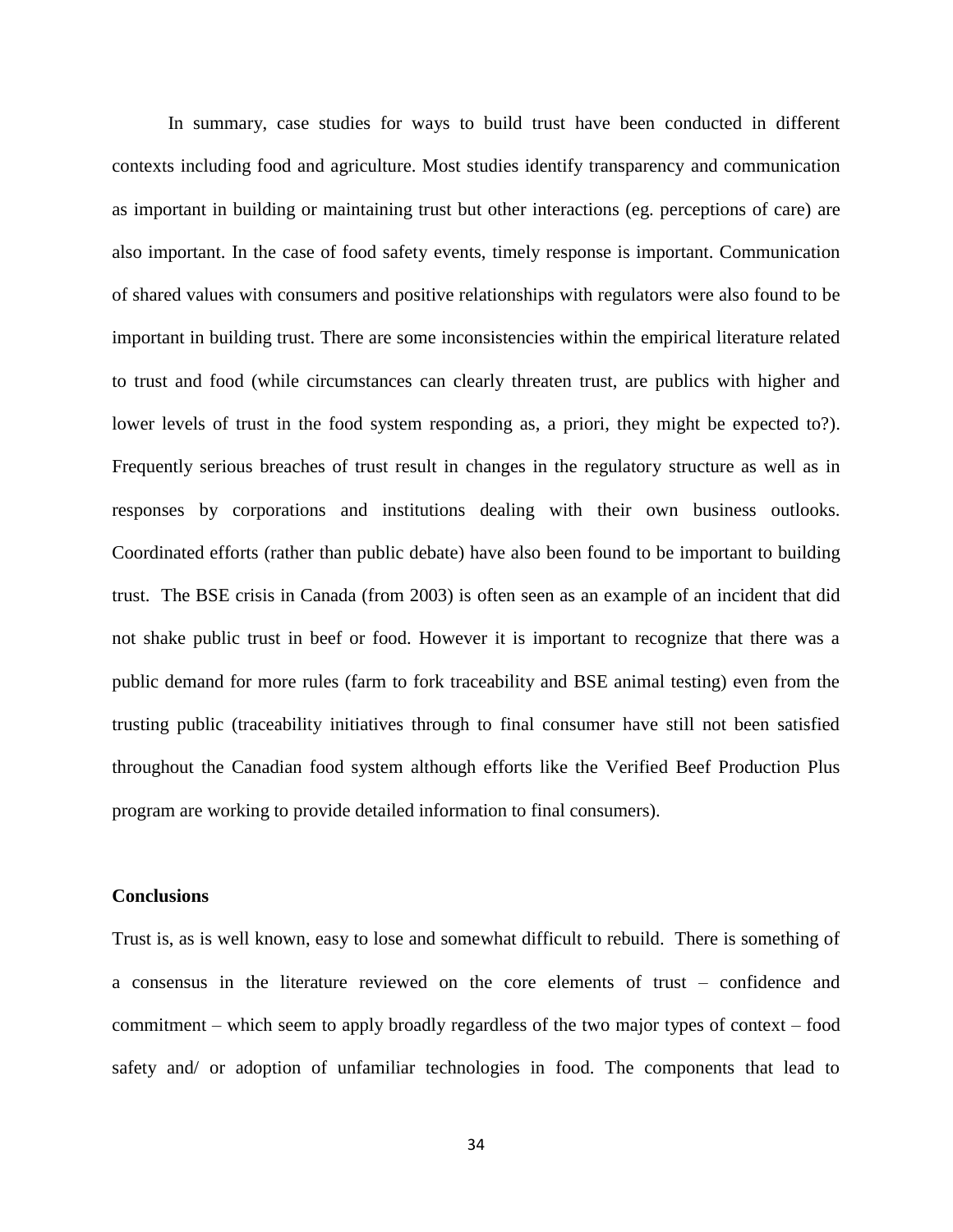confidence and commitment are described in various different ways but in general they have a focus on relationships between individuals, between individuals and firms or institutions. In building or rebuilding trust, taking responsibility, apologizing if such an apology is necessary, being open and transparent and ensuring that verification of credence attributes is provided by independent authorities can all contribute. However, not all consumers or members of the public necessarily respond to the same triggers. For example, corporate social responsibility is more important to certain demographic sectors than to others. Creating shared values between farm/firm/ institution and consumers is seen by many to be critical to building trust but values vary by demographic and by culture so approaches must be context and culture specific. However, approaches to creating shared values that encompass the entire supply chain (the Canadian Roundtable for Sustainable Beef) may have more success in building trust around issues such as sustainability than a shared value approach by an individual element of the supply chain might be able to do. Using the entire supply chain might allow individuals more points of contact and connection with institutions trying to describe shared values. It is critical to remember that trust can be shaken in your organisation without any action on your part so proactive responses are necessary. Regulators are a key element of quality and safety verification in most food markets. Working with regulators rather than publicly debating policies or regulations is likely a better way to build trust (particularly as compared to being seen to be in conflict with regulators). There is an increasing move to ensure that the public or consumers or both can be more involved in the food regulatory system – something that could enhance transparency and hopefully engender more trust in food industry oversight. This is an approach used in particular in the UK and in the EU. It is not well advanced in Canada and might be helpful should any serious incidents occur in the Canadian food industry in the future. Farmers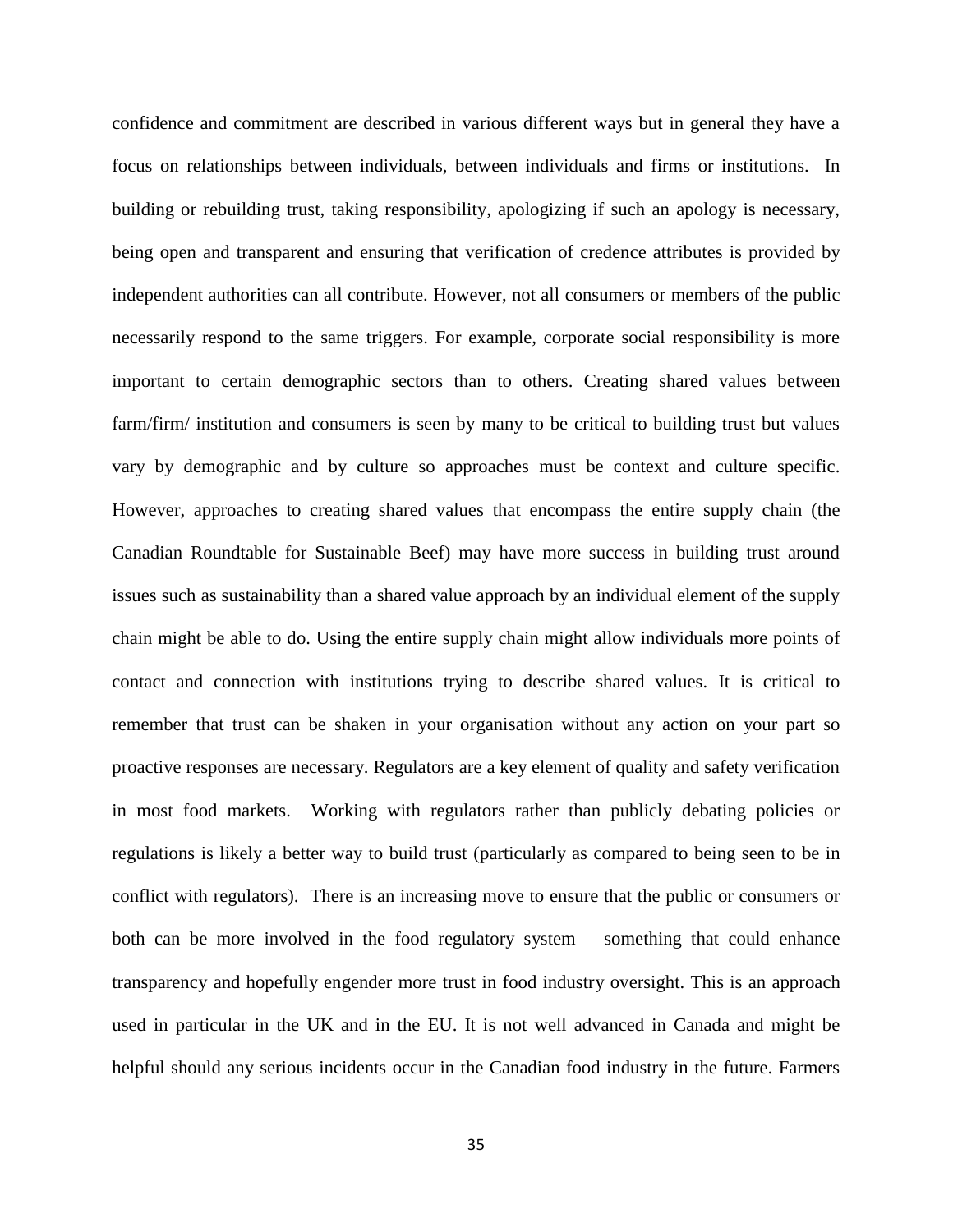do have the trust of the majority of Canadians in most food related issues, however the question of how they can connect to the broad Canadian public or even to the broad cross section of consumers is problematic. That particular aspect of relational trust has been shown to be particularly important in the context of technologies used by farmers in food production, but also in the demand for local food and other selective markets. Is it reasonable to expect that somehow trusted farmers can handle increased demands for communication with the public? The answer is probably not given already taxing demands on time so creative solutions to allow this proactive flow to take place need to be developed. In most countries, including Canada, the public has the conviction that their domestic food system is the best (better than those found in other countries exporting to their country), which is an advantage that does seem to reduce the impact of negative food safety situations and to allow companies facing those events to recover. In time, given interactions with the trusted members of the food supply chain attitudes towards the use of new technologies may be affected by the same advantage.

# **References**

- Al-Hakim, L., Morgan, M. J., & Chau, R. (2014). An empirical evaluation of information sharing between Australia-Singapore beef organisations in light of trust and ICT diffusion. *International Journal of E-Collaboration*, *10*(3), 1–29. https://doi.org/10.4018/ijec.2014070101
- Allum, N. (2007). An empirical test of competing theories of hazard-related trust: The case of GM food. *Risk Analysis*, *27*(4), 935–946.<https://doi.org/10.1111/j.1539-6924.2007.00933.x>
- Arnot, C., Vizzier-Thaxton, Y., & Scanes, C. G. (2016). Values, trust and science building trust in today's food system in an era of radical transparency. *Poultry Science*, (816), pew168. https://doi.org/10.3382/ps/pew168
- Ariyawardana, A., Ganegodage, K., & Mortlock, M. Y. (2017). Consumers' trust in vegetable supply chain members and their behavioural responses: A study based in Queensland, Australia. *Food Control*, *73*, 193–201.<https://doi.org/10.1016/j.foodcont.2016.08.006>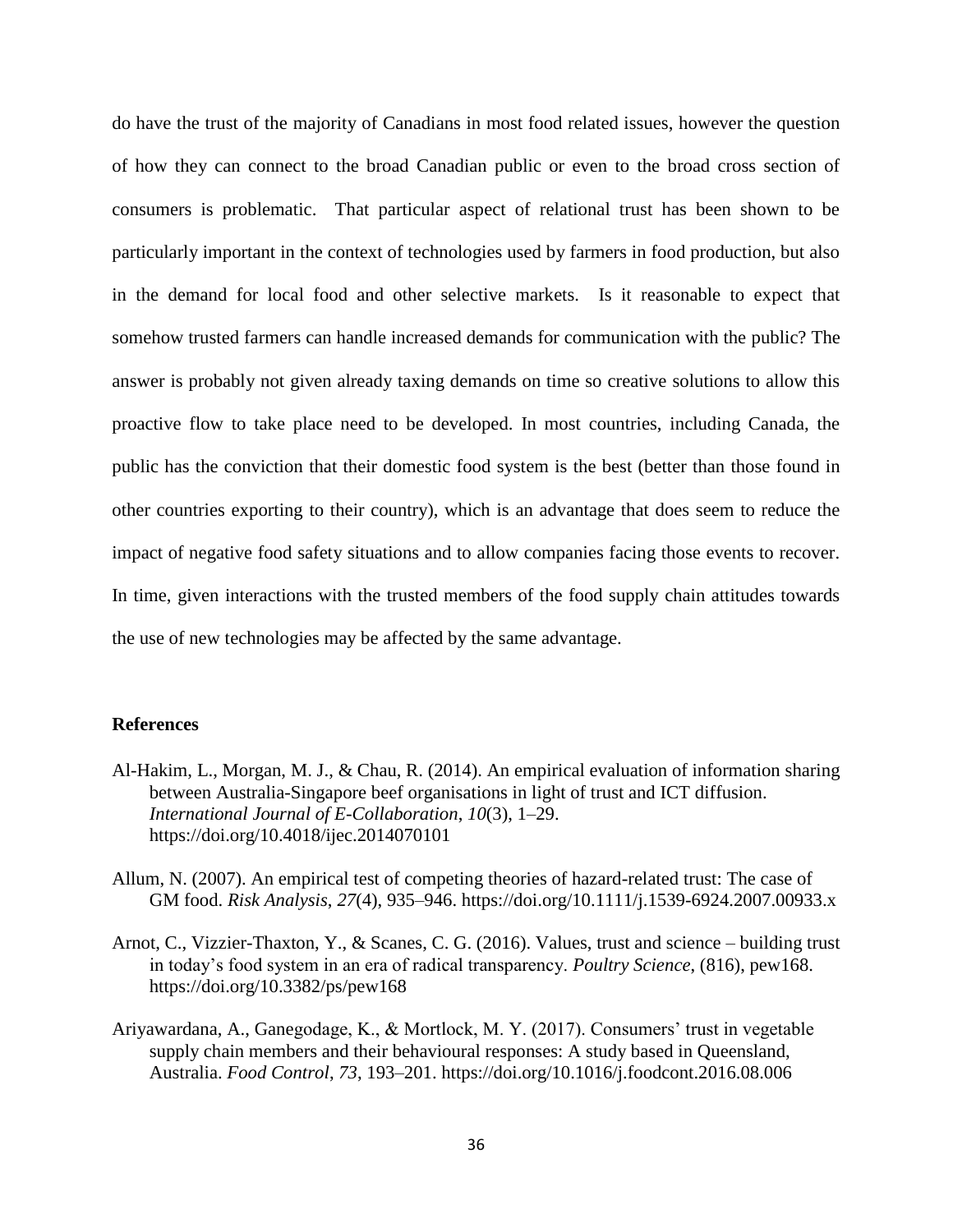- Askew, K. (2019a). 'Fake news' is undermining trust in food: 'Facts should remain facts'. [https://www.foodnavigator.com/Article/2019/02/26/Fake-news-is-undermining-trust-in](https://www.foodnavigator.com/Article/2019/02/26/Fake-news-is-undermining-trust-in-food-Facts-should-remain-facts)[food-Facts-should-remain-facts](https://www.foodnavigator.com/Article/2019/02/26/Fake-news-is-undermining-trust-in-food-Facts-should-remain-facts) (accessed March 28, 2019).
- Askew, K. (2019b). 'We have heard the call for greater transparency': Europe boosting trust in the science of food safety' [https://www.foodnavigator.com/Article/2019/02/13/We](https://www.foodnavigator.com/Article/2019/02/13/We-have-heard-the-call-for-greater-transparency-Europe-boosting-trust-in-the-science-of-food-safety)[have-heard-the-call-for-greater-transparency-Europe-boosting-trust-in-the-science-of-food](https://www.foodnavigator.com/Article/2019/02/13/We-have-heard-the-call-for-greater-transparency-Europe-boosting-trust-in-the-science-of-food-safety)[safety](https://www.foodnavigator.com/Article/2019/02/13/We-have-heard-the-call-for-greater-transparency-Europe-boosting-trust-in-the-science-of-food-safety) (accessed March 28, 2019).
- Aubeeluck, A. 2010. *A comparative analysis of consumer attitudes towards food safety, animal testing and traceability in the meat industry: Japan and Canada* (MSc thesis). University of Alberta.
- Bieberstein, A., Roosen, J.., Marette, S., Blanchemanche, S., Vandermoere, F. (2013). Consumer choices for nano-food and nano-packaging in France and Germany. *European Review of Agricultural Economics, 40*(1), 73–94. <https://doi.org/10.1093/erae/jbr069>
- Bonini, S. M. J., Hintz, G., & Mendonca, L. T. (2008). Addressing consumer concerns about climate Change. *The McKinsey Quarterly*, 1-9.
- Botonaki, A., Polymeros, K., Tsakiridou, E., & Mattas, K. (2006). The role of food quality certification on consumers' food choices. *British Food Journal*, *108*(2), 77–90. https://doi.org/10.1108/00070700610644906
- Bozic, B. (2017). Consumer trust repair: A critical literature review. *European Management Journal*, *35*(4), 538–547.<https://doi.org/10.1016/j.emj.2017.02.007>
- Bozic, B., Siebert, S., & Martin, G. (2018). A strategic action fields perspective on organizational trust repair. *European Management Journal,* 37, 58-66. https://doi.org/10.1016/j.emj.2018.04.005
- Bromiley, P. and Harris, J. (2006). Trust, transaction cost economics, and mechanisms. In R. Bachmann, & A. Zaheer (Ed.), Handbook of Trust Research (pp. 124-143). United Kingdom: Edward Elgar.
- Cattermole, A., Moxey, A., and Lowe, P. (2001). National trust branding and retailing of lamb and beef: a feasibility study Centre for Rural Economy Research Report. University of Newcastle. Retrieved from [https://www.ncl.ac.uk/media/wwwnclacuk/centreforruraleconomy/files/research-report-](https://www.ncl.ac.uk/media/wwwnclacuk/centreforruraleconomy/files/research-report-33.pdf)[33.pdf](https://www.ncl.ac.uk/media/wwwnclacuk/centreforruraleconomy/files/research-report-33.pdf) (accessed March, 2018).
- Cawley NeaTBWA & MediaWorks. (2014). McDonald' s Building a pillar of trust. Retrieved [https://www.iapi.ie/files/awards/1409757823\\_mcds\\_case\\_study\\_2014.pdf](https://www.iapi.ie/files/awards/1409757823_mcds_case_study_2014.pdf) (accessed Marched 28, 2019).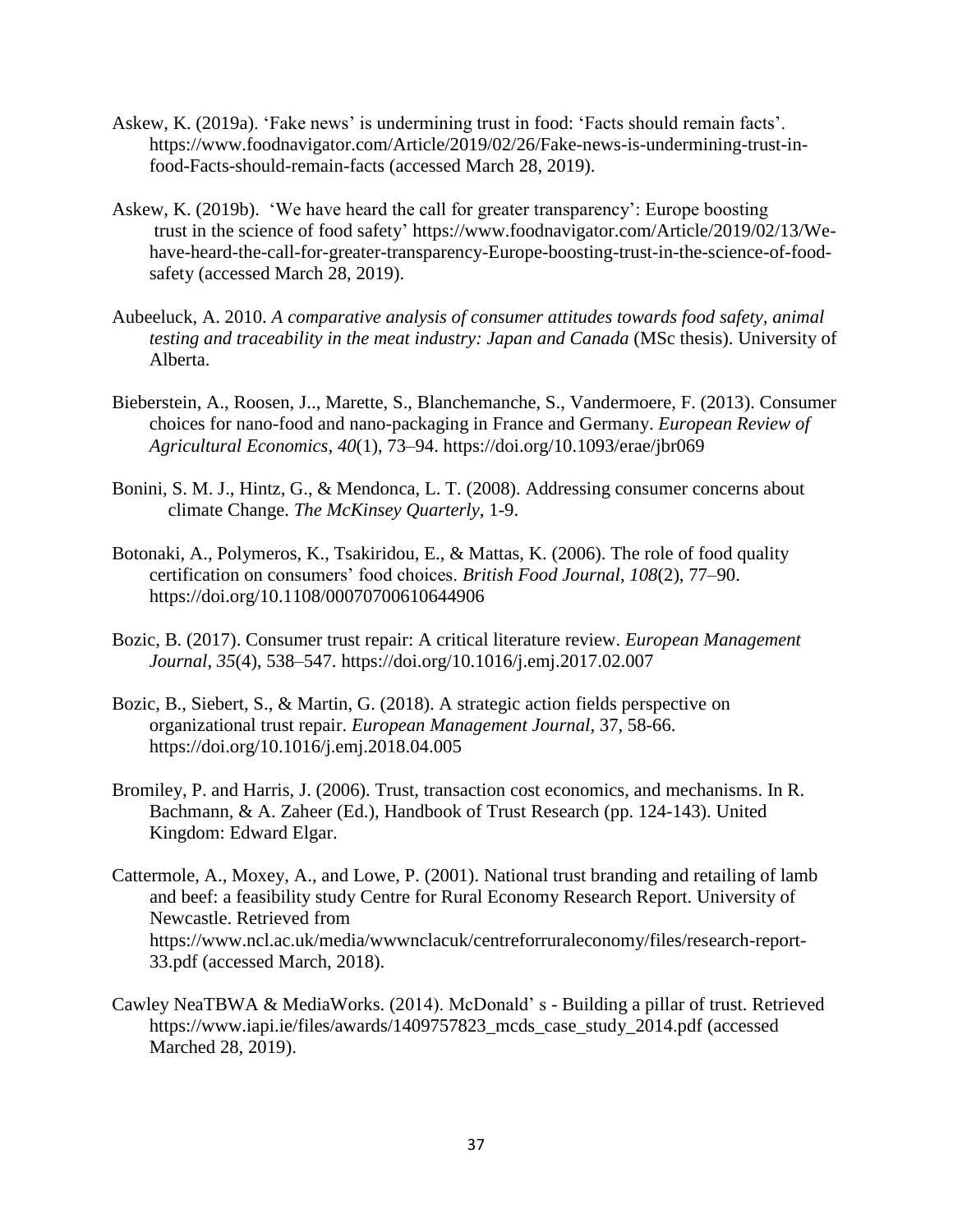- Chen, W. (2013). The effects of different types of trust on consumer perceptions of food safety. *China Agricultural Economic Review*, *5*(1), 43–65. <https://doi.org/10.1108/17561371311294757>
- Choe, Y. C., Park, J., Chung, M., & Moon, J. (2009). Effect of the food traceability system for building trust: Price premium and buying behavior. *Information Systems Frontiers*, *11*(2), 167–179. https://doi.org/10.1007/s10796-008-9134-z
- Coveney, J. (2008). Food and trust in Australia: Building a picture. *Public Health Nutrition*, *11*(3), 237–245.<https://doi.org/10.1017/S1368980007000250>
- Cutler, N. (2019). Trust in probiotics damaged by food industry's unhealthy and 'aggressive' past, warns regulation expert. Retrieved from [https://www.nutraingredients.com/Article/2019/02/21/Trust-in-probiotics-damaged-by](https://www.nutraingredients.com/Article/2019/02/21/Trust-in-probiotics-damaged-by-food-industry-s-unhealthy-and-aggressive-past-warns-regulation-expert)[food-industry-s-unhealthy-and-aggressive-past-warns-regulation-expert](https://www.nutraingredients.com/Article/2019/02/21/Trust-in-probiotics-damaged-by-food-industry-s-unhealthy-and-aggressive-past-warns-regulation-expert) (accessed March 29, 2019).
- Davenport, M. A., Leahy, J. E., Anderson, D. H., & Jakes, P. J. (2007). Building trust in natural resource management within local communities: A case study of the Midewin National Tallgrass Prairie. *Environmental Management*, *39*(3), 353–368. https://doi.org/10.1007/s00267-006-0016-1
- de Krom, M. P. M. M., & Mol, A. P. J. (2010). Food risks and consumer trust. Avian influenza and the knowing and non-knowing on UK shopping floors. *Appetite*, *55*(3), 671–678.
- de Jonge J., Frewer, L. J., Van Trijp, H., Renes, R. J., de Wit, W. and Timmer, J. (2004). Monitoring consumer confidence in food safety: An exploratory study, *British Food Journal* 106(10/11):837-849
- de Jonge, J. (2008). *A monitor for consumer confidence in the safety of food (*PhD thesis). University of Wageningen
- de Jonge, J., van Trijp, H., Goddard, E., & Frewer, L. (2008a). Consumer confidence in the safety of food in Canada and the Netherlands: The validation of a generic framework. *Food Quality and Preference*, *19*(5), 439–451.<https://doi.org/10.1016/j.foodqual.2008.01.002>
- de Jonge, J., van Trijp, J. C. M., van der Lans, I. A., Renes, R. J., & Frewer, L. J. (2008b). How trust in institutions and organizations builds general consumer confidence in the safety of food: A decomposition of effects. *Appetite*, *51*(2), 311–317. <https://doi.org/10.1016/j.appet.2008.03.008>
- DeLong, K. L., & Grebitus, C. (2018). Genetically modified labeling: The role of consumers' trust and personality. *Agribusiness*, *34*(2), 266–282. https://doi.org/10.1002/agr.21521
- Dietz, G., & Gillepsie, N. (2012) The recovery of trust: Case studies of organizational failures and trust repair. Retrieved from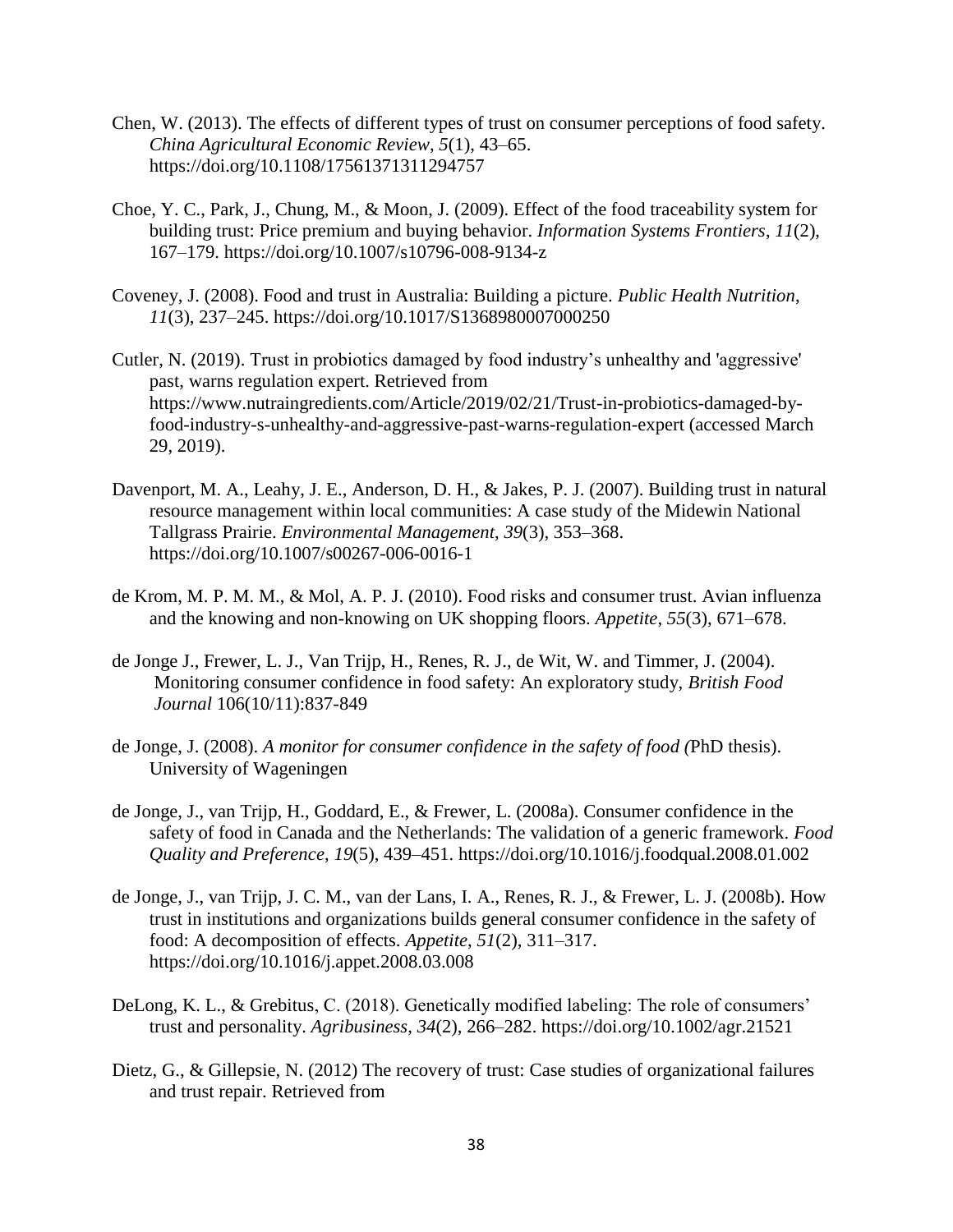[https://www.ibe.org.uk/userassets/publicationdownloads/ibe\\_occasional\\_paper\\_5\\_the\\_reco](https://www.ibe.org.uk/userassets/publicationdownloads/ibe_occasional_paper_5_the_recovery_of_trust.pdf) [very\\_of\\_trust.pdf](https://www.ibe.org.uk/userassets/publicationdownloads/ibe_occasional_paper_5_the_recovery_of_trust.pdf) (accessed March 28, 2019).

- Ding, Y., Veeman, M. M., & Adamowicz, W. L. (2015). Functional food choices: Impacts of trust and health control beliefs on Canadian consumers' choices of canola oil. *Food Policy*, *52*, 92–98.<https://doi.org/10.1016/j.foodpol.2014.12.002>
- Doubleday, R. (2004). Institutionalising non-governmental organisation dialogue at Unilever: framing the public as 'consumer-citizens' *Science and Public Policy, 31*(2), 117–126.
- Earle, T. C. (2010). Trust in risk management: A model-based review of empirical research. *Risk Analysis*, *30*(4), 541–574.<https://doi.org/10.1111/j.1539-6924.2010.01398.x>
- Earle, T. C., & Cvetkovich, G. T. (1995). Social trust: Towards a cosmopolitan society. London: Praeger.
- Earle, T. C., Siegrist, M., & Gutscher, H. (2007). Trust, risk perception and the TCC model of cooperation. In M. Siegrist, T.C. Earle, & H. Gutscher, (Ed.), Trust in Risk Management: Uncertainty and Scepticism in the Public Mind (pp. 1-49). UK: TJ International.
- Eiser, J. R., Miles, S., & Frewer, L. J. (2002). Trust, perceived risk, and attitudes toward food technologies. *Journal of Applied Social Psychology*, *32*(11), 2423–2433. <https://doi.org/10.1111/j.1559-1816.2002.tb01871.x>
- Ezezika, O. C., Deadman, J., Murray, J., Mabeya, J., & Daar, A. S. (2013). To trust or not to trust: A model for effectively governing public-private partnerships. *AgBioForum*, *16*(1), 27–36.
- Ezezika, O. C., Lennox, R., & Daar, A. S. (2012a). Strategies for building trust with farmers: The case of Bt maize in South Africa. *Agriculture and Food Security*, *1*(Suppl 1), 1–7. <https://doi.org/10.1186/2048-7010-1-S1-S3F>
- Ezezika, O. C., Saleh, N., & Daar, A. S. (2012b). Trait stacking for biotech crops: An essential consideration for agbiotech development projects for building trust. *Agriculture and Food Security*, *1*(1), 4–6. https://doi.org/10.1186/2048-7010-1-5
- Facilitating Alternative Agro-food Networks (FAAN, 2010). Local food systems in Europe: Case studies from five countries and what they imply for policy and practice. Retrieved from [http://www.genewatch.org/uploads/f03c6d66a9b354535738483c1c3d49e4/FAAN\\_Booklet](http://www.genewatch.org/uploads/f03c6d66a9b354535738483c1c3d49e4/FAAN_Booklet_PRINT.pdf) [\\_PRINT.pdf](http://www.genewatch.org/uploads/f03c6d66a9b354535738483c1c3d49e4/FAAN_Booklet_PRINT.pdf) (accessed February 03, 2019).
- Fearne, A. (1998). The evolution of partnerships in the meat supply chain: Insights from the British beef industry. *Supply Chain Management: An International Journal*, 3(4), 214-231. https://doi.org/10.1108/13598549810244296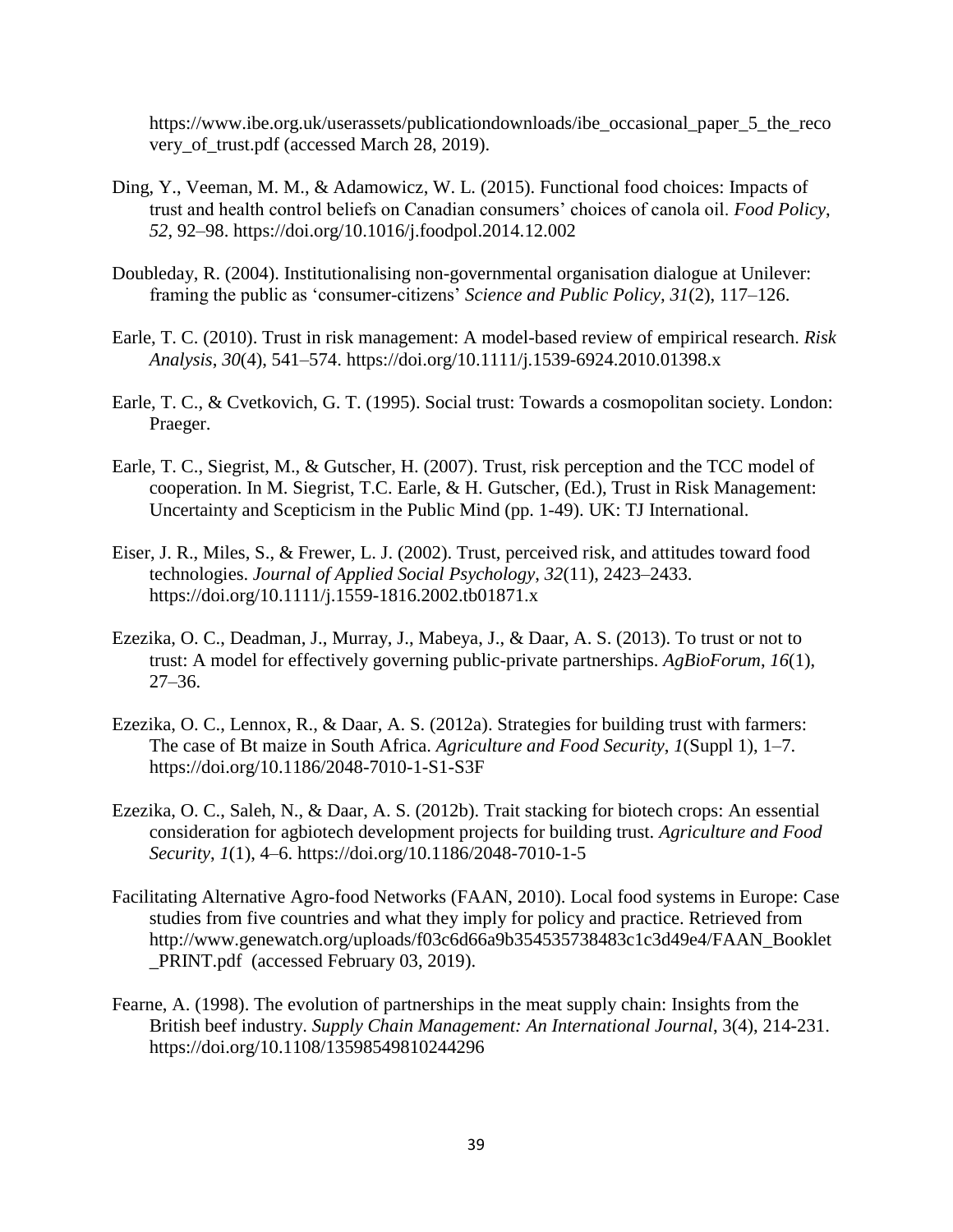- Fisher, R. (2013). "A gentleman's handshake": The role of social capital and trust in transforming information into usable knowledge. *Journal of Rural Studies*, *31*, 13–22. https://doi.org/10.1016/j.jrurstud.2013.02.006
- Forney, J., & Häberli, I. (2016). Introducing "seeds of change" into the food system? Localisation strategies in the Swiss Dairy industry. *Sociologia Ruralis*, *56*(2), 135–156. <https://doi.org/10.1111/soru.12072>
- Fuoli, Matteo, Joost van de Weijer, Carita Paradis, (2017), Denial outperforms apology in repairing organizational trust despite strong evidence of guilt, *Public Relations Review*, 43:645-660.
- Giampietri, E., Verneau, F., Del Giudice, T., Carfora, V., & Finco, A. (2018). A theory of planned behaviour perspective for investigating the role of trust in consumer purchasing decision related to short food supply chains. *Food Quality and Preference*, *64*, 160–166. <https://doi.org/10.1016/j.foodqual.2017.09.012>
- Goddard, E., Muringai, V., & Boaitey, A. (2018). Food integrity and food technology concerns in Canada: Evidence from two public surveys. *Journal of Food Quality*, *2018*. <https://doi.org/10.1155/2018/2163526>
- Goddard, E., Muringai, V., & Boaitey, A. (2019). Moral foundations and credence attributes in livestock production: Canada. *Journal of Consumer Marketing*, JCM-02-2018-2550. https://doi.org/10.1108/JCM-02-2018-2550
- Greenberg, J., & Elliott, C. (2009). A cold cut crisis: Listeriosis, Maple Leaf Foods, and the politics of apology. *Canadian Journal of Communication*, *34*(2), 189–204. https://doi.org/10.22230/cjc.2009v34n2a2204
- Hamzaoui-Essoussi, L., Sirieix, L., & Zahaf, M. (2013). Trust orientations in the organic food distribution channels: A comparative study of the Canadian and French markets. *Journal of Retailing and Consumer Services*, *20*(3), 292–301. <https://doi.org/10.1016/j.jretconser.2013.02.002>
- Hanssen, L., Dijkstra, A. M., Sleenhoff, S., & Frewer, L. J. (2018). Revisiting public debate on genetic modification and genetically modified organisms. Explanations for contemporary Dutch public attitudes. *Journal of Science Communication*, *17*(4), 1–20. <https://doi.org/10.22323/2.17040201>
- Hart, C. W., & Johnson, M. D. (1999). Growing the trust relationship. *Marketing Management*, *8*(1), 9–19.
- Hartmann, M., Klink, J., & Simons, J. (2015). Cause related marketing in the German retail sector: Exploring the role of consumers' trust. *Food Policy*, *52*, 108–114. <https://doi.org/10.1016/j.foodpol.2014.06.012>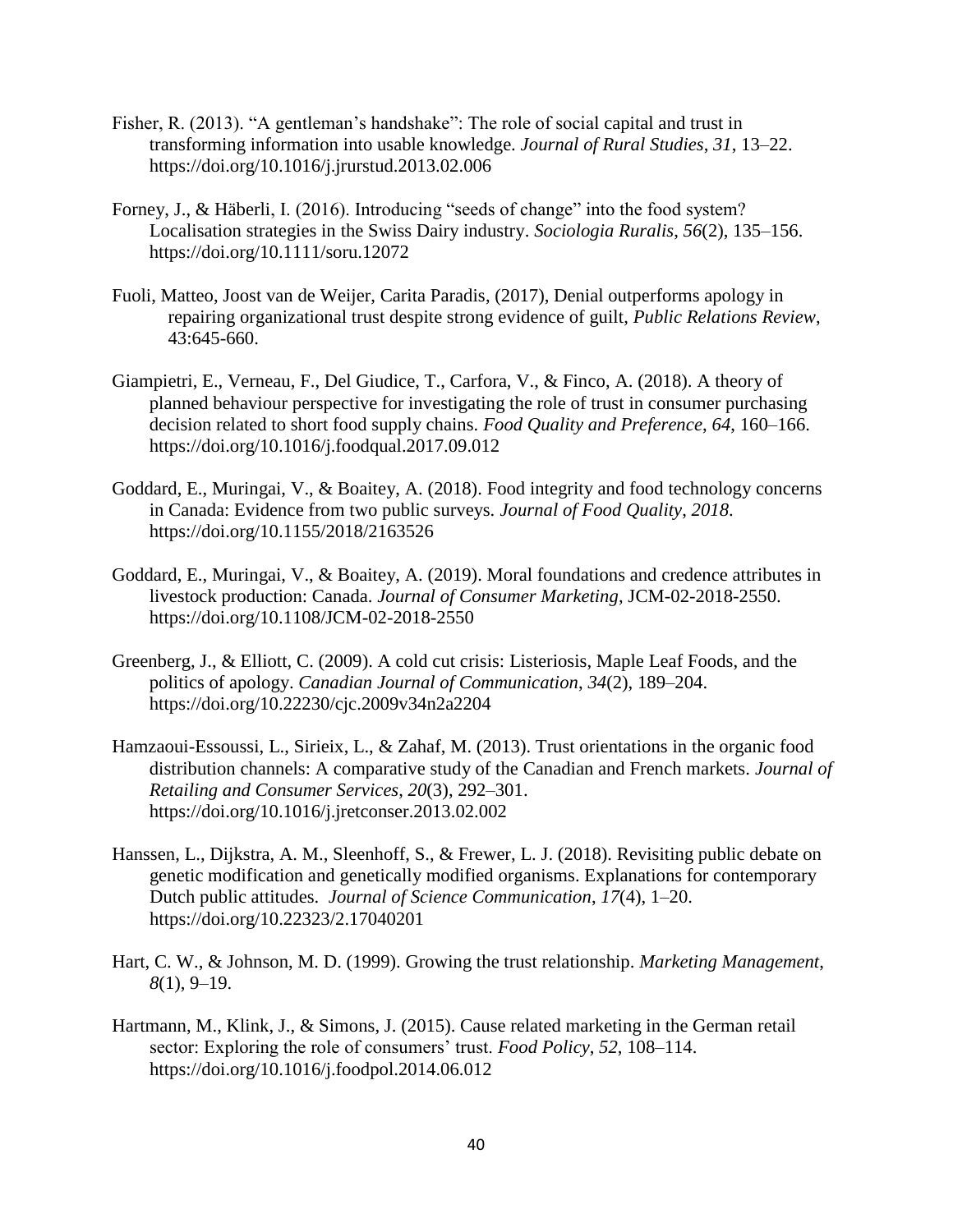- Hobbs, J. E., & Goddard, E. (2015). Consumers and trust. *Food Policy*, *52*, 71–74. https://doi.org/10.1016/j.foodpol.2014.10.017
- Hogg, M. A. (2007). Social identity and the group context of trust: Managing risk and building trust through belonging. In M. Siegrist, T.C. Earle, & H. Gutscher, (Ed.), Trust in Risk Management: Uncertainty and Scepticism in the Public Mind (pp.51-71). UK: TJ International.
- Huang, L., Bai, L., Zhang, X., & Gong, S. (2019). Re-understanding the antecedents of functional foods purchase: Mediating effect of purchase attitude and moderating effect of food neophobia. *Food Quality and Preference*, *73*, 266–275. <https://doi.org/10.1016/j.foodqual.2018.11.001>
- Jones, S., Wilikens, M., Morris, P., & Masera, M. (1999). Trust requirements in e-business: A conceptual framework. Technical report No. 335. Department of Computer Science. University of Hertfordshire, Hatfield, UK.
- Kang, J., & Hustvedt, G. (2014). Building trust between consumers and corporations: The role of consumer perceptions of transparency and social responsibility. *Journal of Business Ethics*, *125*(2), 253–265.<https://doi.org/10.1007/s10551-013-1916-7>
- Knight, A. J., & Warland, R. (2005). Determinants of food safety risks: A multi-disciplinary approach. *Rural Sociology*, *70*(2), 253–275.<https://doi.org/10.1526/0036011054776389>
- Konuk, F. A. (2019). Consumers' willingness to buy and willingness to pay for fair trade food: The influence of consciousness for fair consumption, environmental concern, trust and innovativeness. *Food Research International, 120*, 141-147.
- Kottila, M. R., & Rönni, P. (2008). Collaboration and trust in two organic food chains. *British Food Journal*, *110*(4–5), 376–394.<https://doi.org/10.1108/00070700810868915>
- Klein, D. (2019). Why brand distinctiveness makes all the difference. Retrieved from [www.qsrmagazine.com/business-advice/why-brand-distinctiveness-makes-all-difference](http://www.qsrmagazine.com/business-advice/why-brand-distinctiveness-makes-all-difference) (March 28, 2019).
- Labbrand. (2008). Winning back consumers' trust in China's milk: The Mengniu case. Retrieved from [http://www.labbrand.com/brandsource/issue-article/winning-back](http://www.labbrand.com/brandsource/issue-article/winning-back-consumers%E2%80%99-trust-china%E2%80%99s-milk-mengniu-case)[consumers%E2%80%99-trust-china%E2%80%99s-milk-mengniu-case](http://www.labbrand.com/brandsource/issue-article/winning-back-consumers%E2%80%99-trust-china%E2%80%99s-milk-mengniu-case) (accessed February 03, 2019)
- Lang, J. T. (2013). Elements of public trust in the American food system: Experts, organizations, and genetically modified food. *Food Policy*, *41*, 145–154. <https://doi.org/10.1016/j.foodpol.2013.05.008>
- Lassoued, R., & Hobbs, J. E. (2015). Consumer confidence in credence attributes: The role of brand trust. *Food Policy*, *52*, 99–107.<https://doi.org/10.1016/j.foodpol.2014.12.003>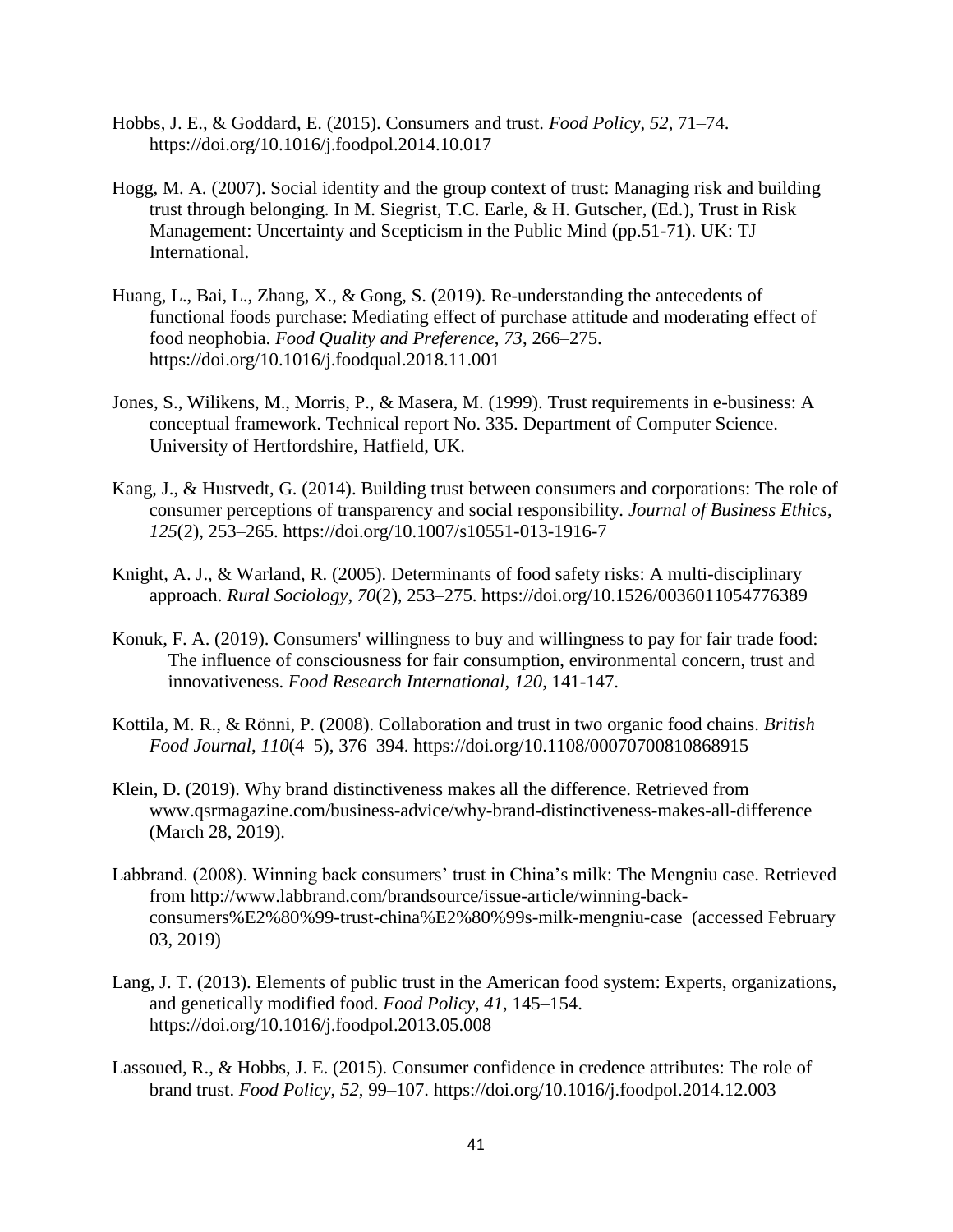- Lees, N. J., & Nuthall, P. (2015). Case study analysis on supplier commitment to added value agri-food supply chains in New Zealand. *Agricultural and Food Economics*, *3*(1). <https://doi.org/10.1186/s40100-014-0024-z>
- Light, L. (2019). The five principles of trust building. Retrieved from [https://www.forbes.com/sites/larrylight/2019/03/14/the-five-principles-of-trust](https://www.forbes.com/sites/larrylight/2019/03/14/the-five-principles-of-trust-building/#c378e68541d8)[building/#c378e68541d8](https://www.forbes.com/sites/larrylight/2019/03/14/the-five-principles-of-trust-building/#c378e68541d8) (accessed March 28, 2019).
- Lim, K. H., Hu, W., Maynard, L. J., & Goddard, E. (2013). U.S. Consumers' preference and willingness to pay for country-of-origin-labeled beef steak and food safety enhancements. *Canadian Journal of Agricultural Economics*, *61*(1), 93–118. https://doi.org/10.1111/j.1744-7976.2012.01260.x
- Lindgreen, A. (2003). Trust as a valuable strategic variable in the food industry: Different types of trust and their implementation. *British Food Journal*, *105*(6), 310–327. <https://doi.org/10.1108/00070700310481694>
- Lombart, C., & Louis, D. (2014). A study of the impact of corporate social responsibility and price image on retailer personality and consumers' reactions (satisfaction, trust and loyalty to the retailer). *Journal of Retailing and Consumer Services*, *21*(4), 630–642. <https://doi.org/10.1016/j.jretconser.2013.11.009>
- Marques, M. D., Critchley, C. R., & Walshe, J. (2015). Attitudes to genetically modified food over time: How trust in organizations and the media cycle predict support. *Public Understanding of Science*, *24*(5), 601–618. https://doi.org/10.1177/0963662514542372
- Matin, A. H., Goddard, E., Vandermoere, F., Blanchemanche, S., Bieberstein, A., Marette, S., Roosen, J. (2012). Do environmental attitudes and food technology neophobia affect perceptions of the benefits of nanotechnology? *International Journal of Consumer Studies*, *36*(2), 149–157. https://doi.org/10.1111/j.1470-6431.2011.01090.x
- Masood, E. (2009). UK panel formed to rebuild trust in government science advice. *Nature, 391*, 458.
- Mazzocchi, M., Lobb, A., Traill, W. B., & Cavicchi, A. (2008). Food scares and trust: A European study. *Journal of Agricultural Economics*, *59*(1), 2–24. <https://doi.org/10.1111/j.1477-9552.2007.00142.x>
- McDermott, C. L. (2012). Trust, legitimacy and power in forest certification: A case study of the FSC in British Columbia. *Geoforum*, *43*(3), 634–644. https://doi.org/10.1016/j.geoforum.2011.11.002
- McKitterick, L., Quinn, B., & Tregear, A. (2019). Trust formation in agri-food institutional support networks. *Journal of Rural Studies,* 65, 53-64.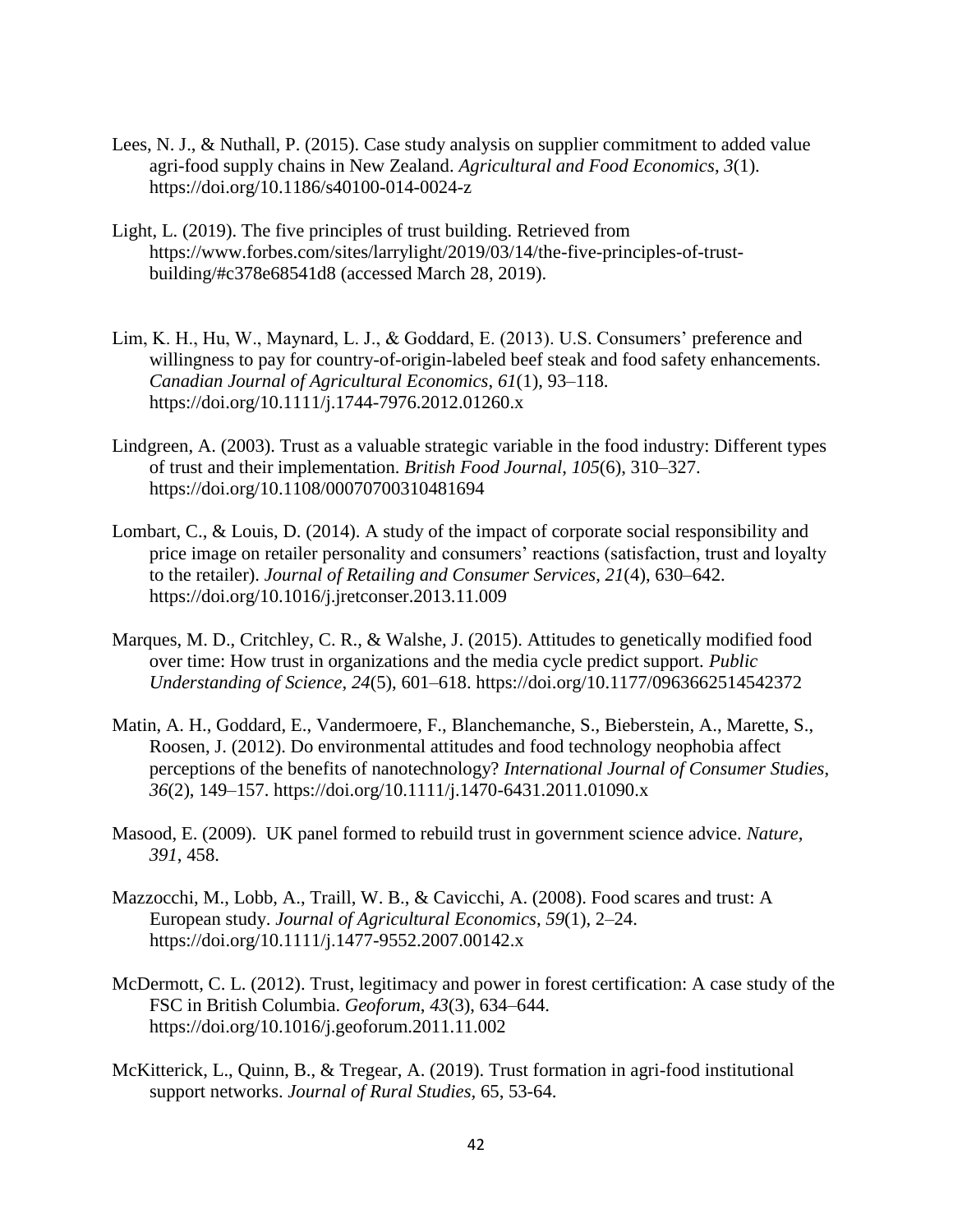- Meijboom, F. L. B., Visak, T., & Brom, F. W. A. (2006). From trust to trustworthiness: Why information is not enough in the food sector. *Journal of Agricultural and Environmental Ethics*, *19*(5), 427–442.<https://doi.org/10.1007/s10806-006-9000-2>
- Muringai, V., & Goddard, E. (2016). Long-term impacts of bovine spongiform encephalopathy on beef risk perceptions and risk attitudes in Canada. *Journal of Toxicology and Environmental Health, Part A,79*(16-17), 746-761.
- Muringai, V., & Goddard, E. (2018). Trust and consumer risk perceptions regarding BSE and chronic wasting disease. *Agribusiness*, *34*(2), 240–265.<https://doi.org/10.1002/agr.21524>
- Muringai, V., Goddard, E., Bruce, H., Plastow, G., & Ma, L. (2017). Trust and consumer preferences for pig production attributes in Canada. *Canadian Journal of Agricultural Economics*, *65*(3), 477–514.<https://doi.org/10.1111/cjag.12138>
- Myae, A. C. (2015). *The political economy of animal testing and traceability in response to transmissible spongiform encephalopathies (TSEs)* (PhD thesis). University of Alberta.
- Myae, A. C., & Goddard, E. (2012). Importance of traceability for sustainable production: A cross-country comparison. *International Journal of Consumer Studies*, *36*(2), 192–202. https://doi.org/10.1111/j.1470-6431.2011.01084.x
- Nakayachi, K., & Watabe, M. (2005). Restoring trustworthiness after adverse events: The signaling effects of voluntary "Hostage Posting" on trust. *Organizational Behavior and Human Decision Processes*, *97*(1), 1–17. https://doi.org/10.1016/j.obhdp.2005.02.001
- Newman, C., & Briggeman, B. C. (2016). Farmers' perceptions of building trust. *International Food and Agribusiness Management Review*, *19*(3), 57–76.
- Pang, A. (2017). Product safety failure and restoring reputation across markets: Fonterra's management of the 2013 bacterial contamination crisis. *Journal of Marketing Channels*, *24*(3–4), 136–152.<https://doi.org/10.1080/1046669X.2017.1393231>
- Peters, H. P., Lang, J. T., Sawicka, M., & Hallman, W. K. (2007). Culture and technological innovation: Impact of institutional trust and appreciation of nature on attitudes towards food biotechnology in the USA and Germany. *International Journal of Public Opinion Research*, *19*(2), 191–220.<https://doi.org/10.1093/ijpor/edm004>
- Pivato, S., Misani, N., & Tencati, A. (2008). The impact of corporate social responsibility on consumer trust: the case of organic food. *Business Ethics: A European Review, 17*(1), 3-12.
- Poortinga, W., & Pidgeon, N. F. (2005). Trust in risk regulation: Cause or consequence of the acceptability of GM food. *Risk Analysis 25*(1), 199-209.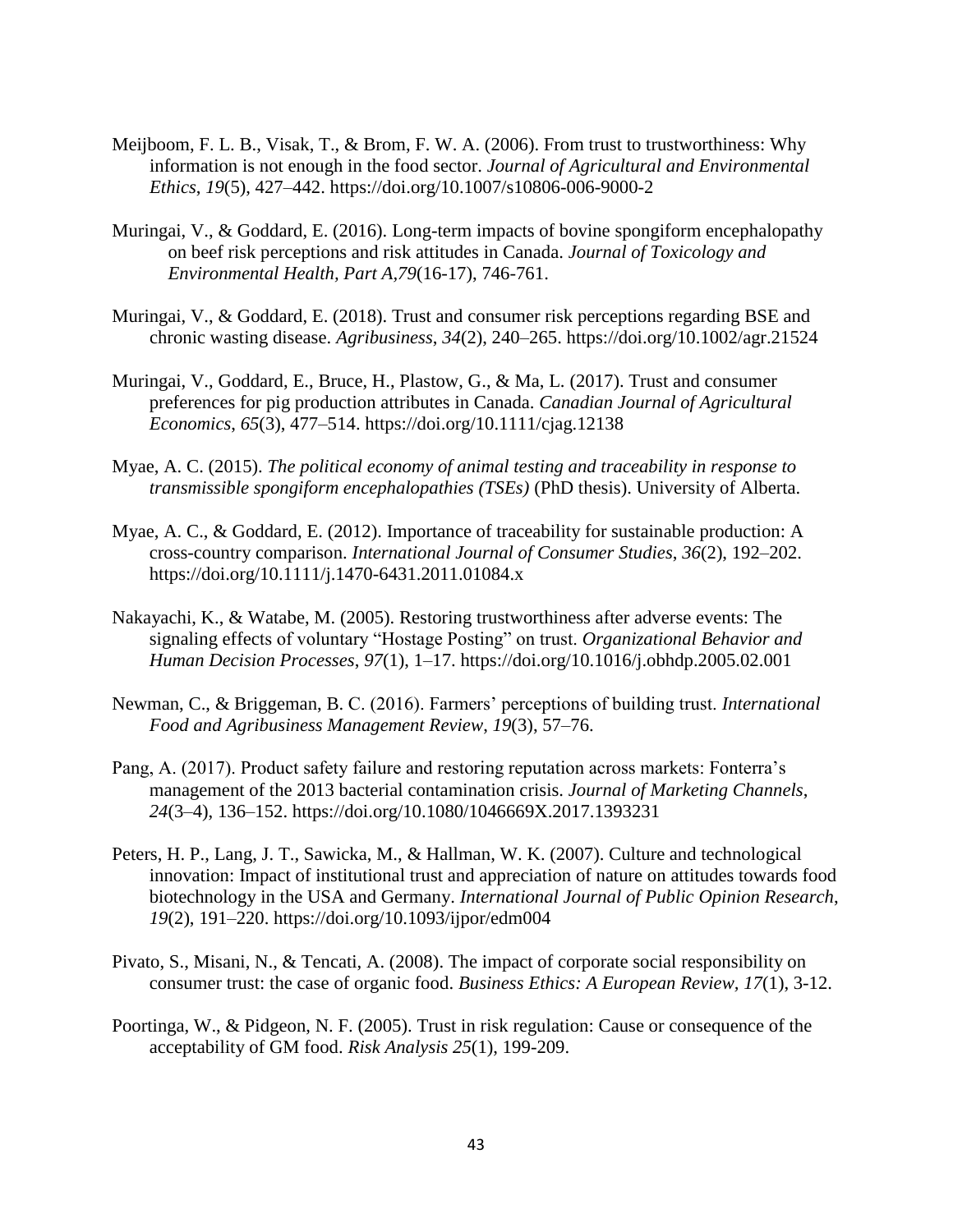- Poortinga, W., & Pidgeon, N. F. (2006). Prior attitudes, salient value similarity, and dimensionality: Toward an integrative model of trust in risk regulation. *Journal of Applied Social Psychology*, *36*(7), 1674–1700.<https://doi.org/10.1111/j.0021-9029.2006.00076.x>
- Post, G. (2019). 6 case studies that show how and why to focus on building consumer trust. (Retrieved from<https://ducttapemarketing.com/focus-on-building-consumer-trust/> March 28, 2019).
- Prigent-Simonin, A.-H., & Hérault-Fournier. (2005). The role of trust in the perception of the quality of local food products: with particular reference to direct relationships between producer and consumer. *Anthropology of Food*, 1-14.
- Prince, M. (2000). Banishing bureaucracy or hatching a hybrid: The Canadian Food Inspection Agency and the politics of reinventing government, *Governance*, 13 (02): 215-232.
- Renn, O., and D. Levine. (1991). Credibility and trust in risk communication. In R. Kasperson, & P. Stallen (Ed.) Communicating Risks to the Public (pp. 175-217). Netherlands: Springer.
- Ricci, E. C., Banterle, A., & Stranieri, S. (2018). Trust to go green: An exploration of consumer intentions for eco-friendly convenience food. *Ecological Economics*, *148*, 54–65. <https://doi.org/10.1016/j.ecolecon.2018.02.010>
- Richards, C., Lawrence, G., & Burch, D. (2011). Supermarkets and agro-industrial foods: The strategic manufacturing of consumer trust. *Food, Culture and Society*, *14*(1), 29–47. https://doi.org/10.2752/175174411X12810842291146
- Robbins, B. G. (2016). What is trust? A multidisciplinary review, critique, and synthesis. *Sociology Compass*, *10*(10), 972–986.<https://doi.org/10.1111/soc4.12391>
- Roosen, J., Bieberstein, A., Blanchemanche, S., Goddard, E., Marette, S., & Vandermoere, F. (2015). Trust and willingness to pay for nanotechnology food. *Food Policy, 52*, 75–83. <https://doi.org/10.1016/j.foodpol.2014.12.004>
- Roy, H., Hall, C. M., & W. Ballantine, P. (2017). Trust in local food networks: The role of trust among tourism stakeholders and their impacts in purchasing decisions. *Journal of Destination Marketing and Management*, *6*(4), 309–317. <https://doi.org/10.1016/j.jdmm.2017.07.002>
- Rousseau, D., Sitkin, S., Burt, R., & Camerer, C. (1998). Not so different after all: A crossdiscipline view of trust. *Academy of Management Review, 23*(3), 393-404.
- Runge, K. K., Chung, J. H., Su, L. Y. F., Brossard, D., & Scheufele, D. A. (2018). Pink slimed: Media framing of novel food technologies and risk related to ground beef and processed foods in the U.S. *Meat Science*, *143*(April), 242–251. <https://doi.org/10.1016/j.meatsci.2018.04.013>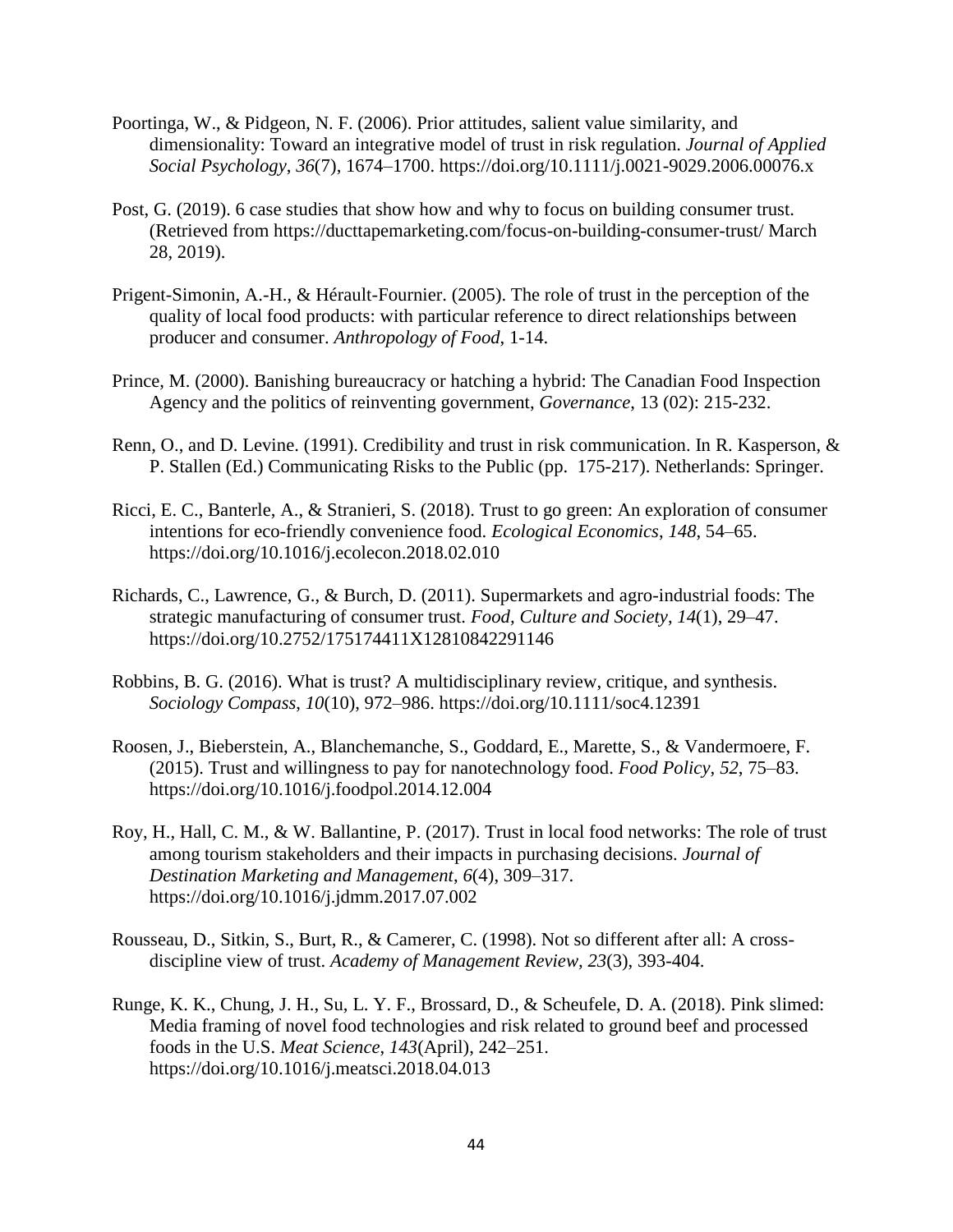- Sapp, S. G., Arnot, C., Fallon, J., Fleck, T., Soorholtz, D., Sutton-Vermeulen, & Wilson, J. J. H. (2009). Consumer Trust in the U.S. food system: An examination of recreancy theorem*. Rural Sociology, 74*(4), 525-545.
- Savadori, L., Graffeo, M., Bonini, N., Lombardi, L., Tentori, K., & Rumiati, R. (2007). Rebuilding consumer trust in the context of food crisis. In M. Siegrist, T.C. Earle, & H. Gutscher, (Ed.), Trust in Risk Management: Uncertainty and Scepticism in the Public Mind (pp. 159-171). UK: TJ International.
- Searle, F. (2019). Compass: Trust and tech shape the food system. Retrieved from [http://www.fruitnet.com/fpj/article/178006/compass-trust-and-tech-will-shape-our-food](http://www.fruitnet.com/fpj/article/178006/compass-trust-and-tech-will-shape-our-food-system)[system](http://www.fruitnet.com/fpj/article/178006/compass-trust-and-tech-will-shape-our-food-system) (accessed March 28, 2019).
- Sen, S., & Bhattacharya, C. B. (2001). Does doing good always lead to doing better? Consumer reactions to corporate social responsibility. *Journal of Marketing Research*, *38*(2), 225–243. <https://doi.org/10.1509/jmkr.38.2.225.18838>
- Setbon, M., Raude, J., Fischler, C., & Flahault, A. (2005). Risk perception of the "mad cow disease" in France: Determinants and consequences. *Risk Analysis*, *25*(4), 813–826. <https://doi.org/10.1111/j.1539-6924.2005.00634.x>
- Siegrist, M. (2000). The influence of trust and perceptions of risks and benefits on the acceptance of gene technology. *Risk Analysis*, *20*(2), 195–203. https://doi.org/10.1111/0272- 4332.202020
- Siegrist, M., & Cvetkovich, G. (2000). Perception of hazards: The role of social trust and knowledge. *Risk Analysis*, *20*(5), 713–719.<https://doi.org/10.1111/0272-4332.205064>
- Siegrist, M., Cousin, M. E., Kastenholz, H., & Wiek, A. (2007). Public acceptance of nanotechnology foods and food packaging: The influence of affect and trust. *Appetite*, *49*(2), 459–466.<https://doi.org/10.1016/j.appet.2007.03.002>
- Sjöberg L., & Herber, M. W. (2008). Too much trust in (social) trust? The importance of epistemic concerns and perceived antagonism. *International Journal of Global Environmental Issues*, *8*, 30–44.
- Slovic, P. (1999). Perceived risk, trust and democracy. In M. G. Cvetkovich, & R. E. Löfstedt, (Ed.), Social Trust and the Management of Risk (pp. 42-52). New York: Earthscan.
- Sodano, V., Hingley, M., & Lindgreen, A. (2008). The usefulness of social capital in assessing the welfare effects of private and third-party certification food safety policy standards: Trust and networks. *British Food Journal*, *110*(4–5), 493–513. https://doi.org/10.1108/00070700810868988
- Steffen, A., & Doppler, S. (2019). Building consumer trust and satisfaction through sustainable business practices with organic supermarkets. Case Studies in Food Retailing and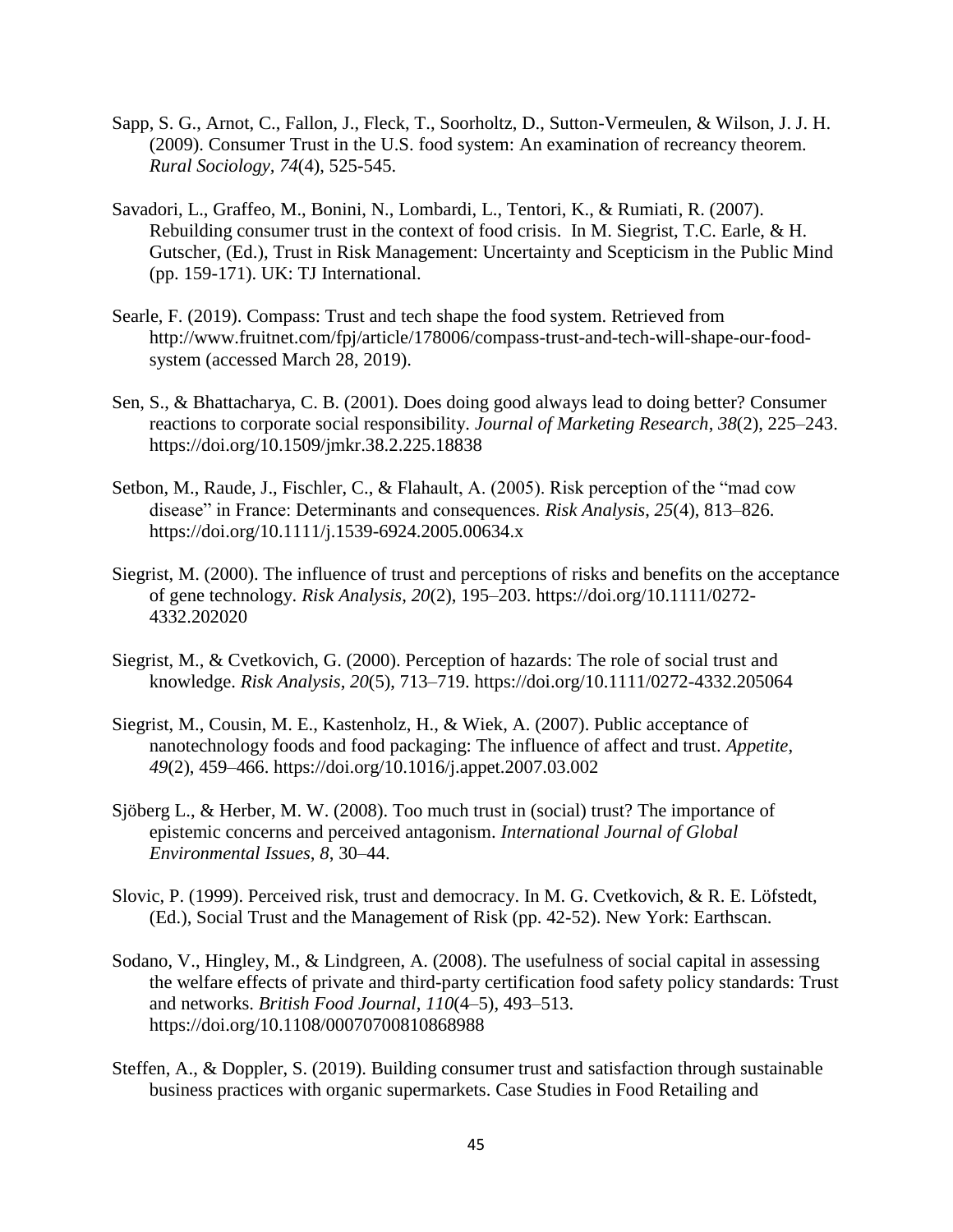Distribution. A Volume in the Consumer Science and Strategic Marketing Series. Woodhead Publishing Series in Food Science, Technology and Nutrition. Elsevier Ltd. 205- 228.<https://doi.org/10.1016/B978-0-08-102037-1.00014-1>

- Suliman. (2019). Bitter aftertaste? Food companies could face costly disputes over land in Africa. Retrieved from [https://www.reuters.com/article/us-africa-land-food/bitter-aftertaste](https://www.reuters.com/article/us-africa-land-food/bitter-aftertaste-food-companies-could-face-costly-disputes-over-land-in-africa-idUSKCN1QE00J)[food-companies-could-face-costly-disputes-over-land-in-africa-idUSKCN1QE00J](https://www.reuters.com/article/us-africa-land-food/bitter-aftertaste-food-companies-could-face-costly-disputes-over-land-in-africa-idUSKCN1QE00J) (March 28, 2019).
- Suvanto, H. (2012). Constructing a typology of trust in asymmetrical food business relationships. *British Food Journal*, *114*(7), 926–943.<https://doi.org/10.1108/00070701211241536>
- Tanaka, K. (2008). Seven samurai to protect "our" food: The reform of the food safety regulatory system in Japan after the BSE crisis of 2001. *Agriculture and Human Values*, *25*(4), 567– 580. https://doi.org/10.1007/s10460-008-9152-y
- Thorsøe, M., & Kjeldsen, C. (2016). The constitution of trust: function, configuration and generation of trust in alternative food networks. *Sociologia Ruralis*, *56*(2), 157–175. <https://doi.org/10.1111/soru.12082>
- Tonkin, E., Webb, T., Coveney, J., Meyer, S. B., & Wilson, A. M. (2016). Consumer trust in the Australian food system - The everyday erosive impact of food labelling. *Appetite, 103*, 118- 127.<https://doi.org/10.1016/j.appet.2016.04.004>
- Tonkin, E., Wilson, A. M., Coveney, J., Meyer, S. B., Henderson, J., McCullum, D., Webb, T., & Ward, P. R. (2019). Consumers respond to a model for (re)building consumer trust in the food system. *Food Control, 101*, 112-120. https://doi.org/10.1093/heapro/daw024
- Tonsor, G. T., Schroeder, T. C., & Pennings, J. M. E. (2009). Factors impacting food safety risk perceptions. *Journal of Agricultural Economics*, *60*(3), 625–644. <https://doi.org/10.1111/j.1477-9552.2009.00209.x>
- Uslaner, E. M. (2007). Trust and risk: Implications for management. In M. Siegrist, T.C. Earle, & H. Gutscher, (Ed.), Trust in Risk Management: Uncertainty and Scepticism in the Public Mind (pp. 73-93). UK: TJ International.
- Vieira, L. M., & Traill, W. B. (2008). Trust and governance of global value chains: The case of a Brazilian beef processor. *British Food Journal*, *110*(4–5), 460–473. <https://doi.org/10.1108/00070700810868960>
- Ward, P. R., Henderson, J., Coveney, J., & Meyer, S. (2011). How do South Australian consumers negotiate and respond to information in the media about food and nutrition? *Journal of Sociology*, *48*(1), 23–41.<https://doi.org/10.1177/1440783311407947>
- Wales, C. Harvey, M. and Warde, A. (2006). Recuperating from BSE: The shifting UK institutional basis for trust in food, *Appetite*, 47: 187-195.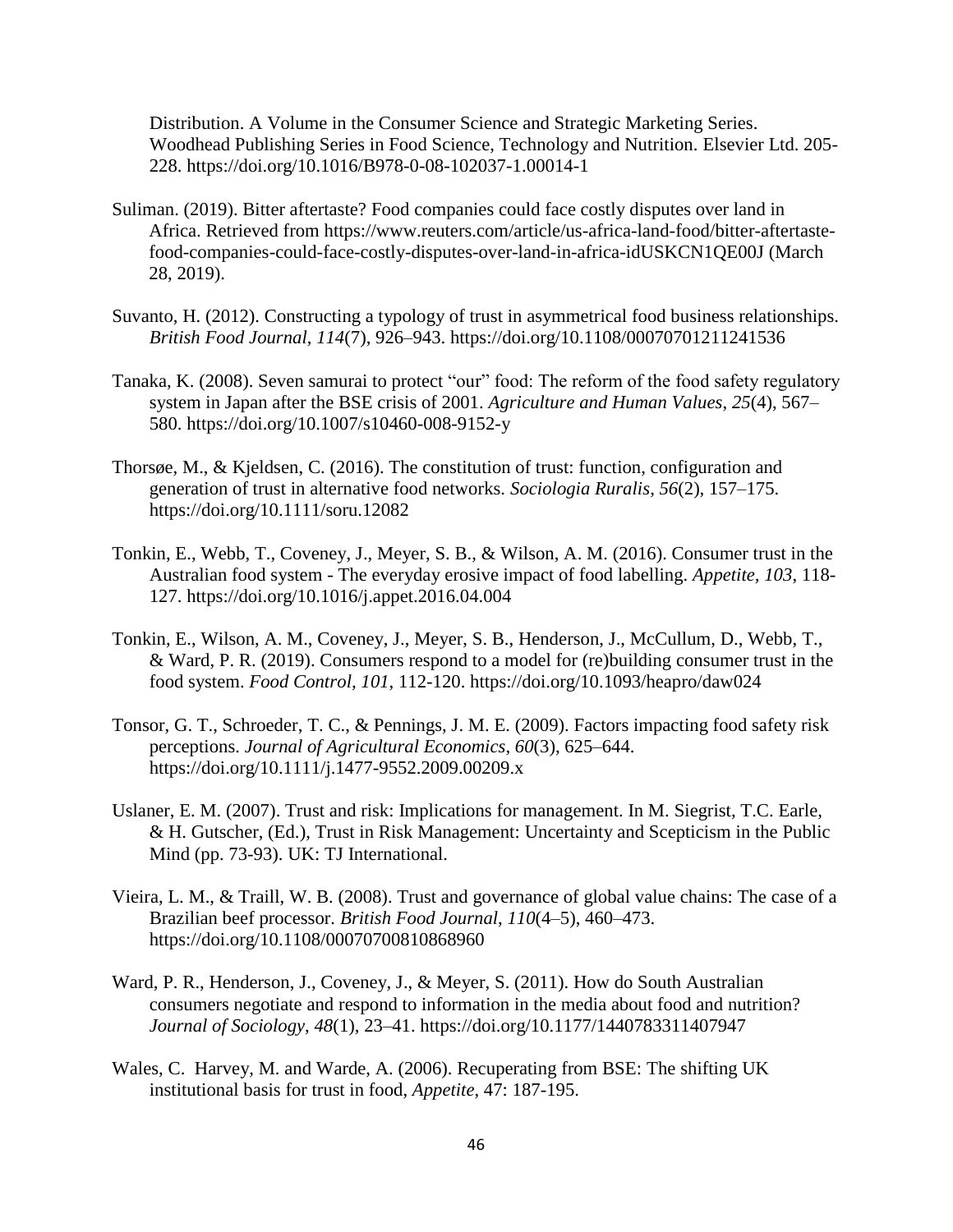- Walravens, T. (2017). Food safety and regulatory change since the "mad cow" in Japan: Science, self-responsibility, and trust. *Contemporary Japan*, *29*(1), 67–88. <https://doi.org/10.1080/18692729.2017.1256987>
- Wilson, A., Coveney, J., Henderson, J., Meyer, S., Calnan, M., Caraher, M., Webb, T., Elliott, A., & Ward, P. (2013). Trust makers, breakers and brokers: Building trust in the Australian food system. *BMC Public Health*, *13*(1), 1.<https://doi.org/10.1186/1471-2458-13-229>
- Wilson, A. M., Withall, E., Coveney, J., Meyer, S. B., Henderson, J., McCullum, D., Webb, T., & Ward, P. R. (2017). A model for (re)building consumer trust in the food system. *Health Promotion International*, 32 (6), 988-100. https://doi.org/10.1093/heapro/daw024.
- Yang, J., & Goddard, E. (2011a). The evolution of risk perceptions related to bovine spongiform encephalopathy - Canadian consumer and producer behavior. *Journal of Toxicology and Environmental Health - Part A: Current Issues*, *74*(2–4), 191–225. https://doi.org/10.1080/15287394.2011.529328
- Yang, J., & Goddard, E. (2011b). Do beef risk perceptions or risk attitudes have a greater effect on the beef purchase decisions of Canadian consumers? *Journal of Toxicology and Environmental Health - Part A: Current Issues*, *74*(22–24), 1575–1591. https://doi.org/10.1080/15287394.2011.618985
- Yee, W. M. S., Yeung, R. M. W., & Morris, J. (2005). Food safety: Building consumer trust in livestock farmers for potential purchase behaviour. *British Food Journal*, *107*(11), 841–854. <https://doi.org/10.1108/00070700510629788>
- Yue, L., Liu, Y., & Wei, X. (2017). Influence of online product presentation on consumers' trust in organic food: A mediated moderation model. *British Food Journal*, *119*(12), 2724–2739. https://doi.org/10.1108/BFJ-09-2016-0421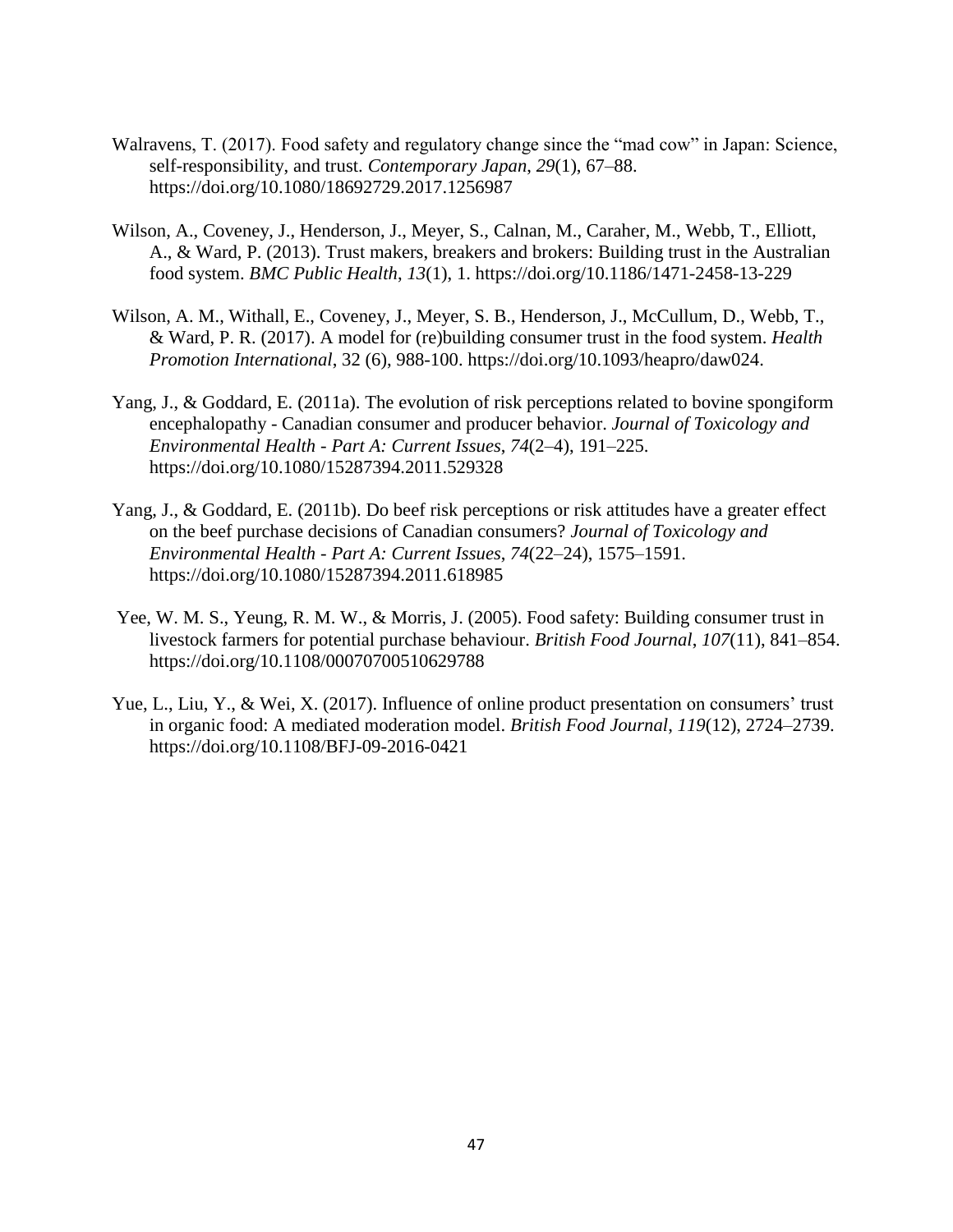## **Appendix A**

## **Table A1: Summaries of empirical studies trust in food and agriculture**

| Article                       | Context                                                                                            | Types of trust<br>measured                                                                       | Measurement of trust                                                                                                                                                                                                                                                                                                                                                                                                                                                                                                                                                                                                                                                                                                                                                                                                                                                                                                                                                                                           | Data                                                                 | Analytical<br>methods                         | Findings                                                                                                                                                                                                                                                                                                                                                                                                               | Recommendations<br>for building trust (if<br>any)                                                                                                                                                                                                                                                               |
|-------------------------------|----------------------------------------------------------------------------------------------------|--------------------------------------------------------------------------------------------------|----------------------------------------------------------------------------------------------------------------------------------------------------------------------------------------------------------------------------------------------------------------------------------------------------------------------------------------------------------------------------------------------------------------------------------------------------------------------------------------------------------------------------------------------------------------------------------------------------------------------------------------------------------------------------------------------------------------------------------------------------------------------------------------------------------------------------------------------------------------------------------------------------------------------------------------------------------------------------------------------------------------|----------------------------------------------------------------------|-----------------------------------------------|------------------------------------------------------------------------------------------------------------------------------------------------------------------------------------------------------------------------------------------------------------------------------------------------------------------------------------------------------------------------------------------------------------------------|-----------------------------------------------------------------------------------------------------------------------------------------------------------------------------------------------------------------------------------------------------------------------------------------------------------------|
| Allum (2007)                  | GM food risk<br>perceptions in the<br>United Kingdom                                               | Trust in<br>scientists                                                                           | Competence<br>-Scientists working on GM foods have the<br>necessary expertise to make the right decisions<br>-Scientists working on GM foods have a good<br>understanding of all the issues relevant to the<br>research<br>-Scientists working on GM foods are good at<br>looking at the evidence about safety and<br>judging what to do<br>Care<br>-Scientists working on GM foods are usually<br>honest with the public<br>-Scientists working on GM foods don't care<br>about what happens to ordinary people<br>Responses are as follows $(1 =$ strongly<br>disagree, $5 =$ strongly agree)<br>Shared values<br>- On a scale of 1 to 7, to what extent do you<br>think that scientists working on GM food think<br>like you or think differently to you<br>- On a scale of 1 to 7, to what extent do you<br>think that scientists working on GM food have<br>similar or different values to you?<br>For shared values, $1 = \text{very different values to}$<br>mine and $7 =$ very similar values to mine | Online survey<br>in November<br>2002 (N<br>$=1,142$                  | Structural<br>equation<br>modeling            | Perceptions about<br>competence of<br>scientists influence<br>GM food risk<br>perceptions<br>(negative) while<br>care had no impact<br>-Shared values<br>were more<br>important in<br>influencing GM<br>risk perceptions as<br>compared to care<br>and competence<br>-Respondents who<br>perceived scientists<br>to be competent<br>were also likely to<br>consider them as<br>caring (i.e. honest<br>and responsible) | With respect to GM<br>and maybe other<br>controversial<br>technologies, it<br>might be important<br>to convince people<br>about the<br>competence of<br>scientists and other<br>risk managers and<br>their shared values<br>with the public in<br>order to reduce risk<br>perceptions about<br>the technologies |
| Ariyawardana<br>et al. (2017) | Intentions to pay<br>a price premium<br>for domestically<br>produced<br>vegetables in<br>Australia | Trust in<br>vegetable<br>supply chain<br>members (e.g.,<br>growers,<br>processors,<br>retailers) | -I trust Australian growers produce safe<br>vegetables<br>-I trust imported vegetables are safe and meet<br>proper standards<br>-I trust processors honestly convey the country<br>of origin of the product/ingredients<br>-I trust that retailers honestly convey the<br>country of origin of the product/ingredients                                                                                                                                                                                                                                                                                                                                                                                                                                                                                                                                                                                                                                                                                         | Surveys were<br>distributed<br>through<br>organizations<br>$(N=854)$ | Ordered<br>logistic<br>regression<br>analysis | Domestic growers<br>were more trusted<br>for growing safer<br>vegetables while<br>people had lower<br>levels of trust in<br>imported<br>vegetables                                                                                                                                                                                                                                                                     | -The industry could<br>respond by<br>enhancing labelling<br>standards<br>-Trustworthy<br>information is<br>important and there<br>is need for the                                                                                                                                                               |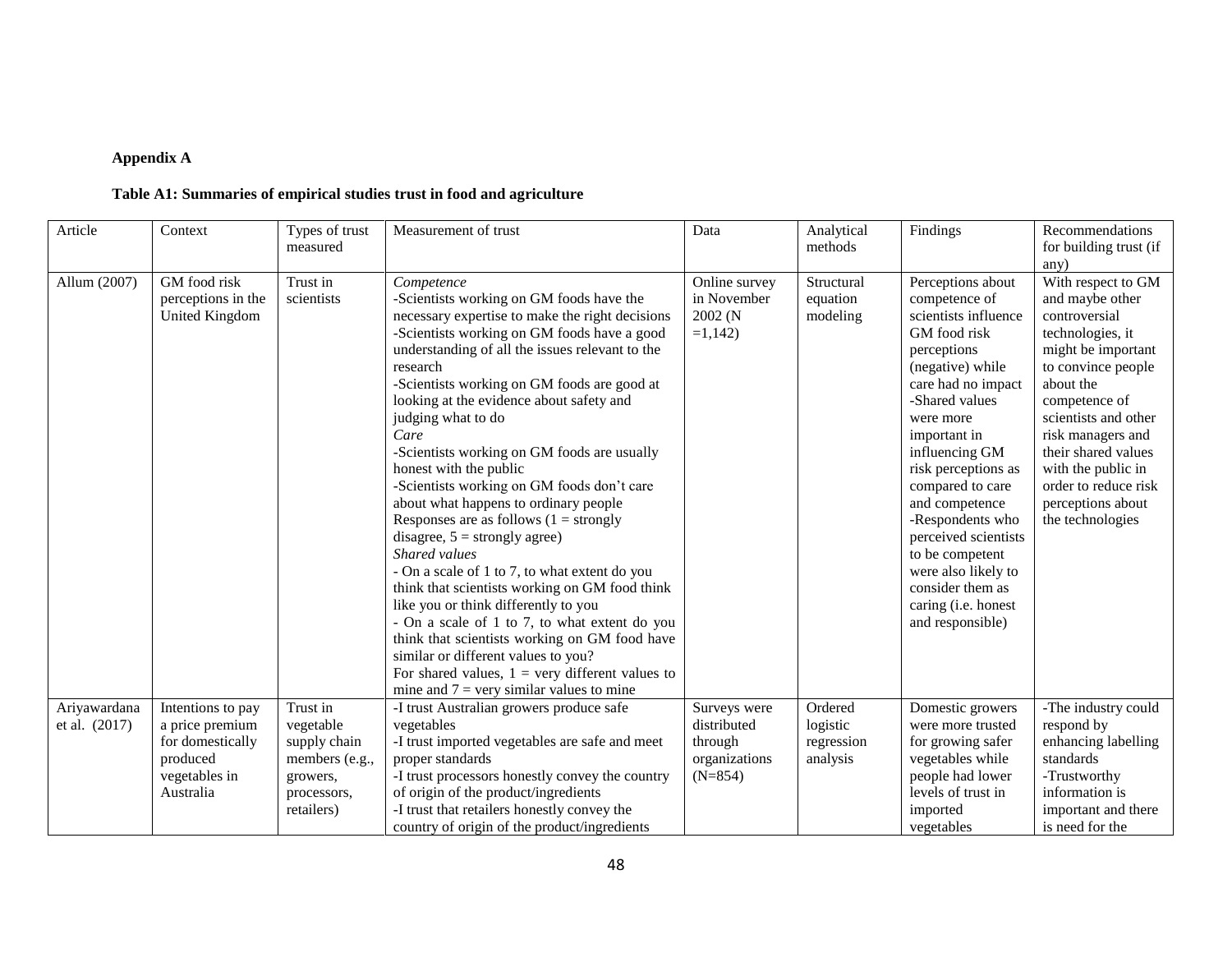| Aubeeluck             | Consumer                                               | Trust in food                                                                                                                                                                                | -I trust the food inspection schemes adopted by<br>the Australian government<br>-I trust the food safety standards adopted in<br>Australia<br>Adopted from de Jonge (2008)                                                                                                                                                        | Online surveys                                                                         | Confirmatory                          | -Respondents were<br>willing to pay a<br>price premium for<br>vegetables grown<br>in Australia<br>Trust in food                                                                                                                                                                                                                    | industry to build<br>consumer<br>confidence                                                                                                                                                                                           |
|-----------------------|--------------------------------------------------------|----------------------------------------------------------------------------------------------------------------------------------------------------------------------------------------------|-----------------------------------------------------------------------------------------------------------------------------------------------------------------------------------------------------------------------------------------------------------------------------------------------------------------------------------|----------------------------------------------------------------------------------------|---------------------------------------|------------------------------------------------------------------------------------------------------------------------------------------------------------------------------------------------------------------------------------------------------------------------------------------------------------------------------------|---------------------------------------------------------------------------------------------------------------------------------------------------------------------------------------------------------------------------------------|
| (2010)                | confidence in<br>food safety                           | agents<br>(retailers, food<br>manufacturers,<br>farmers and<br>the<br>government                                                                                                             |                                                                                                                                                                                                                                                                                                                                   | in Canada ( $N =$<br>1,716) and<br>Japan ( $N =$<br>1,940                              | factor analysis                       | agents generally<br>influence<br>consumers'                                                                                                                                                                                                                                                                                        |                                                                                                                                                                                                                                       |
| Chen (2013)           | Food safety<br>perceptions by<br>consumers in<br>China | General trust,<br>industry-level<br>specific trust<br>(the<br>government<br>and consumer<br>association)<br>and firm-level<br>trust (food<br>manufactures,<br>farmers and<br>food retailers) | General trust ( $1 =$ strongly disagree $5 =$<br>strongly agree)<br>- If given a chance, most people would try to<br>take advantage of you<br>- Most of the time people try to be helpful<br>-Generally speaking, most people can be<br>trusted<br>Trust in food agents<br>Questions were adopted from de Jonge et al.<br>(2008a) | Customer<br>survey at 10<br>supermarkets<br>from June to<br>July 2010 ( $N =$<br>1,165 | Partial least<br>squares              | -General trust<br>positively<br>influences trust in<br>farmers and food<br>manufacturers only<br>-Industry-level<br>specific trust (in<br>the government<br>and consumer<br>association)<br>influences firm-<br>level trust<br>-Trust in food<br>manufacturers and<br>retailers positively<br>influence food<br>safety perceptions | Maintaining and<br>building trust in<br>food manufacturers<br>and retailers is<br>important e.g.,<br>through complying<br>with food safety<br>regulation and<br>truthful<br>communication in<br>the case of a food<br>safety incident |
| Choe et al.<br>(2009) | Food traceability<br>in Korea                          |                                                                                                                                                                                              | -The traceability system provides objective<br>information on agro-products sufficiently<br>-Information provided by the traceability<br>system is trustworthy<br>-I expect the traceability system to provide<br>accurate<br>information trustfully                                                                              | Paper based<br>survey $(N =$<br>491)                                                   | Partial least<br>squares<br>method    | Trust was<br>negatively related<br>to fears of seller<br>opportunism and<br>perceived<br>information<br>asymmetry                                                                                                                                                                                                                  |                                                                                                                                                                                                                                       |
| Coveney<br>(2007)     | Food in Australia                                      | Consumer<br>trust in food                                                                                                                                                                    |                                                                                                                                                                                                                                                                                                                                   | In-depth<br>qualitative<br>research<br>interviews and<br>focus groups (N<br>$= 24$     | First and<br>second order<br>analysis | -Trust in the food<br>system was<br>challenged by<br>media coverage of<br>food safety events<br>and personal                                                                                                                                                                                                                       |                                                                                                                                                                                                                                       |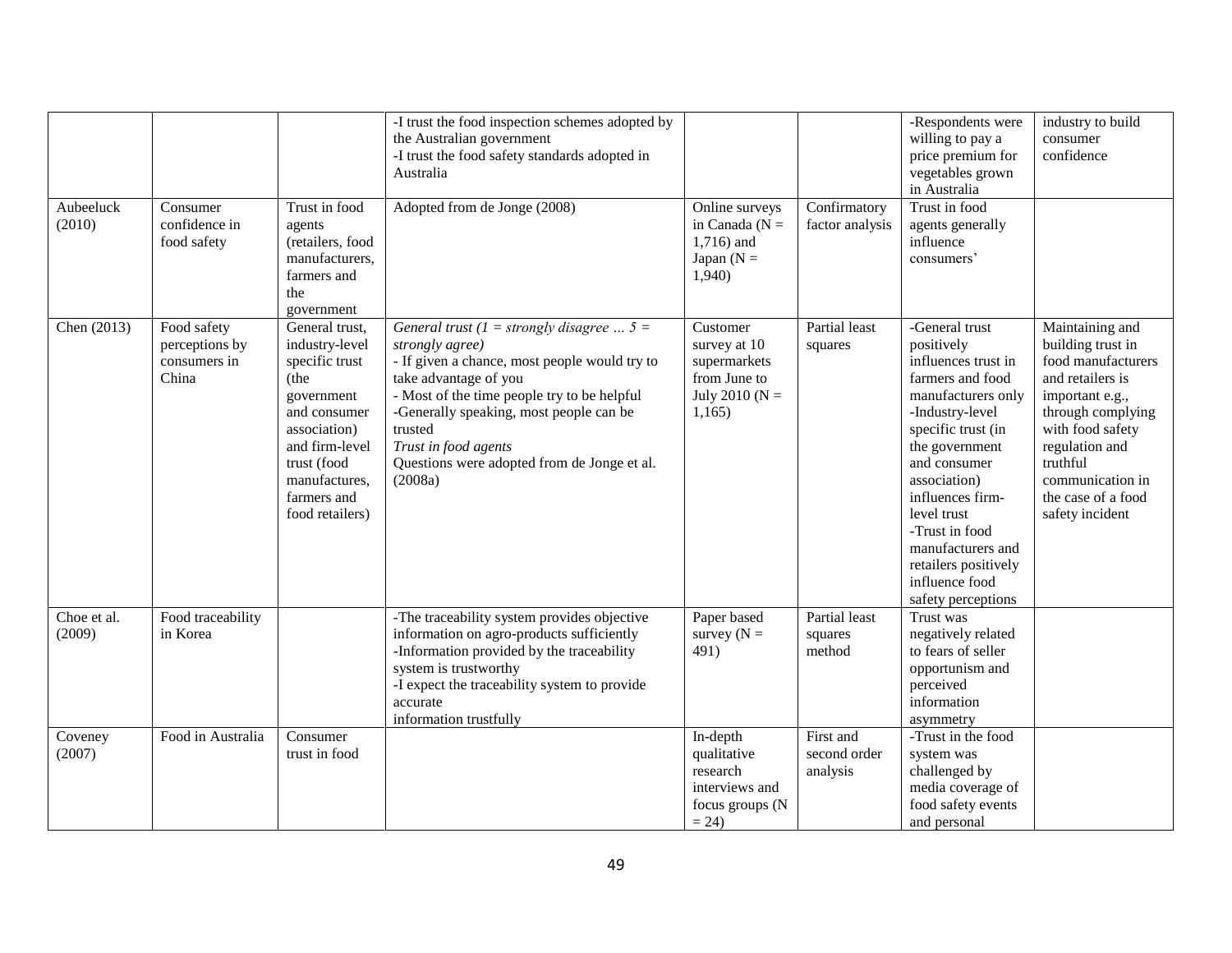|                                  |                                                                                    |                          |                                                                                         |                                                                               |                                      | experiences<br>-Poor food<br>handling and<br>questionable<br>marketing actions<br>decrease trust<br>-Trust was<br>strengthened by<br>buying produce<br>made in Australia                                                                                                                                                             |                                                                                                                                                                                                |
|----------------------------------|------------------------------------------------------------------------------------|--------------------------|-----------------------------------------------------------------------------------------|-------------------------------------------------------------------------------|--------------------------------------|--------------------------------------------------------------------------------------------------------------------------------------------------------------------------------------------------------------------------------------------------------------------------------------------------------------------------------------|------------------------------------------------------------------------------------------------------------------------------------------------------------------------------------------------|
| De Krom and<br>Mol (2010)        | Avian influenza<br>in the United<br>Kingdom                                        | Trust in food            |                                                                                         | Qualitative<br>interviews at<br>retail setting in<br>June 2007 ( $N =$<br>52) | Qualitative<br>analysis              | -Trust is influenced<br>by consumer<br>dispositions,<br>physical settings in<br>shops and relations<br>between people<br>and food system<br>actors<br>-Some consumer<br>prefers trust<br>relations based on<br>facework<br>commitments with<br>vendors while<br>others prefer<br>faceless<br>commitments e.g.,<br>mediated by labels | -Information that<br>refer to roles of<br>food system actors<br>contributes to trust<br>-Trust may be<br>maintained by<br>facilitating<br>meaningful<br>relations food actors<br>and consumers |
| DeLong and<br>Grebitus<br>(2017) | GM labeling of<br>sugar and sugar in<br>soft drinks in the<br><b>United States</b> | Trust in<br>institutions | Trust in institutions was measured using<br>questions similar to de Jonge et al (2008a) | Online surveys<br>in April 2013<br>$(N = 566)$                                | Bivariate<br>ordered probit<br>model | -Seventy-five<br>percent of<br>respondents<br>wanted GM<br>labelling for the<br>products<br>-Trust in the<br>government and<br>food manufacturers<br>was negatively<br>related to the desire<br>of GM labelling                                                                                                                      | The education<br>regarding GM can<br>be targeted at<br>individuals who<br>have lower levels of<br>trust in institutions<br>regarding food<br>safety                                            |
| de Jonge et al.                  | Confidence                                                                         | Trust in food            | - Using farmers as an example, the questions                                            | Online surveys                                                                | Structural                           | -The final model                                                                                                                                                                                                                                                                                                                     |                                                                                                                                                                                                |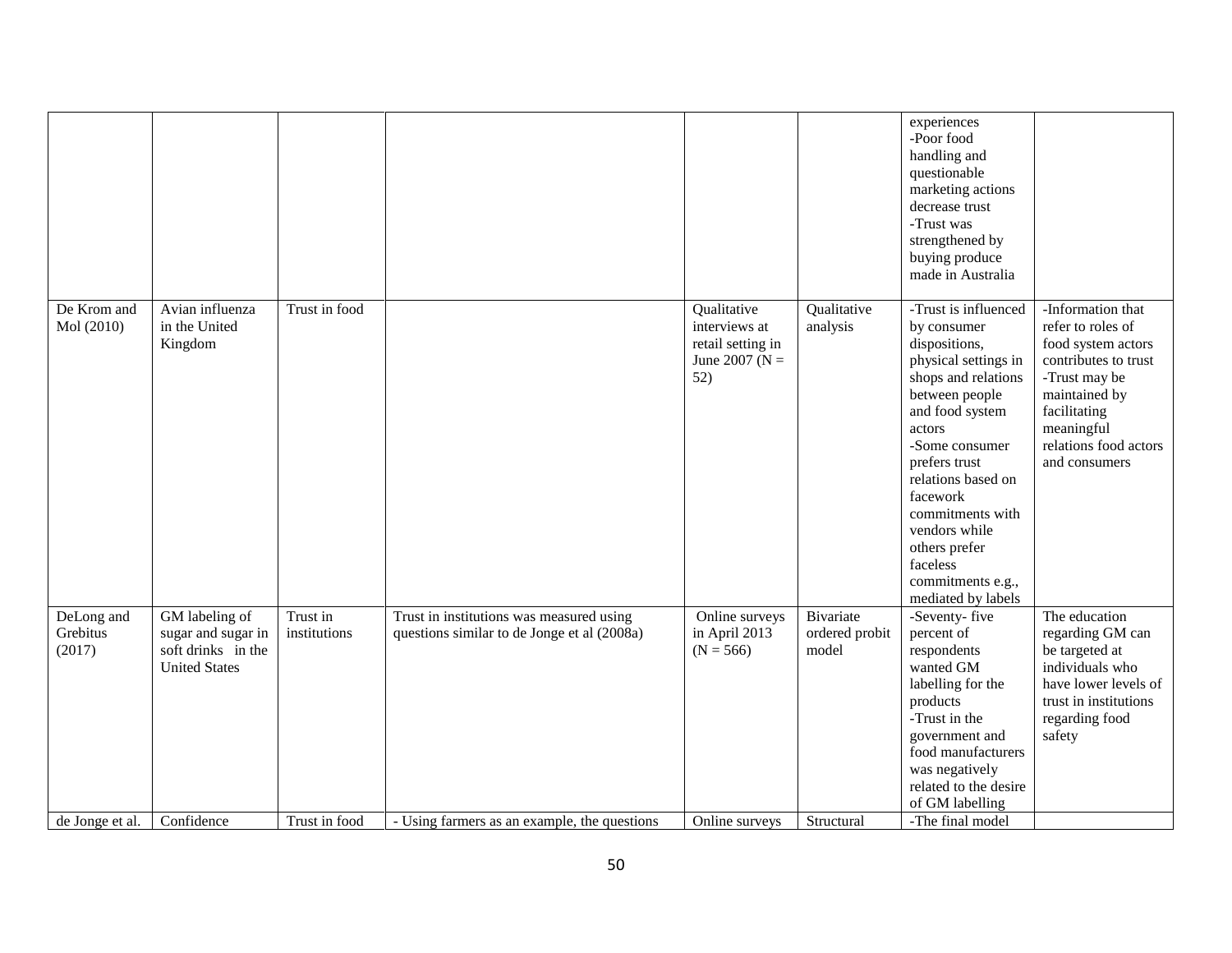| (2008a)                    | (optimism and<br>pessimism) in<br>food safety in<br>Canada and the<br>Netherlands        | agents (the<br>government,<br>farmers,<br>retailers and<br>food<br>manufacturers)                                                       | were as follows: (i) Farmers have the<br>competence to control the safety of food. (ii)<br>Farmers have sufficient knowledge to<br>guarantee<br>the safety of food products. (iii) Farmers are<br>honest about the safety of food. (iv) Farmers<br>are sufficiently open about<br>the safety of food. (v) Farmers take good care<br>of the safety of our food. (vi) Farmers give<br>special attention to the<br>safety of food. Responses are as follows: 1.<br>5. strongly agree. | in Canada in<br>June 2006 ( $N =$<br>528) and in<br>November to<br>December 2005<br>in the<br>Netherlands (N<br>$= 628$ | equation<br>modeling                       | did not include the<br>competence items<br>because including<br>them led to multi-<br>collinearity<br>problems in the<br>data for the<br>Netherlands<br>- Trust in all four<br>food agents<br>positively<br>influenced<br>optimism in food<br>safety while trust<br>in food<br>manufacturers was<br>negatively related<br>with pessimism<br>with food safety |                                                                                                                                                       |
|----------------------------|------------------------------------------------------------------------------------------|-----------------------------------------------------------------------------------------------------------------------------------------|------------------------------------------------------------------------------------------------------------------------------------------------------------------------------------------------------------------------------------------------------------------------------------------------------------------------------------------------------------------------------------------------------------------------------------------------------------------------------------|-------------------------------------------------------------------------------------------------------------------------|--------------------------------------------|--------------------------------------------------------------------------------------------------------------------------------------------------------------------------------------------------------------------------------------------------------------------------------------------------------------------------------------------------------------|-------------------------------------------------------------------------------------------------------------------------------------------------------|
| de Jonge et al.<br>(2008b) | Confidence in the<br>safety of food<br>(optimism and<br>pessimism) in the<br>Netherlands | Trust in food<br>agents (the<br>government,<br>farmers,<br>retailers and<br>food<br>manufacturers)                                      | Similar to de Jonge et al. (2008a)                                                                                                                                                                                                                                                                                                                                                                                                                                                 | Surveys in the<br>Netherlands (N<br>$= 2,892$                                                                           | Decompositio<br>nal regression<br>analysis | -Trust in food<br>agents) (especially<br>trust in food<br>manufacturers) is<br>positively related<br>to confidence in<br>the safety of food<br>- Care was found<br>to be the most<br>significant trust<br>dimension                                                                                                                                          | Regulators need<br>stress that they are<br>concerned about the<br>well-being of the<br>public and that they<br>are paying attention<br>to food safety |
| Ding et al.<br>(2015)      | Choices of a<br>functional food:<br>Canola oil in<br>Canada                              | Generalized<br>trust in people<br>and trust in the<br>food system<br>(government,<br>food<br>manufacturers,<br>farmers and<br>retailers | -Generally speaking, would you say that most<br>people can be trusted or that you can't be too<br>careful in dealing with people. The responses<br>are most people can be trusted, cannot be too<br>careful in dealing with people and don't know<br>- You cannot trust strangers anymore," using a<br>five-point Likert scale $(1 =$ strongly disagree; 5<br>$=$ strongly agree).<br>-Trust in the food system are similar to de<br>Jonge et al. (2008a)                          | Online survey<br>in Canada in<br>$2009(N =$<br>1,009                                                                    | Conditional<br>logit model                 | Trust influences<br>consumer choice of<br>a functional food<br>(i.e. assessment of<br>the risky attribute<br>in this case GM)                                                                                                                                                                                                                                | Trust can be<br>maintained through<br>policies and actions<br>by firms aimed at<br>avoiding negative<br>experiences by<br>consumers                   |
| Eiser et al.<br>(2002)     | Perceived risk and<br>acceptance of                                                      | Trust in<br>information                                                                                                                 | -Study 1: This information is trustworthy (9-<br>point scale ranging from disagree completely to                                                                                                                                                                                                                                                                                                                                                                                   | Experiments in<br>1995 ( $N = 184$ ),                                                                                   | Correlations                               | Trust and<br>perceived risk                                                                                                                                                                                                                                                                                                                                  | Information<br>regarding                                                                                                                              |
|                            |                                                                                          |                                                                                                                                         |                                                                                                                                                                                                                                                                                                                                                                                                                                                                                    |                                                                                                                         |                                            |                                                                                                                                                                                                                                                                                                                                                              |                                                                                                                                                       |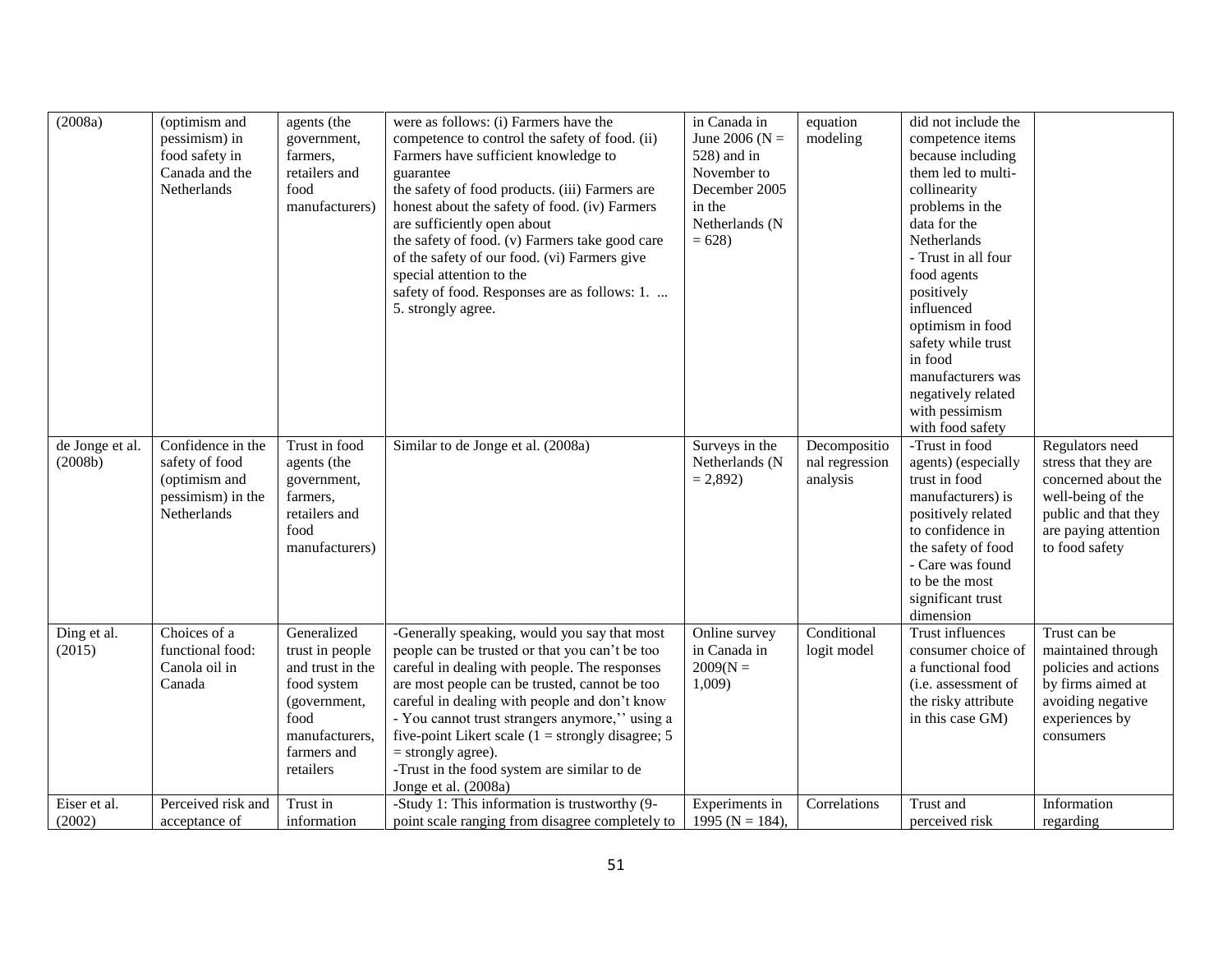|                                        | food technologies<br>in the United<br>Kingdom                        |                                                    | agree completely)<br>-Study 2 and 3: I very much trust the<br>information I have just read                                                                                                                                                                                                                                                                                                                                                                                                                                                                                                                                                                                                                                                                 | 1994 ( $N = 160$<br>in study 2 and<br>$N = 260$ in<br>study 3)                                                         |                                                     | might be a result of<br>previous attitudes<br>towards the<br>technology                                                                                                                     | technologies might<br>activate prior<br>attitudes regarding<br>the technology thus<br>positively or<br>negatively<br>influencing the<br>acceptance of the<br>technology |
|----------------------------------------|----------------------------------------------------------------------|----------------------------------------------------|------------------------------------------------------------------------------------------------------------------------------------------------------------------------------------------------------------------------------------------------------------------------------------------------------------------------------------------------------------------------------------------------------------------------------------------------------------------------------------------------------------------------------------------------------------------------------------------------------------------------------------------------------------------------------------------------------------------------------------------------------------|------------------------------------------------------------------------------------------------------------------------|-----------------------------------------------------|---------------------------------------------------------------------------------------------------------------------------------------------------------------------------------------------|-------------------------------------------------------------------------------------------------------------------------------------------------------------------------|
| Giampietri et<br>al. (2018)            | Food purchasing<br>decisions in Italy                                | Trust in short<br>food supply<br>chains<br>(SFSCs) | -I perceive purchasing at SFSCs to be reliable<br>-Purchasing at SFSCs appears trustable to me<br>-I trust in purchasing food at SFSCs                                                                                                                                                                                                                                                                                                                                                                                                                                                                                                                                                                                                                     | Online survey<br>in 2016 ( $N =$<br>260)                                                                               | Structural<br>equation<br>modeling                  | -Trust is important<br>for consumers'<br>decisions for<br>buying food at<br><b>SFSC</b>                                                                                                     | Trust might be<br>established by direct<br>interactions<br>between producers<br>and consumers (face<br>to face interactions)                                            |
| Goddard et al.<br>(2018)               | Concerns about<br>food integrity and<br>food technology<br>in Canada |                                                    | -Generally speaking, would you say that most<br>people can be trusted? The responses are<br>people can be trusted, cannot be too careful in<br>dealing with people or do not know<br>-How much trust do you have in the following<br>groups or institutions regarding<br>their responsibility for food production in<br>Canada? Responses 1. no trust  5. absolute<br>trust. The organizations are farmers, food<br>processors or manufacturers, research<br>organizations or universities,<br>pharmaceutical industry which provides drugs<br>to treat animals, government<br>agencies or public authorities, retailers,<br>advocacy consumer organizations,<br>advocacy environmental organizations, and<br>advocacy organizations for<br>animal welfare | Online surveys<br>in 2016 ( $n =$<br>1,795) and 2017<br>(1,814)                                                        | Tobit and<br>ordered probit<br>regression<br>models | Generalized trust<br>and trust in food<br>agents generally<br>reduces food<br>integrity and food<br>technology<br>concerns while the<br>opposite is true for<br>trust in advocacy<br>groups |                                                                                                                                                                         |
| Hamzaoui-<br>Essoussi et al.<br>(2013) | Organic food<br>distribution<br>channels in<br>Canada and<br>France  |                                                    |                                                                                                                                                                                                                                                                                                                                                                                                                                                                                                                                                                                                                                                                                                                                                            | In-depth<br>interviews with<br>superstore<br>managers,<br>specialty stores,<br>farmers'<br>markets and<br>producers in | Content<br>analysis                                 | -There were<br>differences in<br>results between the<br>two countries due<br>to product life<br>cycle, structure of<br>the industries and<br>consumption                                    | -Trust can be<br>increased by the<br>following<br>distribution<br>strategies: pricing,<br>education, quality,<br>communication and<br>knowledge about                   |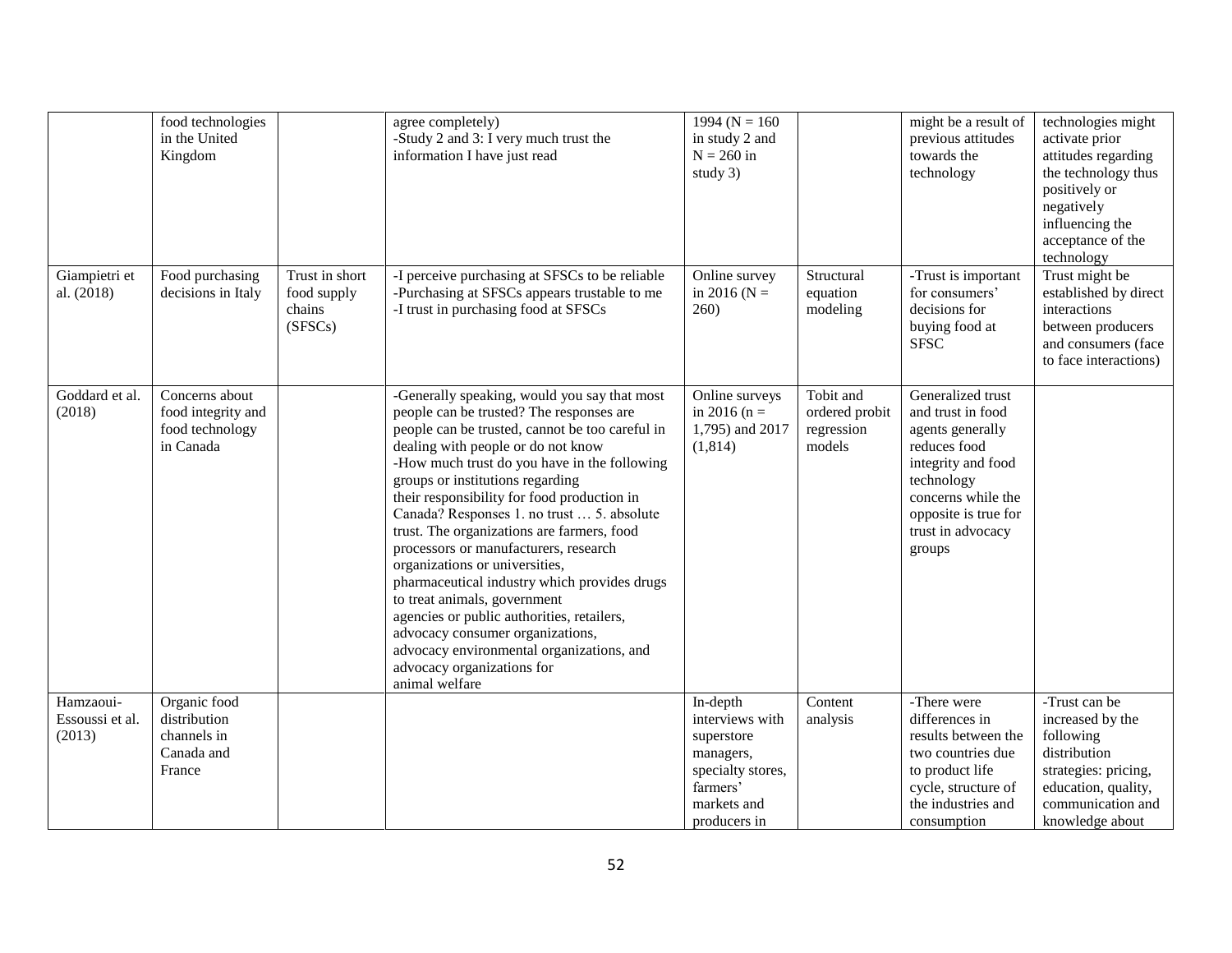|                          |                                                                                                  |                                                                                |                                                                                                                                                                                                                                                                                                                                                                                                                                                                                                                                                                                                                                                                                                                                                                                                                                                                                                                                                                                                                                                                                                                                                                                                                                                                                                                                                                                                                                        | Canada ( $N =$<br>58) and France<br>$(N = 22)$                                                                               |                                           | culture and pattern<br>-Trust is related to<br>production<br>methods,<br>certification, store<br>manager, labelling,<br>pricing,<br>traceability,<br>branding and<br>quality                                                                                                                                      | the producer |
|--------------------------|--------------------------------------------------------------------------------------------------|--------------------------------------------------------------------------------|----------------------------------------------------------------------------------------------------------------------------------------------------------------------------------------------------------------------------------------------------------------------------------------------------------------------------------------------------------------------------------------------------------------------------------------------------------------------------------------------------------------------------------------------------------------------------------------------------------------------------------------------------------------------------------------------------------------------------------------------------------------------------------------------------------------------------------------------------------------------------------------------------------------------------------------------------------------------------------------------------------------------------------------------------------------------------------------------------------------------------------------------------------------------------------------------------------------------------------------------------------------------------------------------------------------------------------------------------------------------------------------------------------------------------------------|------------------------------------------------------------------------------------------------------------------------------|-------------------------------------------|-------------------------------------------------------------------------------------------------------------------------------------------------------------------------------------------------------------------------------------------------------------------------------------------------------------------|--------------|
| Hanssen et al.<br>(2018) | Attitudes<br>regrading GM<br>applications and<br>information<br>seeking behavior<br>regarding GM | Trust in<br>governance,<br><b>GM</b><br>organizations<br>and GM<br>regulations | Trust in governance (5-point scale from<br>completely disagree to completely agree)<br>-I trust that the government is capable in its<br>decision-making on genetic modification to<br>take into account the interests of the public.<br>-Civil society organizations (such as<br>Greenpeace, WWF, Consumer, Animal<br>Protection organizations or others) must have a<br>large impact on decisions about genetic<br>modification.<br>-The government has sufficient knowledge<br>about safety issues of genetic modification.<br>-Civil society organizations have sufficient<br>knowledge about safety issues of genetic<br>modification.<br>-I am not confident that businesses decisions<br>on genetic modification sufficiently take into<br>account the interests of the public.<br>-I do not trust that civil society organizations<br>decisions on genetic modification sufficiently<br>take into account the interests of the public.<br>Trust in organizations (5-point scale from<br>completely distrust to completely trust)<br>-Newspapers, magazines, radio or television<br>that report on genetic modification.<br>-Companies that make new products with the<br>use of genetic modification.<br>-Universities that do research into new<br>possibilities of genetic modification.<br>-Environmental protection organizations<br>campaigning on genetic modification.<br>-Consumer organizations that test genetically | Online survey<br>$(N = 809)$ and<br>telephone<br>interviews $(N =$<br>399) between<br>March 11, 2015<br>and April 3,<br>2015 | Correlation<br>and regression<br>analysis | -Trust in<br>governance,<br>organizations and<br>regulations<br>significantly<br>(positively)<br>influences attitudes<br>towards GM<br>applications<br>-Only trust in<br>organizations<br>(positively) and<br>trust in regulations<br>(negatively)<br>influences<br>information<br>seeking regarding<br><b>GM</b> |              |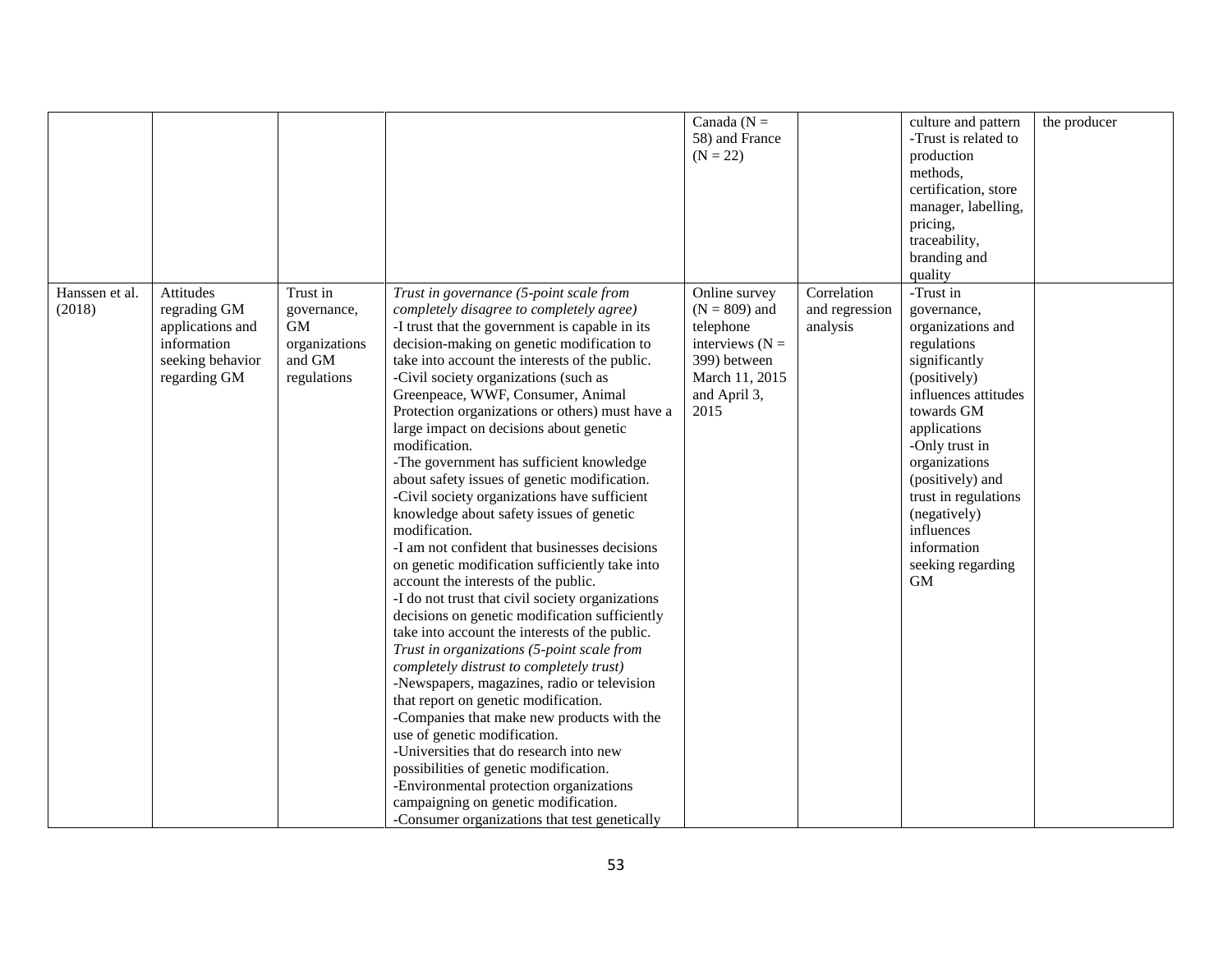|                           |                                                                 |                                                   | modified products.<br>General practitioners who advise on new<br>medical tests and new medicines made with<br>genetic modification.<br>-Government agencies that monitor the use of<br>genetic modification.<br>-Church leaders who indicate moral limits for<br>the use of genetic modification.<br>-Social media users who send messages about<br>genetic modification.<br>Trust in regulations (5-point scale from<br>completely disagree to completely agree)                                                                                             |                                                          |                                                |                                                                                                                                                                      |                                                                                                                                                                                                                                                         |
|---------------------------|-----------------------------------------------------------------|---------------------------------------------------|---------------------------------------------------------------------------------------------------------------------------------------------------------------------------------------------------------------------------------------------------------------------------------------------------------------------------------------------------------------------------------------------------------------------------------------------------------------------------------------------------------------------------------------------------------------|----------------------------------------------------------|------------------------------------------------|----------------------------------------------------------------------------------------------------------------------------------------------------------------------|---------------------------------------------------------------------------------------------------------------------------------------------------------------------------------------------------------------------------------------------------------|
|                           |                                                                 |                                                   | -The current regulations in the Netherlands<br>protect consumers against potential dangers or<br>risks of genetically modified products.<br>-There is law enforcement and supervision of<br>companies and research institutes that work<br>with genetic modification or with genetically<br>modified organisms.<br>-The current regulations in the Netherlands<br>protect the personal data and the autonomy of<br>patients.<br>-There are procedures to ensure that everyone<br>who doesn't want to buy genetically modified<br>products can do this safely. |                                                          |                                                |                                                                                                                                                                      |                                                                                                                                                                                                                                                         |
| Hartmann et<br>al. (2015) | German's retail<br>sector – Cause<br>related marketing<br>(CrM) | Consumers'<br>trust                               | General trust in CrM<br>-I perceive CrM to be meaningful<br>-I perceive CrM to be good<br>-CrM strengthens my trust in the company<br>Trust in retailer's $(X)$ campaign 'Heart of<br>Farmers<br>-I perceive the 'Heart for farmers' campaign of<br>X to be reliable<br>- I perceive the 'Heart for farmers' campaign of<br>X to be good<br>- The 'Heart for farmers' campaign of X<br>appears trustable to me                                                                                                                                                | Online survey<br>in Germany (N<br>$= 483$                | Structural<br>equation<br>modelling            | General trust in<br>CrM positively<br>influences trust in<br>retailer's CrM<br>campaign which<br>positively<br>influences<br>customer loyalty to<br>the retail store | -Third party CrM<br>labels could<br>increase trust in<br>institutions<br>-Consumers trust in<br>CrM campaigns<br>could be increased<br>by providing them<br>with information<br>regarding the true<br>impact of their<br>charitable buying<br>decisions |
| Huang et al.<br>(2019)    | Purchase of<br>functional foods<br>in China                     | Trust in<br>governments,<br>food<br>manufacturers | How much trust do you have in the following<br>institutions regarding their responsibility in the<br>functional foods domain (1= not at all to $5 =$<br>absolutely                                                                                                                                                                                                                                                                                                                                                                                            | In person<br>interviews<br>$(N=1, 144)$ in<br>January to | Correlation<br>and<br>confirmatory<br>analysis | Trust positively<br>influences<br>intentions to<br>purchase functional                                                                                               |                                                                                                                                                                                                                                                         |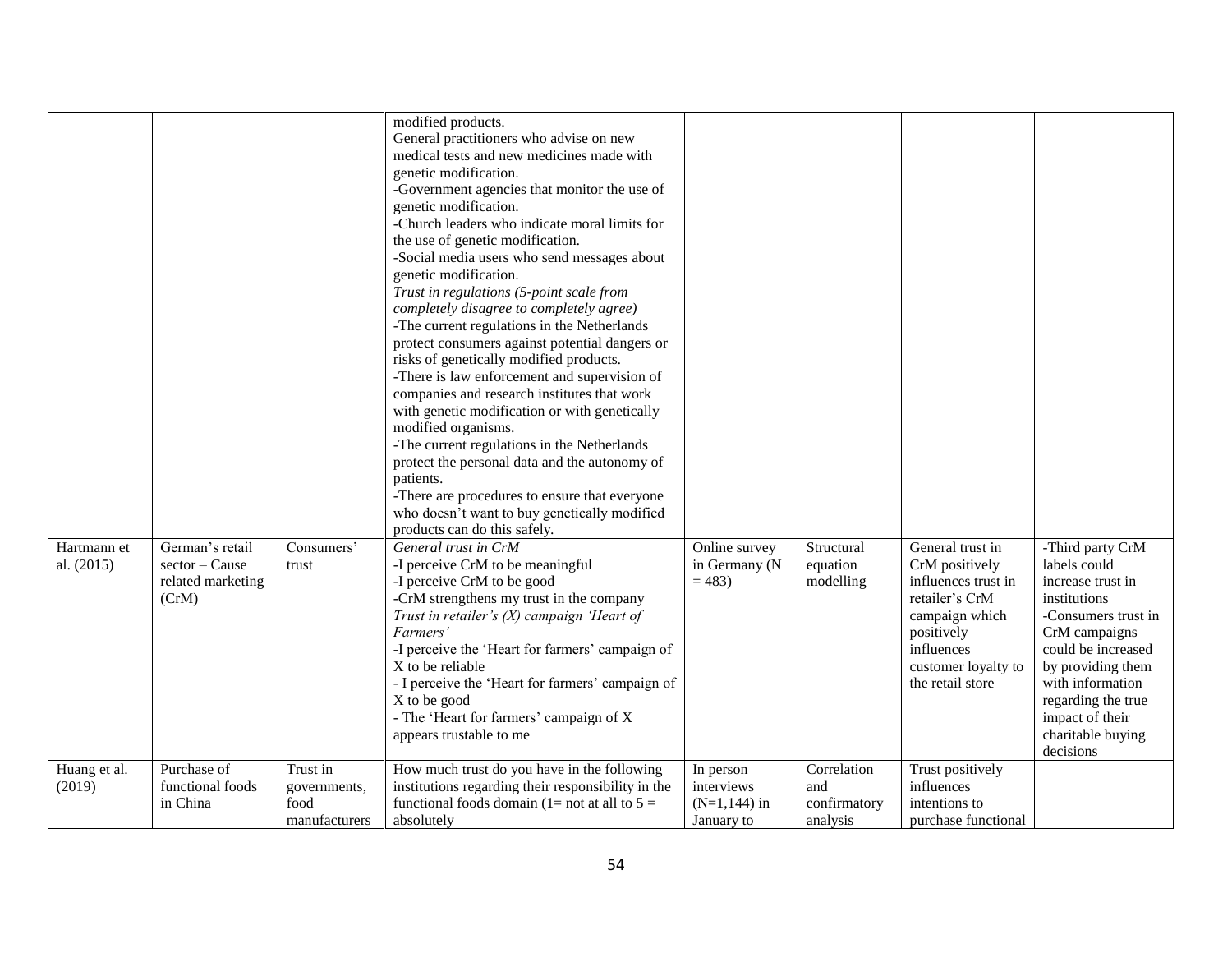|                                 |                                                                                               | and food<br>retailers                                                                     |                                                                                                                                                                                                                                                                                                                                                                                                             | March, 2012                                                                                                          |                                                | foods                                                                                                                                                                                                                                    |                                                                                                                                                                                                                                 |
|---------------------------------|-----------------------------------------------------------------------------------------------|-------------------------------------------------------------------------------------------|-------------------------------------------------------------------------------------------------------------------------------------------------------------------------------------------------------------------------------------------------------------------------------------------------------------------------------------------------------------------------------------------------------------|----------------------------------------------------------------------------------------------------------------------|------------------------------------------------|------------------------------------------------------------------------------------------------------------------------------------------------------------------------------------------------------------------------------------------|---------------------------------------------------------------------------------------------------------------------------------------------------------------------------------------------------------------------------------|
| Kang and<br>Hustvedt<br>(2014)  | Trust between<br>consumers and<br>corporations in<br>the United states                        | Consumer<br>perceptions of<br>transparency<br>and social<br>responsibility                | does not pretend to be something it<br>isn't<br>'s product claims are believable<br>-Over time, my experiences with<br>have<br>led me to expect it to keep its promises,<br>no more and no less<br>has a name you can trust<br>delivers what it promises                                                                                                                                                    | Online<br>consumer<br>panels ( $N =$<br>303)                                                                         | Confirmatory<br>factor analysis                | Consumers' trust is<br>influenced<br>positively by their<br>perceptions of the<br>corporate's<br>transparency in<br>production and<br>labour conditions<br>and social<br>responsibility<br>-Trust positively<br>influences<br>intentions | Together with<br>transparency, direct<br>communication to<br>consumers increases<br>trust in corporations                                                                                                                       |
| Knight and<br>Warland<br>(2005) | Risk perceptions<br>about pesticides,<br>Salmonella and<br>fat in the United<br><b>States</b> | Trust in the<br>government<br>and food<br>agents                                          | -Government and business can be trusted to<br>make the right decisions about the risks of new<br>technologies<br>-Trust in the food system was measured by<br>asking people about their perceptions about<br>safety of imported, restaurant and food in<br>grocery stores or supermarkets and the job<br>being done by farmers, processors and the<br>government inspectors regarding the safety of<br>food | Telephone<br>survey in June<br>and July 1999<br>$(N = 1400)$                                                         | Logistic<br>regression                         | Trust in the food<br>system negatively<br>significantly<br>influences risk<br>perceptions about<br>pesticides,<br>Salmonella and fat                                                                                                     | Trust is important in<br>influencing risk<br>even in situations<br>where the risk is<br>known and people<br>have control of the<br>risk (i.e., fat in this<br>case)                                                             |
| Konuk (2019)                    | Willingness to<br>purchase and to<br>pay for fair trade<br>(FT) food in<br>Istanbul, Turkey   | Trust in the<br>fair trade label                                                          | -I trust FT label<br>-I rely on this label<br>-FT label is honest                                                                                                                                                                                                                                                                                                                                           | Self-<br>administered<br>questionnaires<br>in September<br>and October,<br>2018. There are<br>478 valid<br>responses | Confirmatory<br>factor analysis                | Trust in the fair<br>trade was<br>positively related<br>to willingness to<br>purchase and<br>willingness to pay<br>for fair trade food                                                                                                   | Provision of<br>credible information<br>enhances consumers<br>willingness to<br>purchase or pay and<br>sponsoring of social<br>events is important<br>in improving the<br>trustworthiness of<br>producers of fair<br>trade food |
| Lang (2013)                     | GM food in the<br><b>United States</b>                                                        | Trust in<br>university<br>scientists,<br>environmental<br>organizations,<br>farmers, food | -How much do<br>you trust the following groups to make<br>appropriate decisions about genetically<br>modified food?" 1. No trust to 7 complete trust<br>-When thinking about genetically modified<br>food, how would you rate  On each of the                                                                                                                                                               | Data from mail<br>and telephone<br>surveys<br>$(N=363)$ in<br>June 2004                                              | Factor<br>analysis and<br>linear<br>regression | -University<br>scientists and<br>farmers were more<br>trusted while<br>grocers, grocery<br>stores and food                                                                                                                               | Researchers might<br>need to focus less<br>on trust as a concept<br>but analyse the<br>distribution of trust<br>elements                                                                                                        |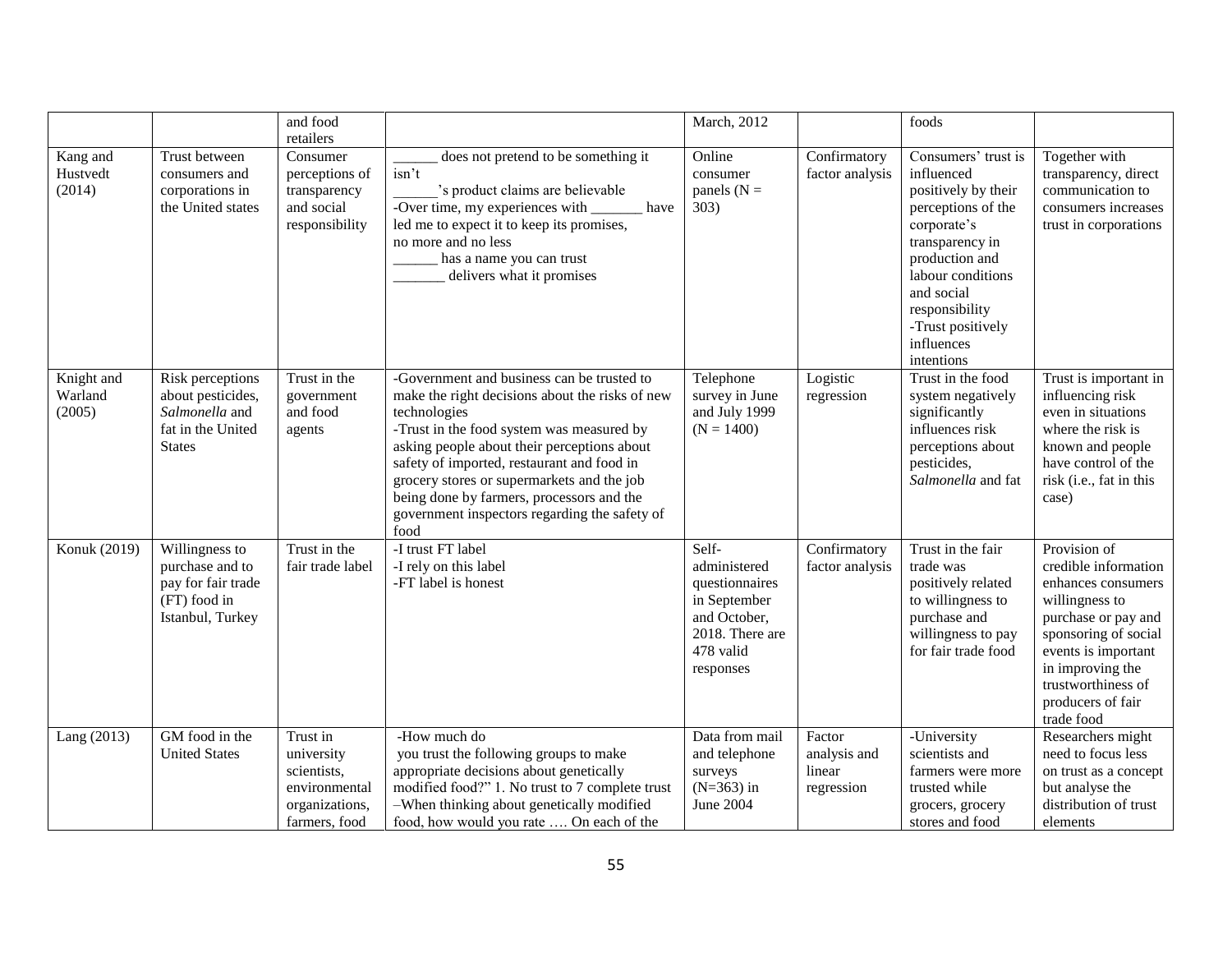|                              |                                                                                | manufacturers,<br>government<br>agencies,<br>grocers and<br>grocery stores. | following items 1. How honesty they are 2.<br>How knowledgeable they are 3. How well they<br>can predict potential effects 4. How much they<br>share my values 5. How well they can tell<br>which potential effects are important.                                                                                                                                                                                                                                                                                                                                                      |                                                                                            |                                              | manufacturers<br>were least trusted<br>- Knowledge was<br>significant in<br>influencing trust in<br>activists but not the<br>food industry while<br>shared values had<br>an opposite result |                                                                                                                               |
|------------------------------|--------------------------------------------------------------------------------|-----------------------------------------------------------------------------|-----------------------------------------------------------------------------------------------------------------------------------------------------------------------------------------------------------------------------------------------------------------------------------------------------------------------------------------------------------------------------------------------------------------------------------------------------------------------------------------------------------------------------------------------------------------------------------------|--------------------------------------------------------------------------------------------|----------------------------------------------|---------------------------------------------------------------------------------------------------------------------------------------------------------------------------------------------|-------------------------------------------------------------------------------------------------------------------------------|
| Lassoued and<br>Hobbs (2015) | Confidence in<br>credence<br>attributes in<br>Canada (packaged<br>green salad) | Trust in brand<br>and trust in<br>food<br>manufacturers                     | System trust<br>-In general, I can rely on the food system to<br>provide high quality packaged salad<br>-In general, I think that the food system can be<br>trusted to assure that packaged salad is of high<br>quality<br><b>Brand</b> trust<br>- I think that the salad brand I buy can be<br>trusted for its high quality<br>-I think that the salad brand I buy has reliable<br>quality                                                                                                                                                                                             | Online survey<br>in July 2012 (N<br>$= 310$                                                | Structural<br>equation<br>modeling           | Trust in a brand is<br>positively related<br>with consumers'<br>confidence in the<br>quality and safety<br>of brands through<br>trust in the food<br>system                                 | Private and public<br>sectors and food<br>agents may have a<br>role in improving<br>communication<br>about the food<br>system |
| Lombart and<br>Louis (2014)  | Corporate Social<br>Responsibility in<br>France                                | Trust in a<br>retailer                                                      | -I think that to shop in the stores of this retailer<br>brings me safety<br>- I trust this retailer<br>- I consider that to shop in the stores of this<br>retailer is a guarantee<br>- I think that this retailer is sincere towards its<br>consumers<br>- I believe that this retailer is honest towards its<br>consumers<br>- I think that this retailer is interested in its<br>consumers<br>- This retailer regularly renews itself to meet<br>the needs of its customers<br>- I think that this retailer tries to meet the<br>expectations of its customers on an ongoing<br>basis | Survey in a<br>store laboratory<br>$(N = 352)$                                             | Structural<br>equation<br>modeling           | -Trust (in the<br>retailer) is<br>influenced by the<br>retailers' CSR<br>policy while trust<br>influences<br>behavioural<br>intentions                                                      |                                                                                                                               |
| Marques et al.<br>2015       | Attitudes towards<br>GM foods across<br>time in Australia                      | Trust in<br>organisations<br>and the media                                  | Respodents were asked about the degree of<br>their trust in scientists, regulators and<br>watchdogs                                                                                                                                                                                                                                                                                                                                                                                                                                                                                     | -Surveys were<br>conducted each<br>year during the<br>period 2003 to<br>2012<br>-Computer- | ANOVA and<br>structural<br>egution<br>models | -Respondents<br>preferred GM<br>foods more than<br>GM animals<br>-Trust in scientists<br>(positive) and                                                                                     | The management<br>and promotion of<br>trust in information<br>sources for new<br>technologies is<br>important for the         |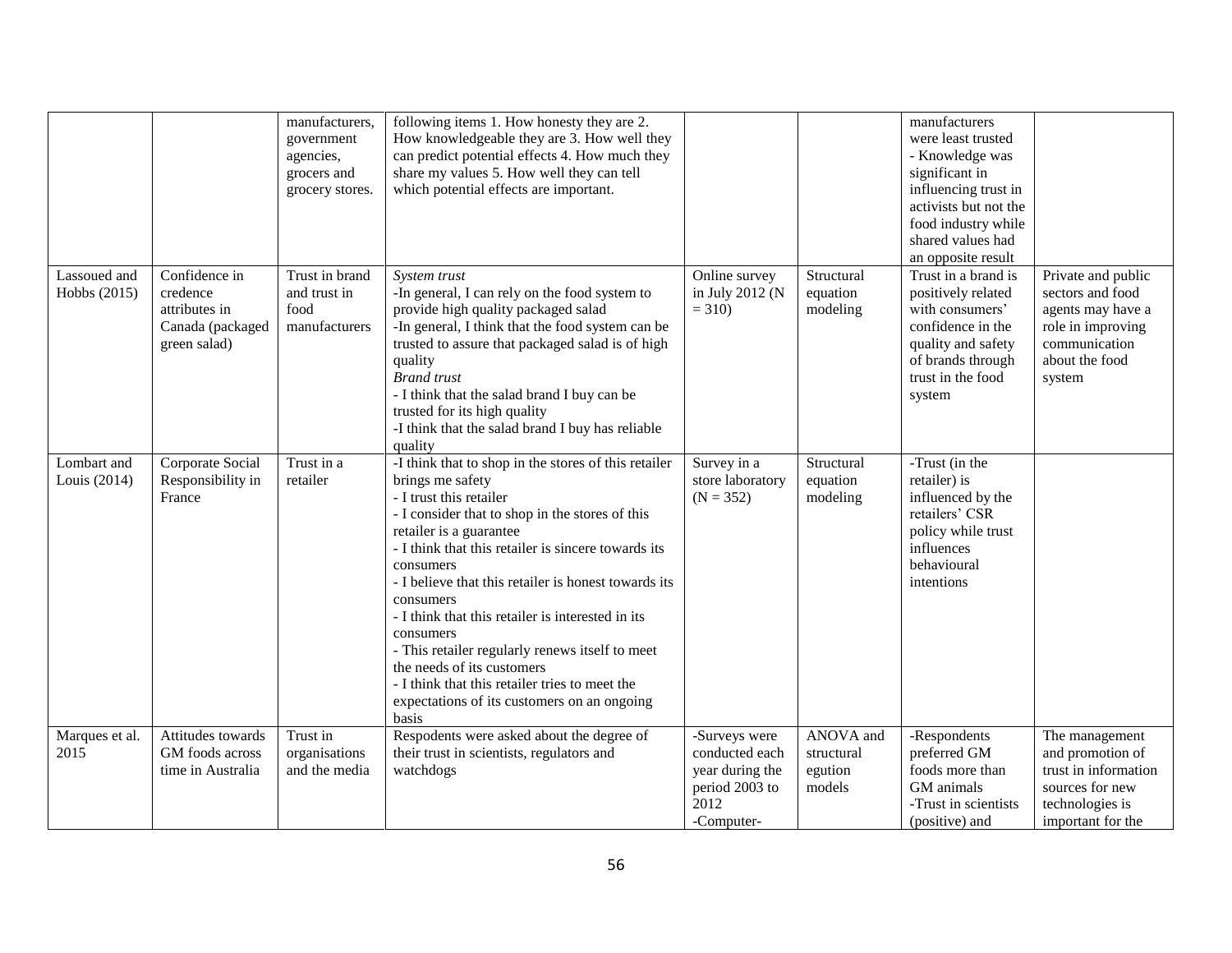|                                   |                                                                                                                                                                                           |                                                                                                                                          |                                                                                                                                                                                                                                                                     | assisted<br>telephone<br>interviews were<br>used<br>$(N=8,821)$                                                                                               |                                                                                                   | watchdogs<br>(negative) had the<br>greatest impact on<br>attitudes<br>-Trust in regulators<br>also influenced<br>attitudes towards<br><b>GM</b>                                                                                                                                                                  | acceptance of the<br>technologies                                                                                                                 |
|-----------------------------------|-------------------------------------------------------------------------------------------------------------------------------------------------------------------------------------------|------------------------------------------------------------------------------------------------------------------------------------------|---------------------------------------------------------------------------------------------------------------------------------------------------------------------------------------------------------------------------------------------------------------------|---------------------------------------------------------------------------------------------------------------------------------------------------------------|---------------------------------------------------------------------------------------------------|------------------------------------------------------------------------------------------------------------------------------------------------------------------------------------------------------------------------------------------------------------------------------------------------------------------|---------------------------------------------------------------------------------------------------------------------------------------------------|
| Matin et al.<br>(2012)            | Nanotechnology                                                                                                                                                                            | Generalized<br>trust                                                                                                                     | Similar to Muringai and Goddard (2016)                                                                                                                                                                                                                              | Online surveys<br>$(N = 777)$                                                                                                                                 | Multinomial<br>logit model                                                                        | Generalised trust<br>had some influence<br>on the acceptance<br>of nanotechnology                                                                                                                                                                                                                                |                                                                                                                                                   |
| Mazzocchi et<br>al. (2008)        | Purchasing<br>decisions<br>(standard one and<br>a hypothetical one<br>where there is a<br>Salmonella food<br>scare) for<br>chicken in France,<br>Germany, Italy<br>and the<br>Netherlands | Trust in food<br>safety<br>information<br>from the mass<br>media, food<br>chain, experts,<br>alternative<br>sources and<br>other sources | Trust in 23 food safety sources of information<br>was assessed                                                                                                                                                                                                      | Face to face<br>interviews and<br>interviews in<br>homes in<br>2004 with a total<br>of 2,725<br>respondents                                                   | Principal<br>component<br>and cluster<br>analyses and<br>ordered probit<br>regression<br>analysis | -Trust in<br>information from<br>experts and food<br>agents generally<br>decreases risk<br>perception while<br>the opposite is true<br>for trust in<br>alternative sources<br>of information<br>-However, there<br>were cross country<br>differences in<br>terms of the effect<br>of trust on risk<br>perception | Communication<br>strategies for risk<br>should depend on<br>the country and<br>cultural instead of<br>demographic<br>differences are<br>important |
| Muringai and<br>Goddard<br>(2016) | Changes in beef<br>risk perceptions<br>and attitudes in<br>Canada                                                                                                                         | Generalized<br>trust and agent<br>specific trust<br>(the<br>government,<br>farmers, food<br>manufacturers<br>and retailers)              | Generally speaking, would you say that most<br>people can be trusted? 1. people can be trusted,<br>2. can't be too careful in dealing with people,<br>and 3. don't know<br>-Trust in food agents was measured using<br>questions similar to de Jonge et al. (2008a) | Data for the<br>same 2,071<br>households<br>from two<br>Neilsen<br>Homescan <sup>TM</sup><br>surveys<br>conducted in<br>2008 and 2011<br>and purchase<br>data | Seemingly<br>unrelated<br>regression<br>analysis                                                  | Changes in trust in<br>the government<br>negatively<br>influenced changes<br>in risk perceptions<br>only while changes<br>trust in<br>manufactures and<br>farmers influenced<br>changes in both<br>risk perceptions<br>(negatively) and<br>risk attitudes                                                        |                                                                                                                                                   |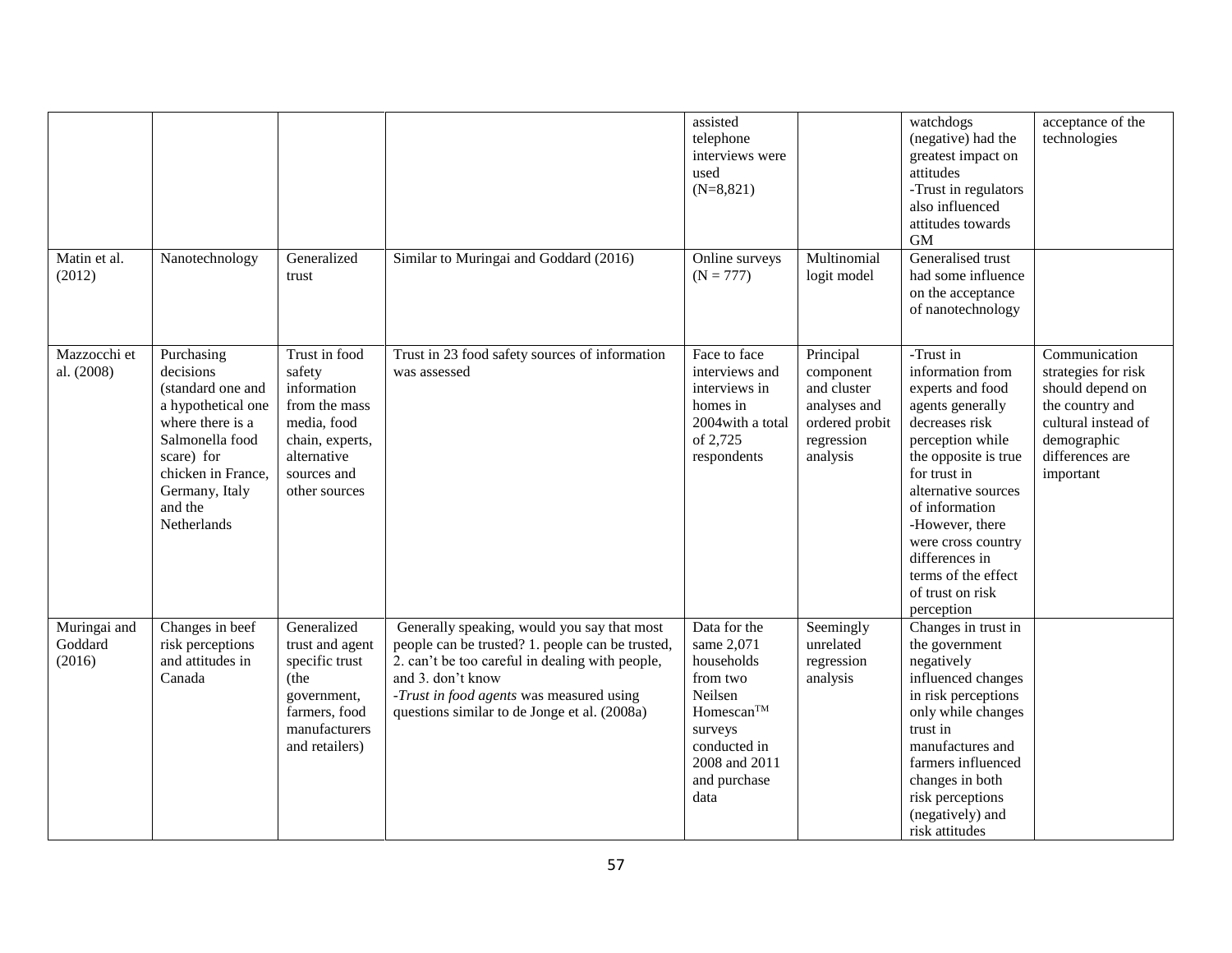|                                   |                                                                                                           |                                                                                                           |                                        |                                                                                                                       |                                                                  | (positively)                                                                                                                                                                                                                                                                                   |                                                                                                                                                                                                             |
|-----------------------------------|-----------------------------------------------------------------------------------------------------------|-----------------------------------------------------------------------------------------------------------|----------------------------------------|-----------------------------------------------------------------------------------------------------------------------|------------------------------------------------------------------|------------------------------------------------------------------------------------------------------------------------------------------------------------------------------------------------------------------------------------------------------------------------------------------------|-------------------------------------------------------------------------------------------------------------------------------------------------------------------------------------------------------------|
| Muringai and<br>Goddard<br>(2018) | Bovine<br>Spongiform<br>Encephalopathy<br>(BSE) and<br>Chronic Wasting<br>Disease (CWD) in<br>Canada, the | Generalized<br>trust and agent<br>specific trust<br>(the<br>government,<br>farmers, food<br>manufacturers | Similar to Muringai and Goddard (2016) | -Online surveys<br>in Canada,<br>Japan and the<br><b>United States</b><br>-Sample sizes<br>range from 870<br>to 1,354 | Ordered<br>probit<br>regression<br>models                        | -Generalized trust<br>was negatively<br>related with BSE<br>and CWD risk<br>perceptions in<br>Canada<br>-Mixed results                                                                                                                                                                         | Monitoring trust<br>(both generalized<br>trust in people and<br>trust in food agents)<br>might assist in<br>predicting the                                                                                  |
|                                   | United States and<br>Japan                                                                                | and retailers)                                                                                            |                                        |                                                                                                                       |                                                                  | were found for the<br>effect of trust in<br>food agents on risk<br>perceptions<br>between the two<br>diseases and across<br>countries                                                                                                                                                          | impact of future<br>animal disease<br>events on meat<br>consumption<br>- Trust in<br>agribusiness<br>organizations can be<br>built by open<br>communication,<br>transparency,<br>honesty, and<br>competence |
| Muringai et<br>al. (2017)         | Pig production<br>attributes in<br>Canada                                                                 | Similar to<br>Muringai and<br>Goddard<br>(2011)                                                           | Similar to Muringai and Goddard (2016) | Online public<br>survey which<br>included a<br>choice<br>experiment in<br>$2011(N =$<br>1,603)                        | Conditional<br>logit and<br>random<br>parameters<br>logit models | Respondents with<br>higher levels of<br>trust preferred<br>traditionally raised<br>pork more than<br>those respondents<br>with low levels of<br>trust<br>-Government<br>certification of the<br>traditional pork<br>attribute was<br>preferred by both<br>consumers with<br>high and low trust | Open<br>communication,<br>transparency,<br>honesty,<br>development of<br>brands and<br>certification could<br>increase trust                                                                                |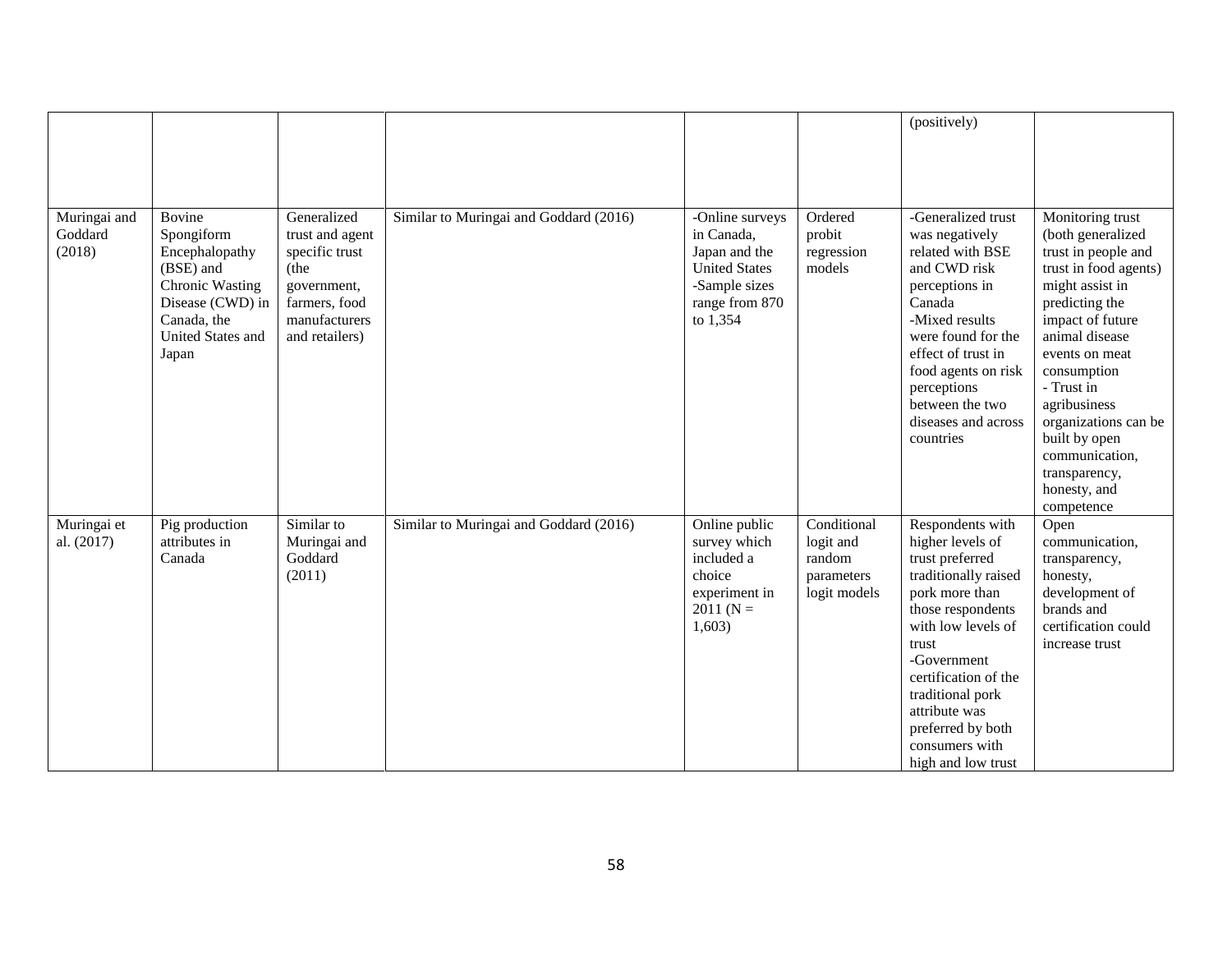| Myae (2015)                       | Food safety<br>(traceability and<br>animal testing) in<br>Canada and the<br>United States in<br>the context of<br><b>CWD</b> | Generalized<br>trust and trust<br>in the<br>government | Similar to Muringai and Goddard (2016)                                                                                                                                                                                                                                                                                                                                                                                                                                                                                                                                                                                                                                                                                                                                                                                                                                                                                     | Online surveys<br>in canad $(N =$<br>$1,516$ ) and the<br><b>United States</b><br>$(N = 1,016)$ | Mixed logit<br>model             | Generalizes trust<br>and trust in the<br>government<br>influenced<br>consumer<br>preferences for<br>traceability and<br>animal testing                                                                                                                                                                                                              |                                                                                                                                                                                                              |
|-----------------------------------|------------------------------------------------------------------------------------------------------------------------------|--------------------------------------------------------|----------------------------------------------------------------------------------------------------------------------------------------------------------------------------------------------------------------------------------------------------------------------------------------------------------------------------------------------------------------------------------------------------------------------------------------------------------------------------------------------------------------------------------------------------------------------------------------------------------------------------------------------------------------------------------------------------------------------------------------------------------------------------------------------------------------------------------------------------------------------------------------------------------------------------|-------------------------------------------------------------------------------------------------|----------------------------------|-----------------------------------------------------------------------------------------------------------------------------------------------------------------------------------------------------------------------------------------------------------------------------------------------------------------------------------------------------|--------------------------------------------------------------------------------------------------------------------------------------------------------------------------------------------------------------|
| Myae and<br>Goddard<br>(2012)     | Traceability for<br>sustainable<br>production in<br>Canada, Japan<br>and the United<br><b>States</b>                         | Generalized<br>trust                                   | Similar to Muringai and Goddard (2016)                                                                                                                                                                                                                                                                                                                                                                                                                                                                                                                                                                                                                                                                                                                                                                                                                                                                                     | Online surveys<br>(samples sizes<br>were more than<br>$1,000$ people                            | Ordered<br>probit<br>regressions | Generalized trust<br>influenced<br>perceptions about<br>traceability for<br>environmentally<br>sustainable<br>production<br>methods                                                                                                                                                                                                                 |                                                                                                                                                                                                              |
| Newman and<br>Briggeman<br>(2016) | Building farmers'<br>trust in sales<br>representatives in<br>Kansas, United<br><b>States</b>                                 | Trust in sales<br>represantatives                      | Credibility<br>-Does their homework on me and my operation<br>-Does not lie or exaggerate<br>-Years working in the industry<br>-Is passionate and loves their topic<br>-Reputation of the company they work for<br>-Well researched and knowledgeable of topic<br>-When they don't know, they say so<br>Reliability<br>- Sends meeting materials in advance<br>-Are always transparent<br>-Makes sure meetings have clear goals, not just<br>agendas<br>-Reputation of the company they work for<br>-Adapts to changing circumstances and<br>situations<br>-Makes specific commitments and delivers on<br>them<br>-Follows through on actions requested by me<br><b>Intimacy</b><br>-Ability to be candid and upfront about<br>situations<br>-Stays in contact via calls, visits, etc.<br>-Not afraid to make conversation<br>-Finds the fun and fascination in my operation<br>-Understands my goals, mission, and values | Best worst<br>survey was<br>completed by<br>farmers in<br>August 2015 (N<br>$= 193$             | Conditional<br>logit model       | Results show that<br>farmers would<br>want sales<br>representatives to<br>focus on own<br>personal<br>development<br>(including<br>professionally)<br>instead of things<br>beyond their<br>control<br>-age, years of<br>employment and<br>reputation of the<br>employers of the<br>sales<br>representatives was<br>of limited concern<br>to farmers | -Sales<br>representatives need<br>to work on<br>communication all<br>the times<br>-Representatives<br>need to know the<br>specific area, be<br>dependable, and<br>show the desire to<br>help their customers |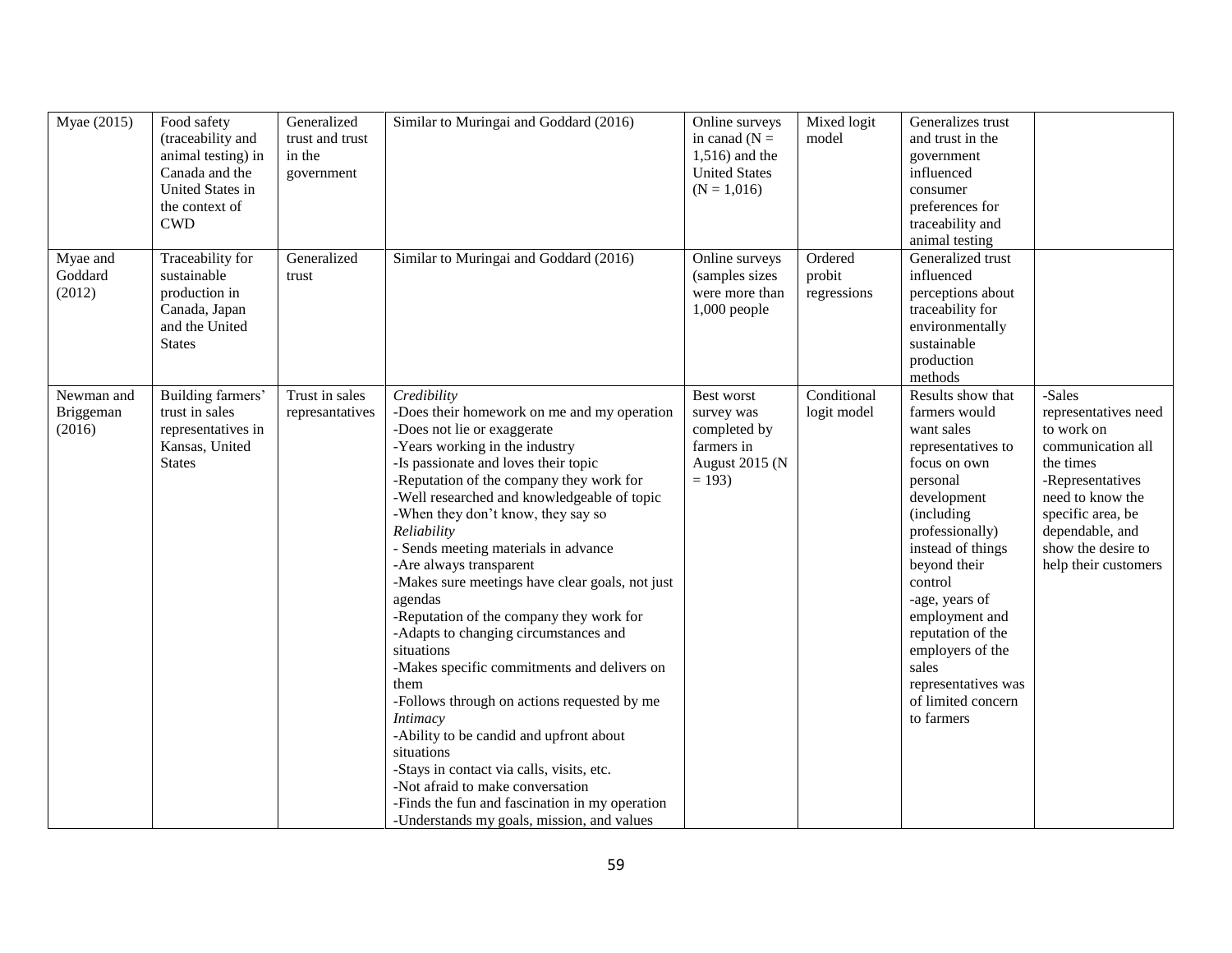|                         |                                                                                                 |                                                                          | -Years working with me<br>-Shares a common interest<br>Self-Orientation<br>-Asks open-ended questions to understand me<br>better<br>-Listens without distractions<br>-Reflective listening, summarizing what<br>they've heard<br>-Allows me to fill the empty spaces in<br>conversations<br>-Asks me to talk about what's behind an issue<br>-If communication fails, they take most of the<br>responsibility<br>-Focuses on defining problem, not guessing the<br>solution |                                                                                                                                                                  |                                                                |                                                                                                                                                                                                                           |                                                                                                               |
|-------------------------|-------------------------------------------------------------------------------------------------|--------------------------------------------------------------------------|-----------------------------------------------------------------------------------------------------------------------------------------------------------------------------------------------------------------------------------------------------------------------------------------------------------------------------------------------------------------------------------------------------------------------------------------------------------------------------|------------------------------------------------------------------------------------------------------------------------------------------------------------------|----------------------------------------------------------------|---------------------------------------------------------------------------------------------------------------------------------------------------------------------------------------------------------------------------|---------------------------------------------------------------------------------------------------------------|
| Peters et al.<br>(2007) | Food<br>biotechnology in<br>the United States<br>and Germany                                    | Institutional<br>trust                                                   | Political institutions try to do what is best<br>Legal institutions try to do what is best<br>Economic institutions try to do what is best<br>Scientific institutions try to do what is best<br>Political institutions are not competent enough<br>Legal institutions are not competent enough<br>Economic institutions are not competent<br>enough<br>Scientific institutions are not competent<br>enough                                                                  | Telephone<br>interviews in<br>the United<br>States ( $N =$<br>$601$ ) and<br>Germany ( $N =$<br>942)                                                             | Multivariate<br>linear model<br>and<br>correlation<br>analysis | Trust influenced<br>attitudes about<br>biotechnology in<br>the United States<br>(moderate effect)<br>but not in Germany                                                                                                   | Trust is potentially<br>relevant regarding<br>issues related to<br>science, technology<br>and the environment |
| Pivato et al.<br>(2008) | Corporate social<br>responsibility in<br>Italian retail<br>chains that have<br>their own labels | Consumer<br>trust in organic<br>food                                     | -I trust<br>-You can always count on ____<br>are reliable                                                                                                                                                                                                                                                                                                                                                                                                                   | Survey with<br>consumers of<br>organic of<br>organic food for<br>eight retail<br>chains in May<br>to June 2005 (N<br>$= 183$ in Milan<br>and 217 in<br>Florence) | Structural<br>equation<br>modeling                             | -Corporate Social<br>Performance (CSP)<br>influences<br>consumer trust and<br>trust influence<br>subsequent actions<br>by consumers<br>-Trust mediated the<br>relationship<br>between CSP and<br>financial<br>performance |                                                                                                               |
| Ricci et al.<br>(2018)  | Intentions for eco-<br>friendly<br>convenience food<br>in Milan, Italy                          | Trust in firms,<br>food<br>processors,<br>retailers and<br>organizations | -Level of trust in firms operating in the<br>vegetables supply chain (1=very low trust;<br>$5 = \text{very high trust}$<br>-Level of trust in food processor brands<br>producing IPM minimally-processed                                                                                                                                                                                                                                                                    | Interviews at<br>supermarkets<br>$(N =$                                                                                                                          | Confirmatory<br>factor analysis                                | Trust influences<br>attitudes<br>(positively) and<br>concern about<br>agricultural                                                                                                                                        | Labeling may<br>influence trust in<br>the food system                                                         |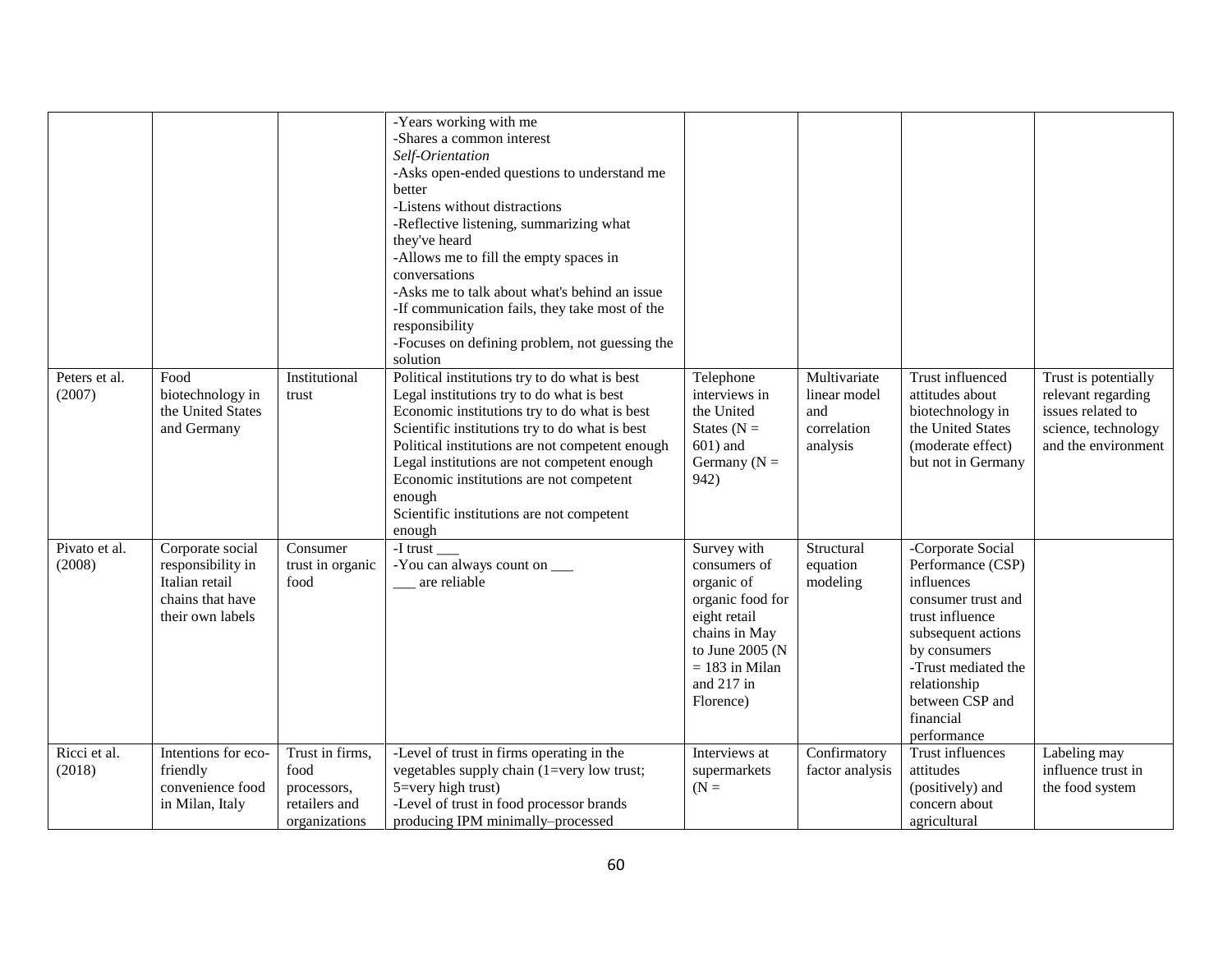|                         |                                                                                               | controlling<br>compliance<br>with<br>environmental<br>standards                                                                                                                                     | vegetables (1=very low trust; $5=$ very high<br>trust)<br>-Level of trust in retailer private label brands<br>producing IPM minimally-processed<br>vegetables (1=very low trust; 5=very high<br>trust)<br>-Level of trust in organisations controlling<br>compliance with environmental standards<br>$(1=very low trust; 5=very high trust)$ |                                                                                                                                                                                                                                                 |                                           | practices<br>(negatively)                                                                                                                                                                                                                 |                                                                               |
|-------------------------|-----------------------------------------------------------------------------------------------|-----------------------------------------------------------------------------------------------------------------------------------------------------------------------------------------------------|----------------------------------------------------------------------------------------------------------------------------------------------------------------------------------------------------------------------------------------------------------------------------------------------------------------------------------------------|-------------------------------------------------------------------------------------------------------------------------------------------------------------------------------------------------------------------------------------------------|-------------------------------------------|-------------------------------------------------------------------------------------------------------------------------------------------------------------------------------------------------------------------------------------------|-------------------------------------------------------------------------------|
| Roosen et al.<br>(2015) | Food<br>nanotechnology<br>in Canada and<br>Germany                                            | Trust in<br>agriculture,<br>food-industry,<br>science/<br>research,<br>pharmaceutica<br>1 industry,<br>government<br>agencies/publi<br>$\mathbf{c}$<br>authorities and<br>consumer<br>organizations | How much trust do you have in the following<br>institutions regarding their responsibility over<br>the safety of food? (1 = no trust to $5 = \text{very}$ )<br>high trust)                                                                                                                                                                   | Online surveys<br>in Canada ( $N =$<br>$615$ ) and in<br>Germany in<br>February and<br>April 2009 ( $N =$<br>750)<br>-Experiment in<br>Germany in<br>January and<br>February 2009<br>$(N = 143)$                                                | Logistic and<br>Tobit<br>regressions      | -Trust reduces risk<br>perceptions in<br>situations where<br>there is uncertainty<br>about the<br>technology<br>-Trust increases<br>willingness to pay<br>for new food                                                                    | Skeptical<br>consumers can act<br>as watchdogs of the<br>food system          |
| Roy et al.<br>(2017)    | Food purchasing<br>decisions in<br>Canada<br>(Vancouver) and<br>New Zealand<br>(Christchurch) |                                                                                                                                                                                                     |                                                                                                                                                                                                                                                                                                                                              | In-depth<br>interviewing<br>with restaurant<br>chefs, farmers,<br>farmers' market<br>vendors and<br>wholesale<br>distributors<br>$(N=95)$<br>(September to<br>November 2014<br>in Vancouver<br>and February to<br>April 2015 in<br>Christchurch | Content<br>analysis                       | -Trust increases<br>commitment and<br>loyalty between<br>producers and<br>wholesalers<br>-Purchases of local<br>food are enhanced<br>by social<br>interaction, face-<br>to-face relations<br>and personal<br>knowledge of the<br>supplier | Social networks<br>play an important<br>role in the local<br>food system      |
| Runge et al.<br>(2018)  | Novel food<br>technologies and<br>risk from ground<br>beef and<br>processed foods             | Trust in for<br>profit food<br>institutions<br>and<br>government                                                                                                                                    | For-profit food institutions<br>How much trust do you have in<br>(manufacturers/grocery/stores/restaurants/farm<br>ers/regional seed companies such as Renk and<br>Croplan/international seed companies such as                                                                                                                              | Mail survey in<br>$2015 (N = 931)$                                                                                                                                                                                                              | Hierarchical<br>ordinary least<br>squares | Trust in for-profit<br>food institutions is<br>negatively related<br>risk perceptions<br>about processed                                                                                                                                  | Communicating<br>about the care,<br>competence,<br>openness and<br>honesty of |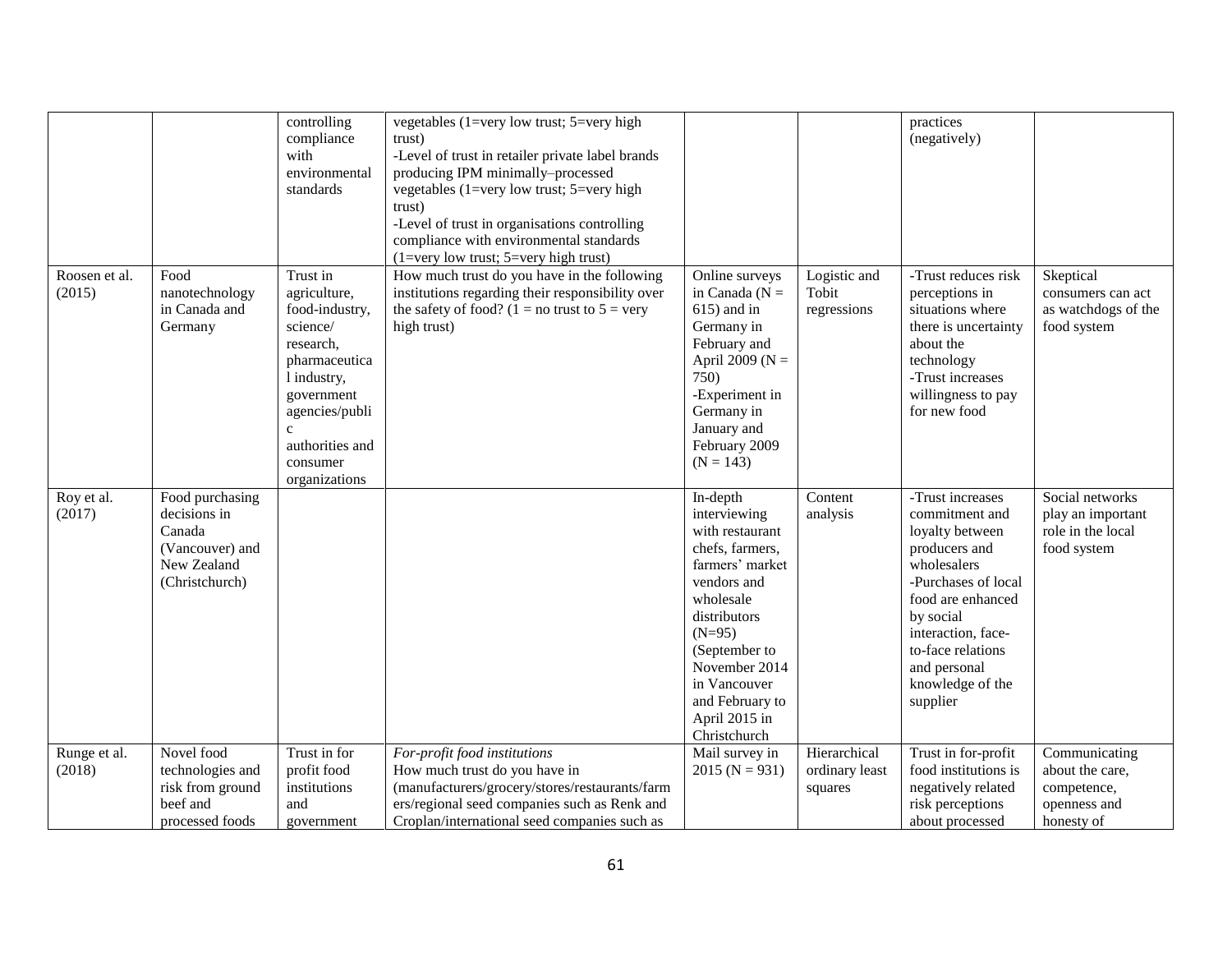| about red meat                                                                                                                                                                                                                                                                                                                                                                                                                                                                                                                                                                                                                                                                                                                                                                                                     | food scares is<br>important                                                                                                                                                               |
|--------------------------------------------------------------------------------------------------------------------------------------------------------------------------------------------------------------------------------------------------------------------------------------------------------------------------------------------------------------------------------------------------------------------------------------------------------------------------------------------------------------------------------------------------------------------------------------------------------------------------------------------------------------------------------------------------------------------------------------------------------------------------------------------------------------------|-------------------------------------------------------------------------------------------------------------------------------------------------------------------------------------------|
| ANOVA and<br>Sen and<br>-Negative CSR<br>Consumer<br>Experiments<br>reactions to CSR<br>information<br>Bhattacharya<br>(Study 1 -277<br>three-stage<br>(2001)<br>influence<br>MBA students),<br>least squares<br>Study 2-345<br>consumers'<br>regression<br>students<br>evaluations of<br>companies more<br>than positive<br>information (even<br>in situations where<br>it is due to<br>omission than<br>commission)                                                                                                                                                                                                                                                                                                                                                                                              | - Companies need<br>to be aware of the<br>negative effects of<br>being perceived as<br>not socially<br>responsible                                                                        |
| Trust in the<br>The food system<br>Respondents rated institutional actors n trust,<br>Two internet<br>Structural<br>Sapp et al.<br>Variance in trust<br>(2009)<br>in the United<br>equation<br>food system<br>competence and fiducial responsibility<br>surveys in the<br>was mostly<br>States safety,<br>fall of 2007 (N<br>modeling<br>accounted by<br>nutritional<br>$= 2,008$ ) and<br>competence and<br>fiducial<br>quality, treatment<br>summer of<br>of workers,<br>2008 ( $N =$<br>responsibility and<br>trust accounted for<br>protection of the<br>1,321)<br>environment and<br>most of the<br>livestock<br>variation for<br>willingness to<br>treatment)<br>support<br>institution's<br>recommendations<br>-Fiducial<br>responsibility had a<br>greater effect on<br>trust as compared<br>to competence | Communication<br>strategies that<br>focuses on<br>corporate social<br>responsibility and<br>education about<br>skills and expertise<br>are important<br>building and<br>maintaining trust |
| Multiple<br>Setbon et al.<br>Risk perceptions<br>Trust in the<br>-The French government waited too long<br>Two national<br>Trust was<br>(2005)<br>about mad cow<br>before taking the necessary measures<br>surveys January<br>regression<br>negatively related<br>government                                                                                                                                                                                                                                                                                                                                                                                                                                                                                                                                       | Social trust was<br>cognitive driven                                                                                                                                                      |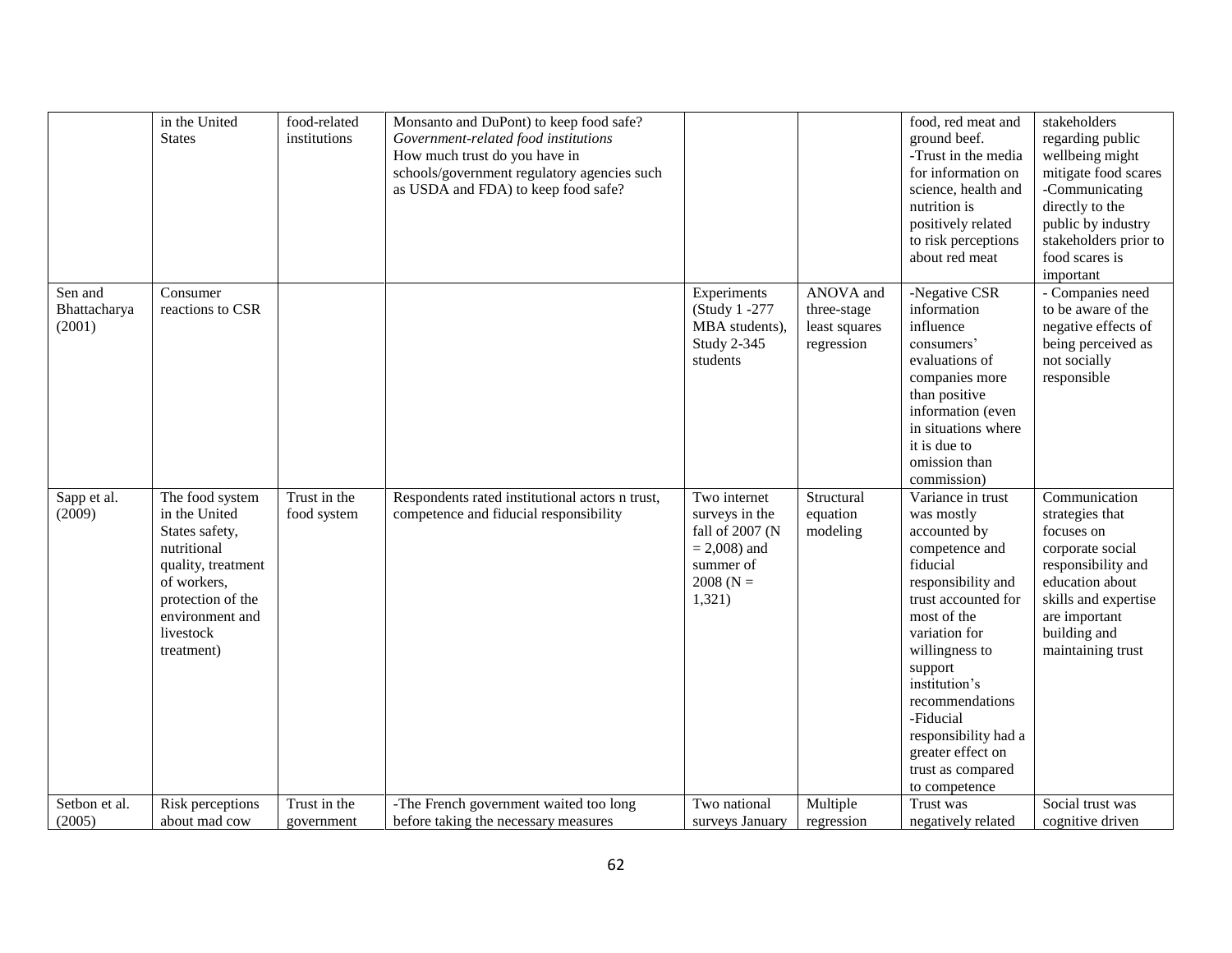|                                      | disease in France                                                                         |                                                                                                                                                      | -The French government took the right<br>measures at the right time"<br>-The European Commission took the right<br>measures at the right time<br>-All measures needed to stem MCD were taken   | 2001 and<br>March 2002                                                                                                              | analysis                           | with anticipatory<br>risk assessments<br>and personal worry<br>about mad cow<br>disease                                                                                                                                  | instead of driven by<br>feelings                                                                                                                                                                                        |
|--------------------------------------|-------------------------------------------------------------------------------------------|------------------------------------------------------------------------------------------------------------------------------------------------------|------------------------------------------------------------------------------------------------------------------------------------------------------------------------------------------------|-------------------------------------------------------------------------------------------------------------------------------------|------------------------------------|--------------------------------------------------------------------------------------------------------------------------------------------------------------------------------------------------------------------------|-------------------------------------------------------------------------------------------------------------------------------------------------------------------------------------------------------------------------|
| Siegrist<br>(2000)                   | Risk and benefit<br>perceptions and<br>acceptance of<br>gene technology<br>in Switzerland | Trust in<br>scientists and<br>researchers at<br>universities,<br>pharmaceutica<br>1 companies,<br>agricultural<br>companies and<br>food<br>companies | How much trust do you have in the following<br>institutions or persons that they are conscious<br>of their responsibilities in doing genetic<br>engineering or handling the modified products? | Telephone<br>interviews $(N =$<br>$1,001$ ) in the<br>fall of 1997                                                                  | Structural<br>equation<br>modeling | Trust negatively<br>influences risk<br>perceptions and<br>positively<br>influences benefit<br>perceptions and<br>indirectly<br>influences<br>acceptance of gene<br>technology through<br>risk and benefit<br>perceptions | Strong regulations<br>for preventing<br>unwanted side<br>effects of gene<br>technology are<br>important for the<br>acceptance of<br>biotechnology and<br>making values<br>salient might<br>increase trust.<br>important |
| Siegrist and<br>Cvetkovich<br>(2000) | Perceptions of<br>different hazards                                                       |                                                                                                                                                      | In general, how much confidence do you have<br>in the authorities regulating the following<br>items?                                                                                           | Interviews with<br>students ( $N =$<br>91)                                                                                          | Correlations                       | Trust is positively<br>correlated with<br>benefit perceptions<br>and negatively<br>related with risk<br>perceptions                                                                                                      |                                                                                                                                                                                                                         |
| Siegrist et al.<br>(2007)            | Acceptance of<br>nanotechnology<br>foods and food<br>packaging in<br>Switzerland          | Trust in the<br>food industry,<br>science/researc<br>h, and<br>pharmaceutica<br>1 industry                                                           | How much trust do you have in the following<br>institutions regarding their responsibility in<br>utilizing nanotechnology in the food domain?<br>1. no trust  5. very high trust               | Computer<br>survey $(N =$<br>153)                                                                                                   | Path analysis                      | Trust influences<br>the affect regarding<br>nanotechnology<br>foods and<br>willingness to pay<br>the products<br>positively                                                                                              | Trust can be created<br>through shared<br>values and<br>promotion of<br>voluntary initiatives<br>to avoid the<br>negative side effects<br>on nanotechnology<br>foods.                                                   |
| Suvanto<br>(2012)                    | <b>Business</b><br>relationships                                                          | Pork and<br>cereal chains                                                                                                                            |                                                                                                                                                                                                | Face to face<br>interviews with<br>business<br>owners, top<br>level managers<br>and marketing<br>or sales<br>managers $(N =$<br>16) | Discourse<br>analysis              | Trust is complex<br>and dynamic and it<br>is related to<br>control, context in<br>the food industry<br>and business size<br>and reputation<br>from customers                                                             |                                                                                                                                                                                                                         |
| Tonsor et al.                        | Beef risk                                                                                 | Trust in                                                                                                                                             | Please indicate how trustworthy you consider                                                                                                                                                   | Online surveys                                                                                                                      | Bivariate                          | -Trust in doctors                                                                                                                                                                                                        | Accurate and                                                                                                                                                                                                            |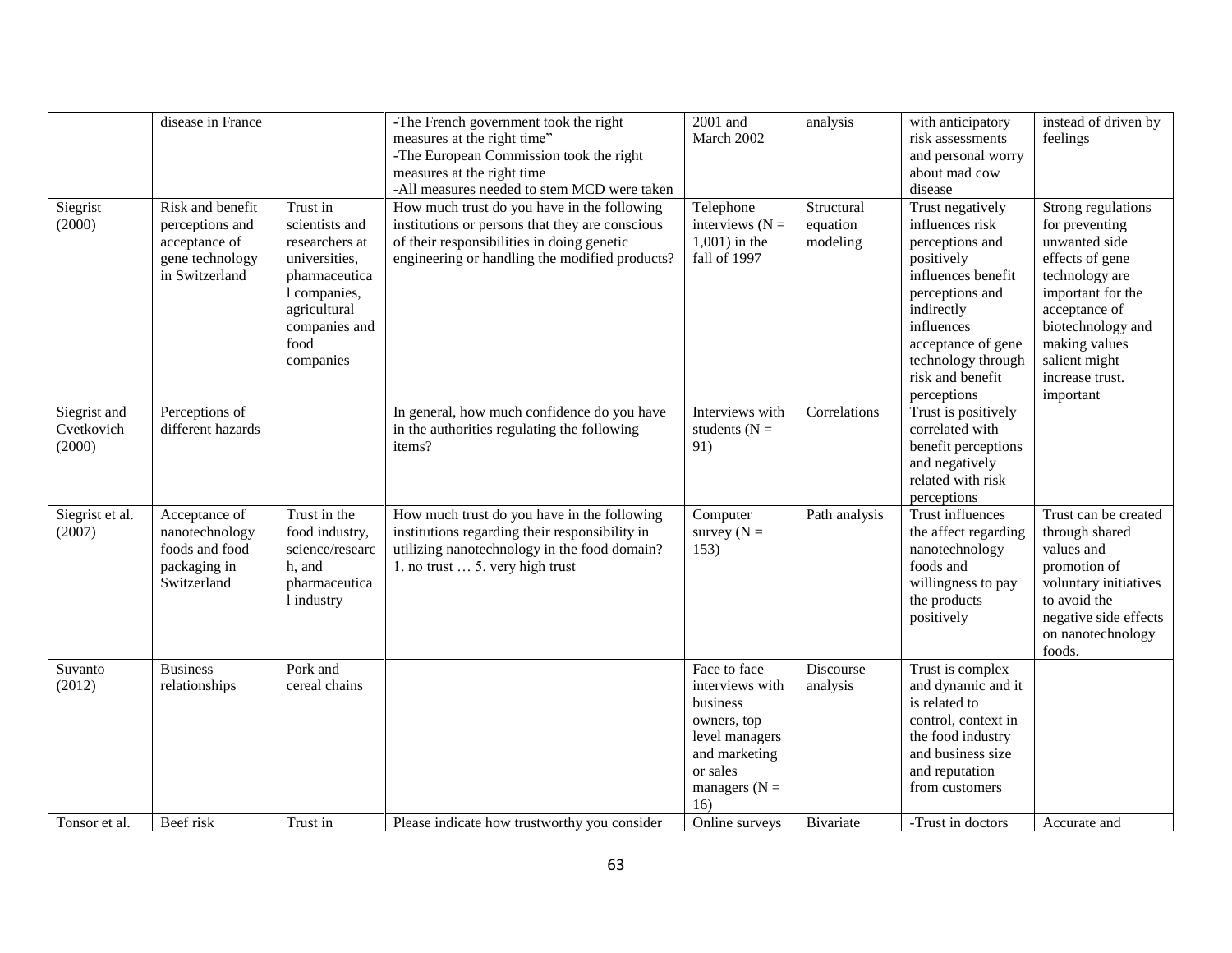| (2009)               | perceptions in<br>Canada, Japan<br>and the United<br><b>States</b>        | information<br>sources<br>(family)<br>physician,<br>dietician,<br>government<br>food agencies,<br>university<br>scientists/<br>educators,<br>private<br>researchers/<br>consultants,<br>retail grocer or<br>butcher, food<br>industry<br>sources<br>consumer<br>Groups) | each source.1. not trustworthy  5.<br>trustworthy. The sources of information were                                                                                                                                                       | $(N = 1,002)$ in<br>Canada, 1,001<br>in Japan and<br>$1,009$ in the<br><b>United States</b>                                                                                                                 | Tobit<br>regression<br>analyses    | negatively<br>influence beef risk<br>perceptions in all<br>three countries<br>-Trust in the<br>industry, grocer<br>and government<br>only influence beef<br>risk perceptions<br>(negatively) in<br>Japan while trust in<br>researchers and<br>consumer groups<br>influence beef risk<br>perceptions<br>(negatively)in<br>Canada | reliable information<br>about the safety of<br>beef can be<br>obtained by the beef<br>industry if it works<br>closely with health<br>professionals                                                  |
|----------------------|---------------------------------------------------------------------------|-------------------------------------------------------------------------------------------------------------------------------------------------------------------------------------------------------------------------------------------------------------------------|------------------------------------------------------------------------------------------------------------------------------------------------------------------------------------------------------------------------------------------|-------------------------------------------------------------------------------------------------------------------------------------------------------------------------------------------------------------|------------------------------------|---------------------------------------------------------------------------------------------------------------------------------------------------------------------------------------------------------------------------------------------------------------------------------------------------------------------------------|-----------------------------------------------------------------------------------------------------------------------------------------------------------------------------------------------------|
| Walravens<br>(2017)  | Food safety and<br>regulatory change<br>since mad cow<br>disease in Japan | Focuses on<br>three<br>institutional<br>developments<br>(Food Safety<br>Commission,<br>the Food<br>Education<br>program and<br>the Consumer<br>Affairs<br>Agency                                                                                                        |                                                                                                                                                                                                                                          | -official<br>documents and<br>qualitative<br>interviews with<br>experts on<br>agriculture and<br>food regulation,<br>dairy farmers,<br>interest groups<br>and consumer<br>organizations in<br>2015 and 2016 | Textual<br>analysis                | In cases where<br>there is low citizen<br>participation and<br>there is<br>institutionalization<br>of trust, regulatory<br>changes can be<br>used for economic<br>or political goal<br>easily                                                                                                                                   | Clear and thorough<br>explanations that<br>are supported by<br>evidence is<br>important for<br>rebuilding trust in<br>food safety and the<br>way food issues ate<br>dealt with by the<br>government |
| Yee et al.<br>(2005) | Food safety                                                               | Trust in<br>livestock<br>farmers                                                                                                                                                                                                                                        | Interviews ( $n =$ Twenty-nine statements for<br>determinants of trust and four items of trust<br>(seven-point scale from strongly agree to<br>strongly disagree) e.g. livestock farmers are<br>very knowledge in producing<br>safe meat | Self-<br>administered<br>questionnaire (n<br>$= 1974$                                                                                                                                                       | Structural<br>equation<br>modeling | Trust positively<br>influence f future<br>purchase decisions<br>-Trust is built by<br>providing<br>information,<br>benevolence and<br>integrity                                                                                                                                                                                 | Farmers need to<br>provide accurate<br>and reliable<br>information to<br>farmers<br>-quality assurance<br>schemes are<br>important                                                                  |
| Yue et al.<br>(2017) | Online product<br>presentation of<br>organic food in                      | Consumers'<br>trust in organic<br>food                                                                                                                                                                                                                                  | Five variables on a 5point scale from strongly<br>disagree to completely agree                                                                                                                                                           | Lab experiment<br>$(N=120)$                                                                                                                                                                                 | Confirmatory<br>factor analysis    | Trust can be<br>improved<br>by the degree of                                                                                                                                                                                                                                                                                    | -accurate and<br>transparent<br>information form                                                                                                                                                    |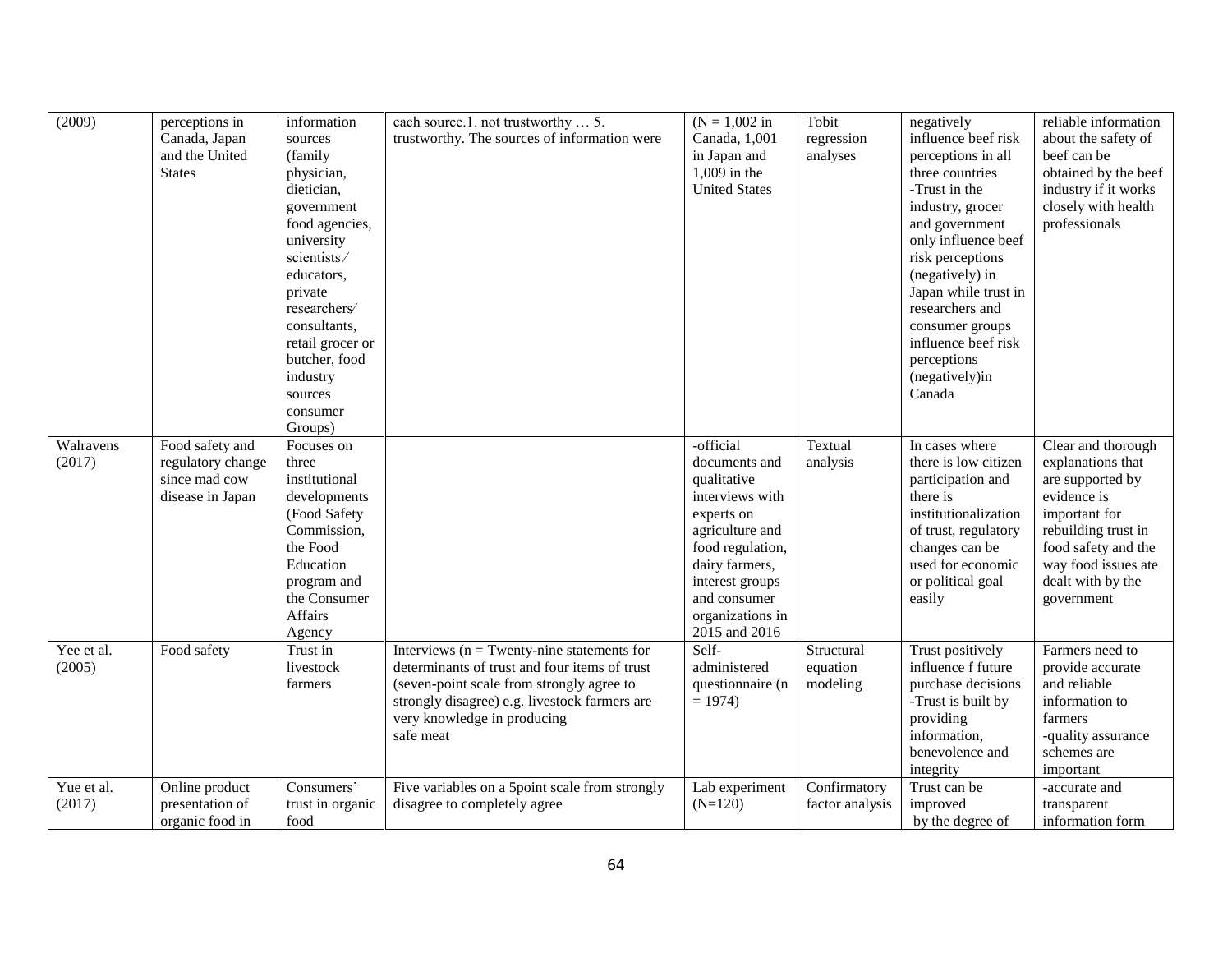| China |  |  | media richness of   | food producers can |
|-------|--|--|---------------------|--------------------|
|       |  |  | presentation of the | enhance trust      |
|       |  |  | product online and  |                    |
|       |  |  | the length of the   |                    |
|       |  |  | online review       |                    |
|       |  |  | mediates the        |                    |
|       |  |  | relationship        |                    |
|       |  |  | between the         |                    |
|       |  |  | variables           |                    |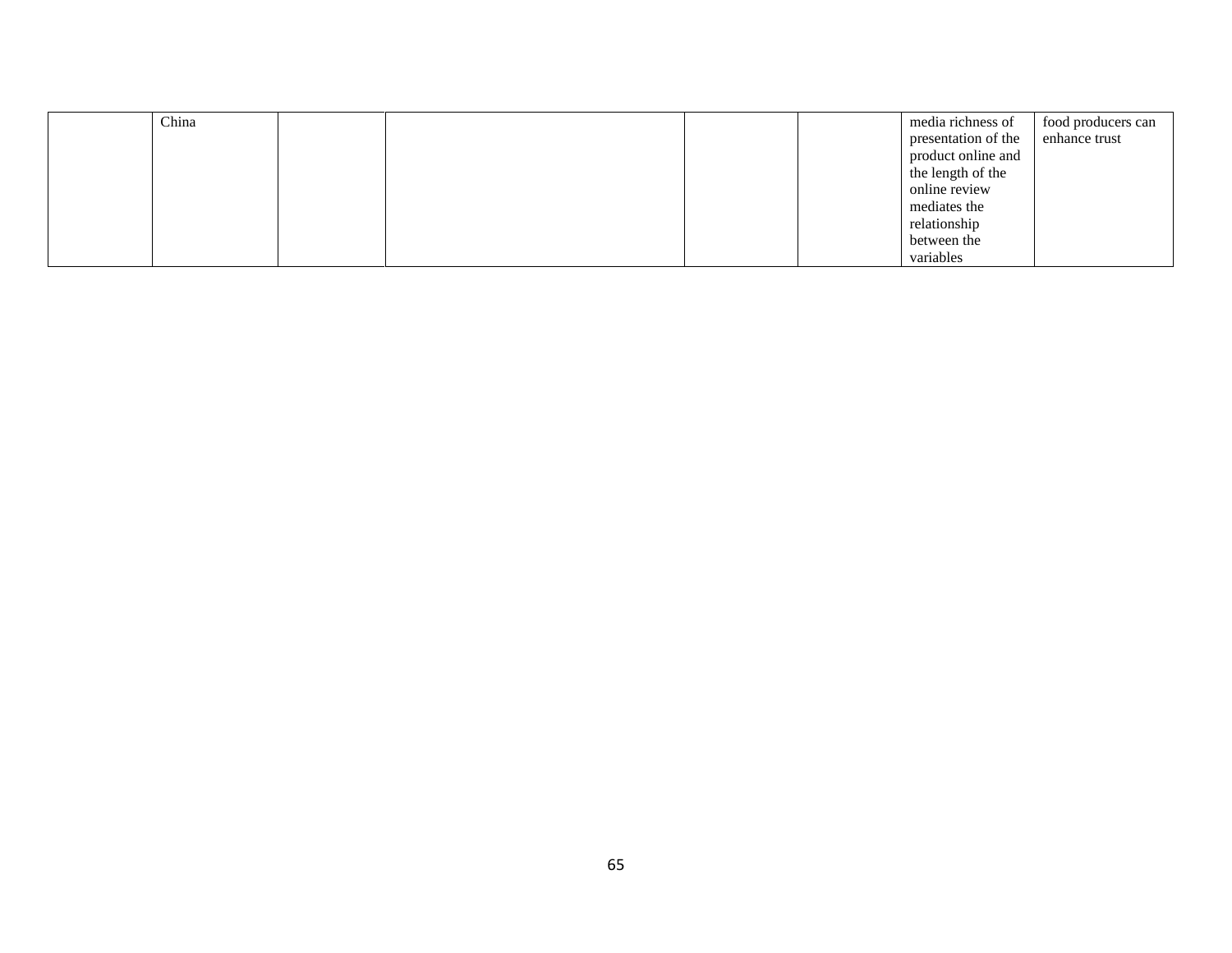## **Table A2: Summaries of case studies that focus on building trust**

| Authors                 | Context                                                                | Companies<br>/agency<br>studied/product                                    | Interventions for building trust                                                                                                                        | Data source | Methods of<br>Evaluation | Findings (if<br>applicable_                                                                                                                                                                                                                                                                                                                                                                                                                                                                                                                                                                                                                                                                                                                                       | Successful or not |
|-------------------------|------------------------------------------------------------------------|----------------------------------------------------------------------------|---------------------------------------------------------------------------------------------------------------------------------------------------------|-------------|--------------------------|-------------------------------------------------------------------------------------------------------------------------------------------------------------------------------------------------------------------------------------------------------------------------------------------------------------------------------------------------------------------------------------------------------------------------------------------------------------------------------------------------------------------------------------------------------------------------------------------------------------------------------------------------------------------------------------------------------------------------------------------------------------------|-------------------|
| Bonini et al.<br>(2008) | Consumer concerns<br>about climate<br>change in different<br>countries | Petroleum, food<br>and beverage,<br>retailing and high-<br>tech industries | Small containers can be used in<br>packaged foods, companied can<br>reduce energy consumption and they<br>can sell environmentally friendly<br>products |             |                          | -Some respondents<br>state that they are<br>more likely to<br>choose products<br>from companies that<br>invest in alternative<br>energy or take<br>actions that benefit<br>the environment<br>- Although the food<br>and beverage<br>industry was rated<br>highly in terms of<br>trust, consumers<br>state that they need<br>to improve health<br>and safety, the<br>environment and<br>sustainability and<br>have business<br>practices that are<br>ethical. Clear labels<br>with information<br>that is honest are<br>important<br>-For retailers,<br>provision of quality<br>products to<br>consumers that have<br>low levels of<br>income, selling<br>environmentally<br>friendly products,<br>fair and equitable<br>wages and selling<br>local products will |                   |
|                         |                                                                        |                                                                            |                                                                                                                                                         |             |                          | increase consumers'                                                                                                                                                                                                                                                                                                                                                                                                                                                                                                                                                                                                                                                                                                                                               |                   |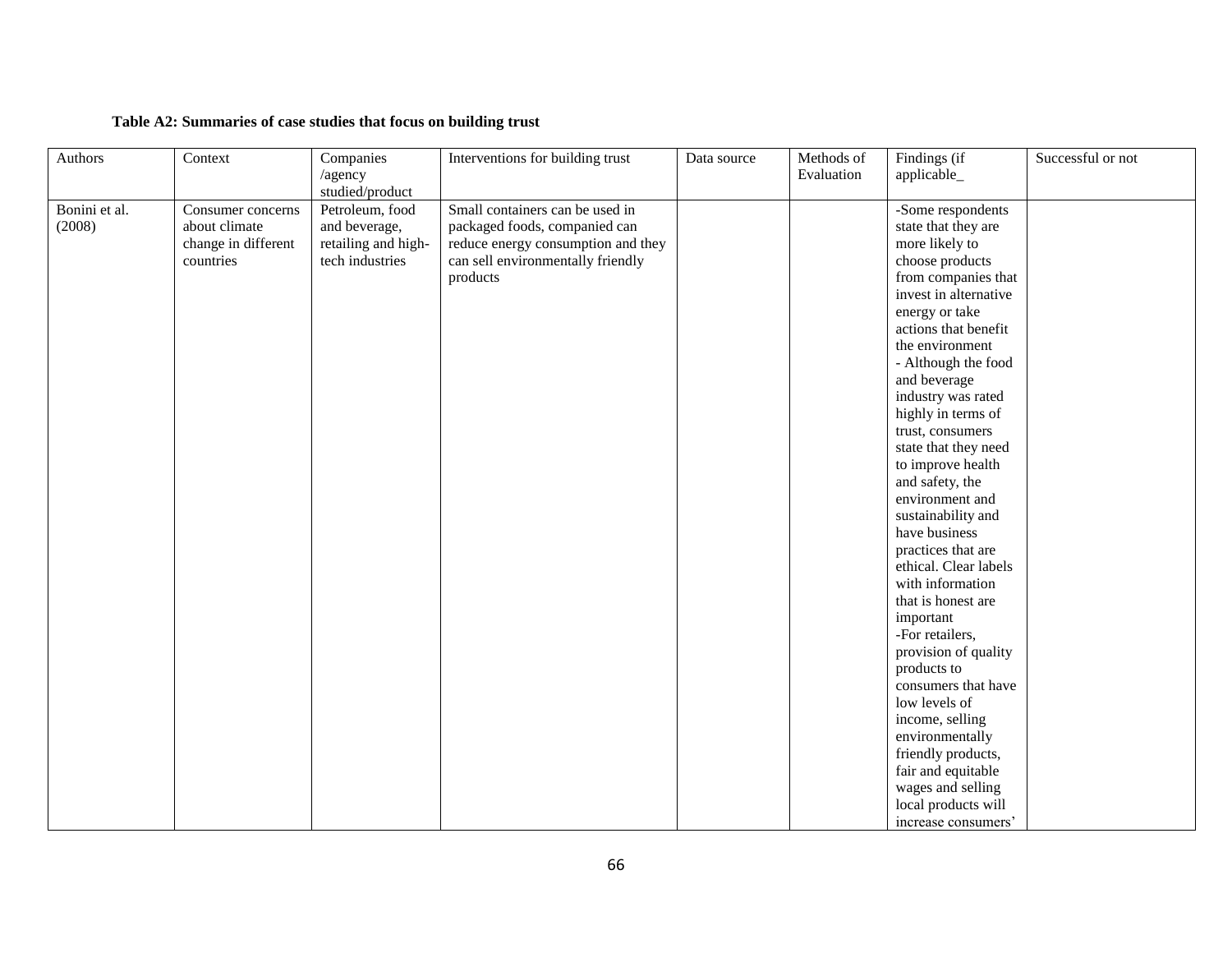|                            |                                                                                                   |                                                                                                               |                                                                                                                                                                                                                                                                                                                                                                                                                                                                                                                                                                                                                                                                                                                                                                                                                                                                           |                                                                                                           |                          | likelihood to                                                                                                                                                                                                                                                                                              |
|----------------------------|---------------------------------------------------------------------------------------------------|---------------------------------------------------------------------------------------------------------------|---------------------------------------------------------------------------------------------------------------------------------------------------------------------------------------------------------------------------------------------------------------------------------------------------------------------------------------------------------------------------------------------------------------------------------------------------------------------------------------------------------------------------------------------------------------------------------------------------------------------------------------------------------------------------------------------------------------------------------------------------------------------------------------------------------------------------------------------------------------------------|-----------------------------------------------------------------------------------------------------------|--------------------------|------------------------------------------------------------------------------------------------------------------------------------------------------------------------------------------------------------------------------------------------------------------------------------------------------------|
|                            |                                                                                                   |                                                                                                               |                                                                                                                                                                                                                                                                                                                                                                                                                                                                                                                                                                                                                                                                                                                                                                                                                                                                           |                                                                                                           |                          | purchase products                                                                                                                                                                                                                                                                                          |
| Bozic et al.<br>(2018)     | Repairing<br>organizational trust<br>during horse meat<br>scandal in the<br><b>United Kingdom</b> | -Transgressing<br>retailers (Tesco<br>and Asda) and two<br>blameless retailers<br>(Waitrose and<br>Morrisons) | -Transgressing retailers publicly<br>acknowledged the incident;<br>apologized and withdrew the<br>products; engaged in testing the<br>product; got rid of the meat suppliers<br>who were implicated or put new<br>requirements; changed to use more<br>local suppliers; encouraged<br>communication<br>-Blameless organizations distanced<br>themselves from transgressing<br>retailers by emphasizing high<br>product controls; the locally based<br>nature of their supply chains; close<br>familiarity and good relationship<br>with producers; traditional<br>knowledge of staff<br>-Both the transgressing and<br>blameless retailers wrote a joint<br>letter stating that they cannot accept<br>situations were consumers' trust is<br>breached and will take measures to<br>increase consumer confidence and<br>they engaged in product testing and<br>withdrawals | Different<br>newspapers and<br>media sources                                                              | Narrative<br>analysis    |                                                                                                                                                                                                                                                                                                            |
| Davenport et al.<br>(2007) | Natural resource<br>management in the<br>Midewin National<br>Tallgrass Prairie                    | <b>Forest Service</b>                                                                                         | The area (Midewin) was created as a<br>result of local efforts and this is the<br>reason why the authors used it as a<br>case study                                                                                                                                                                                                                                                                                                                                                                                                                                                                                                                                                                                                                                                                                                                                       | In-depth<br>interviews with<br>21 community<br>members and<br>personnel from<br>the USD Forest<br>Service | -Qualitative<br>analysis | -The Forest Service<br>was trusted by most<br>community member<br>-The dimensions of<br>trust were<br>institutional trust<br>and interpersonal<br>trust<br>-The constraints to<br>trust were<br>communication that<br>is not clear, limited<br>engagement of the<br>community, limited<br>community power, |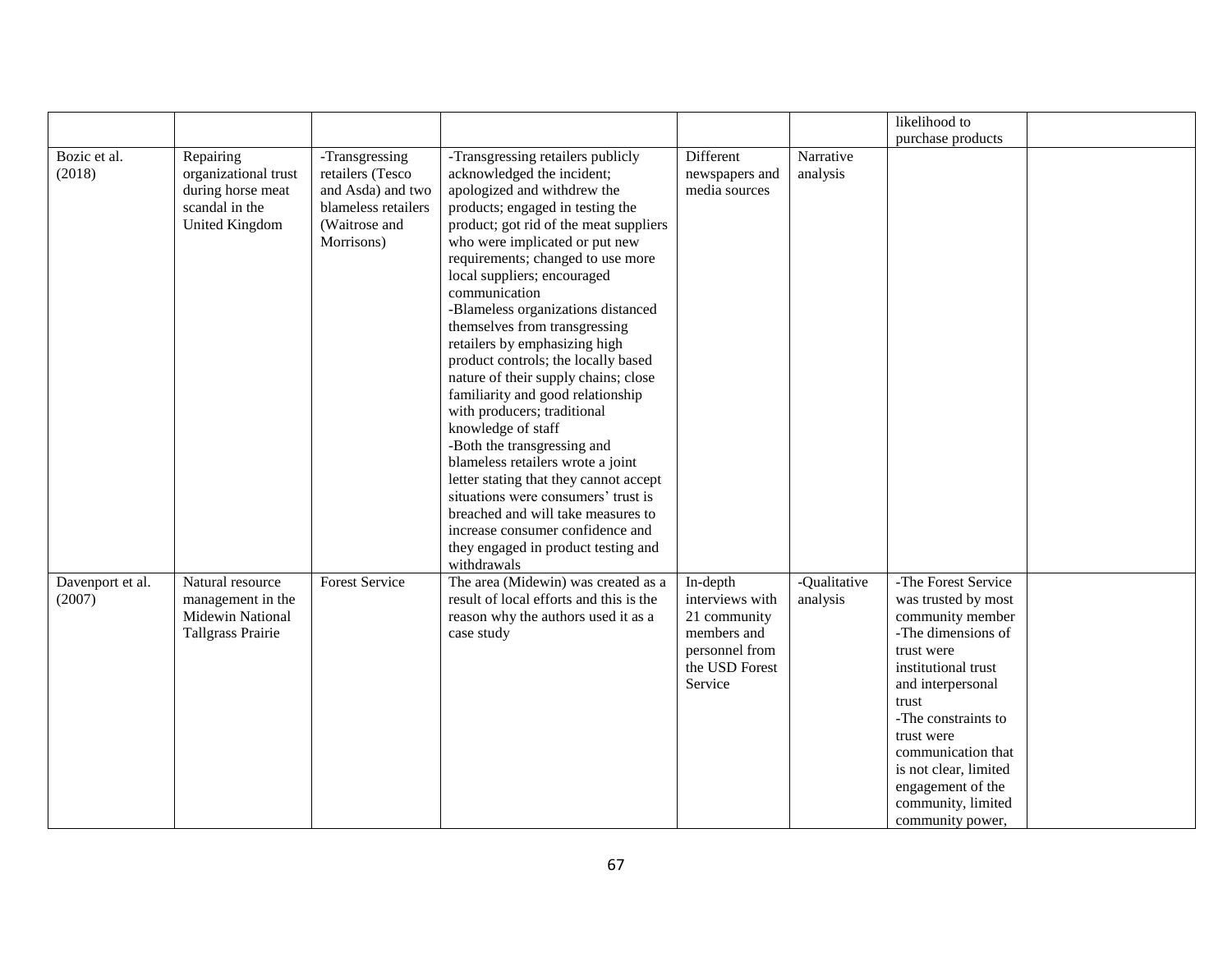| Lees and Nuthall<br>(2015)                         | Supplier<br>commitment added<br>value agri-food<br>supply chains in<br>New Zealand | Agri-food supply<br>chains-beef, lamb<br>and venison         | - The suppliers in the agri-food chain<br>commit to differentiated supply<br>chains for long periods<br>-Increases in price certainty,<br>premium prices and the quality of<br>relationships led suppliers to be<br>attracted to the differentiated agri-                                          | Semi structured<br>interviews<br>between May<br>2012 and<br>October 2013<br>(multiple case<br>study                   |                          | historical<br>resentment.<br>conflicting values,<br>slow progress, lack<br>of community<br>awareness and staff<br>turnover<br>High trust as a result<br>of openness and<br>transparency and<br>confidence in<br>character of<br>personnel              |                                                                                                                                                         |
|----------------------------------------------------|------------------------------------------------------------------------------------|--------------------------------------------------------------|----------------------------------------------------------------------------------------------------------------------------------------------------------------------------------------------------------------------------------------------------------------------------------------------------|-----------------------------------------------------------------------------------------------------------------------|--------------------------|--------------------------------------------------------------------------------------------------------------------------------------------------------------------------------------------------------------------------------------------------------|---------------------------------------------------------------------------------------------------------------------------------------------------------|
| Ezezika et al.<br>(2012)                           | Building trust with<br>farmers in South<br>Africa                                  | Bt maize                                                     | food supply chains<br>Actors in the government, non-<br>governmental organisations and<br>private companies work together for<br>the same objective of reducing<br>maize losses due to the stem borer<br>-There is no formal public-private<br>arrangement                                         | Semi-<br>structured, face<br>to face<br>interviews (N<br>$=12$ ) with<br>people from<br>public and<br>private sectors | -Qualitative<br>analysis | -Engagement of<br>farmers at the<br>beginning of the<br>project e.g., using<br>field demonstrations<br>-Effective<br>technology<br>-open<br>communication and<br>full<br>disclosure/transpare<br>ncy<br>-enforcement of<br>good agronomic<br>practices |                                                                                                                                                         |
| Ezezika et al.<br>(2013)                           | Governance of<br><b>Public Private</b><br>Partnership                              | <b>Water Efficient</b><br>Maize for Africa<br>(WEMA) project | A social audit model was<br>implemented to build trust and the<br>outcomes were as follows:<br>Mobilize the voices of stakeholders<br>and the public, create transparency,<br>improved management practices,<br>increase accountability and align<br>perspectives of the different<br>stakeholders |                                                                                                                       |                          |                                                                                                                                                                                                                                                        | The social audit model<br>was successful in<br>improving transparency,<br>accountability by<br>managers and<br>management practices<br>(building trust) |
| Facilitating<br>Alternative Agro-<br>food Networks | Local food systems<br>in Europe (Austria,<br>England, Hungary,                     |                                                              | -In England, in order to restore trust<br>in food sources, measures were<br>undertaken to reconnect people with                                                                                                                                                                                    | In depth<br>interviews,<br>focus groups.                                                                              |                          |                                                                                                                                                                                                                                                        | -Producers have made<br>close and trust based<br>relationships with                                                                                     |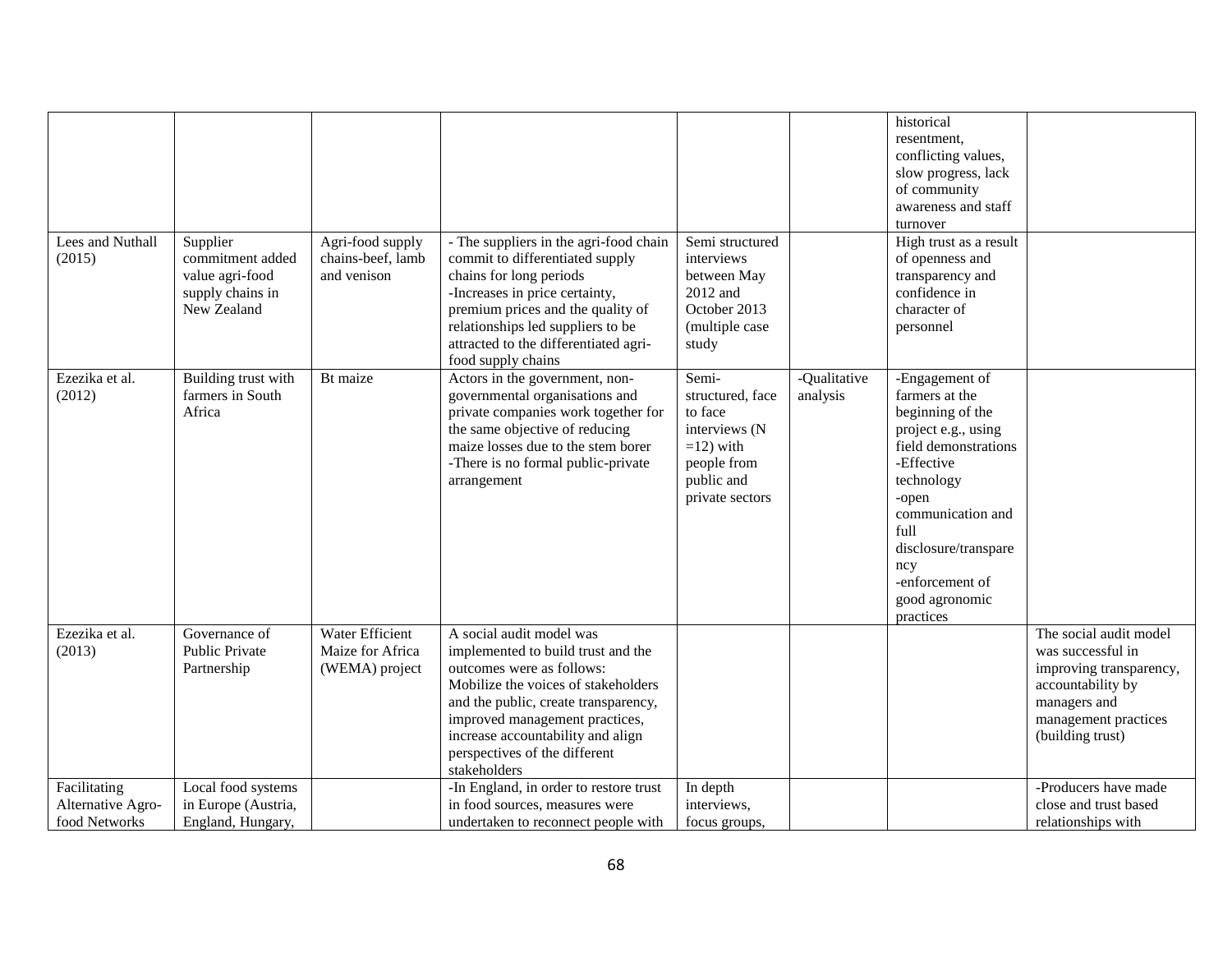| (FAAN, 2010)                   | France and Poland)                                  |                                                                                                                                                                                   | what they consume, reconnect the<br>food chain with the countryside and<br>reconnect different food agents<br>(through farmers' markets and direct<br>sales)<br>-In Hungary, communications<br>regarding the "Living Tisza" label<br>that emphasizes that the products are<br>local and environmentally<br>sustainable methods of production,<br>the quality of the product and<br>responding to queries from<br>consumers have led to the<br>development of relationships<br>between producers and consumer<br>that are based on trust | workshops and<br>other sources                                                                    |                         |                                                                                                                                               | consumers                                                                                                        |
|--------------------------------|-----------------------------------------------------|-----------------------------------------------------------------------------------------------------------------------------------------------------------------------------------|-----------------------------------------------------------------------------------------------------------------------------------------------------------------------------------------------------------------------------------------------------------------------------------------------------------------------------------------------------------------------------------------------------------------------------------------------------------------------------------------------------------------------------------------|---------------------------------------------------------------------------------------------------|-------------------------|-----------------------------------------------------------------------------------------------------------------------------------------------|------------------------------------------------------------------------------------------------------------------|
| Forney and<br>Häberli (2016)   | <b>Local Food</b><br>Networks in<br>Switzerland     | Three farmers'<br>cooperatives<br>involve<br>ed in the<br>localization of<br>food in the Swiss<br>dairy industry<br>(Glarner<br>Schabziger, Le<br>Grande Pré and<br>MIBA products | Milk quotas were removed such that<br>strategies are being used for the<br>benefit of farmers and the promotion<br>of local products is one of the<br>strategies                                                                                                                                                                                                                                                                                                                                                                        | Semi-structured<br>interviews $(N =$<br>45), in-field<br>observations<br>and document<br>analysis | Qualitative<br>analysis | -The three farmers'<br>cooperatives are<br>negotiating the<br>meaning of local<br>that enhances their<br>positioning in the<br>dairy industry |                                                                                                                  |
| Greenberg and<br>Elliot (2009) | Listeria outbreak in<br>cold cut meats in<br>Canada | Maple Leaf Foods                                                                                                                                                                  | -The company's CEO publicly<br>apologized in a timely manner,<br>accepted responsibility and promised<br>to do better<br>-The company closed the plant and<br>television news teams visited the<br>plant and they were shown areas<br>where the outbreak happened                                                                                                                                                                                                                                                                       |                                                                                                   |                         |                                                                                                                                               | The strategies were<br>successful in the short<br>term in repairing and<br>restoring the company's<br>reputation |
| Jones et al. (1999)            | E-businesses                                        | Trust for e-<br>businesses                                                                                                                                                        | The study focuses on building trust<br>in e-businesses given the changes in<br>types of systems needed for the<br>business and changes in the<br>environment among others                                                                                                                                                                                                                                                                                                                                                               | Literature<br>review and a<br>workshop for<br>stakeholders                                        | Conceptual<br>model     | Requirements for<br>high levels of trust<br>include<br>confidentiality of<br>sensitive<br>information.                                        |                                                                                                                  |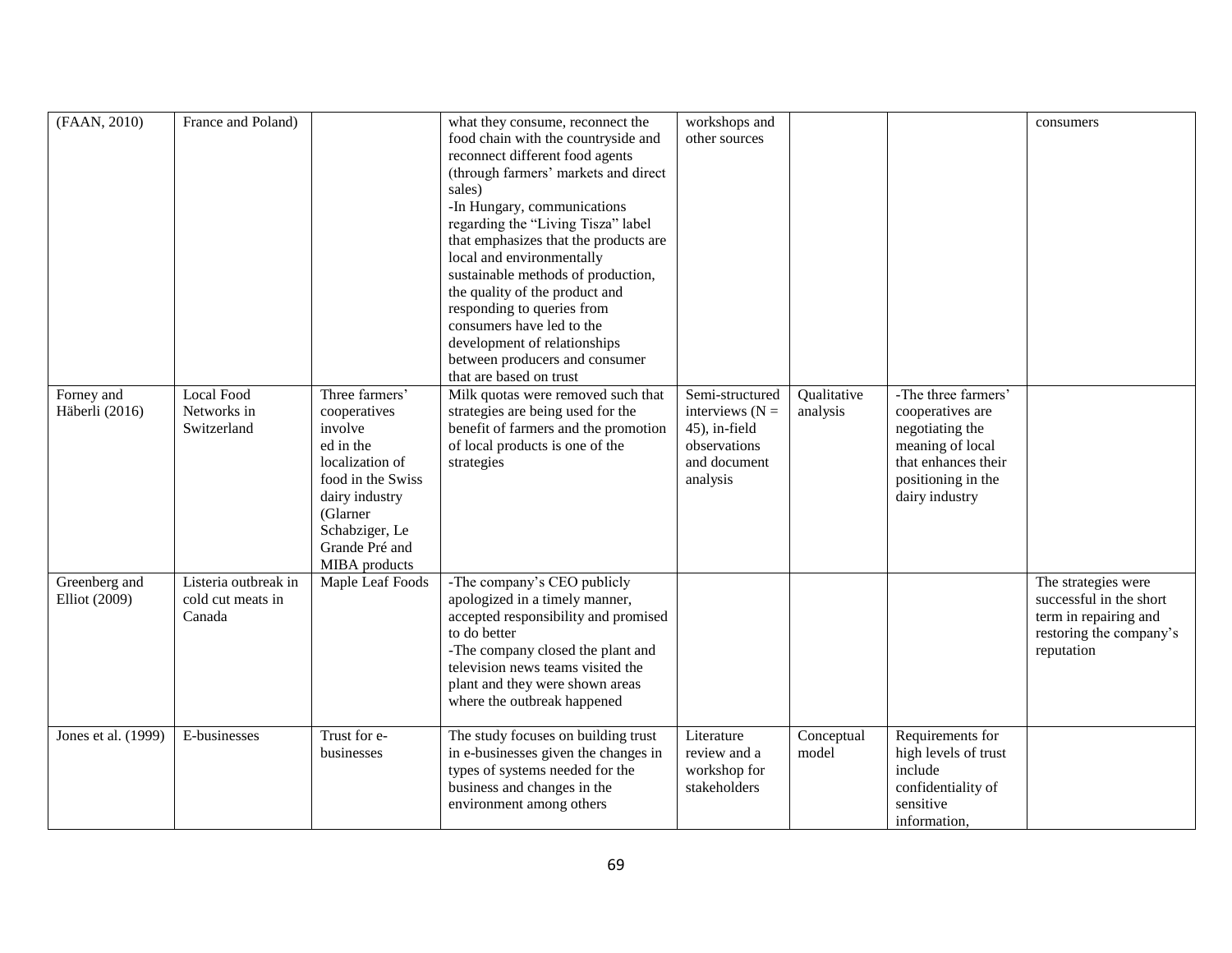|                  |                                    |                                                                 |                                                                                                                                                                                                                                                                                                                                                                                           |                        |                         | integrity and<br>availability of<br>critical information,<br>identification of<br>digital objects,<br>traceability, quality,<br>management of risks                                                                                                                                                                                                                                                                                                               |
|------------------|------------------------------------|-----------------------------------------------------------------|-------------------------------------------------------------------------------------------------------------------------------------------------------------------------------------------------------------------------------------------------------------------------------------------------------------------------------------------------------------------------------------------|------------------------|-------------------------|-------------------------------------------------------------------------------------------------------------------------------------------------------------------------------------------------------------------------------------------------------------------------------------------------------------------------------------------------------------------------------------------------------------------------------------------------------------------|
| Labbrand (2008)  | Consumers trust in<br>China's milk | The case of<br>Mengniu                                          | -The government enforced new<br>quality tests and the tainted products<br>were removed from the market<br>-The company also responded by<br>encouraging people to protect<br>national brand products and by<br>reducing prices and these strategies<br>had negative effects, for example,<br>the price reductions indicated that<br>the products were of low quality to<br>come consumers |                        | Qualitative<br>analysis | -Mengniu can<br>restore public trust<br>through standards,<br>PR and marketing<br>campaigns<br>-Guaranteeing<br>transparency is<br>important for<br>gaining trust                                                                                                                                                                                                                                                                                                 |
| Lindgreen (2003) | Food industry                      | Danish-British<br>bacon supply<br>chain (multiple<br>case study | -Marketing activities that are trust<br>based were implemented by the<br>Danish bacon sector (integrated<br>production systems which is a<br>baseline for quality systems and<br>quality parameters<br>-Danish bacon producers put meat<br>assurance schemes (system-based<br>trust)                                                                                                      | In depth<br>interviews | Qualitative<br>analysis | -Trust is important<br>in marketing and<br>can be enhanced by<br>promotion,<br>education and<br>building different<br>market<br>relationships,<br>networks and<br>interactions<br>-Trust can be built<br>by timely deliveries,<br>reliability and<br>knowledge of<br>production<br>requirements,<br>valuable market<br>information, capable<br>employees, service<br>that is appropriate<br>and prices that are<br>fair<br>-There are different<br>types of trust |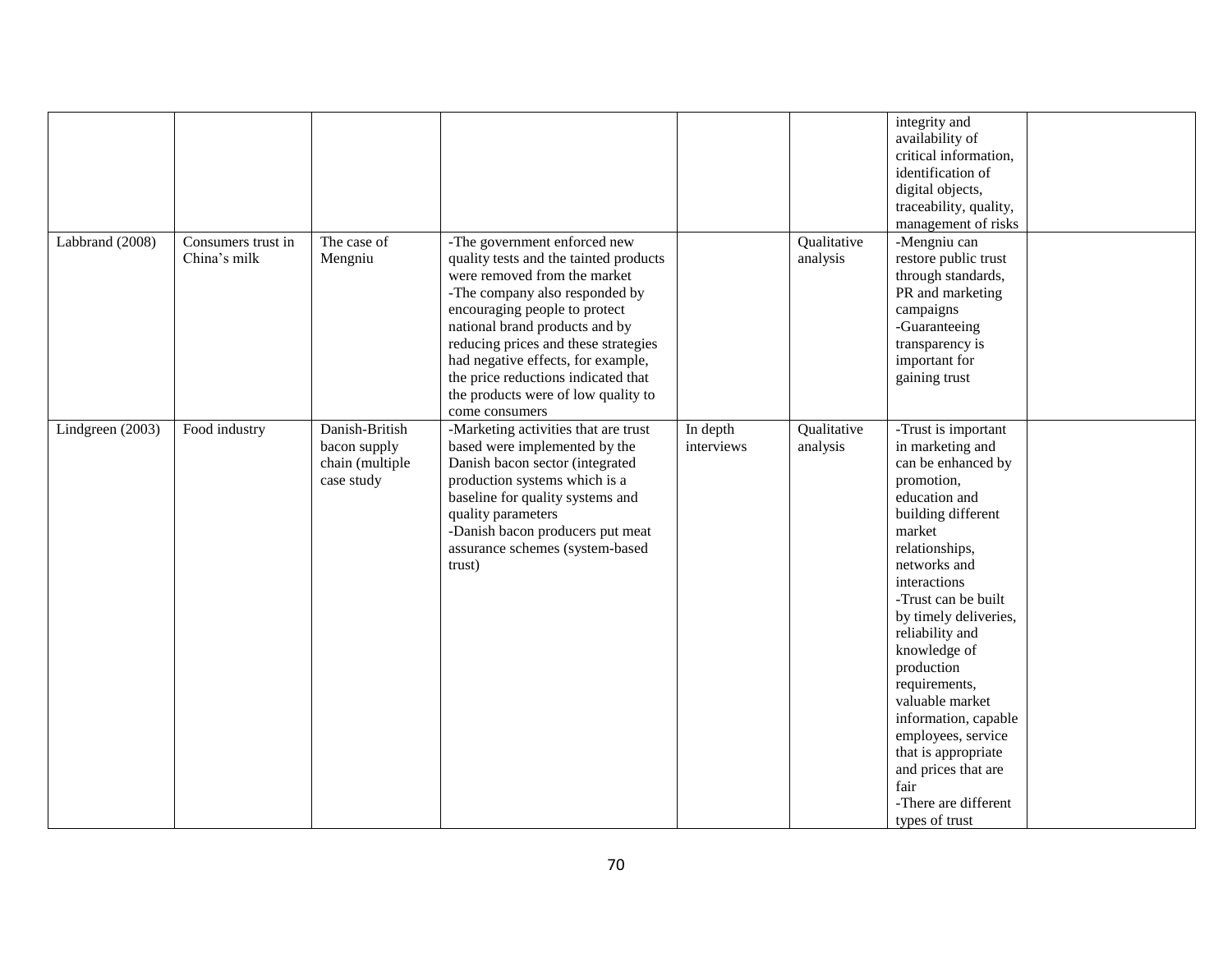|                           |                                              |                                                                                                   |                                                                                                                                                                                                               |                                                                                                                                                    |                     | (system trust,<br>generalized trust,<br>process-based trust<br>and personality-<br>based trust) and<br>when one type is not<br>available, others can<br>be used                                     |                                                                                                                                                                                                                                                                                                                                                                                                                       |
|---------------------------|----------------------------------------------|---------------------------------------------------------------------------------------------------|---------------------------------------------------------------------------------------------------------------------------------------------------------------------------------------------------------------|----------------------------------------------------------------------------------------------------------------------------------------------------|---------------------|-----------------------------------------------------------------------------------------------------------------------------------------------------------------------------------------------------|-----------------------------------------------------------------------------------------------------------------------------------------------------------------------------------------------------------------------------------------------------------------------------------------------------------------------------------------------------------------------------------------------------------------------|
| McDermont<br>(2012)       | Forest certification<br>in British Columbia  | Forest<br>Stewardship<br>Council<br>certification                                                 | Forest certification has been there<br>for a long time but the is conflict and<br>distrust among different stakeholders<br>-Therefore trust between certifiers<br>and people who set standards is<br>analysed | In-depth and<br>semi-structured<br>interviews with<br>different<br>stakeholders<br>including the<br>forest industry<br>and First<br><b>Nations</b> |                     | -There were<br>differences in trust<br>in certifiers by the<br>industry and<br>environmentalists<br>$-For$<br>environmentalists,<br>shared visions had a<br>strong impact on<br>trust in certifiers |                                                                                                                                                                                                                                                                                                                                                                                                                       |
| Pang (2017)               | Restoring<br>reputation across<br>markets    | Management of<br>the bacterial<br>contamination<br>event in 2013 by<br>Fonterra in New<br>Zealand | -Delay in response, repairing image<br>with China and the government in<br>New Zealand<br>-Strategies used included denial,<br>mortification and taking corrective<br>action                                  | News and press<br>releases August<br>3, 2013 to<br>August 31,<br>2013                                                                              | Textual<br>analysis |                                                                                                                                                                                                     | Delay in response was<br>not effective but<br>corrective action was<br>effective in all three<br>phases<br>-Recommendations are<br>that bad news should be<br>shared early and<br>messages should be<br>consistent, there is need<br>to take into account<br>different multicultural<br>differences of the<br>audiences, use different<br>sources of media and<br>ensuring that rhetoric<br>and action are consistent |
| Richards et al.<br>(2011) | Supermarkets and<br>agro-industrial<br>foods | Trust relations<br>with consumers                                                                 | Companies are using different<br>strategies for example quality<br>claims, private standards between<br>businesses and symbolic<br>representations, for example,<br>authenticity                              |                                                                                                                                                    |                     | -Trust is being<br>commoditized and is<br>being more<br>embedded in mass-<br>produced food<br>marketing<br>-Trust can be                                                                            |                                                                                                                                                                                                                                                                                                                                                                                                                       |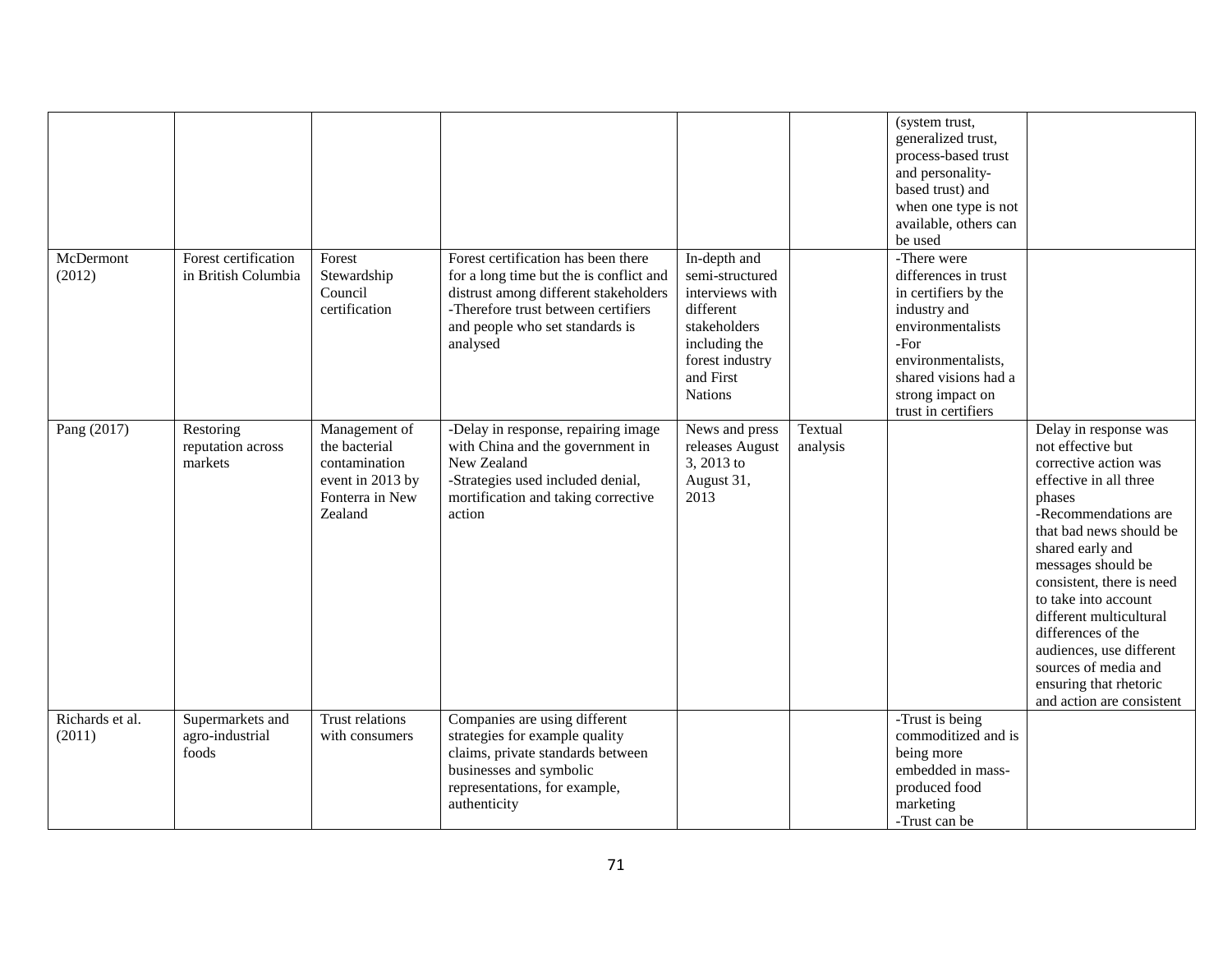|                 |                     |                   |                                    |  | manufactured          |  |
|-----------------|---------------------|-------------------|------------------------------------|--|-----------------------|--|
|                 |                     |                   |                                    |  | through               |  |
|                 |                     |                   |                                    |  | enhancement of        |  |
|                 |                     |                   |                                    |  |                       |  |
|                 |                     |                   |                                    |  | reputation by private |  |
|                 |                     |                   |                                    |  | standards between     |  |
|                 |                     |                   |                                    |  | businesses, quality   |  |
|                 |                     |                   |                                    |  | claims that are       |  |
|                 |                     |                   |                                    |  | direct through        |  |
|                 |                     |                   |                                    |  | badges on food that   |  |
|                 |                     |                   |                                    |  | are privately         |  |
|                 |                     |                   |                                    |  | certified and         |  |
|                 |                     |                   |                                    |  | discursive claims     |  |
|                 |                     |                   |                                    |  | ("symbolic            |  |
|                 |                     |                   |                                    |  | representations of    |  |
|                 |                     |                   |                                    |  | authenticity and      |  |
|                 |                     |                   |                                    |  | reputation"           |  |
| Savadori et al. | Food safety events  | Consumption       | Chicken that was contaminated with |  | -Effective            |  |
| (2007)          |                     | intentions in the | dioxide was destroyed in Belgium   |  | communication,        |  |
|                 |                     | case of a dioxin  |                                    |  | drastic measures      |  |
|                 |                     | food scare        |                                    |  | (recall or            |  |
|                 |                     | (chicken and      |                                    |  | discontinuation of    |  |
|                 |                     |                   |                                    |  |                       |  |
|                 |                     | salmon)           |                                    |  | the product) are      |  |
|                 |                     |                   |                                    |  | important solution    |  |
|                 |                     |                   |                                    |  | in case of food       |  |
|                 |                     |                   |                                    |  | safety events         |  |
|                 |                     |                   |                                    |  | -Trust can also       |  |
|                 |                     |                   |                                    |  | maintained and built  |  |
|                 |                     |                   |                                    |  | through behaviours    |  |
|                 |                     |                   |                                    |  | that focus on shared  |  |
|                 |                     |                   |                                    |  | values                |  |
| Sodano et al.   | Private and third-  | Trust in the      | There was a shift from public      |  | -Transparency and     |  |
| (2008)          | party certification | standards         | standards to private standards and |  | confidence increase   |  |
|                 | food safety policy  |                   | certification by third parties     |  | trust                 |  |
|                 | standards           |                   |                                    |  | -In terms of          |  |
|                 |                     |                   |                                    |  | correcting contract   |  |
|                 |                     |                   |                                    |  | incompleteness as a   |  |
|                 |                     |                   |                                    |  | result of the         |  |
|                 |                     |                   |                                    |  | credence type food    |  |
|                 |                     |                   |                                    |  | safety                |  |
|                 |                     |                   |                                    |  | characteristics,      |  |
|                 |                     |                   |                                    |  |                       |  |
|                 |                     |                   |                                    |  | private standards     |  |
|                 |                     |                   |                                    |  | and certification by  |  |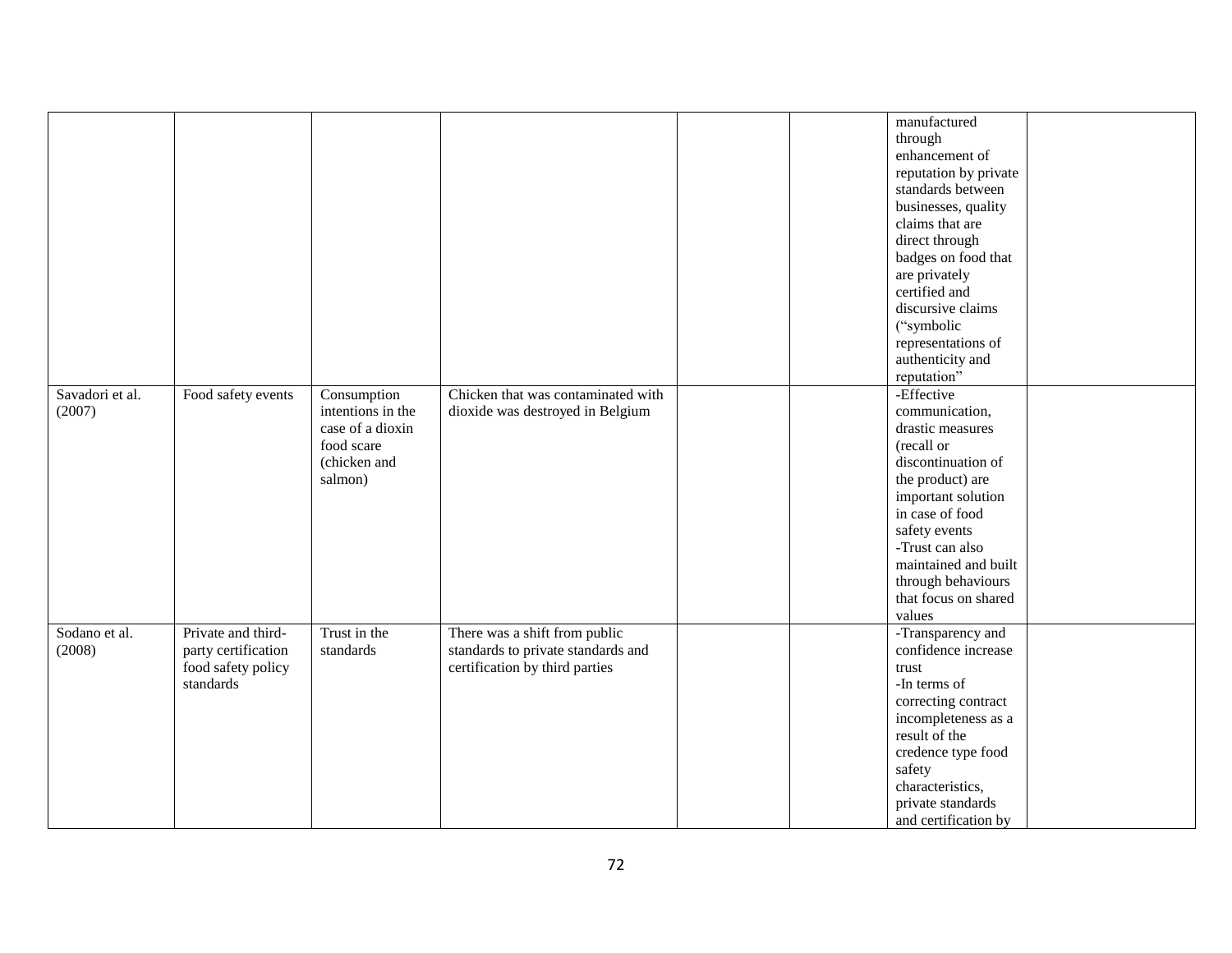|                               |                                                                                              |                                                                                                                |                                                                                                                                                                                                                                                                                                                                                     |                                                                        |                         | third parties are<br>weaker tools<br>-Risk analysis can<br>be biased by excess<br>consumers' trust in<br>retailers and bodies<br>that certify attributes<br>resulting in risk<br>assessments that are<br>suboptimal and risk<br>management<br>policies that are not<br>effective                                                   |                                                                                                                                                                                                                                                                                                           |
|-------------------------------|----------------------------------------------------------------------------------------------|----------------------------------------------------------------------------------------------------------------|-----------------------------------------------------------------------------------------------------------------------------------------------------------------------------------------------------------------------------------------------------------------------------------------------------------------------------------------------------|------------------------------------------------------------------------|-------------------------|------------------------------------------------------------------------------------------------------------------------------------------------------------------------------------------------------------------------------------------------------------------------------------------------------------------------------------|-----------------------------------------------------------------------------------------------------------------------------------------------------------------------------------------------------------------------------------------------------------------------------------------------------------|
| Steffen and<br>Doppler (2019) | <b>Building consumer</b><br>trust through<br>practices that are<br>sustainable in<br>Germany | Alnatura which is<br>an organic food<br>retailer                                                               | Product-focused promotions,<br>friendly sales people and signs for<br>sustainability that are visible<br>-All products come from organic<br>farming<br>-The company sources their products<br>from regionally<br>-Employees are provided with free<br>education on sustainability<br>-Prices and payments are fair<br>-Partnerships that lasts long | -Literature<br>review and<br>interviews with<br>consumers $(N=$<br>10) | Qualitative<br>analysis | -Trust in sustainable<br>consumption is built<br>by use of organic<br>labels and claims<br>- Practices by<br>producers and<br>retailers that are<br>sustainable<br>-Reputation,<br>integrity and image<br>of retailers<br>-Peer information<br>-Certificates and<br>awards were<br>regarded as<br>unsuitable for<br>building trust | -The marketing efforts<br>conducted in the past<br>resulted in strong trust<br>and consumer<br>satisfaction such that<br>when one drug store<br>removed their products,<br>consumers' trust and<br>satisfaction were not<br>affected<br>-Communication/<br>transparency is important<br>in building trust |
| Vieira and Traill<br>(2008)   | Global value chains<br>in Brazil                                                             | Brazilian beef<br>processor who<br>supplies to an EU<br>importer and an<br>EU retail chain in<br><b>Brazil</b> | -An external agency manages the<br>flow of information and international<br>advertising<br>-Traceability standards had been<br>recently introduced at the time of the<br>study<br>-The retailer had their own beef<br>certification scheme                                                                                                          | Interviews with<br>the individual<br>firms                             | Content<br>analysis     | Trust increases in<br>the global value<br>chain because of<br>executive<br>governance by the<br>retailer (full<br>compliance with<br>private standards)<br>-Lower levels of<br>trust for importers<br>due to differences in<br>culture, distance,                                                                                  |                                                                                                                                                                                                                                                                                                           |